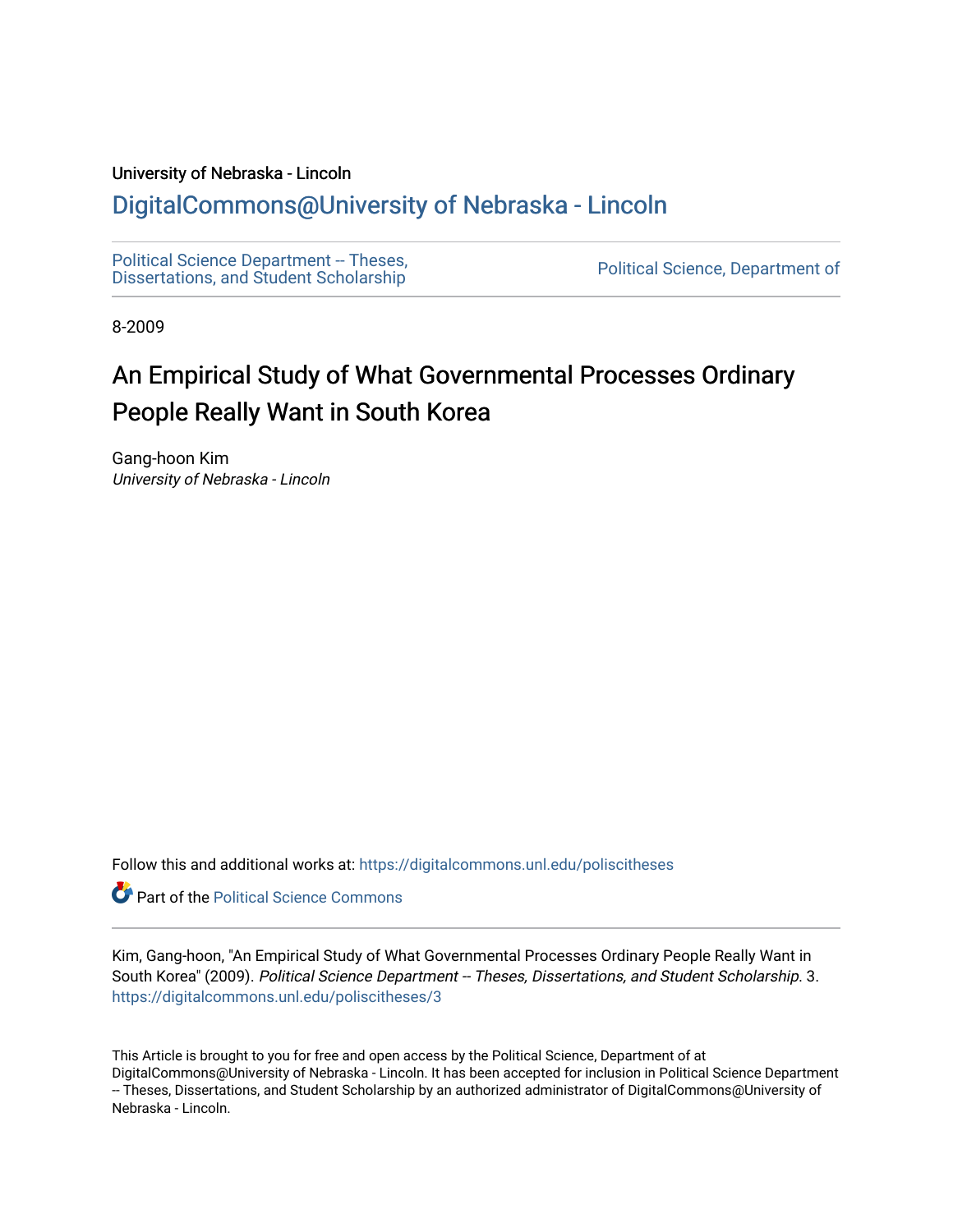# An Empirical Study of What Governmental Processes Ordinary People Really Want in South Korea

By

Gang-hoon Kim

# A Dissertation

Presented to the Faculty of The Graduate College at the University of Nebraska In Partial Fulfillment of Requirements For the Degree of Doctor of Philosophy

Major: Political Science

Under the Supervision of Professor Elizabeth Theiss-Morse

Lincoln, Nebraska

August, 2009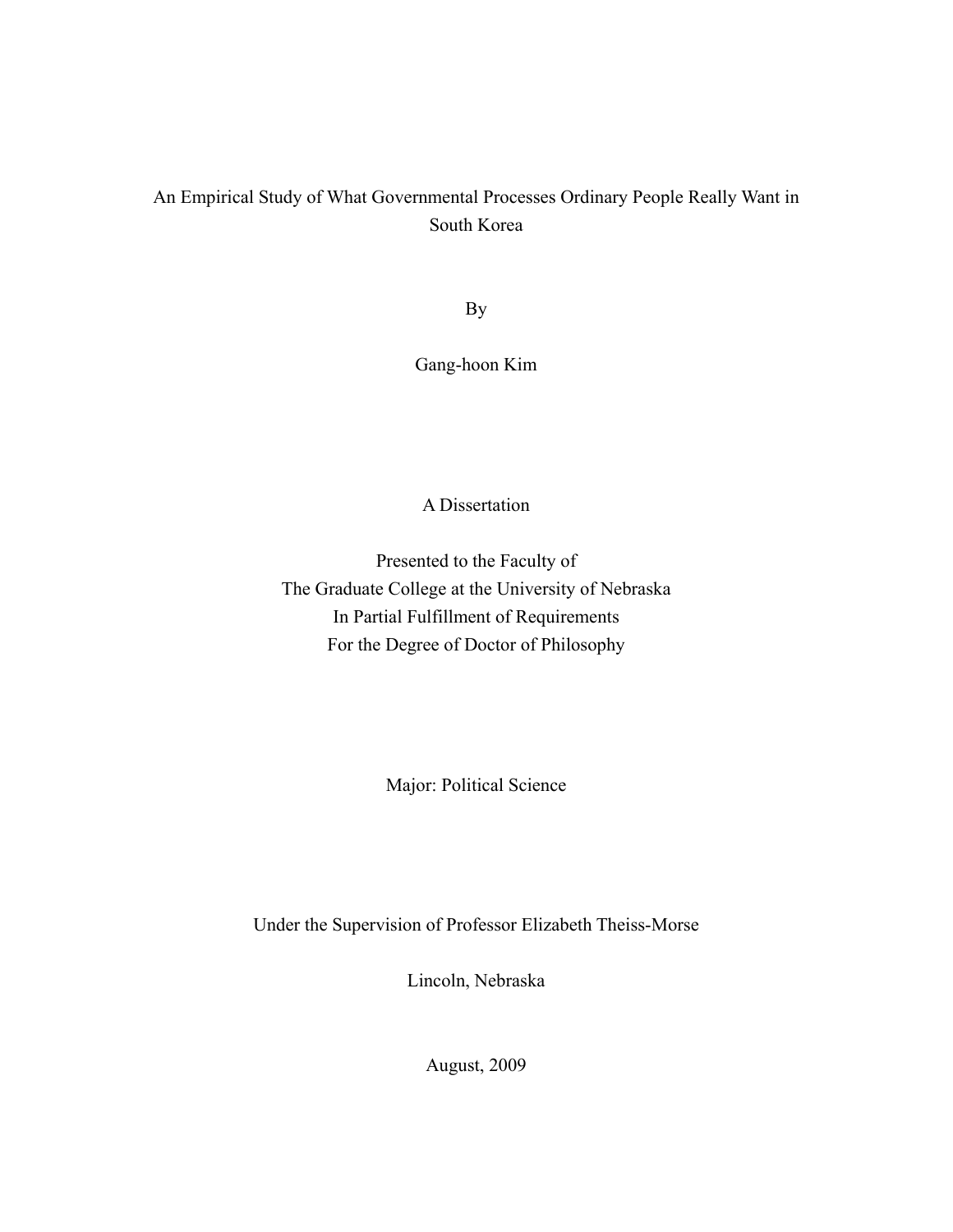# DISSERTATION TITLE

An Empirical Study of What Governmental Processes Ordinary People Really Want in South Korea

Gang-hoon Kim

#### SUPERVISORY COMMITTEE:

Approveg Sio

**Elizabeth Theiss-Morse** Dŕ. Typed Nam

Signatu

Dr. David Rapkin

Signature

Dr. Erik Tillman Typed Name

(i)i a

Signature

Dr. Andrew Wedeman Typed Name

Sighature Dr. Sang M. Lee

Signature

Typed Name

Date

 $28, 707$ 

 $7 - 25 - 09$ 

 $7/28/09$ 

 $7/28/2009$ 

8-09

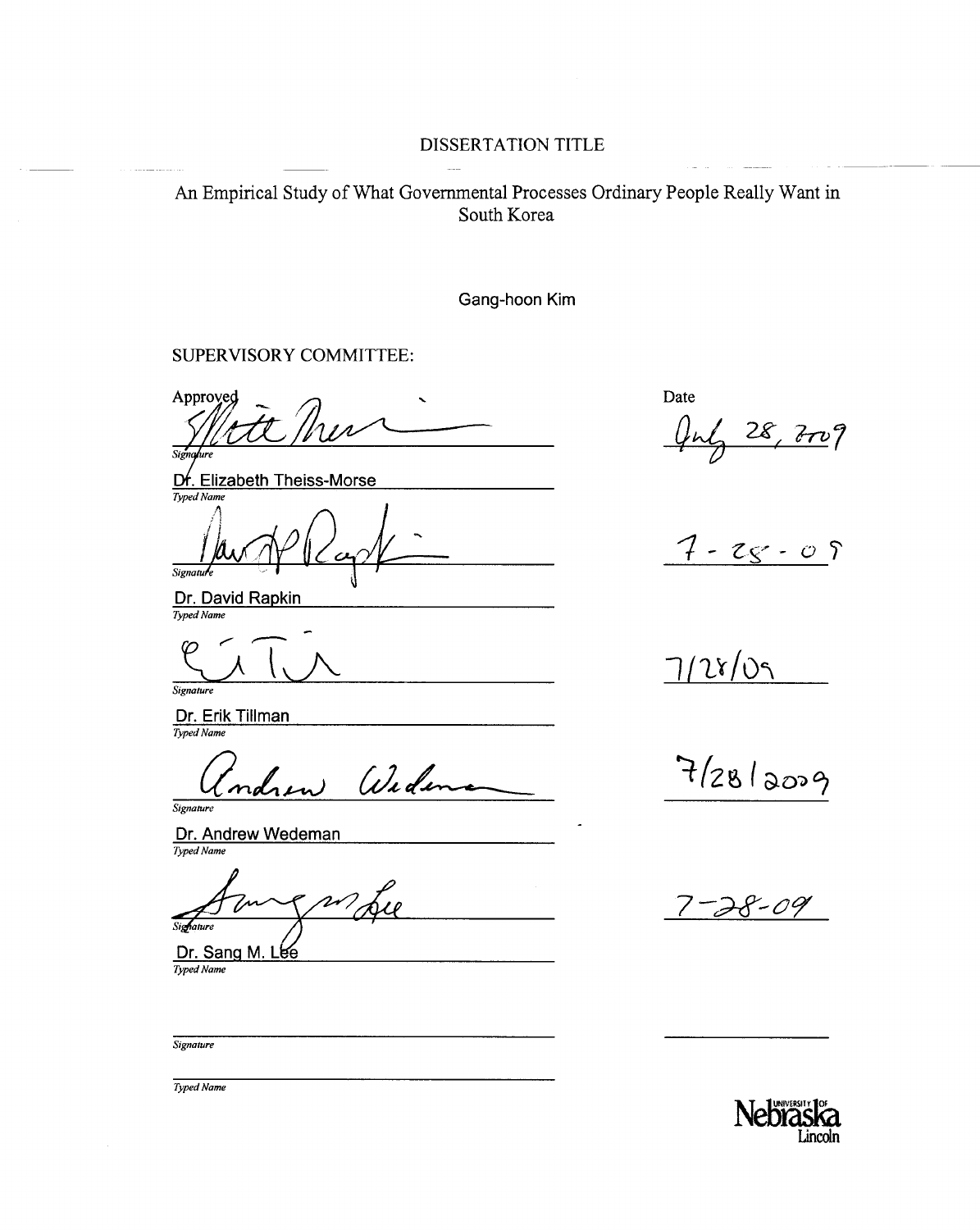### **ABSTRACT**

Many scholars have suggested that South Korea is one of the most successful democracies in Asia. Because of the successful development of democracy, it can be inferred that citizens should be happy with their political system and the government's policy outputs. However, evidence indicates that ordinary Koreans are dissatisfied with government and politicians as well as their democratic system. If this evidence is true, why are ordinary people distrustful of and dissatisfied with the government, politicians, and their democracy? Regarding this concern, two dominant perspectives - policy matters and process matters - have increasingly been put into question. Conventional wisdom stresses policy as the cause for ordinary people's dissatisfaction with and distrust of government and politicians. On the other hand, some scholars insist that ordinary people's dissatisfaction with and distrust of government and politicians are a reflection of the process performance of politicians and government.

Given the fundamental criteria of the democratic process in South Korea, process concerns could explain the variation in people's perception of government and politicians. Additionally, understanding people's process preferences helps solve several issues, including why ordinary Koreans are dissatisfied with government and politicians, why they want to be directly involved in policy and the policy making process, or why they believe the government is not responsive to their interests and wishes. To investigate what people would want concerning the democratic process, this dissertation not only theoretically examined five different types of processes (i.e., representative, deliberative, direct, pure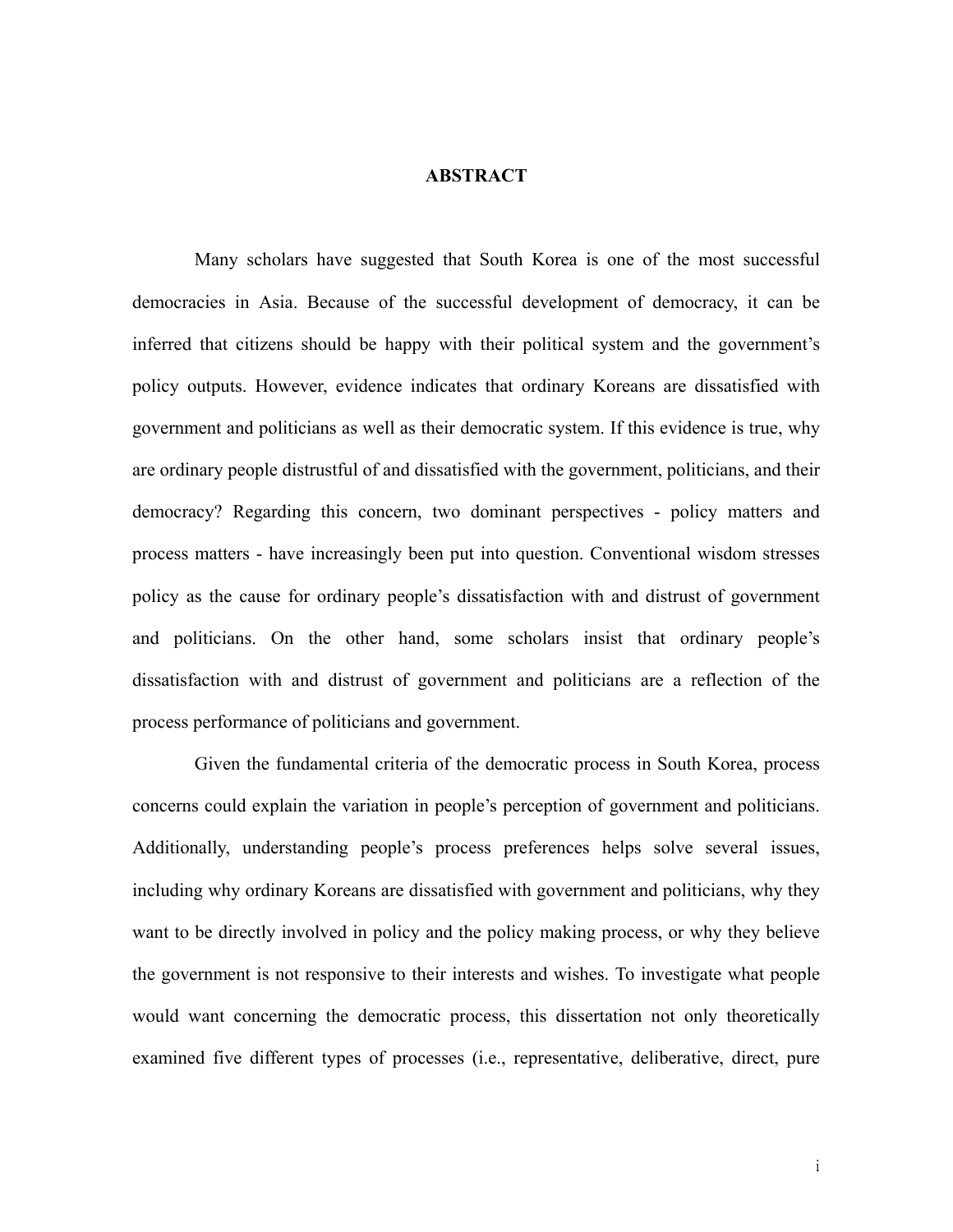direct or stealth democracy), but also empirically tested what type of democratic processes that ordinary Koreans really prefer. These questions regarding the types of the democratic process and factors influencing South Koreans' preference for type of democracy are the case of this dissertation.

To examine these concerns, a nation-wide survey was conducted in South Korea, resulting in a large random sample (n= 599). Empirical findings shed important new insights. First, a large majority of ordinary citizens in South Korea are dissatisfied with the government, politicians, and their democratic system. Second, most people have a preference for a pure direct democracy rather than other types of democratic process such as deliberative or representative democratic process. Additionally, a large majority of respondents prefer stealth democracy as an alternative democratic process. Finally, South Korean government policy, especially the Sunshine Policy, and the policy making process toward North Korea and regionalism are the main factors that affect types of the democratic process that ordinary Koreans deeply prefer.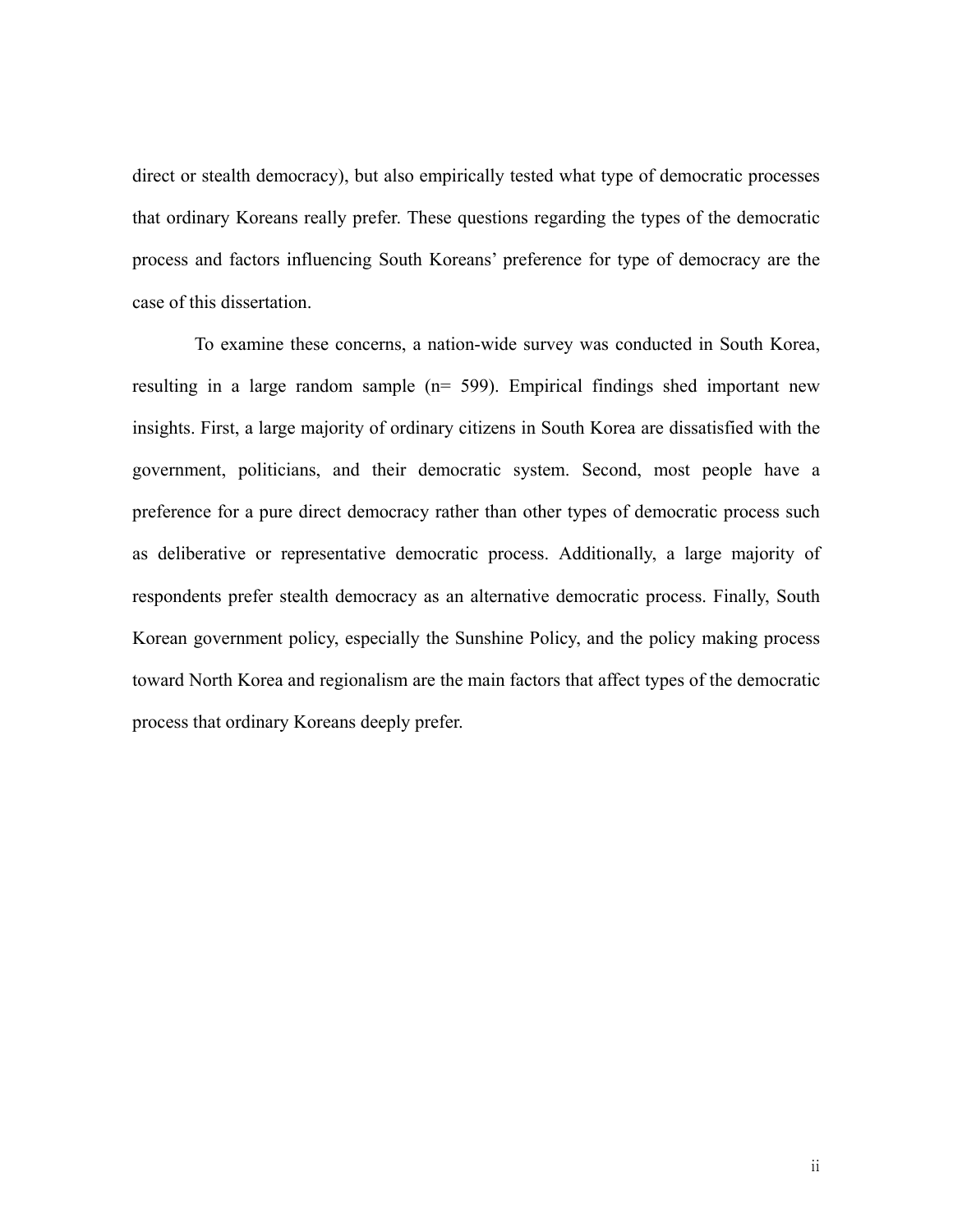#### **ACKNOWLEDGMENTS**

 Studying Political Science as an international student is difficult, as I have faced with many challenging and important decisions. Without guidance and support of many professors and my family, I would not have been able to complete my long and sometimes painful journey of learning at UNL.

 First of all, I would like to thank my committee members. I would like to thank Dr. David Rapkin, Dr. Erik Tillman, Dr. Andrew Wedeman, and Dr. Sang M. Lee for carefully reading the entire manuscript. In addition, I thank my colleague Stacey Springer for her editorial help for my dissertation. Finally I would like to express my deepest appreciation to Dr. Elizabeth Theiss-Morse, my committee chair. I am indebted to Dr. Theiss-Morse for her guidance and encouragement. Furthermore, she inspired my intellectual development and experience.

 Besides the committee members and friend, I would like to thank my family. Without my parents' unlimited moral, emotional, and financial support, I would not be able to pursue my dreams and interests. I also thank my wife Sea-jung, who gave me encouragement and affection throughout this process. Finally, I would like to share my delight with my beloved son Alexander Kim.

Gang-hoon Kim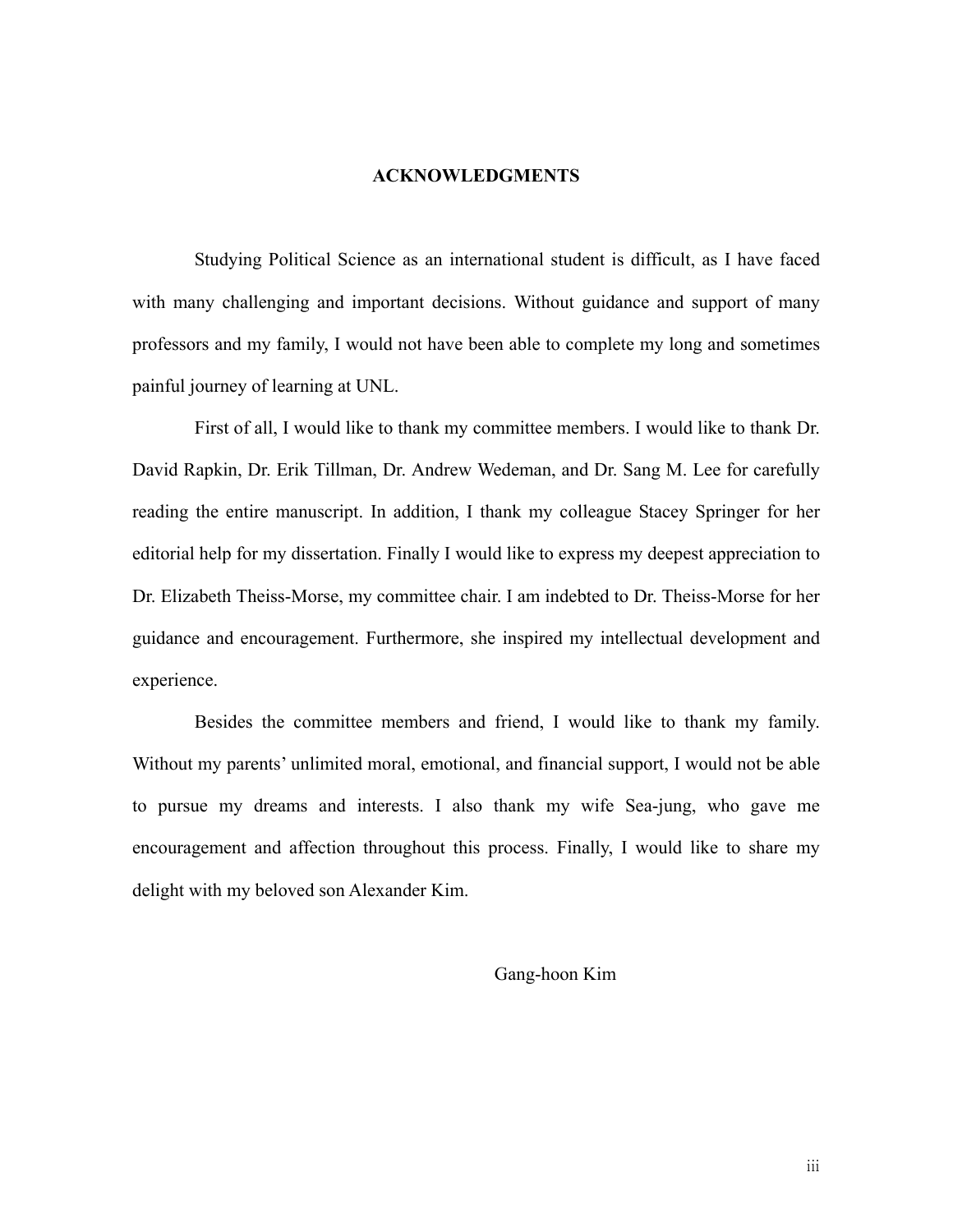# **TABLE OF CONTENTS**

|                                                                 | $\mathbf{i}$     |
|-----------------------------------------------------------------|------------------|
|                                                                 | $\overline{111}$ |
|                                                                 | vii              |
|                                                                 | viii             |
| <b>CHAPTER</b>                                                  |                  |
| $\mathbf{I}$ .                                                  | $\mathbf{1}$     |
|                                                                 | $\mathbf{1}$     |
|                                                                 | 8                |
| II.                                                             | 10               |
| 1. The People's Political Discontent and Distrust of Government | 10               |
|                                                                 | 14               |
| 3. Four Governing Process and possible Reforms                  | 18               |
| 4. The Determinants of Different Types of Democratic Process    | 26               |
| 4-1. South Korea's policy toward North Korea and types of       | 26               |
|                                                                 | 27               |
| 4-2. regionalism and types of democratic process                | 33               |
| 4-3. public attitudes toward the overall political system       | 36               |
| 4-4. approval of various parts of the government                | 38               |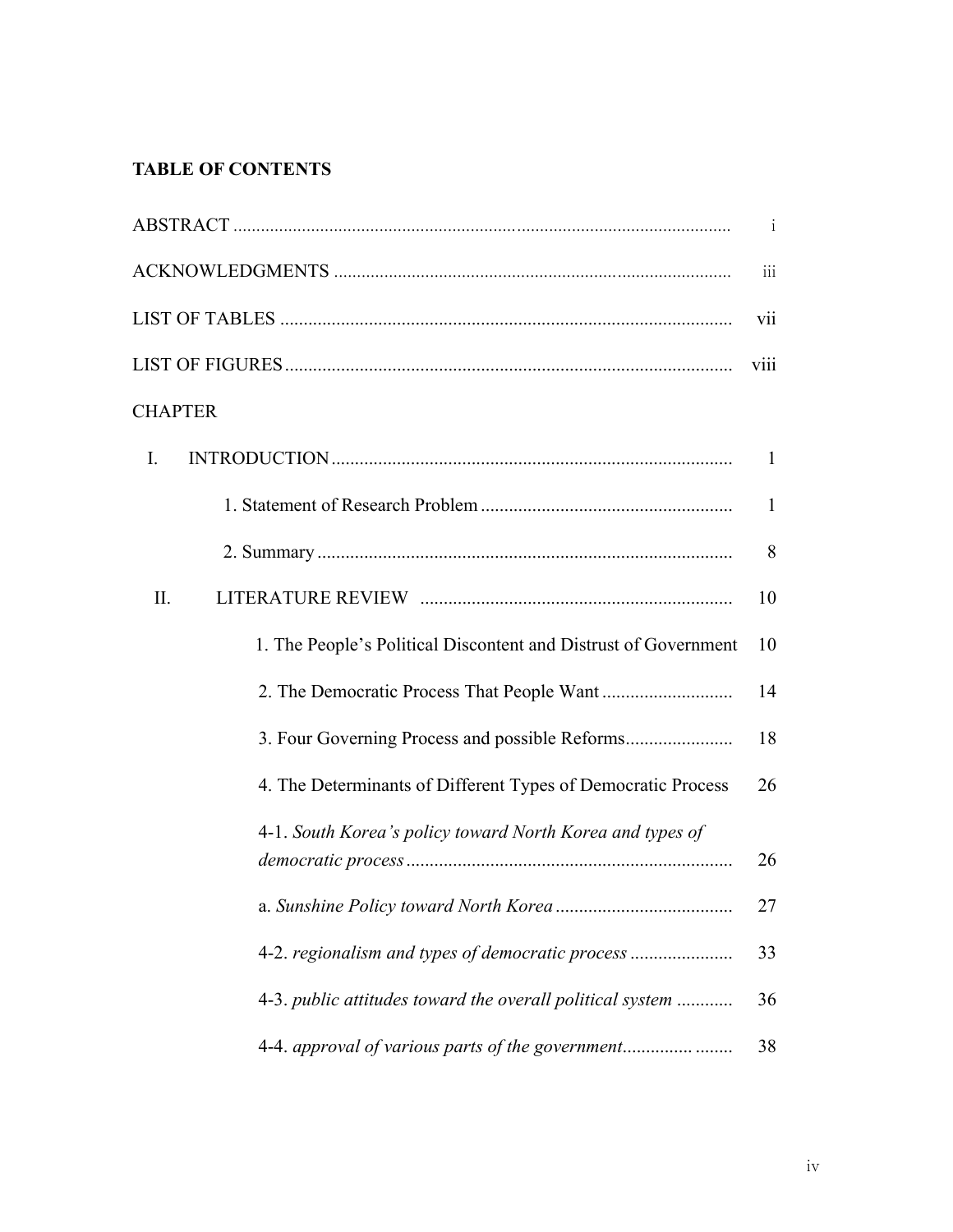|      |                                                              | 41 |
|------|--------------------------------------------------------------|----|
| III. | RESEARCH DESSIGN, METHODS AND PROCEDURS                      | 43 |
|      | 1. The Population and Sample and Instrumentation             | 44 |
|      |                                                              | 46 |
|      |                                                              | 46 |
|      |                                                              | 48 |
|      |                                                              | 53 |
|      |                                                              | 54 |
| IV.  |                                                              | 55 |
|      | 1. South Korean's attitudes toward their democratic system   | 57 |
|      | 1-1. public attitudes toward the overall political system    | 57 |
|      | 1-2. approval of various parts of the government             | 59 |
|      | 2. Types of democratic process that people want              | 61 |
|      |                                                              | 62 |
|      | 2-2. South Korea's policy toward North Korea and regionalism | 64 |
|      |                                                              | 67 |
|      | 2-4. binary logistic analysis of types of democracy          | 69 |
|      |                                                              | 76 |
|      | 3-1. the public's beliefs about debate and compromise        | 77 |
|      | 3-2. public attitudes toward less democratic arrangements    | 78 |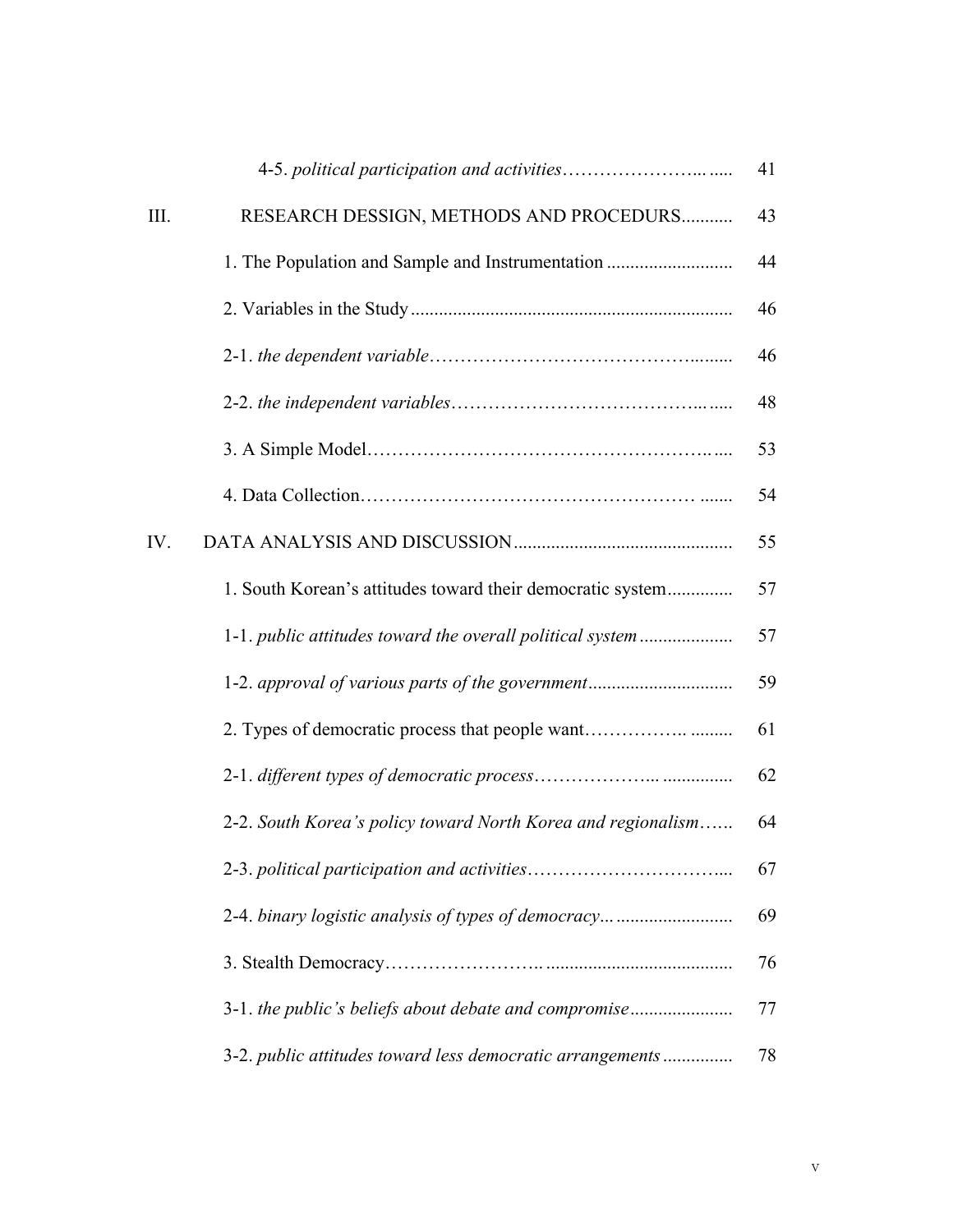| 3-3. prevalence of stealth democratic characteristics               | 79  |
|---------------------------------------------------------------------|-----|
| 3-4. preference for stealth democratic characteristics and types of | 80  |
| 3-5. OLS regression analysis of stealth democracy                   | 83  |
| V.                                                                  | 90  |
|                                                                     | 90  |
| 2. Significance of the Study and Recommendations                    | 96  |
|                                                                     | 101 |
|                                                                     | 103 |
|                                                                     | 104 |
| <b>APPENDIX</b>                                                     |     |
| 1.                                                                  | 138 |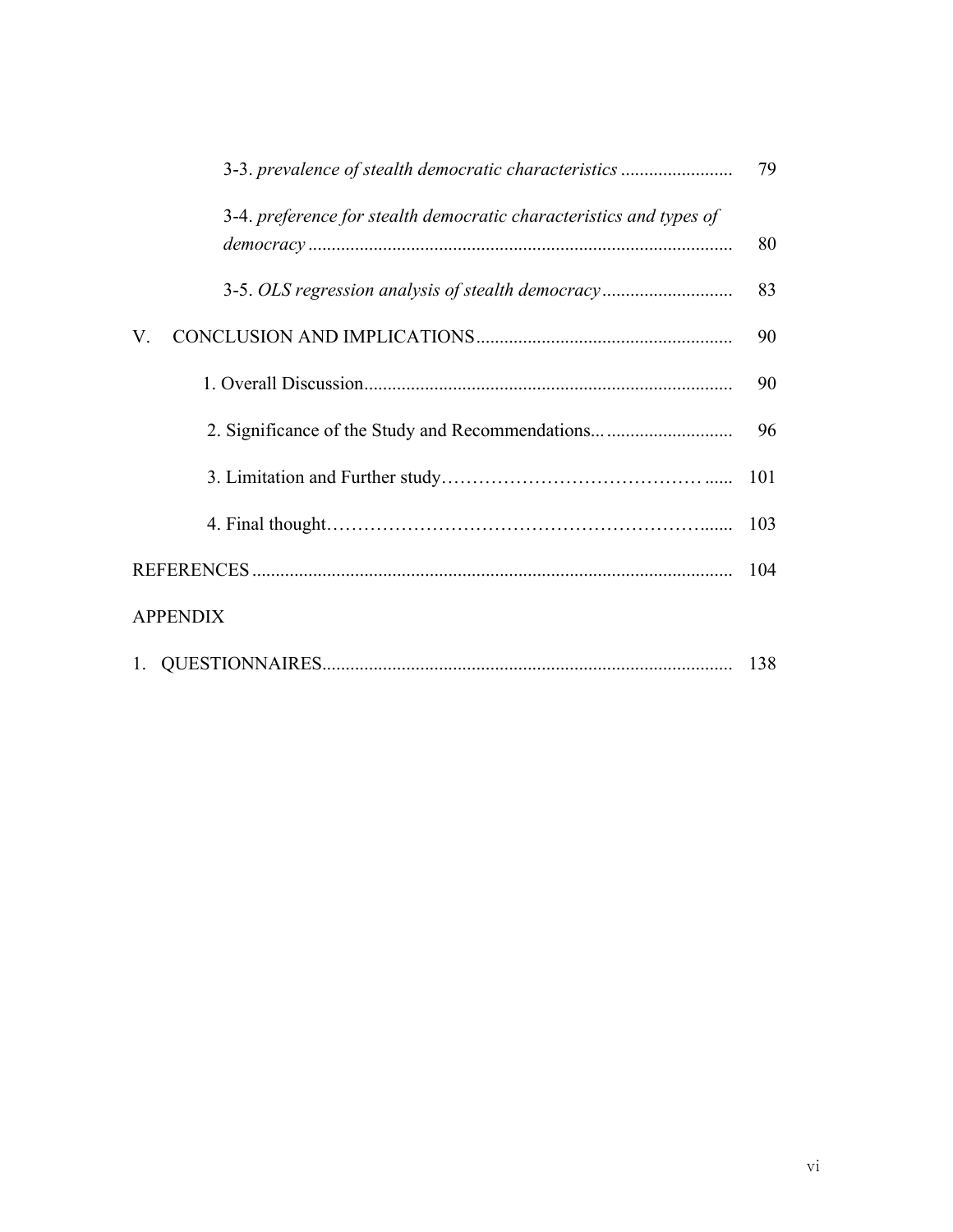# LIST OF TABLES

| $2 - 1$ .  |                                                                          |     |
|------------|--------------------------------------------------------------------------|-----|
| $2 - 2$ .  |                                                                          | 118 |
| $4-1.$     |                                                                          | 119 |
| $4-2.$     |                                                                          | 120 |
| $4-3.$     |                                                                          | 121 |
| $4-4.$     | Public attitudes toward South Korea's policy toward North Korea          | 122 |
| $4-5.$     |                                                                          | 123 |
| $4-6.$     |                                                                          | 124 |
| $4 - 7.$   | Binary Logistic analysis of different types of democratic process        | 125 |
| $4 - 8$ .  |                                                                          | 127 |
| $4-9.$     |                                                                          | 128 |
| $4-10.$    |                                                                          | 129 |
| $4 - 11$ . | Preference for stealth democratic characteristics and types of democracy | 130 |
| $4-12.$    |                                                                          | 131 |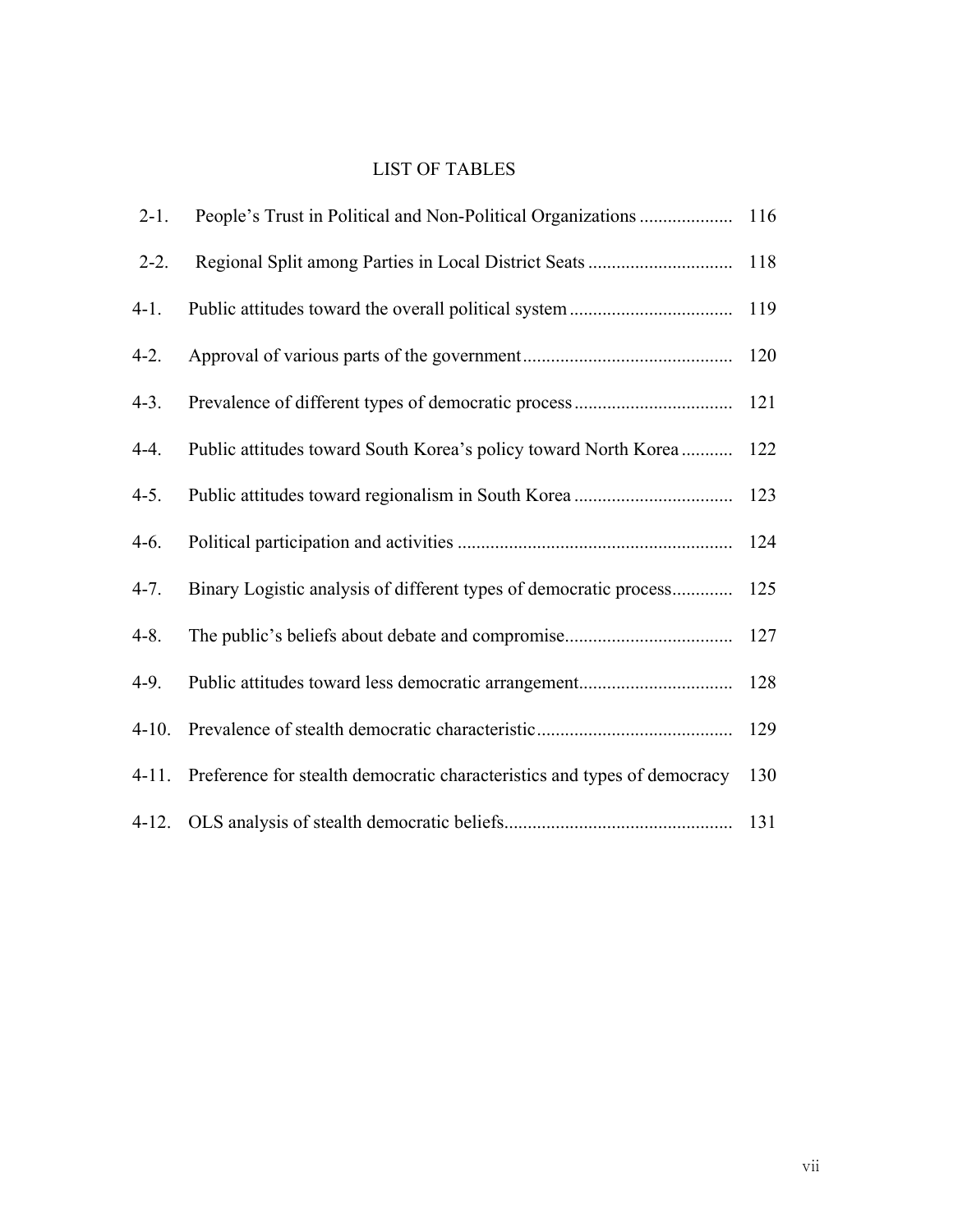# LIST OF FIGURES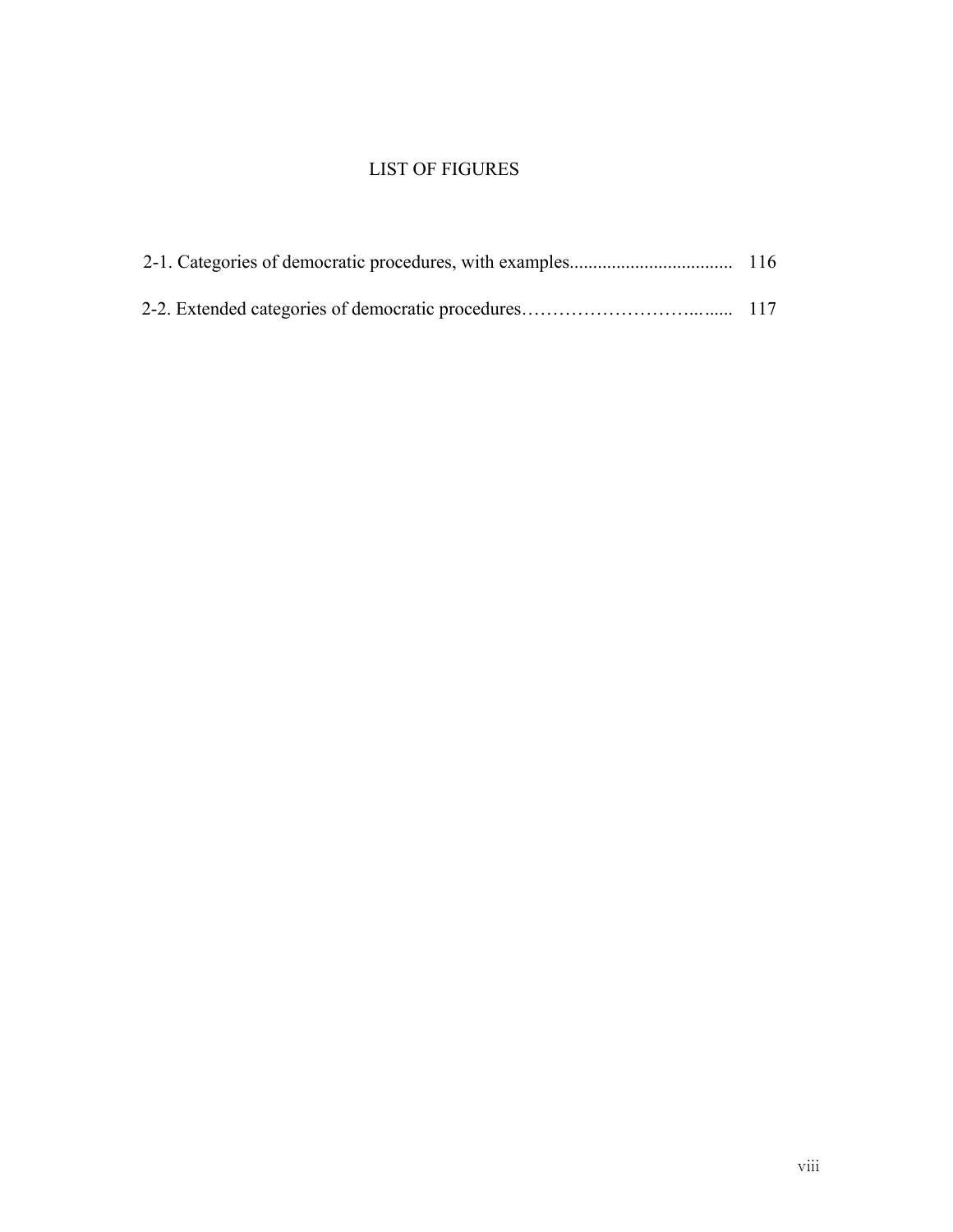# **CHAPTER I**

# **INTRODUCTION**

# **1. Statement of Research Problem**

Some leading scholars define democracy as a form of government opposed to monarchies and aristocracies. In terms of fundamental values, democracy can be described as upholding the values of political equality, liberty, moral self-development, the common interest, a fair moral compromise, binding decisions that take everyone's interests into account, social utility, the satisfaction of wants, efficient decisions, and also the use of basic freedoms of association, information, and communication (e.g., Dahl 1956, 1989; Held 1996; Lijphart 1999; Linz 2000).

Concerning the definition and criteria of democracy, many political scholars have insisted that South Korea is one of the most successful third-wave democracies in Asia with regard to: 1) formal and peaceful transition from the authoritarianism of past years to democracy in 1987; 2) the ability of citizens to choose the head of the executive branch and the members of the legislature through regularly scheduled electoral contests; 3) its current regime fully meeting the democratic principle of popular sovereignty, universal adult suffrage, and multiparty competition; and 4) its current regime which meets other important principles of liberal democracy and upholds its basic values such as freedom, equality, and justice (Huntington, 1991; Lee, 2002; Shin et al., 2005; Young, 1989).

Though many scholars have evaluated South Korea as a good example of successful transition among the third-wave democracies, it can be argued that the notable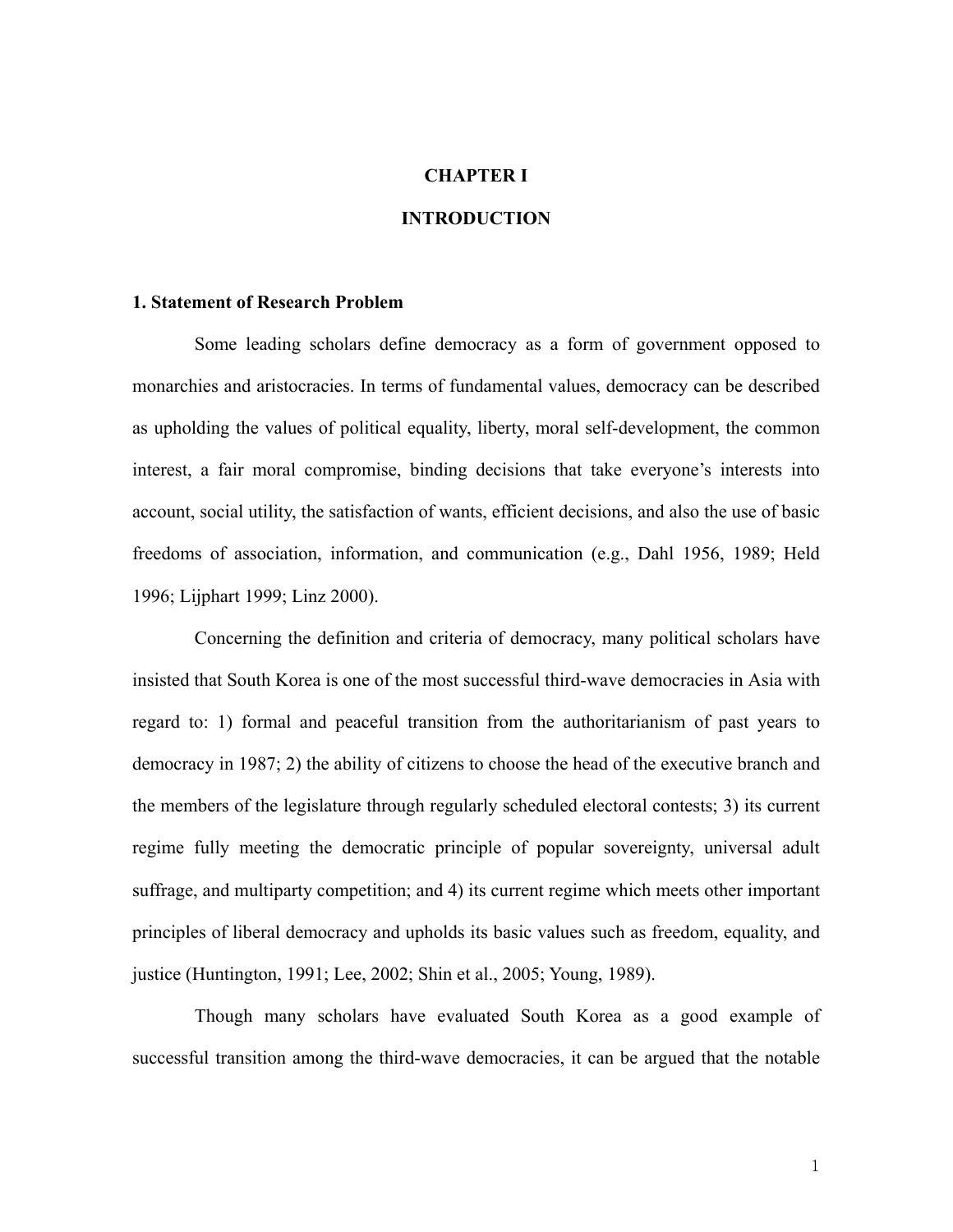development of democracy in South Korea does not mean ordinary people in South Korea are satisfied with their democratic system and government (e.g., Im, 2006; Jun and Kim, 2002; Seo, 2006). The bulk of the evidence supports the argument that ordinary Koreans are dissatisfied with the government. For example, in 2000 the Government Information Agency (GIA) investigated ordinary people's attitudes toward the government and politicians. The result indicated that 89.5% of people expressed distrust of political parties and the National Assembly in South Korea. A major Korean newspaper *Han-Kuk Il-bo* (2005) conducted a nationwide survey investigating individuals' attitudes toward the government, asking "Do you think that the government has worked effectively for domestic politics and the economy?" The result showed that 84% of respondents said no (absolutely no: 23.6% and relatively no: 60.4%) and only 15.4% of respondents said yes (absolutely yes: 0.6% and relatively yes: 14.8%).

A major newspaper *Chosun Il-*bo and Korea Gallup (2008) conducted a nationwide survey investigating individuals' attitudes toward the Lee Myung-bak government, asking "Are you satisfied that the new government has worked effectively for domestic politics, the economy, and relations with North Korea?" The result showed that 64.2% of respondents said "not satisfied" and only 17.3% of respondents said "satisfied." The evidence clearly indicates that ordinary people's dissatisfaction and discontent with the government are not a temporary phenomenon in South Korea. Rather, this loss of trust in government by the people is longstanding in South Korea. If so, why are ordinary people distrustful and dissatisfied with the government? With regard to this question, different perspectives exist.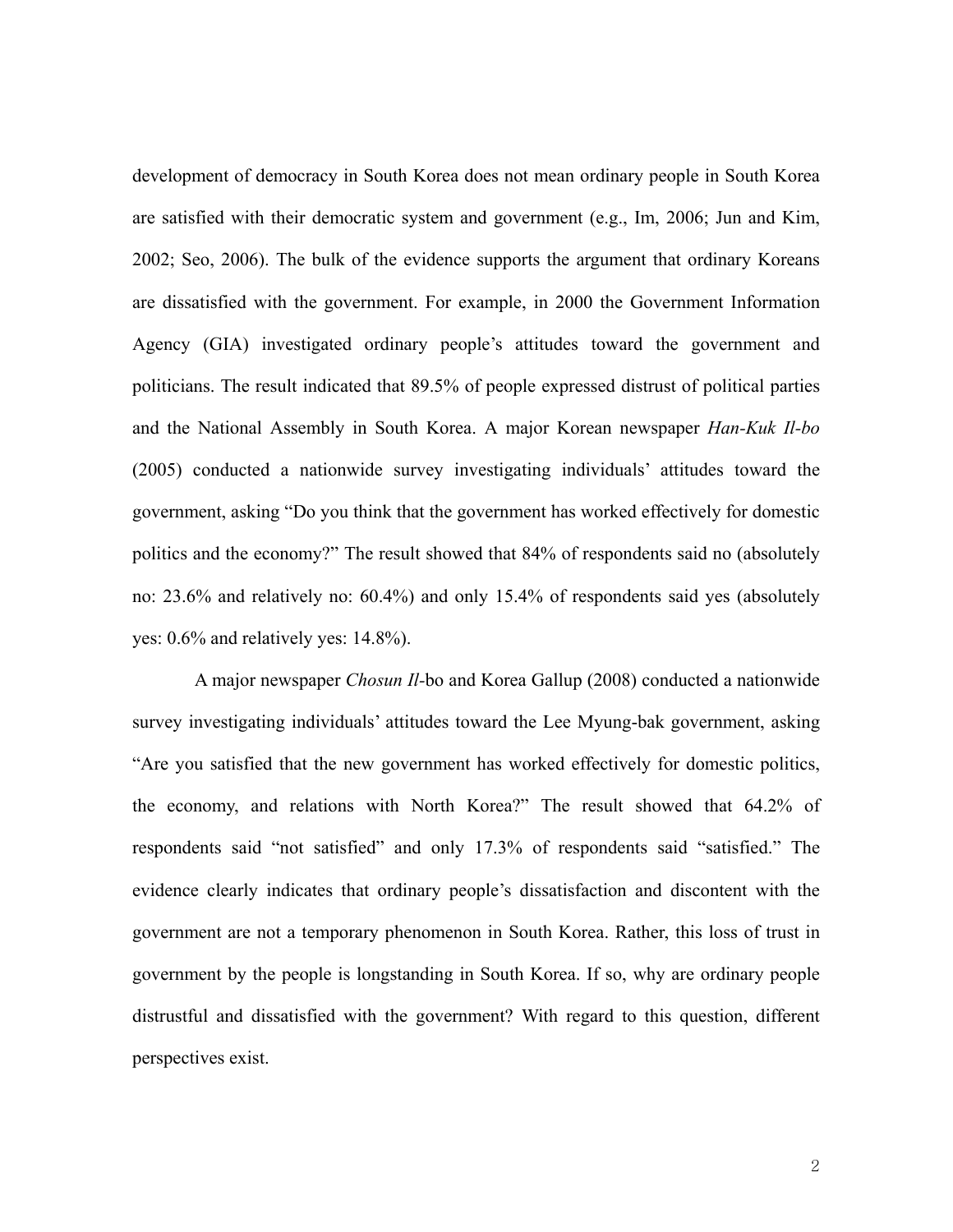Some previous studies investigated the trends and causes of declining political trust and satisfaction in the U. S., emphasizing policy and outcome matters (e.g., Lawrence, 1997; Nye, 1997). Nye (1997: 8) argues that "people may be properly unhappy with poor social outcomes even though the quality of government outputs does not change." Regarding the policy matters causing political distrust and dissatisfaction among the people, it can be inferred that because ordinary people's policy preferences and the real policies of the government are somewhat different, ordinary people are dissatisfied and discontent with government and politicians. However, this concern may have been neither plentiful nor conclusive in supporting the common negative perception of ordinary people toward government and politicians.

Some scholars have argued that public dissatisfaction with government and politicians is a reflection of the process performance of politicians, governmental institutions and elected officials (e.g., Funk, 2001; Gibson and Caldeira, 1995; Hibbing and Theiss-Morse, 1995, 2001 and 2002; Im, 2006; Tyler, 1990). For example, Hibbing and Theiss-Morse (2001: 64) argue, "while outcomes are clearly relevant to public attitudes toward government, they leave much unexplained." Rather, with results from focus groups and a national survey in the U. S., they stress that ordinary people dislike and are discontented with government due to politicians who are selfish in the process of policy making and who give less consideration to ordinary people's interests.

If the process is a good predictor influencing ordinary people's political attitudes and behaviors toward government and politicians, what government processes do ordinary people want? Which of the alternative models of democracy (i.e., deliberative, participatory,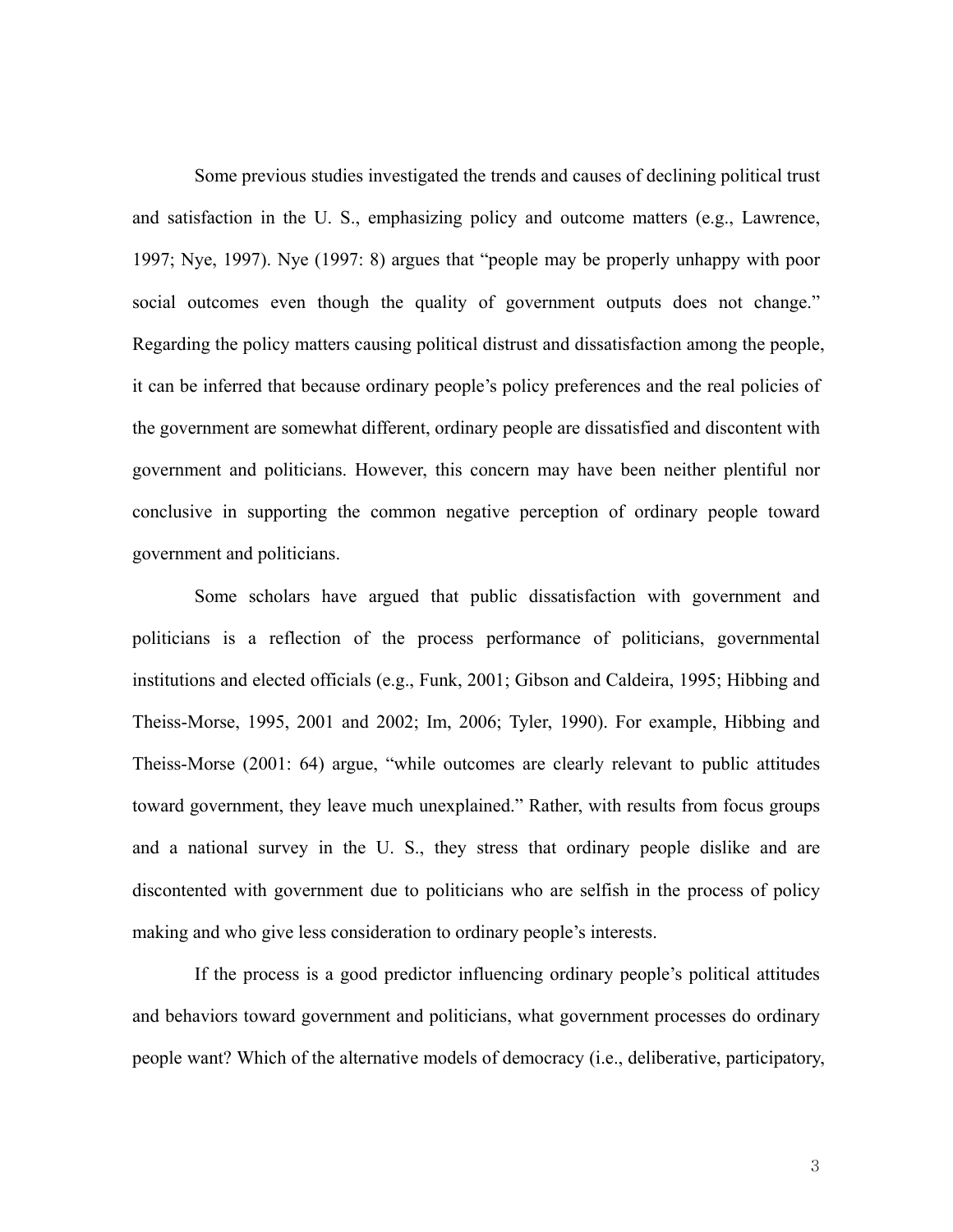representative, or stealth democracy) would people prefer (e.g., Budge, 1996; Cohen, 1989; Dalton et al., 2001; Donovan and Karp, 2006; Gutmann and Thompson, 1996; Hibbing and Theiss-Morse, 2002; March and Olsen, 1986; Putnam, 1993; Scarrow, 2001)? People's dissatisfaction with government might be due to their not having enough say in the government, in which case they would prefer direct or participatory democracy. Or people might want a representative democracy in which representatives make decisions based on the people's wishes or on what they think is in the people's best interest. Or it might be that ordinary people do not like to be involved in the policy-making process, because they perceive that politicians tend to be self-serving, dishonest, prone to argue, eager to compromise, and conflictual in politics and policy making (Hibbing and Theiss-Morse, 2002). Rather, they would prefer stealth democracy<sup>1</sup>: people want government that is run by non-self-interested decision makers (ENSIDs) so they do not need to pay attention to politics.

Research in the United States suggests that Americans are disturbed by the problems of selfishness, debate, conflict, and compromise and therefore prefer stealth democracy, but these results might not be applicable to the political institutions or environments in different countries that have unique features (e.g., historical, cultural, and socioeconomic differences). The U.S. has no key defining political divisions, so support for stealth democracy might simply reflect the lack of major cleavages in American society.

 $\overline{a}$ 

 $<sup>1</sup>$  The definition of stealth democracy is that "governmental procedures are not visible to people unless they</sup> go looking; the people do not routinely play an active role in making decisions, in providing input to decision makers, or in monitoring decision makers" (Hibbing and Theiss-Morse, 2002: 143). Additionally, "supporters of stealth democracy believe: 1) debate is not necessary or helpful; 2) compromise among elected officials is not necessary; and 3) decision making should be made by the elites who are non-self-interested decision makers (ENSIDs)" (Hibbing and Theiss-Morse, 2002: 143).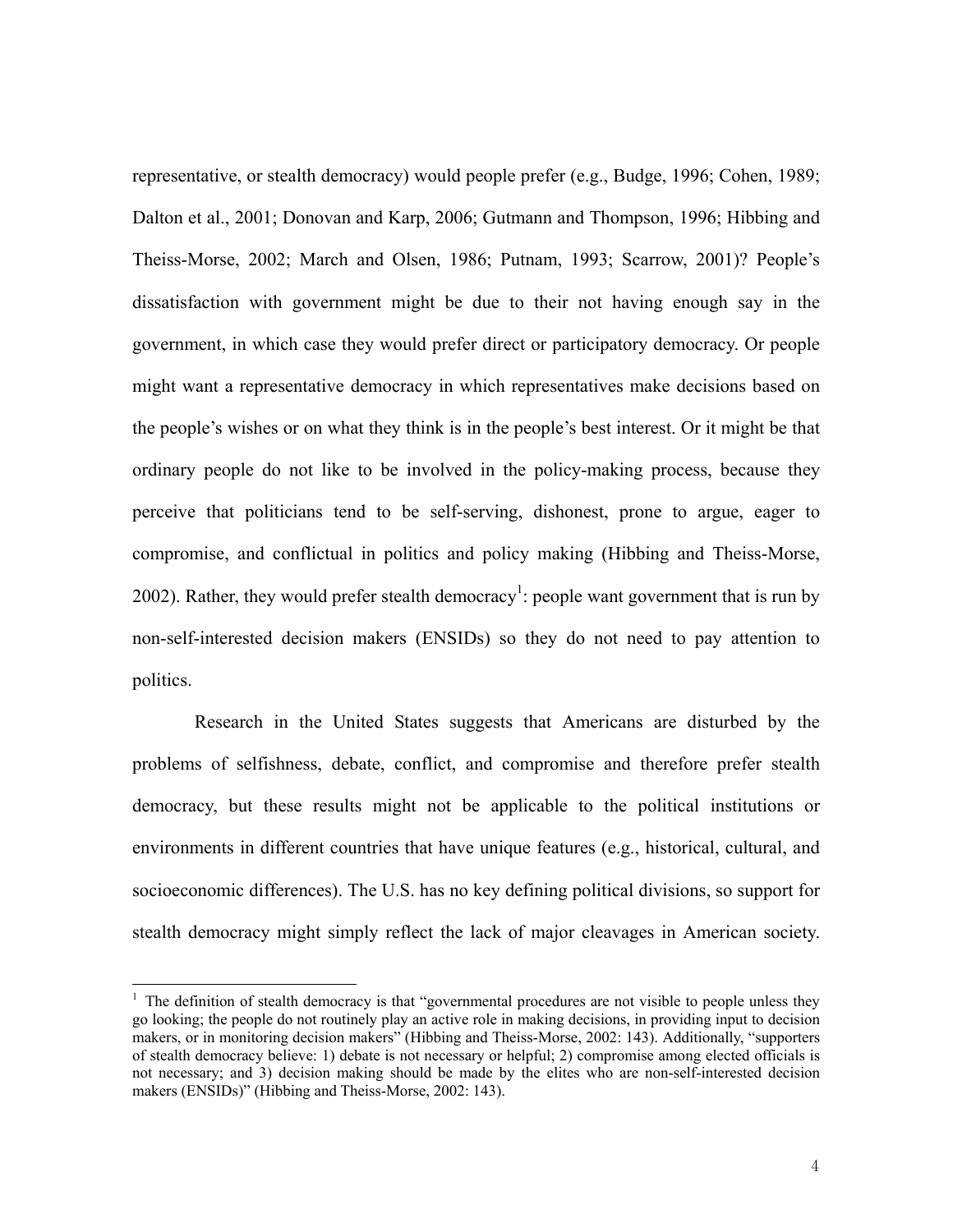South Korea, in contrast, offers a good alternative case, a case in which politics is affected by two major issues: South Korea's policy process toward North Korea and political regionalism.

With the establishment of two separate states (North and South Korea) on the peninsula in 1948, and especially after the Korean War of 1950-53, both states have continued to keep their own political structures while perpetuating the continued division. Under the circumstances of the division of Korea into North and South, politicians' debates about South Korea's policy toward North Korea cannot be expected to end overnight. For example, the Kim Dae-jung and Roh Moo-hyun administrations insisted that South Korea's policy of engagement (i.e., Sunshine Policy) with North Korea enhanced positive behavioral change in North Korea. On the other hand, new president Lee Myung-bak and his ruling party (Grand National Party (GNP)) have criticized the engagement policy that it did not bring any meaningful changes to North Korean politics.

Additionally, one of the most notable features that may be causing the public's dissatisfaction and discontent with government is regionalism. As Kwon (2004: 547) argues, "South Korea's regionalism has nothing to do with ethnic or religious or other 'primordial' types of conflicts so that one would consider it much more benign than is regionalism in Nigeria or South Africa." Rather, the form of regionalism in South Korea can serve as a mechanism of checks and balances against highly centralized political power between progressives and conservatives. In particular, regionalism in South Korea refers to political antagonism among regions, primarily manifested as rationalistic voting patterns in which voters cast their votes for candidates or parties that have nothing to do with candidates'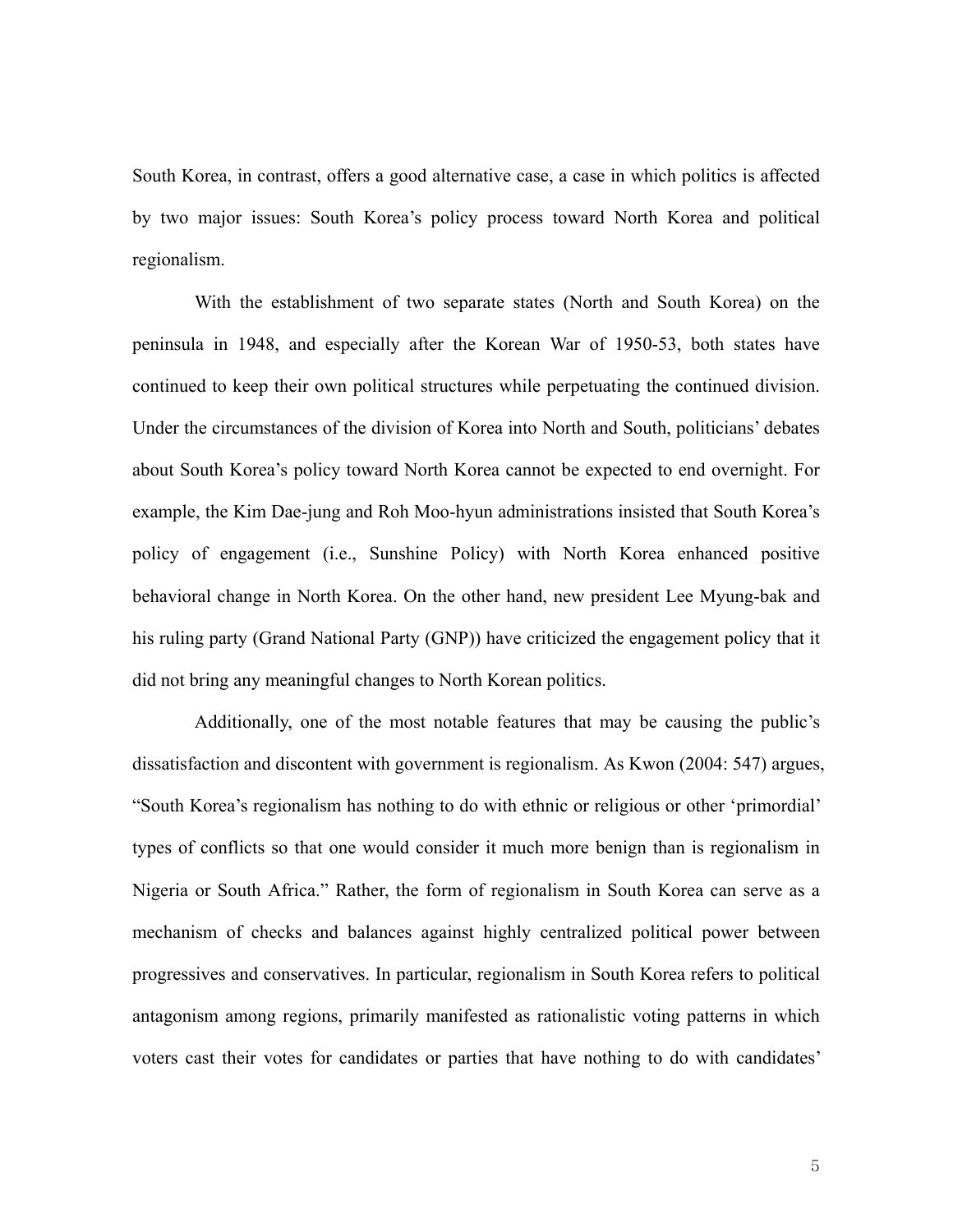political capability or party platforms or others.

For example, whole regional populations like Kyongsang provinces in southeastern Korea are bigger than Cholla provinces in southwestern Korea. Therefore, all the presidents and ruling parties, from the early 1960s to late 1990s, came from Kyongsang provinces. Because of winning presidential and party elections during that time, the citizens of Kyongsang provinces had relative advantages over various economic and political beneficiaries under their rule, while Cholla citizens were frustrated about their lack of economic development due to biased political and economic developments (Kim, 1987; Kim, 1997). Such political features have divided the electorates along geographical lines between Kyongsang in the south-east and the Cholla in the south-west as well as ideological gaps between progressives and conservatives, and thus regionalism has become a barrier to an effective policy making process among politicians.

These two issues (i.e., South Korea's policy toward North Korea and regionalism) essentially define politics in South Korea and they might well heavily influence South Koreans' dissatisfaction with government and their preferences for an alternative form of democracy. Unlike Americans, who do not face these defining issues, South Koreans might enjoy the debates and compromises that take place in government because of their experiences with the North Korea policy and regionalism. They might even prefer to be directly involved in political decision making themselves. On the other hand, South Koreans might react to these defining issues by supporting stealth democracy more than other types of democracy. Or, to some extent South Korean might prefer to combine two different types of democracy such as direct and stealth democracy.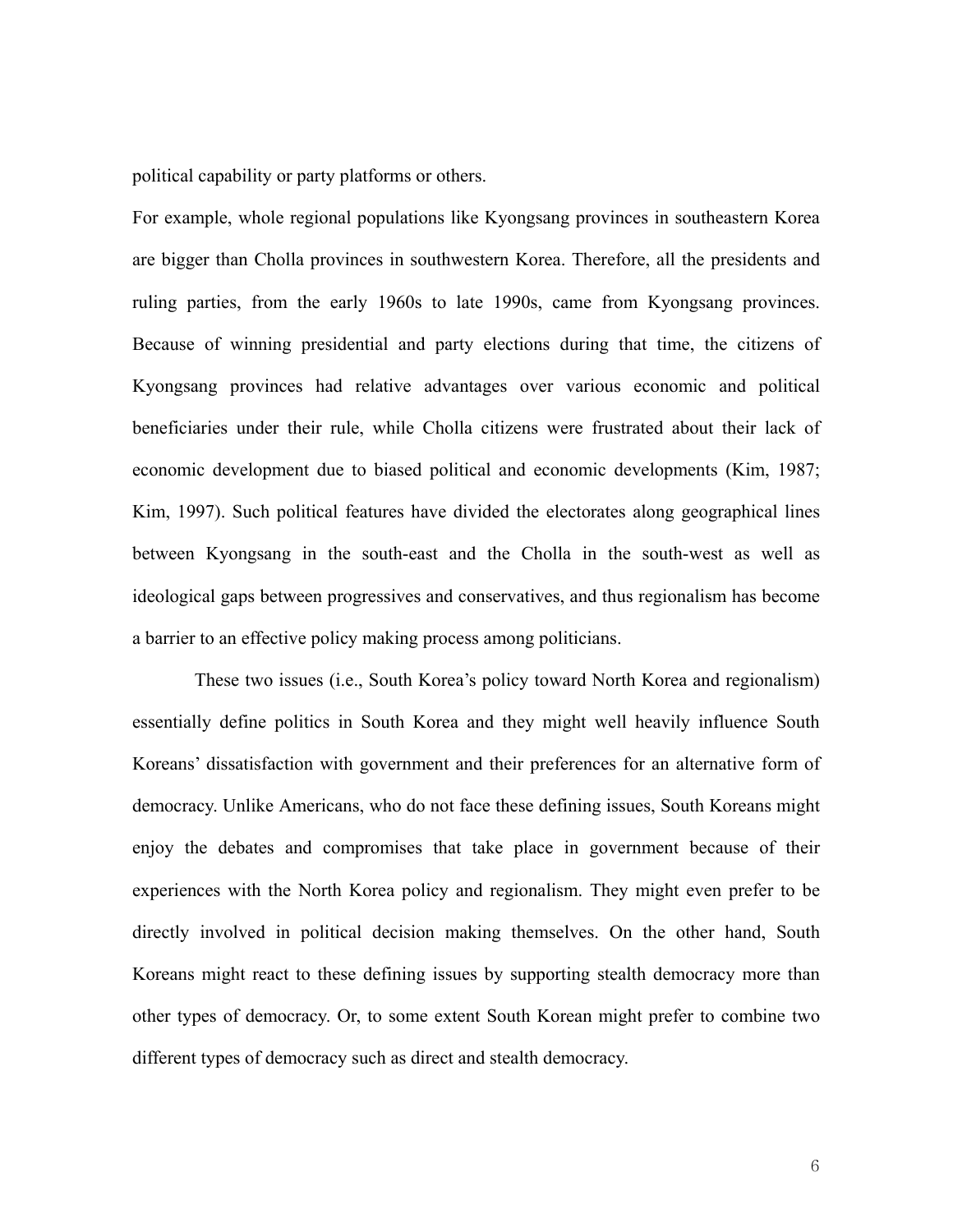Considering democratic process matters (i.e., different types of democratic process) and factors specific to South Korea (i.e., South Korea's policy toward North Korea and political regionalism) several questions become relevant: 1) to what extent are ordinary people satisfied with government and politicians?; 2) do the people really want to participate in the policy making process?; 3) do the people only want to consider and discuss political issues and then let politicians decide issues?; 4) do the people want politicians to carefully consider and decide all political issues in operating their government?; 5) do the people want to have a smaller role in government?; 6) do the people really dislike debates, conflict, and the self-interested behavior of politicians in decision making due to regionalism?; and 7) do South Korea's policy toward North Korea and regionalism affect people's answer to these questions?

Regarding these questions, the main purpose of this dissertation is not so much to find a particular solution to the political problems in South Korea, but to provide deeper insights as to what types of processes people want if the process is important for understanding people's dissatisfaction and discontent with government and politicians in South Korea. This dissertation tests whether or not government processes and these two factors are significantly related to each other in South Korea. Additionally, another task in this dissertation is to investigate the quality of democratic institutions in South Korea with regard to ordinary people's perception of the political system, their political activities, and their attitudes toward the visible performance of the government. Therefore, there are several hypotheses that I have to test the questions in this dissertation.

This dissertation is organized into five chapters, including the introduction chapter.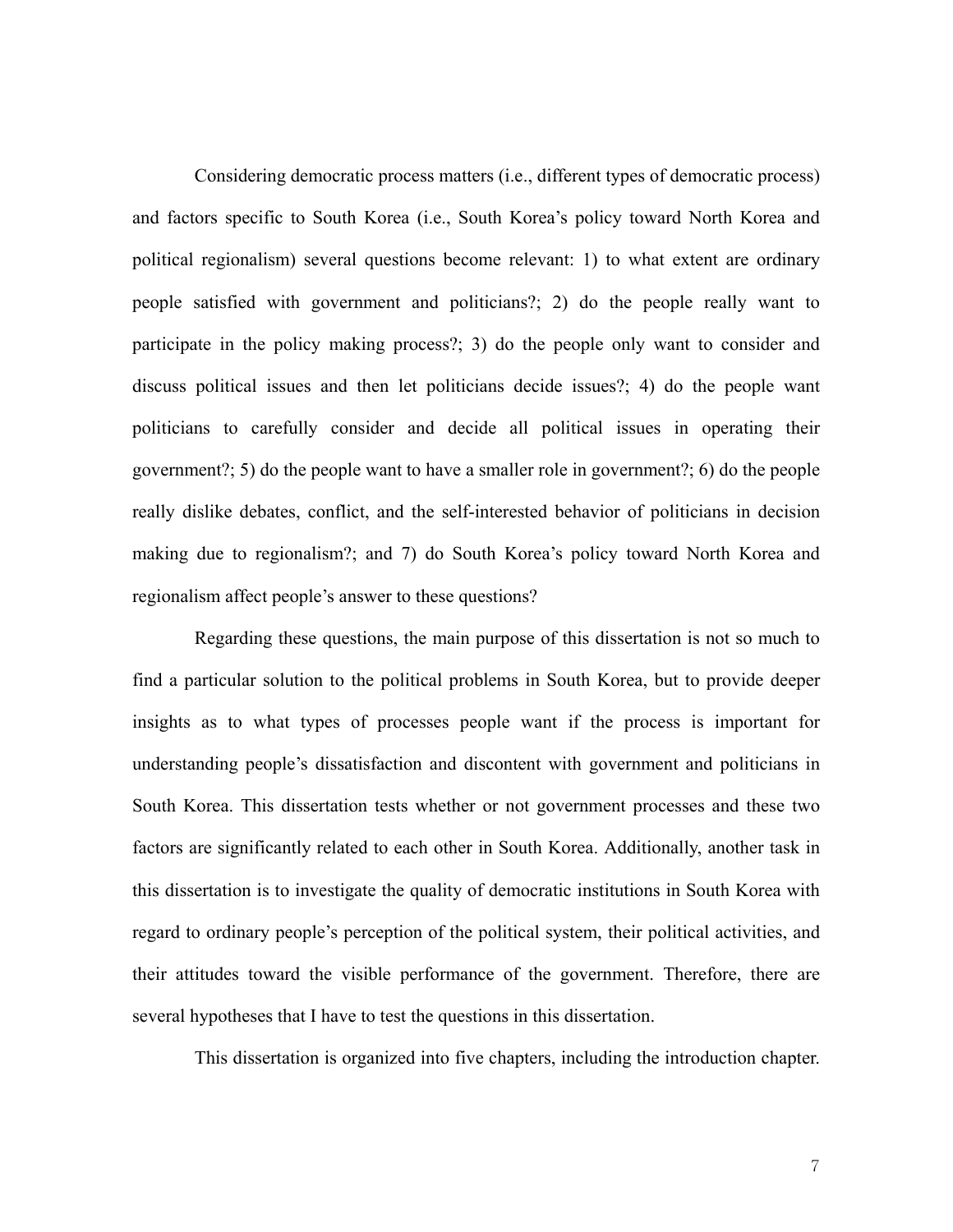The second chapter reviews earlier evidence concerning the cause and degree of ordinary Koreans' dislike and distrust of government. Are the people really satisfied with their democratic system? Additionally, to what extent do ordinary people really care about most of the policies? The second chapter also examines what people would want concerning government processes by focusing on four different democratic process types (i.e., representative, deliberative, participatory, or stealth democracy). To what extent do the two factors - South Korean's policy and policy making process toward North Korea and regionalism - relate to different types of democratic process? Additionally, several variables (i.e., political system, approval of various parts of the government, and political participation and activities) will be discussed to test whether these variables are statistically related to the type of democratic process ordinary people prefer. The third chapter briefly describes the research design, focusing on research procedures, measurements of each variables, and analytical methods for analyzing the data. The fourth chapter addresses the data analysis, based on the results of a democratic process survey administered in South Korea. The final chapter summarizes the results, and discusses the limitations and significance of this study.

# **2. Summary**

To understand ordinary Koreans' political attitudes and behaviors toward government and politicians most studies have only focused on policy concerns. If the policy concerns are only a part of predictor influencing ordinary Koreans' political attitudes and behaviors toward government and politicians, what do the people care about? Regarding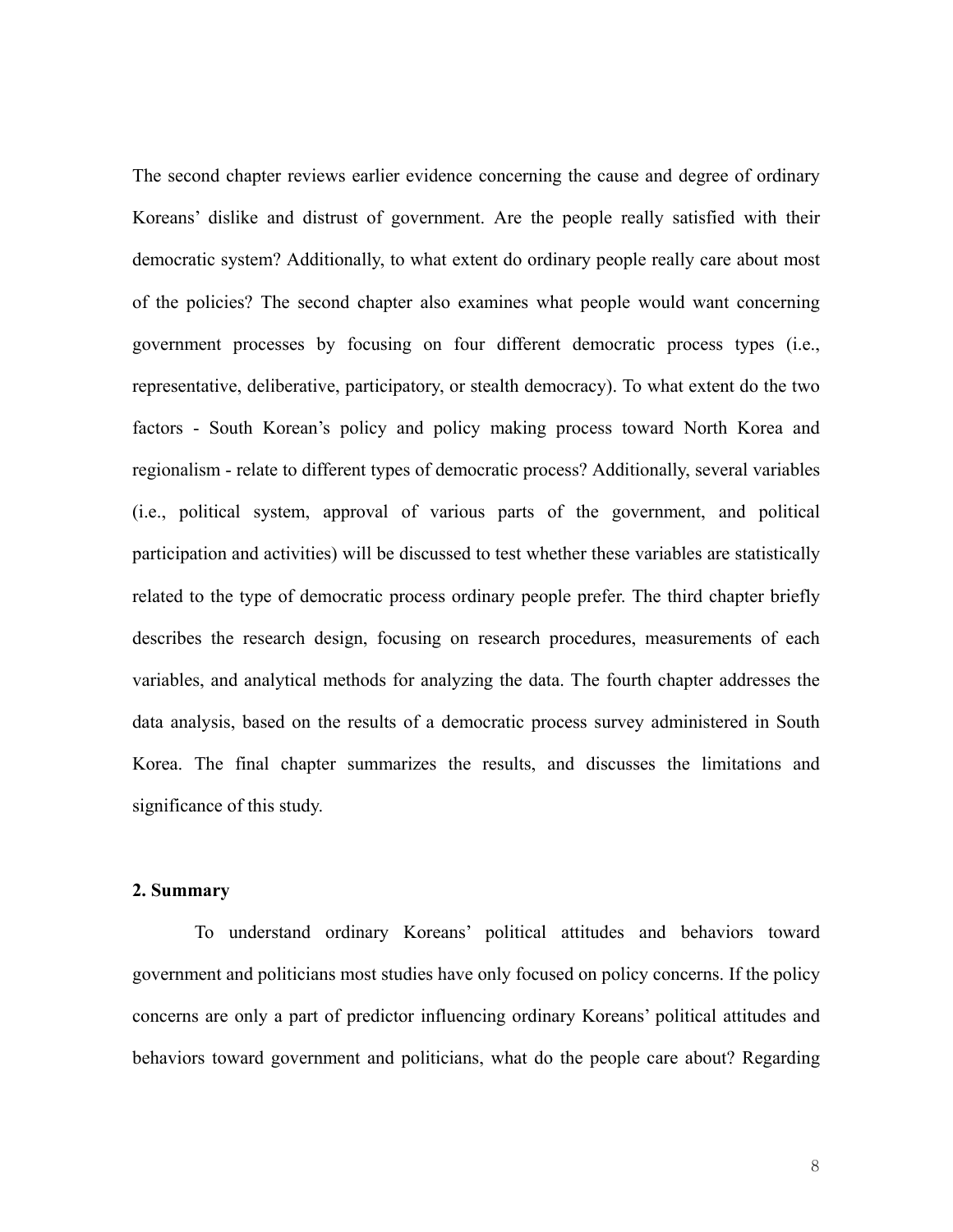this concern, I argue that people care deeply about process because most people believe that decision makers are prone to debate, conflict, and compromise and to be self-serving in the policy making process, and they are therefore dissatisfied and discontented with government and politicians. The ordinary people's perception by government and politicians in policy and policymaking process with political issues, such as policy and policy making process toward North Korea and regionalism, will lead to their preference of type of democratic process.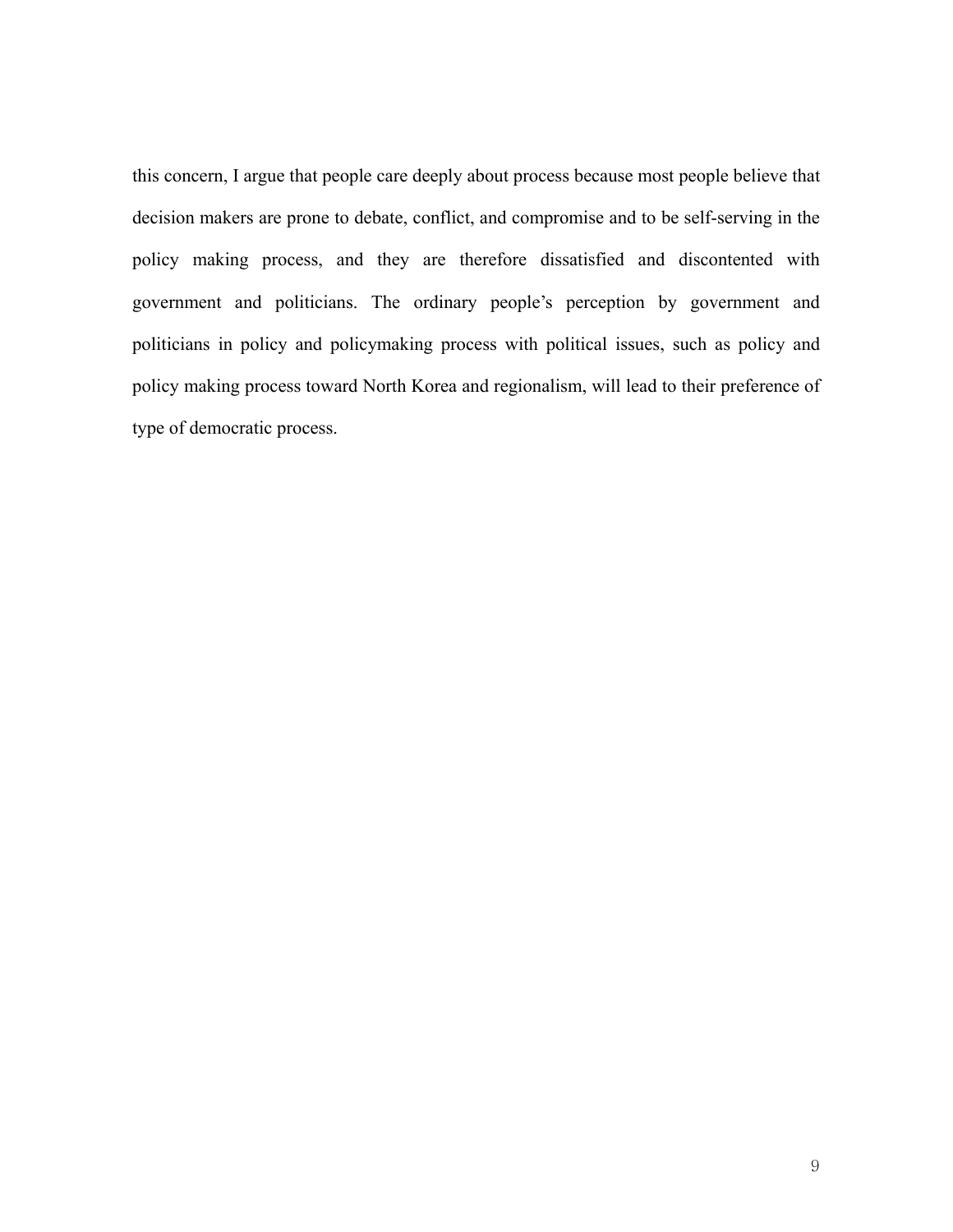## **CHAPTER II**

# **LITERATURE REVIEW**

#### **1. The People's Political Discontent and Distrust of Government**

As Schattschneider (1960: 138) wrote, "democracy is a competitive political system in which competing leaders and organizations define the alternatives of public policy in such a way that the public can participate in the decision-making process." Some theoretical arguments, especially democratic pluralism, assumed that "stable democracies are built on a foundation of public attachments to political parties, support for the rules of the game, and political tolerance" (Sears and Levy, 2003: 62). As it is, ordinary people have relatively low political participation rates and are turned off of government. Moreover, ordinary people distrust politicians, government, and administrative policies. As mentioned above, considering that declining trust and satisfaction have been crucial problems in democratic countries, many scholars have extensively studied the trends and causes of such political perceptions and suggested some possible reasons by examining either policy or process matters (e.g., Funk, 2001; Gibson and Caldeira, 1995; Hibbing and Theiss-Morse, 2001, 2002; Im, 2006; Lawrence, 1997; Lye, 1997; Tyler, 1990, 2001).

"Evaluations of citizen obligation to obey congressional rules and decisions are shaped by procedural evaluations…citizen evalutions of legitimacy and obligation are strongly influenced by assessments of the fairness of institutional decision making" (Tyler, 2001: 236).

Empirically survey data indicate that new democracies, e.g., Portugal, Greece, Brazil,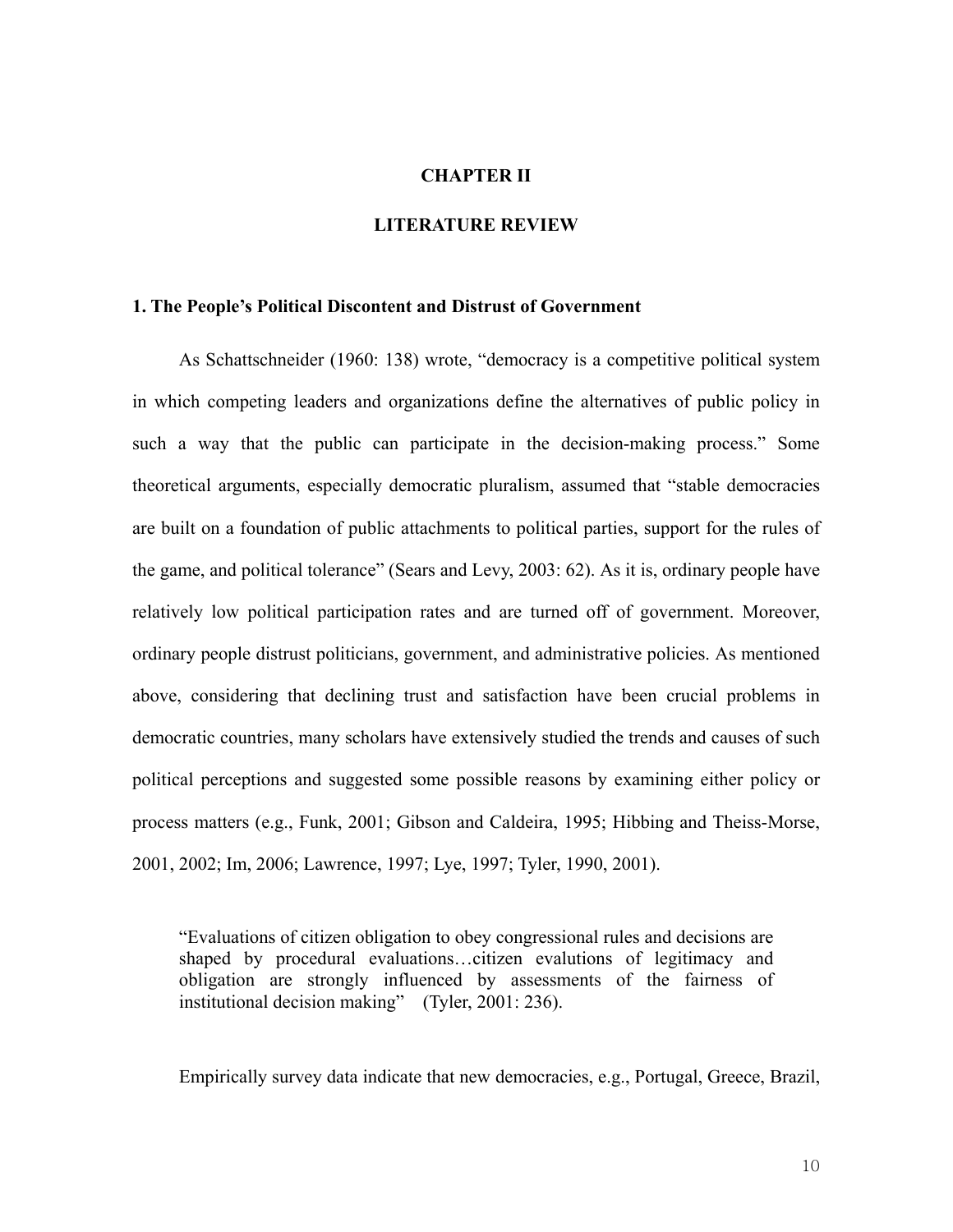Hungary, and so on, often show a syndrome consisting of the mistrust of politics and politicians, sentiments of personal political inefficacy, low confidence in democratic institutions, and dissatisfaction with the performance of the actual democratic institutions (Przeworski et al., 1999: 57). For example, national survey conducted in 1990, found that 63 percent of Greek citizens stated dissatisfaction with the state of democracy. When citizens were asked about trust toward government and politicians in 1991, nearly three out of every four citizens in Hungary believed that politicians should never be trusted (Przeworski et al., 1999: 57-9).

In the context of this concern, South Korea is not an exceptional case, even though this country is an impressive model of successful democracies in Asia. In general, many recent studies focusing on ordinary people's attitudes toward government, politicians, and policies have identified these concerns in South Korea as well. Lee and his colleagues (2001) conducted a nationwide survey of 1056 randomly selected adults in 2000 to investigate ordinary people's perceptions of the government and its policies. The survey results show that 86.5 percent of respondents said that "I distrust government, policies, and even elected officials." When asked the question, "Do you believe that most officials have the capability to work for ordinary people and are they interested in the people of South Korea," 68.8% of respondents said that officials are not capable.

By examining some institutional issues with a higher level of distrust in government, Jun and Kim (2002: 6) argue that "the abuse of political power, the abuse of social capital, the lack of accountability, and corruption at the high level are paramount examples of the sources of distrust in the Korean society." According to Jun and Kim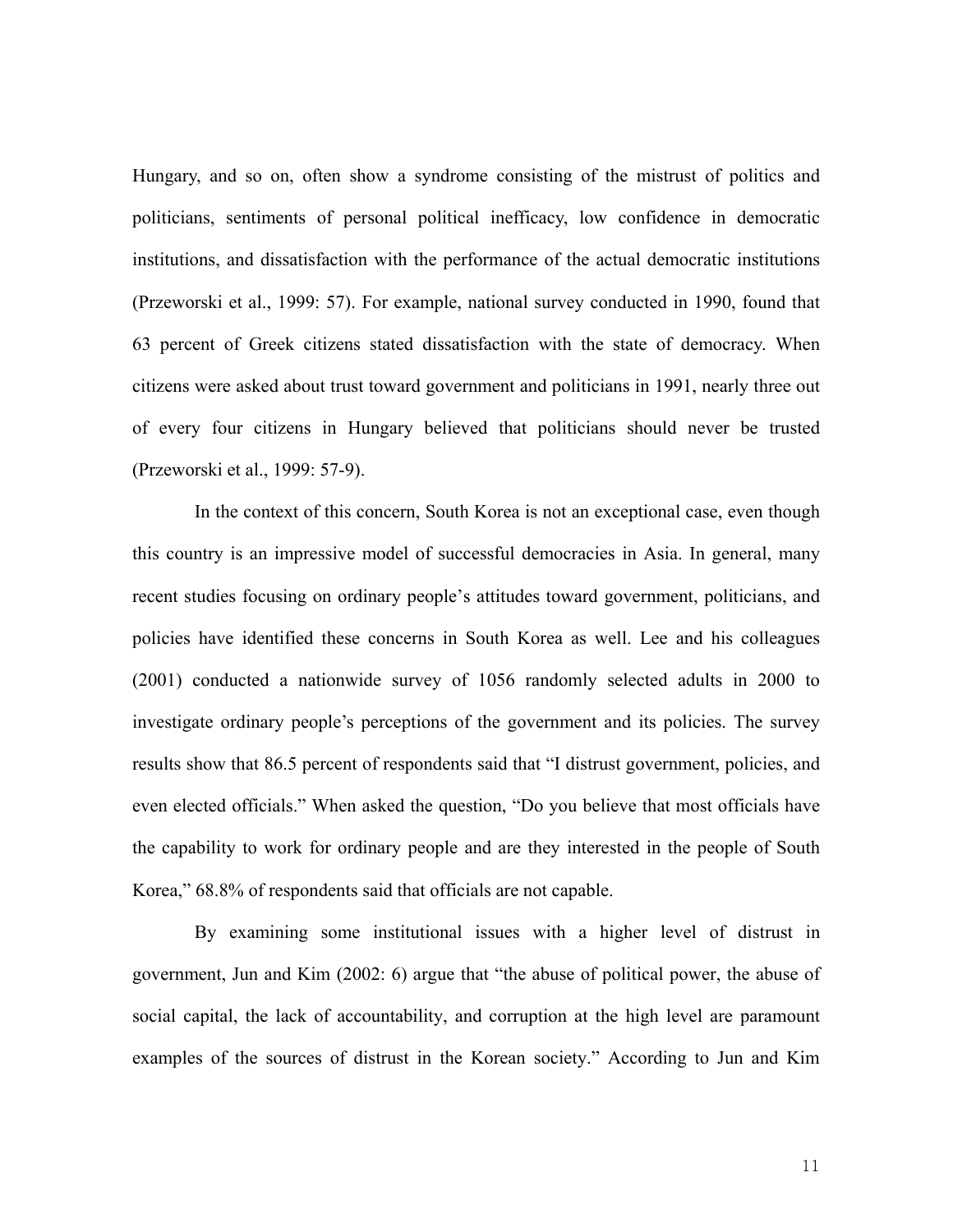(2002: 10-11), major issues related to the people's distrust and dissatisfaction with politics and the administration in South Korea today are: 1) distrust of politicians; 2) distrust of law and order; 3) corrupt relations between government and business; 4) lack of confidence in presidential leadership; 5) distrust in public service; and 6) distrust in public policy.

With the Korean Democracy Barometer surveys conducted during the 1996-2001 period [(January 1996 (N=1,000), May 1997 (N= 1,123), October 1998 (N=1,010), November 1999 ( $N= 1,007$ ) and March and April 2001 ( $N= 1,005$ )], Shin and his colleagues (2005: 209) concluded that the Korean people are more dissatisfied than satisfied with the performance of their government. Especially, a large majority of ordinary Koreans, ranging from 57 percent in 1999 to 87 percent in 1997, said that they are dissatisfied with governmental performance, criticizing a malfunctioning government.

The Korea Political Institute and Gallup Korea conducted a nationwide telephone interview of 1,014 randomly selected adults in the summer of 2007 to investigate people's opinions regarding their trust and satisfaction with government compared to different organizations in South Korea (Gallup Korea, 2007). Table 2-1 shows a brief summary of the survey results. According to the data, 1) 34.7 % of respondents trust the president; 2) 19.2 % trust the incumbent Assemblymen; 3) 14.4% have confidence in the political parties; and 4) 13.1% trust the National Assembly. Generally, there is a definite problem of high level of distrust and dissatisfaction with government and politicians in South Korea.

#### **Table 2-1 Here**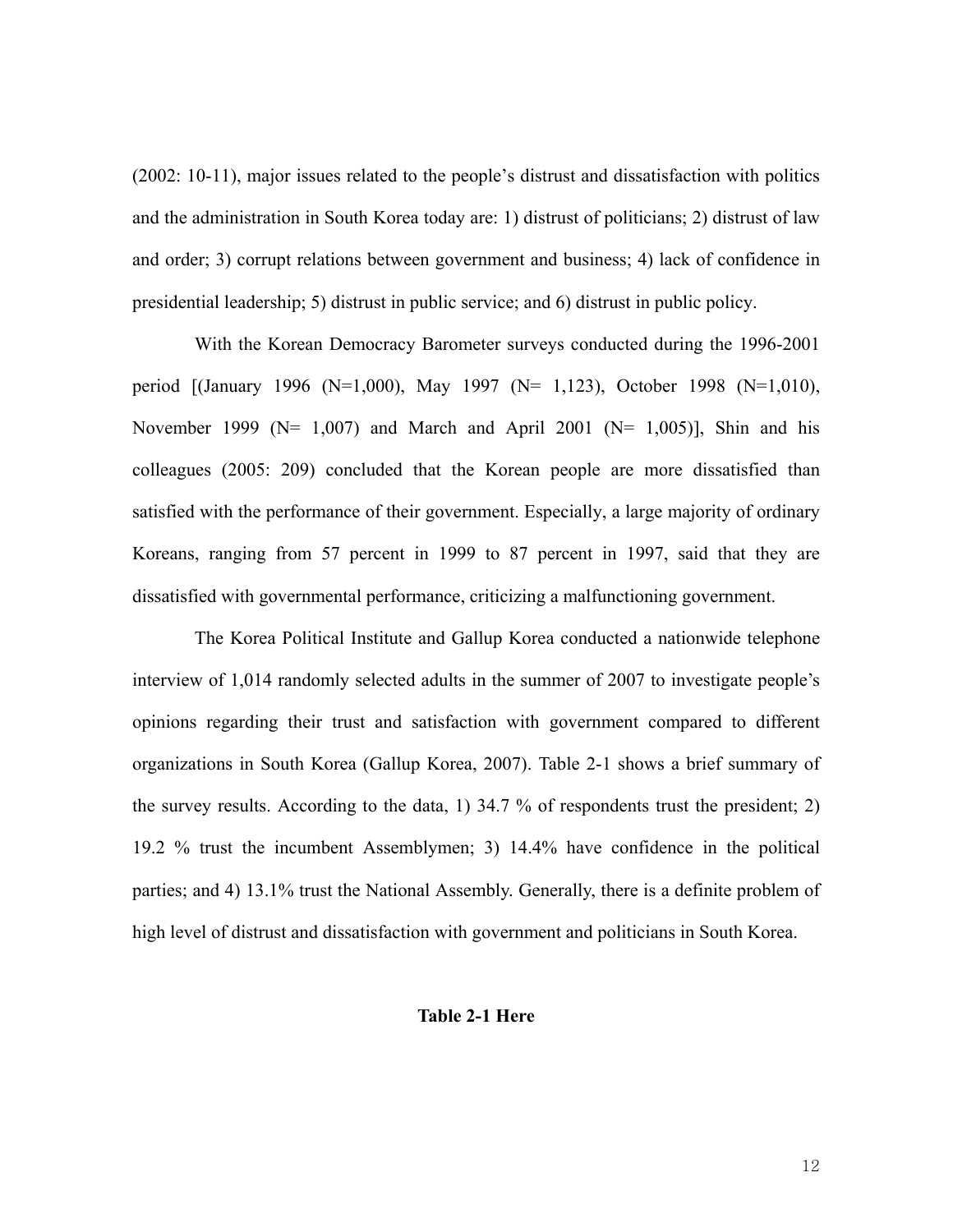Although it is somewhat hard to say whether process or policy concerns are directly related to ordinary people's dissatisfaction and discontent with government, these general findings at least show that South Koreans are less satisfied with and thus more turned off of government as opposed to people from other countires. What drives people to distrust government and politics? If decision makers are involved in conflict, debate, and compromise, ordinary people might not only be less interested in participating in politics and the policy making process, but also think that the features of political processes are unnecessary. With regard to this point of view, a recent study in South Korea also shows that political processes matter by increasing people's dislike of politicians and indifference to politics and the policymaking process (Im, 2006).

This dissertation presents a new trend that ordinary people in South Korea are dissatisfied and discontented with government due to the policymaking process of politicians. But, this study does not discuss why people distrust and are dissatisfied with government and what factors are significantly related to people's perceptions. If process is important for understanding people's dissatisfaction and discontent with government, a fundamental task of this study is to explore what types of processes people want by comparing the merits and demerits of each process. Regarding this concern, I will discuss different types of processes in the next section.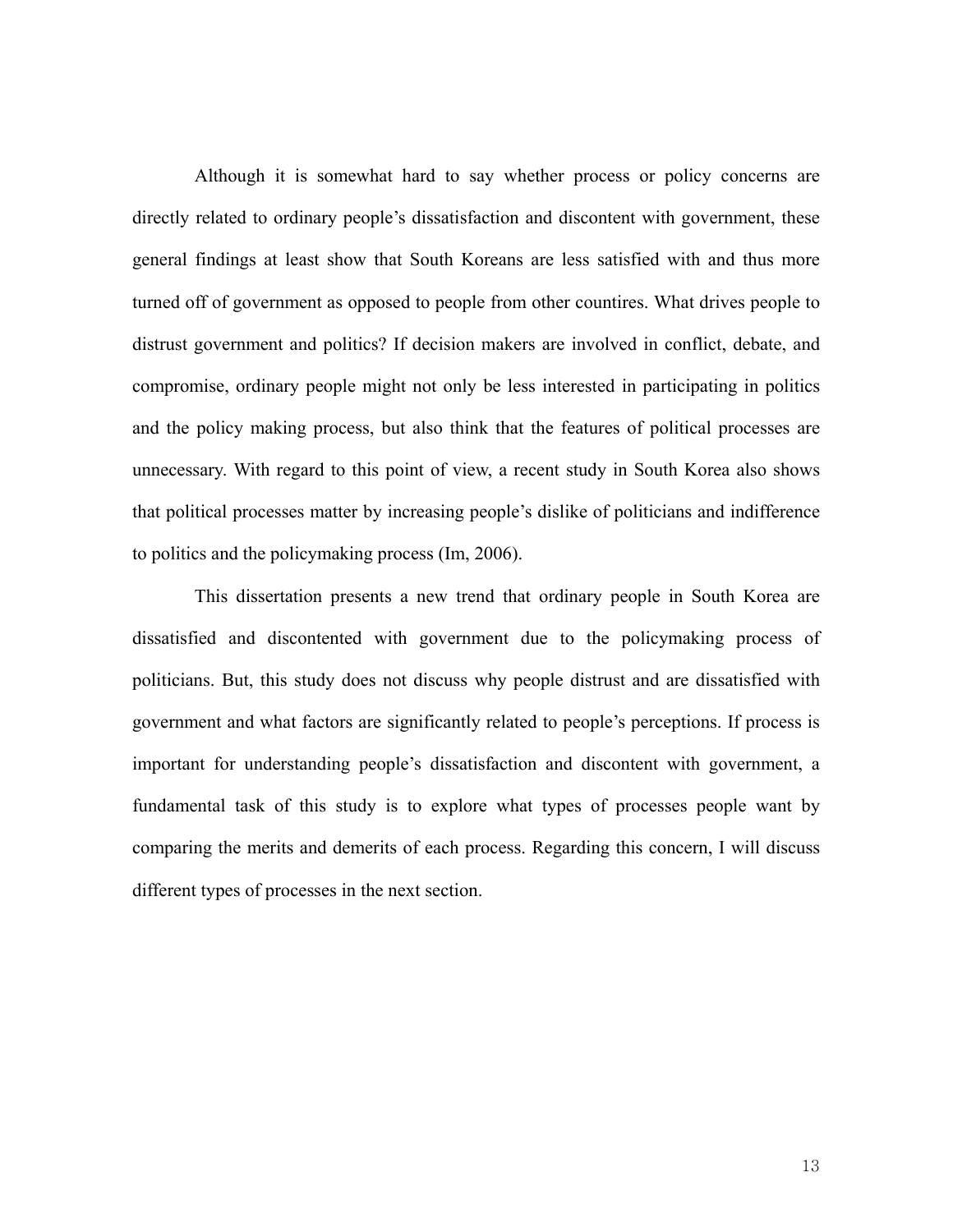# **2. The democratic processes that people want**

 $\overline{a}$ 

There is no doubt that the twentieth century has seen an impressive advance in democracy worldwide.<sup>2</sup> Accordingly, many scholars have attempted to identify the principal characteristics of democratic institutions and to evaluate the merits and the feasibility of the systems (e.g., Dahl, 1989; Held, 1996; Lijphart, 1999; Powell, 2000). For example, Held (1996: xi and 1) emphasized that "democracy has become the fundamental standard of political legitimacy in the current era," insisting that "democracy means a form of government in which the people rule and democracy entails a political community in which there is some form of political equality among the people." Furthermore, he (1996: 3) argues that "democracy has been defended on the grounds such as political equality, liberty, moral self-development, the common interest, a fair moral compromise, binding decisions that take everyone's interest into account, social utility, the satisfaction of wants, and efficient decisions."

Additionally, many studies attempt to clarify a theory of democratic process. For example, Dahl (1989: 108-14) emphasizes five criteria for a democratic process: 1) effective participation, 2) voting equality- each citizen must be ensured an equal opportunity to express a choice that will be counted as equal in weight to the choice of any other citizen, and it is only these choice that must be taken into account, 3) enlightened understanding, 4) control of the agenda, and 5) inclusion**-** the demos should include all adult members of an association. Although these theoretical criteria are important for the

<sup>&</sup>lt;sup>2</sup> Huntington (1991: 25) studied the third wave of democratization to investigate advances of democratic institutions in the world, started with the fall of the last rightist dictatorships in Western Europe (e.g., Portugal, Greece, and Spain) in the mid-1970s, swept through Latin America, moved on to Asia, and decimated dictatorship in the Soviet bloc.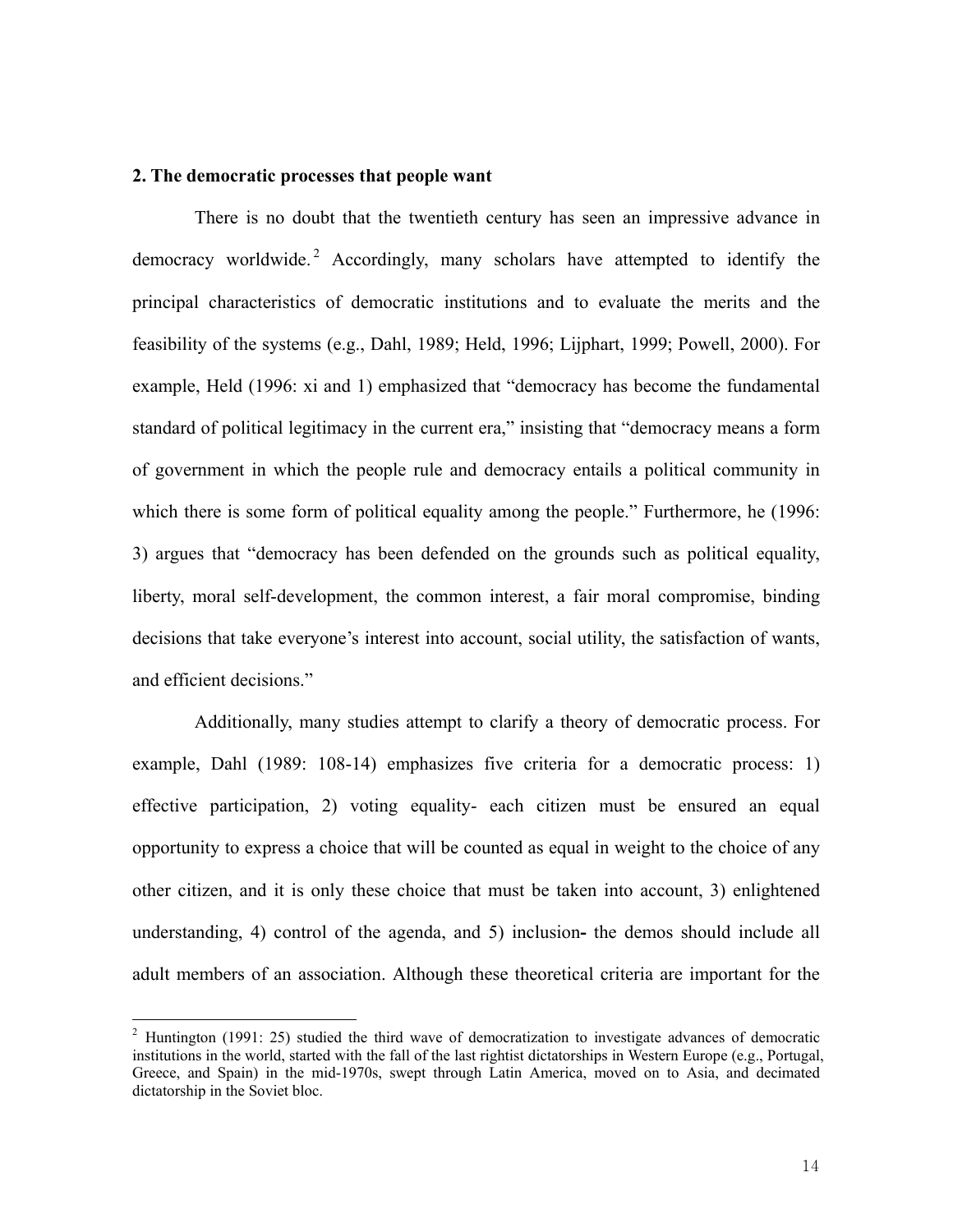democratic process, the most important attribute of the effective performance of democracy in many countries is popular support. Without support from ordinary people, it is hard to expect democratic institutions to improve further.

Regarding this concern, many democratic theorists have investigated whether average people believe that their current regime embodies the essential properties of democracy, whether the people really are satisfied with their democratic system, or whether ordinary people really care much about most policies and the operation of their government. These questions have been extensively debated in the theoretical and empirical literature especially with regard to the nature of the relationship between levels of political performance and types of democracy. And, these fundamental questions provide the opportunity to explore in greater depth what people want concerning the process.

Many scholars have been concerned about the erosion of political performance of representative democracy (e.g., Sell and Osterud, 2006) even though "it is a comprehensive filtering, refining, and mediating process of political will formation and expression" (Urbinati, 2000: 760). Shin and his colleagues (2005) argue that while most ordinary people have believed in representative democracy, an increasing number of citizens in many democracies have recently lost confidence in the performance of representative institutions. As Urbinati (2000: 758) contends:

Representation has been given merely an instrumental justification and has been seen as a pragmatic expedient to cope with large territorial states, or a useful fiction by means of which the method of division of labor has been adapted to the function of government.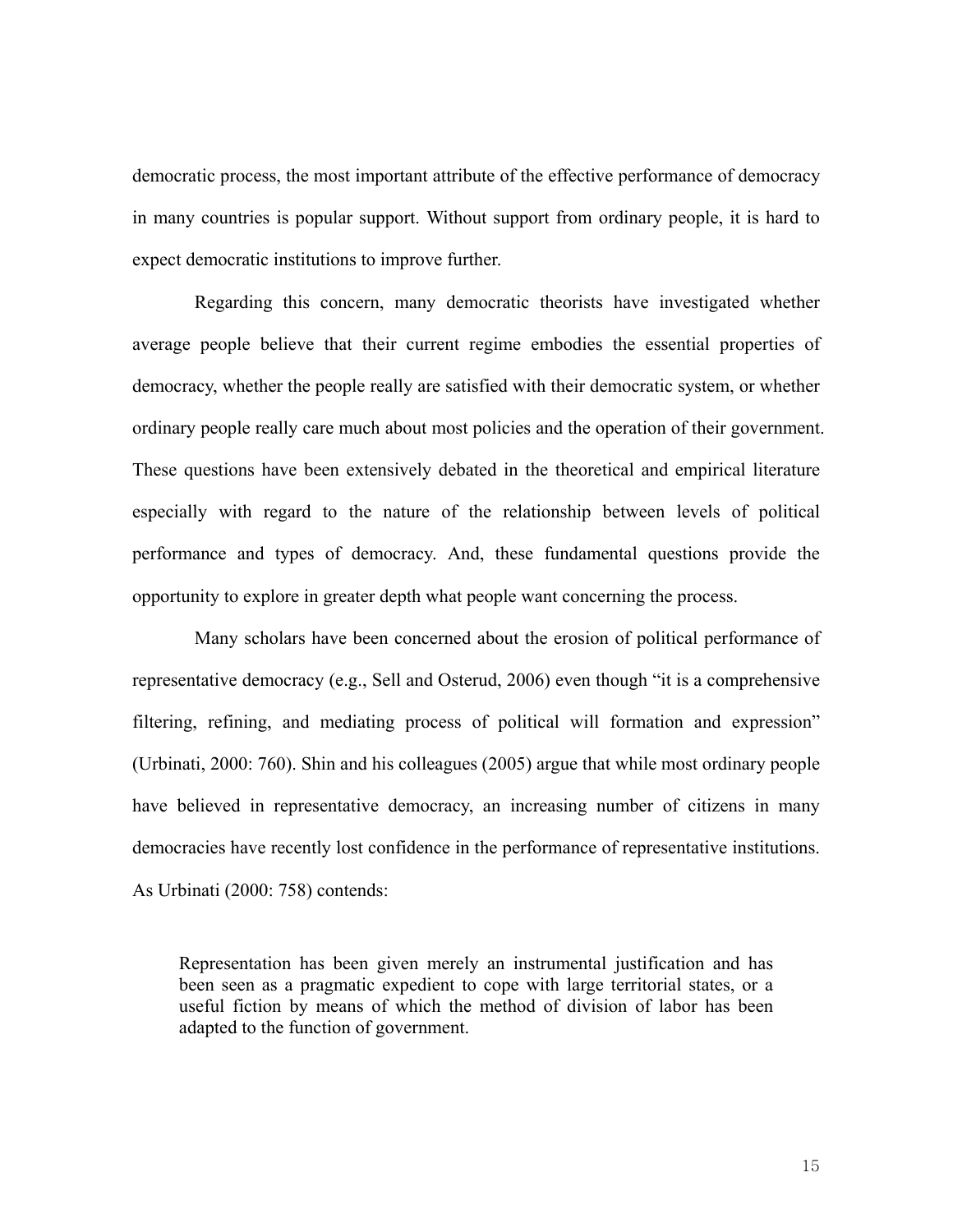Many scholars and citizens increasingly support other types of democracy such as deliberative, participatory (i.e., direct or pure direct), or stealth democracy. For instance, deliberative democracy has been the most promising new idea in academic political theory since critical debates on representative democracy. According to Dryzek (2000: 1),

The essence of democracy itself is now widely taken to be deliberation, as opposed to voting, interest aggregation, constitutional rights, or even selfgovernment. The deliberative turn represents a renewed concern with the authenticity of democracy: the degree to which democratic control is substantive rather than symbolic, and engaged by competent citizens.

Deliberative democracy is presented as a solution to contemporary political problems: 1) political indifference (e.g., low rates of participation in elections and membership in political parties); 2) manipulation by the mass media; 3) alienation of democratic representatives from their voters; 4) exclusion or under-representation of unorganized minorities and over-representation of well-organized and privileged minorities; and 5) the effects of irrational political passions (Tucker, 2008: 127). Many scholars emphasizing the procedure model of democracy argue that deliberative outcomes are legitimate so long as they are obtained through a fair process (e.g., Cohen, 1989; Habermas; 1996; Manin, 1987).

Arguing that the nature of the relationship between levels of political performance and types of democracy vary from one democratic country to the other, many scholars insist that the successful democracy hinges upon the individual's political participation, emphasizing direct democracy (e.g., Budge, 1996; Dalton et al., 2001; Donovan and Karp, 2006; Scarrow, 2001). In many established democracies the use of direct democracy has expanded substantially since 1970 at the national and sub-national level (Scarrow, 2001).

16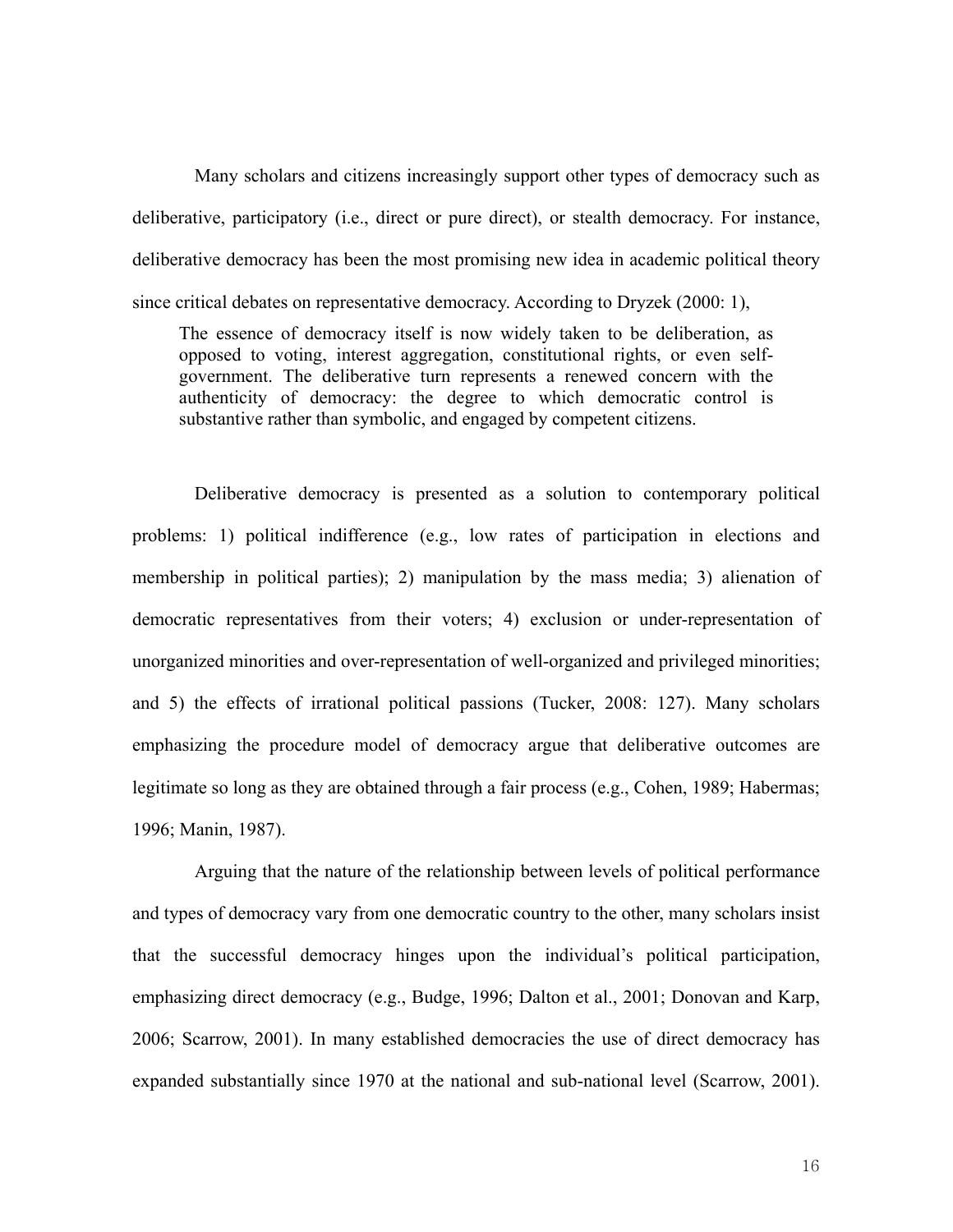Additionally, Donovan and Karp (2006: 671) insist that "the expanding use of direct democracy in many established democracies reflects a desire to provide citizens with more opportunities to be involved in the political process." Despite this variety of explanations about direct democracy, there are still few studies on whether or not ordinary people really support direct democratic reforms.

Some studies currently focus on general questions of ordinary people's confidence in government (e.g., Hibbing and Theiss-Morse, 2002; Norris, 1999). Hibbing and Theiss-Morse (2002: 44) in their book *Stealth Democracy* argue that people are dissatisfied with the dominance of institutions and elected officials in the political process because they believe elected officials are taking advantage of their position and are prone to conflict, corruption and compromise in politics and the policy making process without having the best interests of the public at heart. Therefore, Hibbing and Theiss-Morse (2002) introduced new a system called stealth democracy. The main ideas of stealth democracy is: 1) governmental procedures are not visible to people unless they go looking; 2) the people do not routinely play an active role in making decisions, in providing input to decision makers, or in monitoring decision makers; 3) decision making should be made by the elites who are non-self-interested decision makers (ENSIDs).

This dissertation not only investigates the importance of democratic institutions, but also examines the effective performance of democracy for public by looking at different types of democratic process that affect ordinary people's satisfaction or dissatisfaction with government and politicians. But, we know comparatively little about what types of governmental processes are attractive to ordinary people. Answers to this question will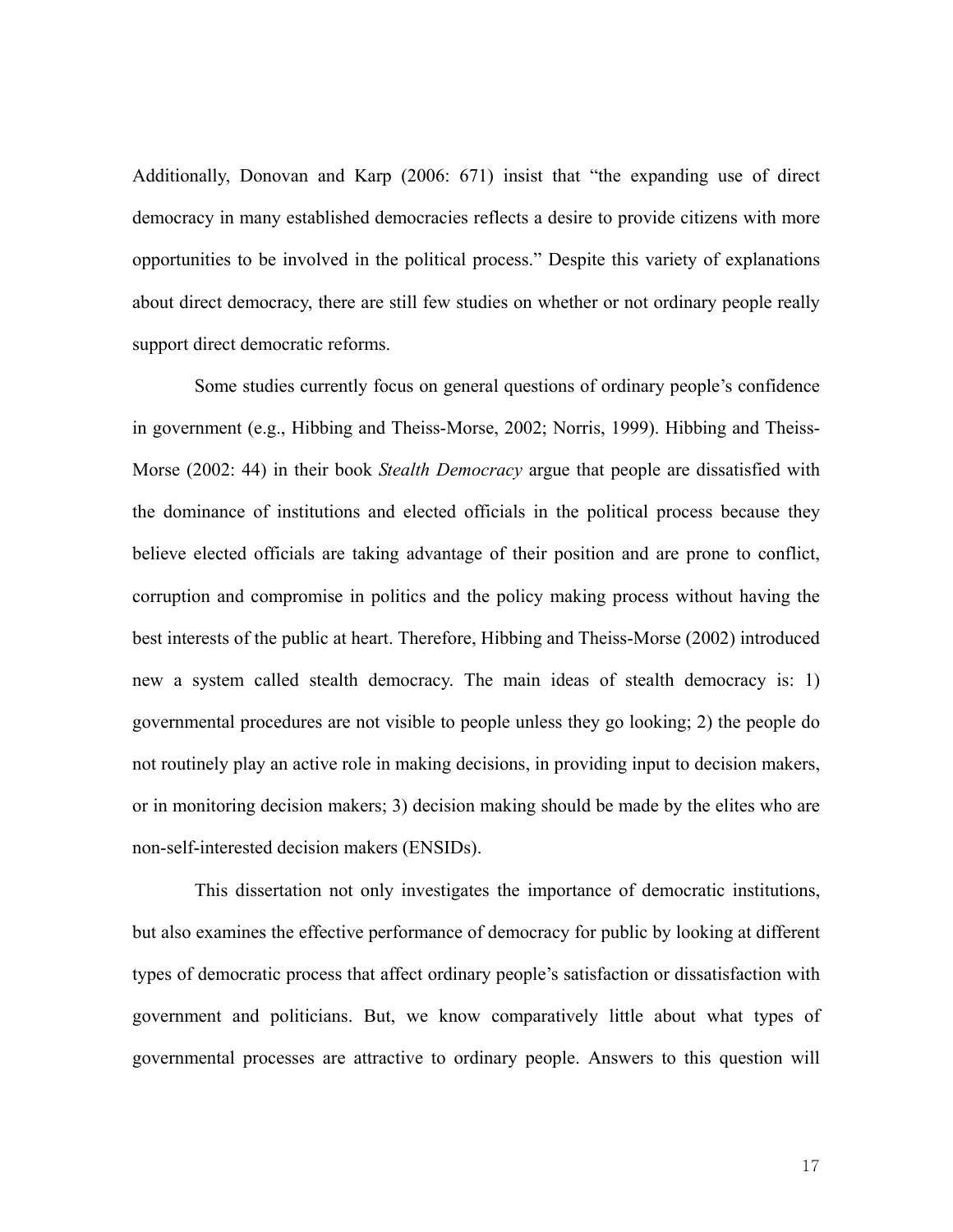speak to the potential benefit of political science, and will also help illuminate what ordinary people want from the governmental process more generally. Therefore, the main purpose of this section is to explore different types of governmental process that ordinary people will support. For that, I will investigate the merits and demerits of each governing process respectively, based on Hibbing and Theiss-Morse's division of the decision process into two steps (i.e., pre-decision consideration and the decision itself).

#### **3. Four Governing Process and Possible Reforms**

 Figure 2-1 indicates four governing processes and possible reforms, based on the democratic governmental systems (i.e., representative, direct, and deliberative democracy).

## **Figure 2-1 Here**

# *Elites Consider, People Decide*

The upper-right quadrant of the figure points to some governing processes in which preliminary discussion and consideration will be conducted by elites but the final decision will be controlled by ordinary people. This process can be called direct democracy. The referendum process and initiatives are good examples of direct democracy. Moreover, the expanding use of direct democracy substantially reflects a wish to provide citizens with more opportunities to be involved in the political process since 1970 in many established democracies (Donovan and Karp, 2006). At present in the U. S, many scholars find that the initiative process allows ordinary people to control state policy programs and check on the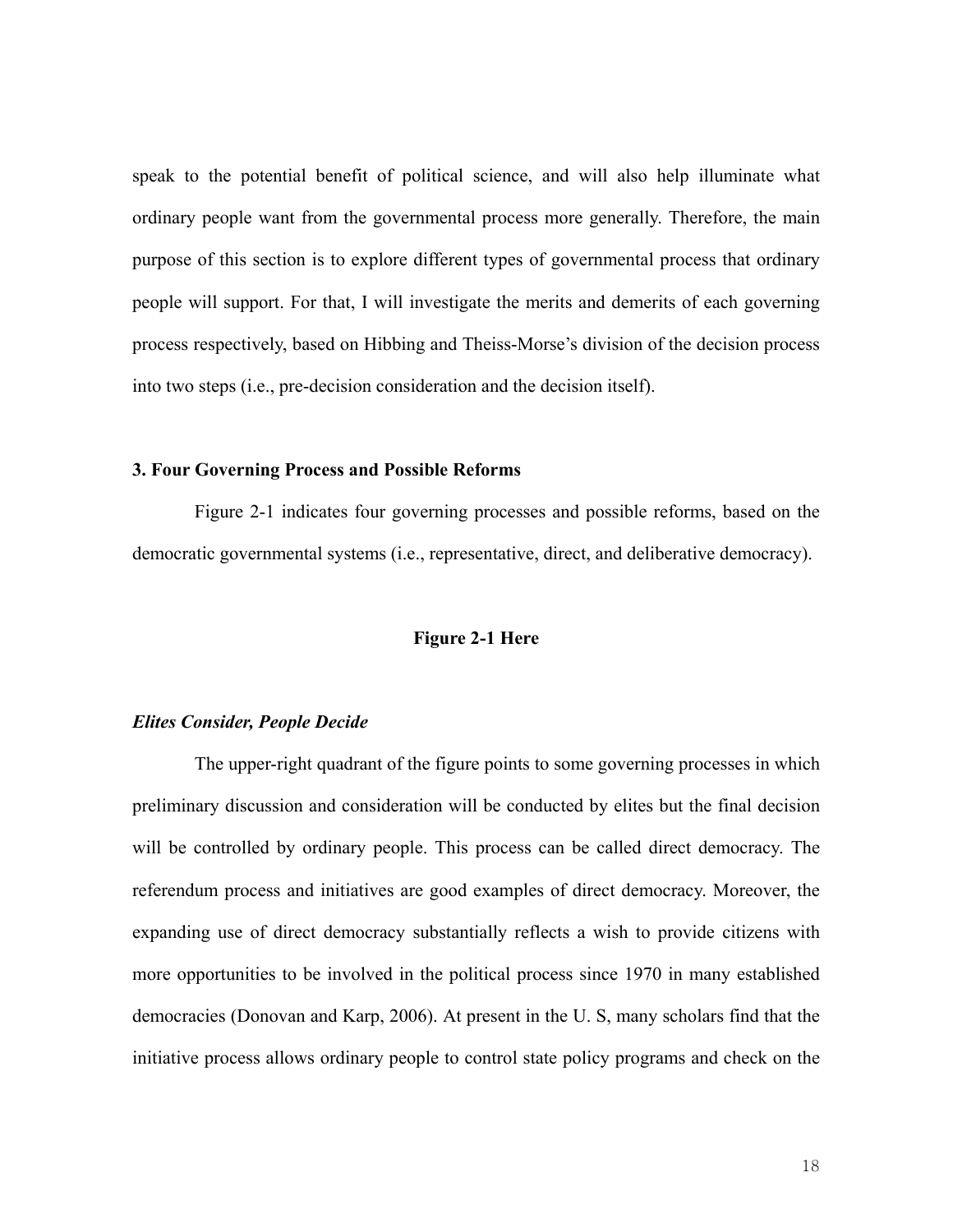influence of special interests (Donovan and Bowler, 2004; Magleby, 1984). Many countries, especially in Western Europe, allow initiatives and use referendums as well (Lupia and Matsusaka, 2004). However, a different perspective has been raised on direct democracy in general.

Many journalists and political elites are deeply skeptical about direct democracy, raising some critical questions: 1) are voters competent to make policy decisions; 2) does direct democracy allow special interests to subvert the policy process; 3) does it empower citizens to counteract special interest influence in the legislature; and 4) is money too important in initiative campaigns (Lupia and Matsusaka, 2004). By the same token, some scholars argue that direct democracy could promote majority tyranny at the expense of the interests of minorities (e.g., Saeki, 2006).

# *Elites Consider, Elites Decide*

The lower-right quadrant of the figure indicates some governing processes in which elites not only consider political proposals but also decide on them by themselves. These governmental procedures can be called standard representative government (Hibbing and Theiss-Morse, 2002: 165). Today, most democracies in general adopt this system. Regarding representative government, the Madisonian theory of democracy emphasizes a compromise between the power of majorities and the power of minorities, between the political equality of all adult citizens on the one side, and the desire to limit their sovereignty on the other (Dahl, 1956: 4).

However, many political scholars are skeptical about this issue. A crucial condition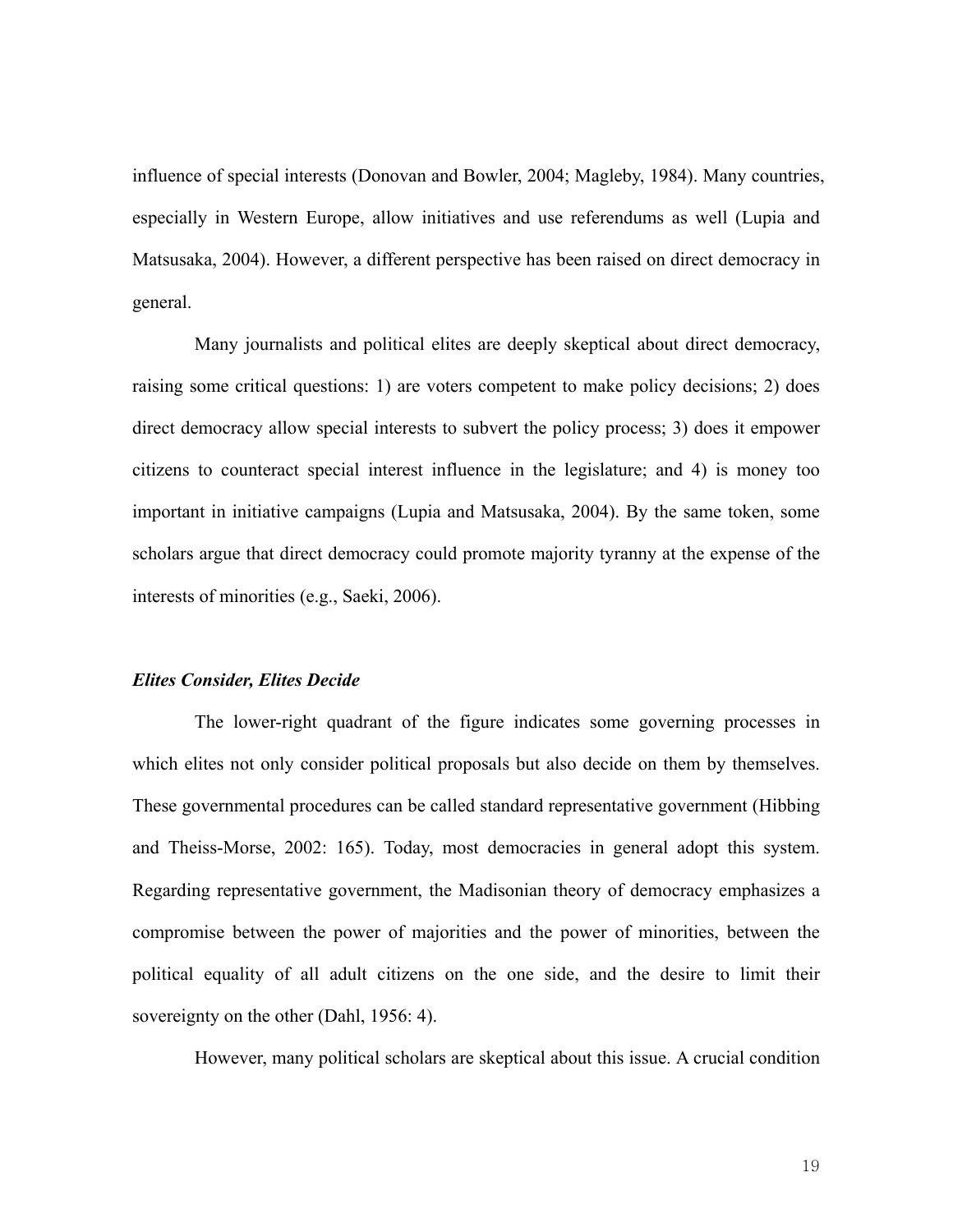of democracy is a requirement of diversity of opinions. But, because consideration and decisions will be made by elites, it would be hard to expect ordinary people to voice their interests and opinions in policy and the policymaking process. For example, elected representative political institutions tend to promote political alienation and reduce people's participation in the political process (Schweizer, 1995: 367).

# *People Consider, Elites Decide*

The lower-left quadrant of the figure denotes some governing processes in which the people consider political proposals and elites decide on them. These government procedures can be called deliberation democracy. A main proposition of this procedure is that the system would be improved if people were more involved. Though elected officials have powers and responsibilities for making final decisions on policies, scholars expect that elected officials would be informed by rich and sustained deliberations on the part of ordinary people (Hibbing and Theiss-Morse, 2002: 166-7). Given that democracy in general is a form of government in which government ensures citizens' liberty and basic rights based upon the principles of sovereignty, the public's political participation, and limited government power, the public in a democracy is not passive but participatory. Moreover, the people's political participation is a chance to enhance civil rights. Based on the crucial principles of democracy, many scholars who have been concerned about the people's distrust and discontent with government systems positively argue that deliberation is an important element of the democratic systems.

Many political scientists interested in deliberation democracy (especially

20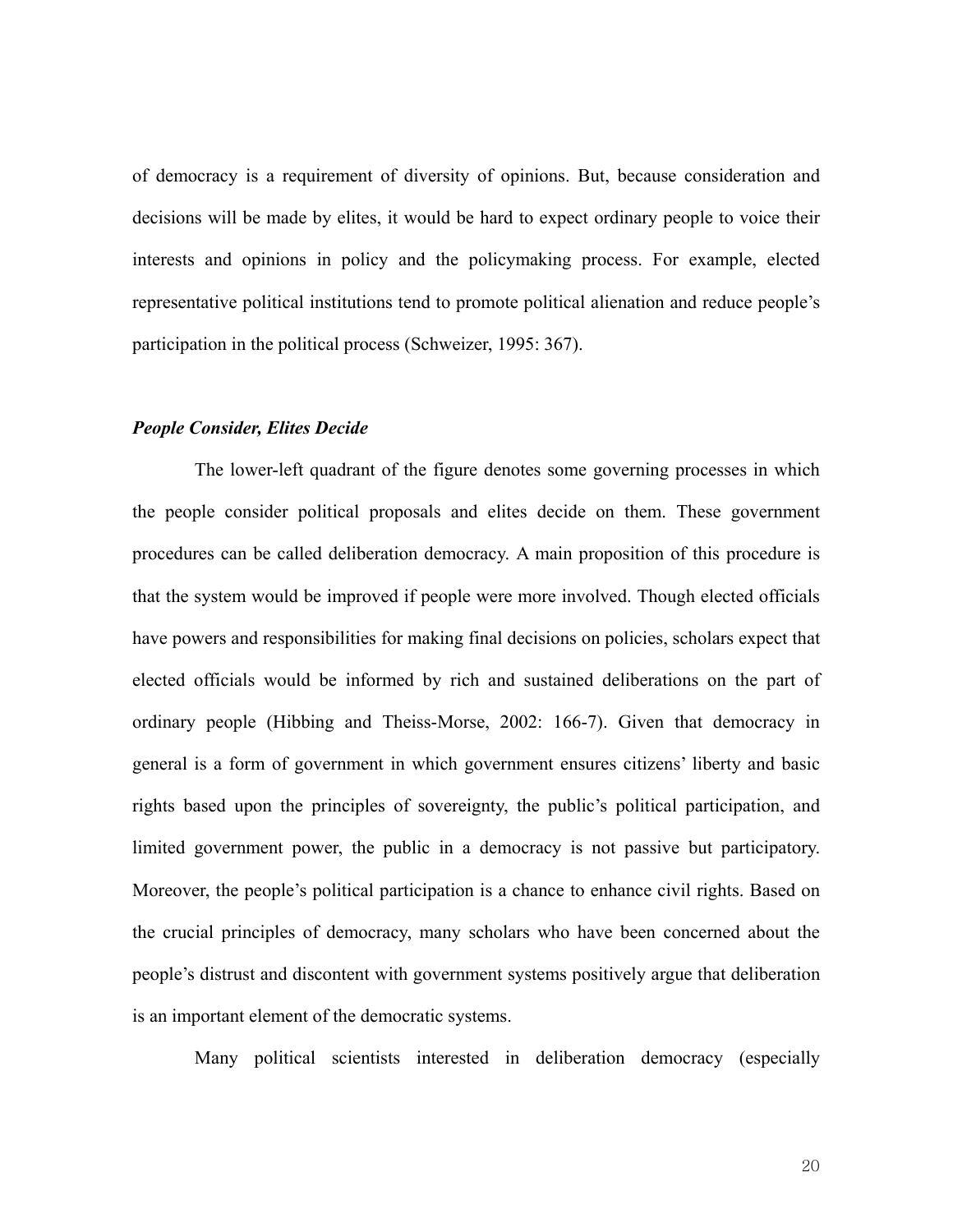associative democracy) argue that the civic associations and volunteer organizations will efficiently enhance ordinary people's political participation. In recent studies, Putnam (1993) pointed to associative democracy as a core of democracy and developed the idea of social capital (i.e., trust, norms, and networks) that can build up virtuous circles. The virtuous circles result in social equilibria with high levels of cooperation, trust, reciprocity, civic engagement, and collective well-being (Putnam, 1993). Arguing that political difficulties in the United States are due to a decline in social capital, he claims that social capital and the virtuous circles can play an important role in making democracy work (Putnam, 1995). More recently, Putnam (2007) argues that in ethnically diverse neighbourhoods residents of all races in the U. S tend to reduce social solidarity and social capital. However, successful immigrant societies have overcome such fragmentation by creating new, cross-cutting forms of social solidarity and more encompassing identities.

Counterarguments on deliberation democracy exist, however. Many scholars are casting doubts about whether deliberation democracy will work as leverage to control and check the government and policies instead of representative democracy. Many scholars are convinced that ordinary people in the U. S rarely know what policies are, often are misinformed, or have changeable attitudes toward government and policies (Converse, 1964; Delli et al., 1996; Kuklinski et al., 2000). Therefore, it is difficult to conclude that deliberation democracy not only promotes enlightenment and consensus, but also leads to a better decision and system.

### *People Consider, People Decide*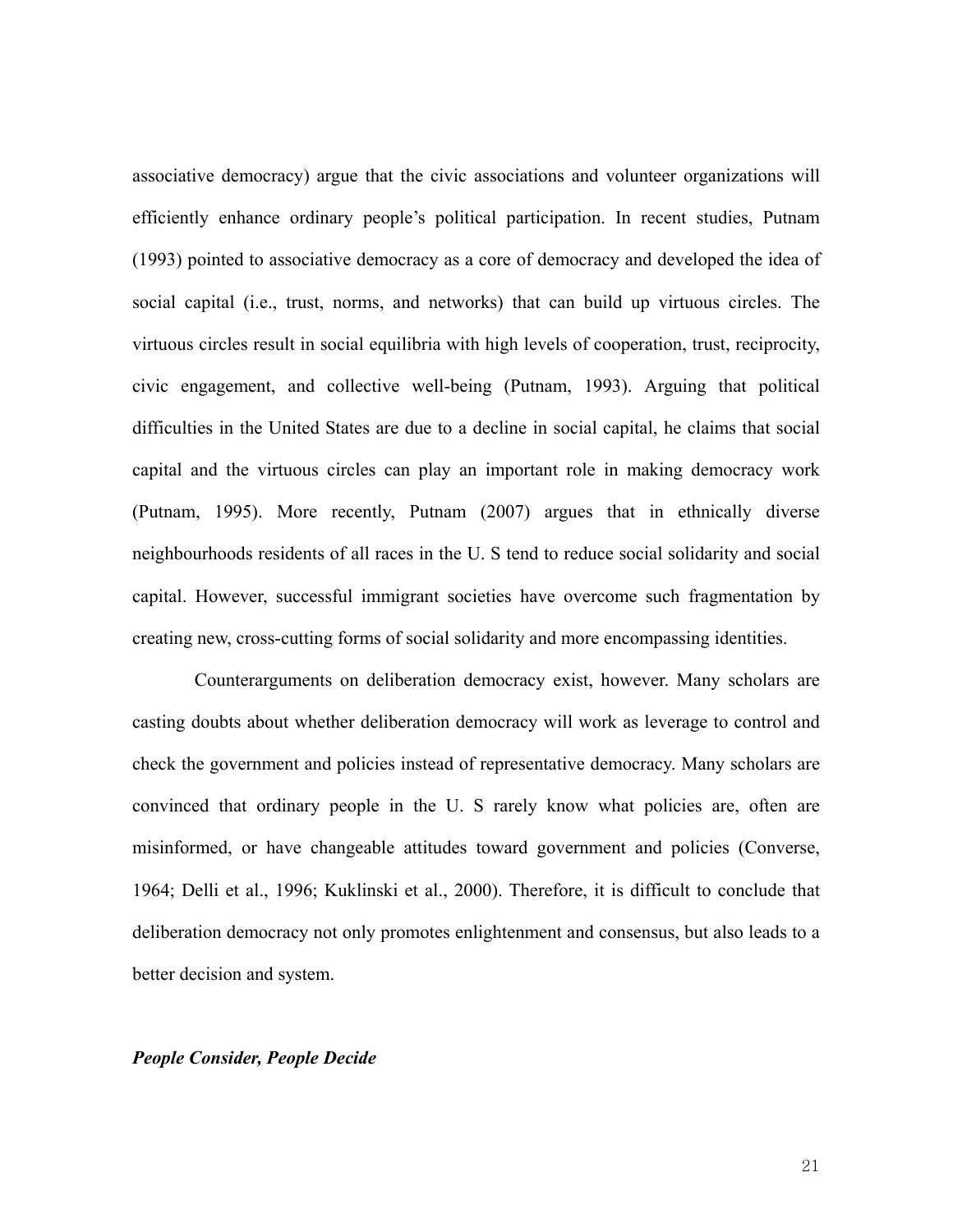The procedures in the upper-left quadrant imply that elites do not need to be involved in policy making process. In other words, all consideration and decisions will be made by the people instead of elites. Additionally, it is not necessary to have existing institutions of representative government because ordinary people would discuss and make all policy decisions. These government procedures can be called a pure direct democracy (Hibbing and Theiss-Morse, 2002: 168-9). A good example of this process is the town meeting (e.g., the New England town hall meeting) in the U. S.

There are two different perspectives regarding pure direct democracy (especially town hall meeting government). First, many scholars insist that town hall government is the purest form of democracy in that the meeting maximizes citizen participation, allows ordinary voters to hold administrative officers directly accountable, provides psychological benefits for attendees, preserves local customs, including the town hall meeting supper and citizen service as town officers, and performs citizen education and community-building functions (e.g., Tocqueville, 1988; Lowell, 1921).<sup>3</sup>

 Conversely, some scholars and politicians have criticized town hall government for several reasons: 1) this law-making institution is not the purest form of democracy; 2) the town hall meeting often is dominated by special interest groups; 3) the town hall meeting could function successfully only in small rural towns; and so on (e.g., Zimmerman, 1999:

5-9).

 $\overline{a}$ 

<sup>&</sup>lt;sup>3</sup> For example, Tocqueville argues that "The New Englander is attached to his township because it is strong and independent; he has an interest in it because he shares in its management; he loves it because he has no reason to complain of his lot; he invests his ambition and his future in it; in the restricted sphere within his scope he learns to rule society; he gets to know those formalities without which freedom can advance only through revolutions, and becoming imbued with their spirit, develops a taste for order, understands the harmony of powers, and in the end accumulates clear, practical ideas about the nature of his duties and the extent of his rights" (1988: 70).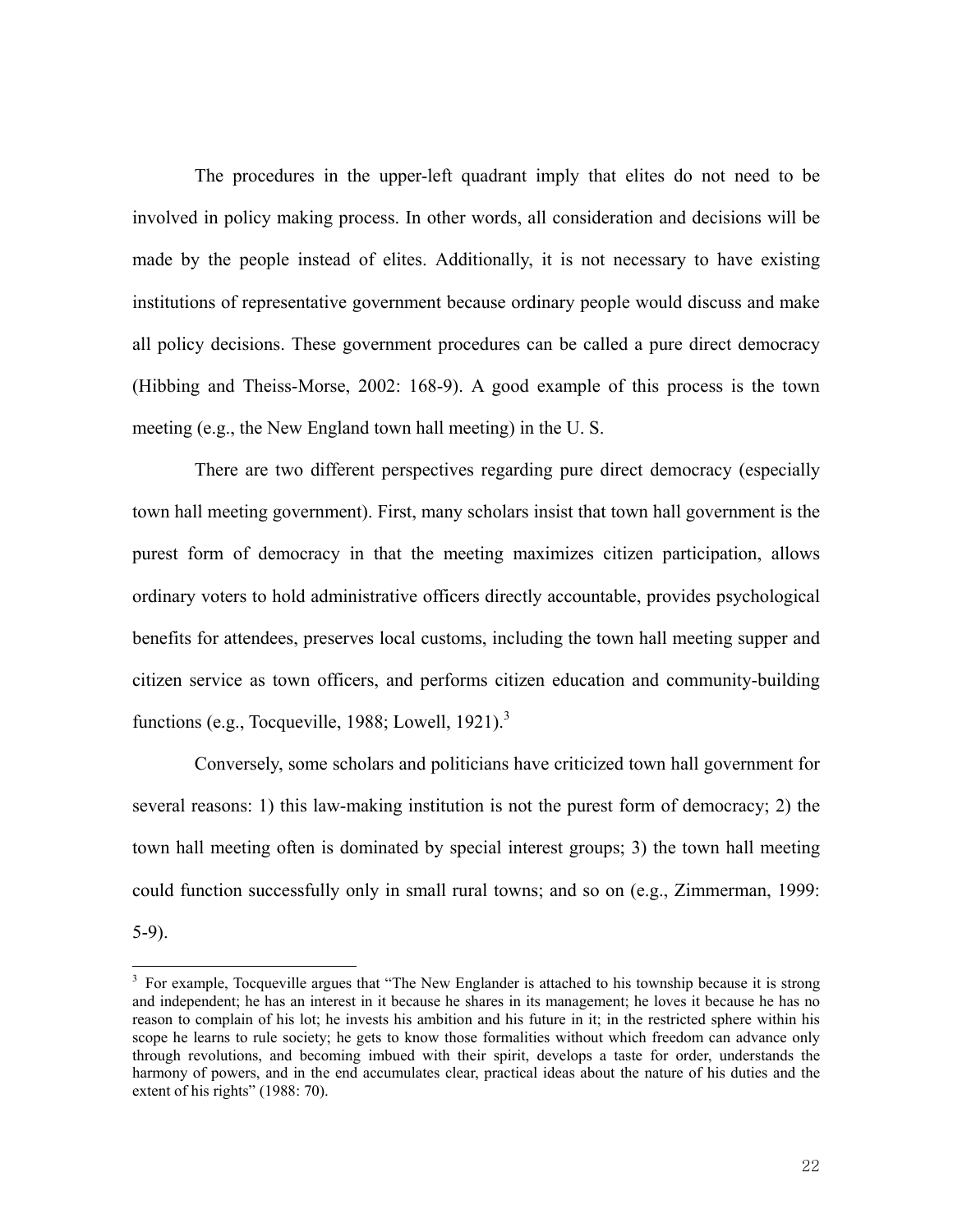Until now, the two-by-two figure indicated merits and demerits of the various types of democracy (i.e., direct, deliberation, and representative democracy) depending on the role people play in considering various proposals and then in selecting which proposals to adopt (Hibbing and Theiss-Morse, 2002: 238). However, Hibbing and Theiss-Morse raised crucial questions with regard to the various types of democracy: 1) are the people willing to be involved in government and policies with different types of governing processes?; 2) what do the people really want out of politics?; or 3) do the people only get involved when they believe that by doing so they might be able to diminish the amount of self-serving action in government? Based on an in-depth study, they conclude that ordinary Americans do not want a bigger role in government and politics. People would prefer to have a smaller role but they suspect that elites are corrupt, so they believe that citizens must periodically intervene just to prevent corruption. These are some of the themes of stealth democracy. The question still remains, though, why do Americans believe that stealth democracy is preferable to real democracy?

### **Figure 2-2 Here**

# *Stealth Democracy*

 $\overline{a}$ 

By challenging the conventional perception that ordinary people like to be involved in government and policies, Hibbing and Theiss-Morse have emphasized "stealth democracy."<sup>4</sup> With empirical evidence, they argue that "the consequences of group

<sup>&</sup>lt;sup>4</sup> Stealth democracy is the idea that: (1) the people want democratic decision-making processes in which everyone can voice an opinion, but they do not prefer to see or to hear the debate resulting from the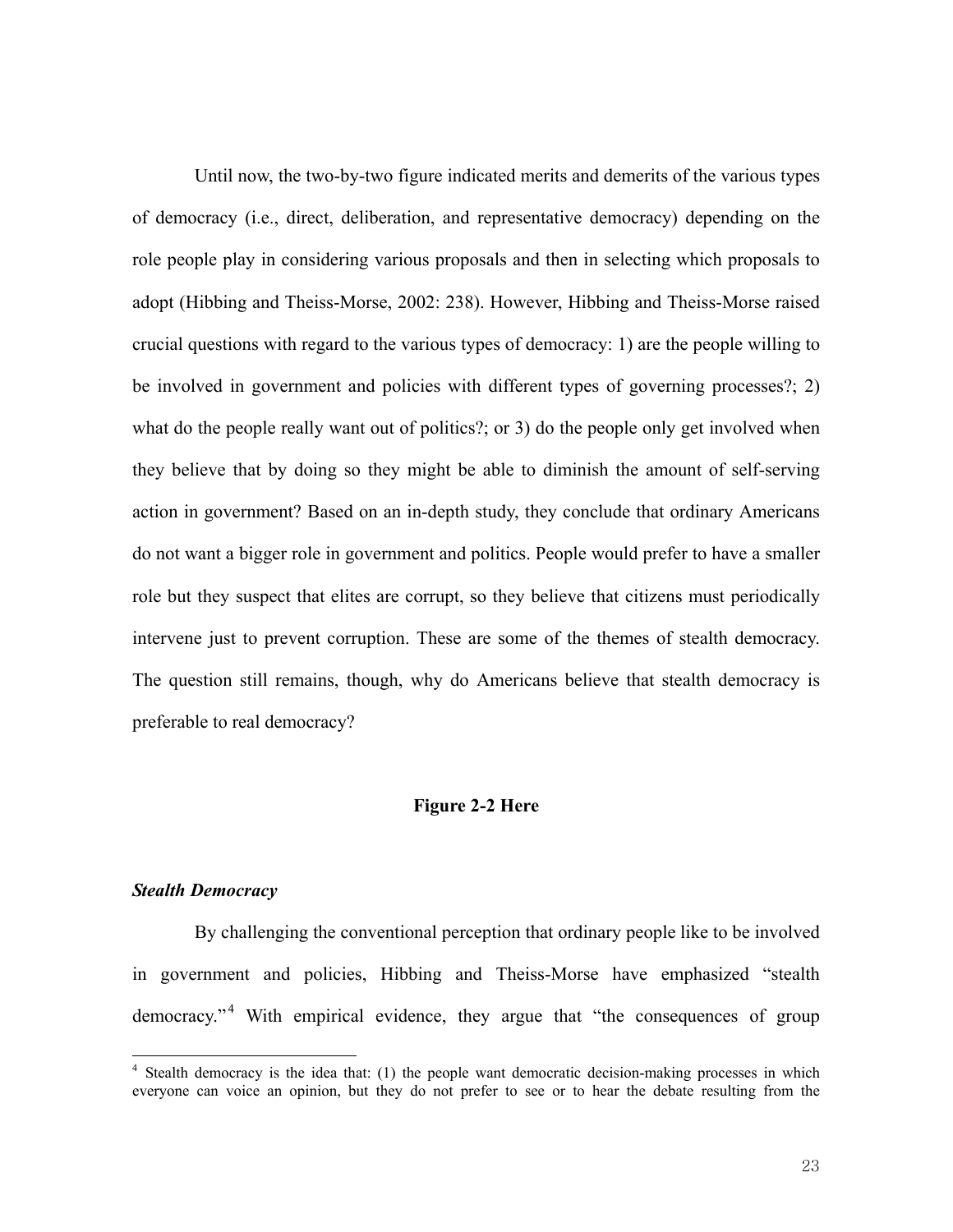involvement and of exposure to deliberation indicates that neither of the main approaches currently being advocated by normative theorists holds much potential for getting people to deal with political conflict in a more realistic, comfortable, and accepting fashion" (Hibbing and Theiss-Morse, 2002: 208). This study provides legitimacy to their argument (i.e., stealth democracy). Based on their argument (Hibbing and Theiss-Morse, 2002: 238) that "if ordinary people could choose their ideal political arrangement, a surprising number of Americans would select a set of processes that required even less of their involvement and attention than standard representative theory," Figure 2-2 shows a modified set of democratic procedures. Based on Figure 2-2, it can be argued that ordinary people expect decisions to be made by non-self-interested decision makers and they do not want to see the debate and the conflict in democratic decision-making processes. In other words, more debates and conflicts among elected officials lead the people to be turned off by government, policies, and the policymaking process.

Regarding the different types of governmental processes (i.e., representative, deliberative, participative (pure direct or direct), and stealth democracy), it can be insisted that "making good decisions, perceiving the system as legitimate, and helping the people in society be happy are fundamental tasks in a successful democratic governmental system" (Hibbing and Theiss-Morse, 2002: 163). Although the extent to which any democracy attempts to accomplish these three tasks can always be improved and every effort should be

 $\overline{a}$ 

expression of these inevitably diverse opinions; (2) people want to turn political matters over to somebody else because they do not want to be involved themselves, but they do not want to turn decision making over to someone who is likely to act in a selfish, rather than other-regarding manner; (3) people would most prefer decisions to be made by empathetic and non-self-interested decision makers; (4) people might just want to turn politics over to someone else if only they could trust that someone else to act in the interest of the people as a whole (Hibbing and Theiss-Morse, 1995: 19; Hibbing and Theiss-Morse, 2002: 85-6).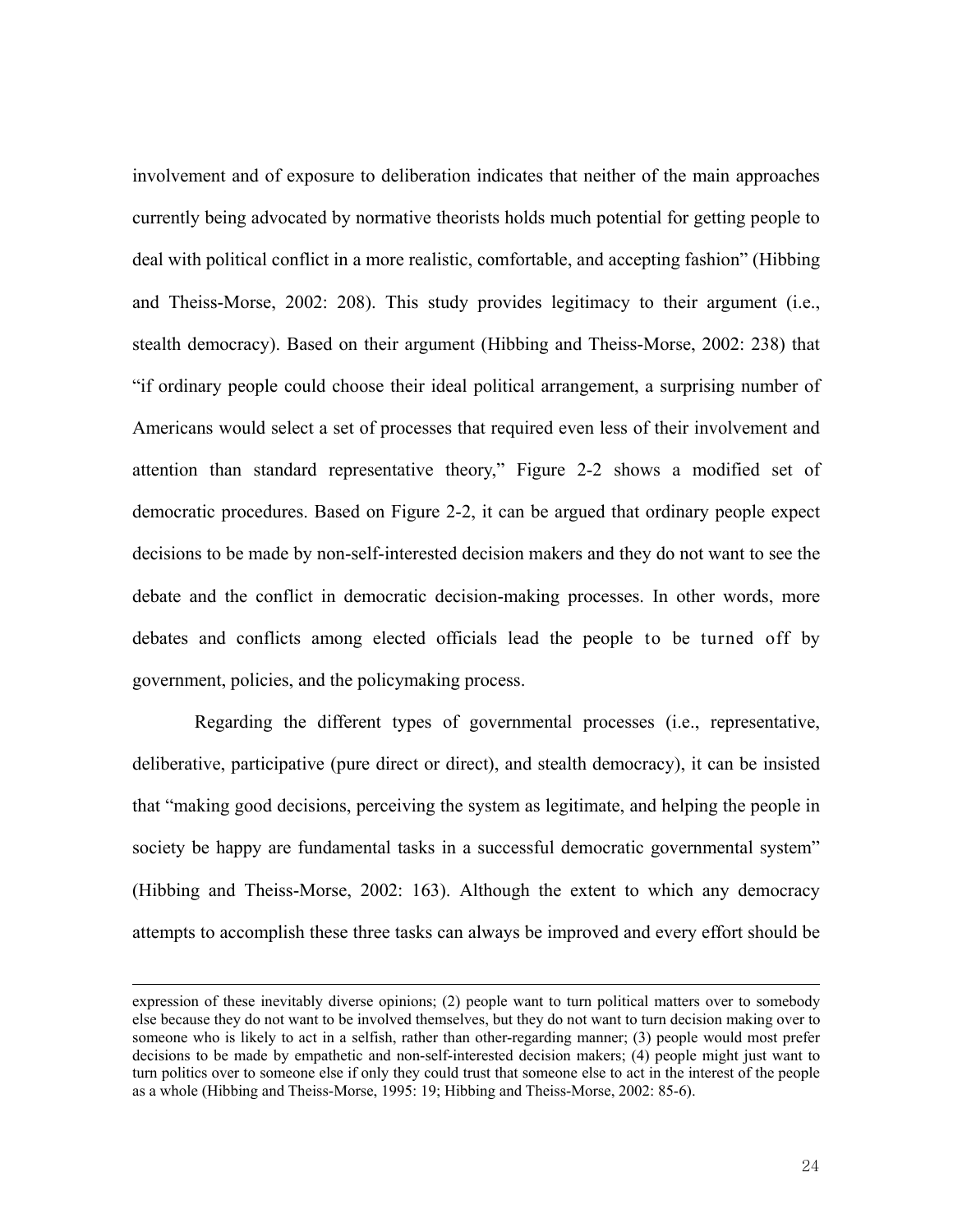made to do so, it is important to understand what ordinary people really support concerning certain governmental processes. In turn, the next section will discuss factors causing ordinary people's negative views toward government and politicians and variables predicting their preference type of democratic process.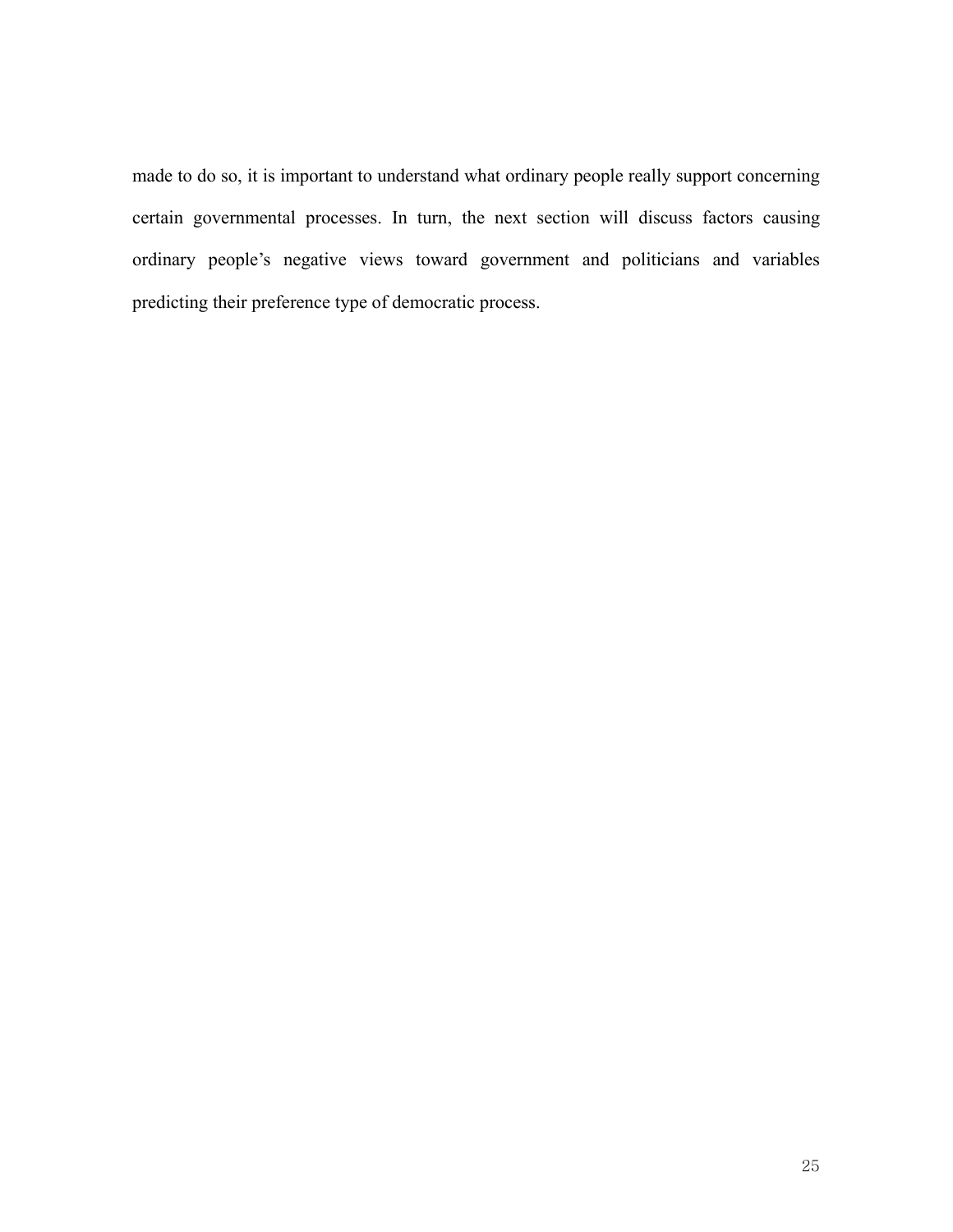### **4. The determinants of different types of democratic process**

What I have tried to do so far is to look at different types of political processes in order to investigate what governmental processes the people of South Korea really prefer. If the people of South Korea prefer representative, deliberative, participatory, or stealth processes, the most important task I have to do is to explore what factors predict ordinary people's process preference. Therefore, I will investigate what factors predict the process preferences of ordinary people by focusing on two key features of South Korean politics that drive much of what goes on in the political system: South Korea's policy toward North Korea, especially the Sunshine Policy, and regionalism. South Korea's North Korea policy has long been wrapped up in ideological, regional, and partisan fissures within South Korean society. Regionalism, another notable feature of South Korean politics, remains a powerful force in shaping voter identity and behavior and has had enormous influence in driving South Korea's political debates and conflicts among politicians. Additionally, several variables, such as individual attitudes toward various parts of the political system and political participation, are important to determine if the people prefer a certain type of democratic process in South Korea. Based on these two factors and several independent variables, I will specifically propose several hypotheses.

# *4-1. South Korea's Policy toward North Korea and types of democratic process*

Since the Korean War, has South Korea's policy toward North Korea made ordinary people dissatisfied with government, politicians, and elected officials? And, does the South Korea's policy toward North Korea influence ordinary Koreans' preference for a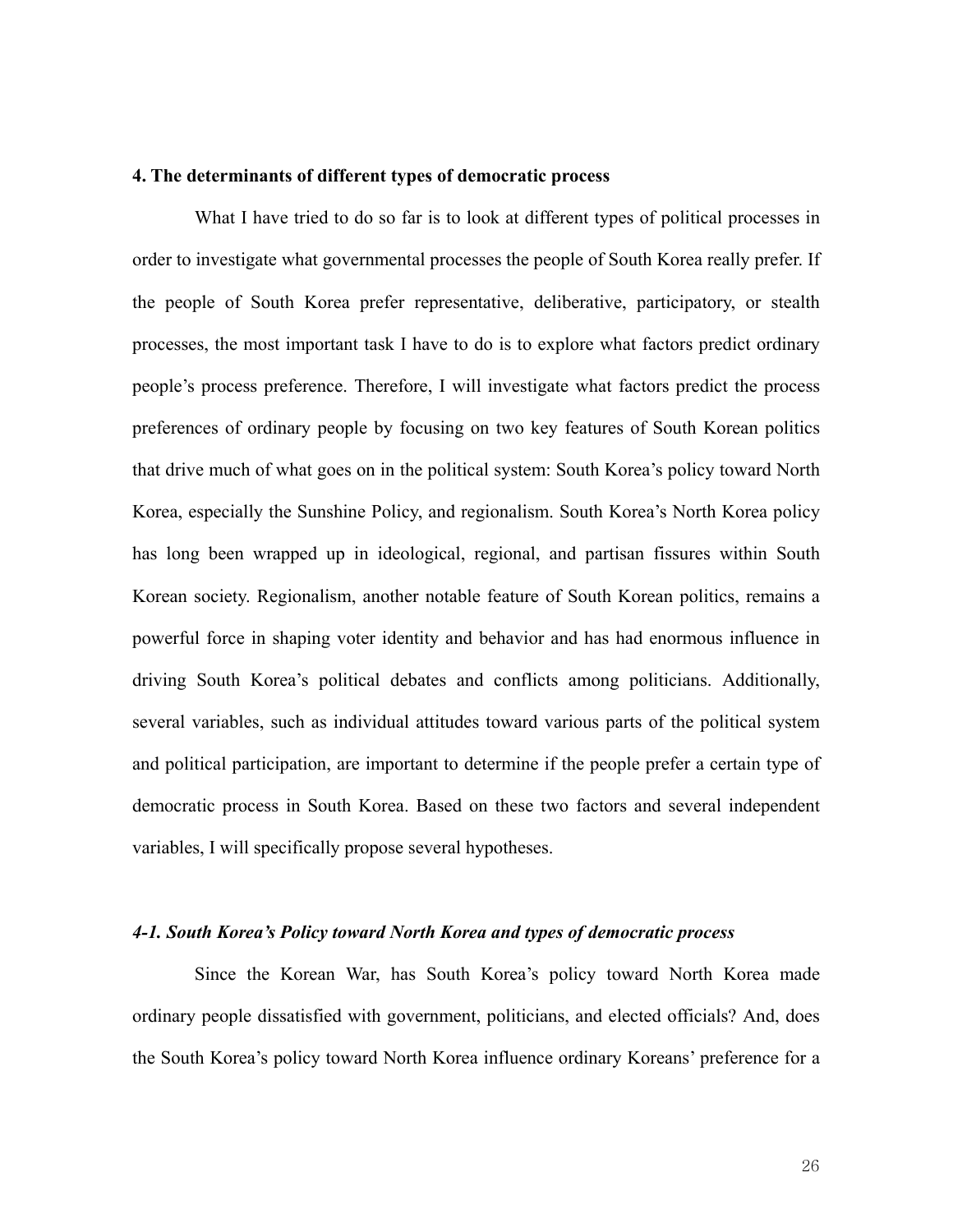certain type of democracy? After the establishment of the two separate states in the peninsula in 1948, and even more since the Korean War of 1950-53, both states have kept their own political structures. Under the circumstances of the division of Korea into North and South, the confrontation with North Korea has been one of the important features affecting domestic politics in South Korea. Moreover, the North Korea situation has dominated South Korea's political debates and conflicts among politicians, and has proved irksome at times to ordinary people in South Korea. For example, Kim Dae-jung and Roh Moo-hyun's engagement policy, known as the Sunshine Policy, with North Korea has two different interpretations. Therefore, I will examine whether their debates and conflicts with regard to policy and the policy making process toward North Korea bother or even anger ordinary people. I will focus on differences of political ideology, such as progressives vs. conservatives, with regard to the Sunshine Policy and the policy making process.

### *Sunshine Policy toward North Korea*

What is the Sunshine Policy? By breaking away from a long-standing political disgrace from conservatives (i.e., Kim Dae-jung was pro-North Korea or was even thought of as a crypto-communist), the 1997 presidential election brought fresh thinking toward North Korea (Hoare, 2008). Kim Dae-jung played the leading role in the Sunshine Policy. The Sunshine Policy was South Korea's main policy toward North Korea until Lee Myungbak's election to the presidency in 2008. The Sunshine Policy focused on seeking peace in the Korean Peninsula via reconciliation and cooperation with North Korea. Believing that the settlement of peace through coexistence is important for reunification in the Korean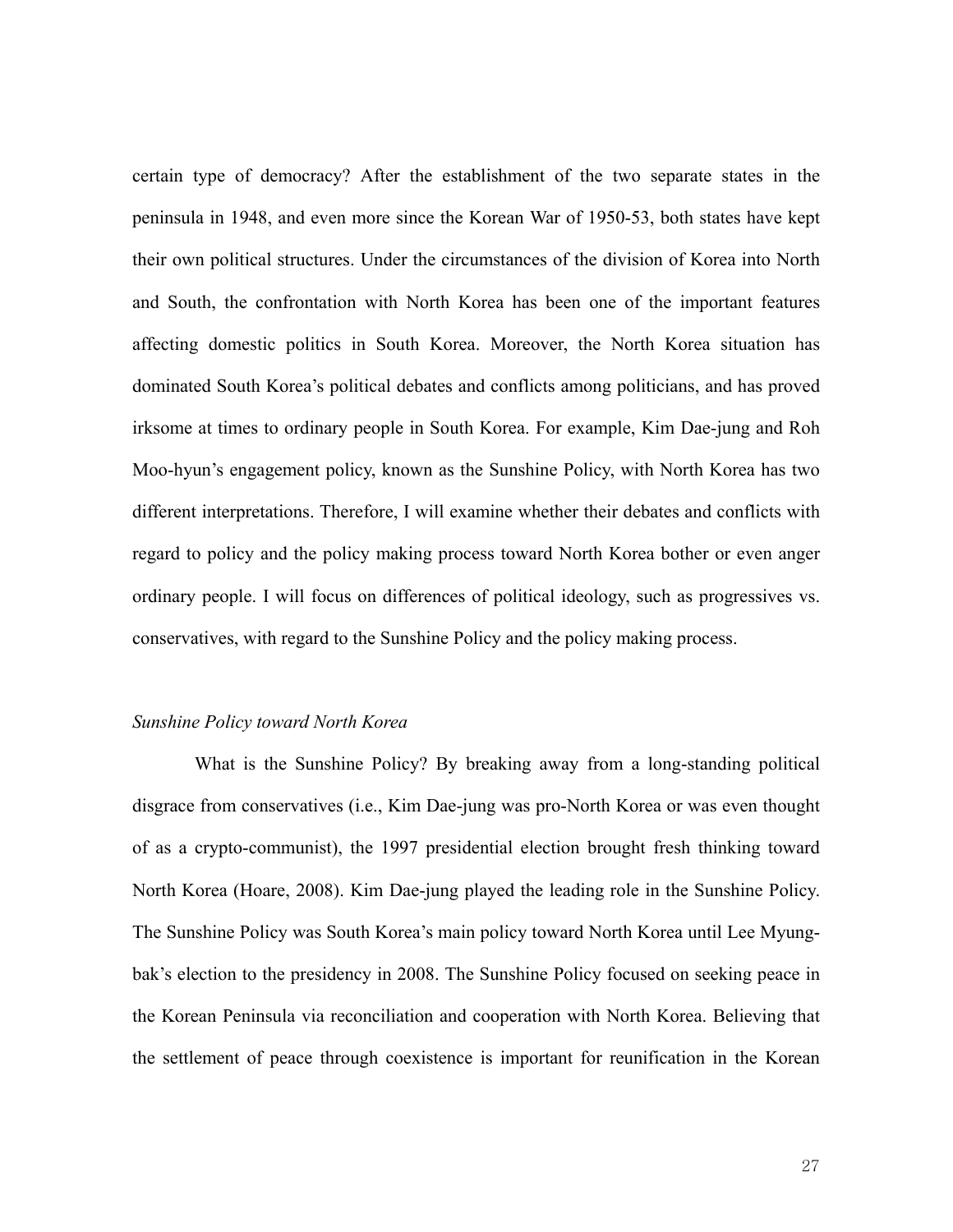Peninsula, the Kim Dae-Jung administration, the so called "Government of the People," adopted the Sunshine Policy based on three principles: 1) we will not tolerate any armed provocation hampering peace on the peninsula; 2) we will not try to harm or absorb North Korea; and 3) we will actively pursue reconciliation and cooperation with North Korea (the Ministry of Unification, 1999).

Assenting to Kim Dae-jung's policy, President Roh Moo-hyun (2004-08) adopted the Sunshine Policy as his main policy toward North Korea, emphasizing peace with North Korea (Hoare, 2008: 80). Having confidence in Kim's Sunshine Policy, Rho's government continued to support North Korea with humanitarian aid, though many debates and conflicts occurred from the opposition parties (especially the Grand National Party, GNP).

Taking a harsher stance toward the Sunshine Policy, the GNP raised big questions: 1) what role should reciprocity play in this effort?; 2) what should be the nature and scale of South Korean assistance to North Korea?; 3) how should political efforts to engage North Korea be balanced against South Korea's security and other important interests?; and 4) how should the effectiveness of the government's policies be evaluated (Levin and Han, 2002: ix-x). Concerning the Sunshine Policy, numerous debates and conflicts had occurred from the opposite parties (especially the GNP). For example, the GNP criticized the Sunshine Policy for failing to bring about any meaningful changes in North Korean politics. The GNP also blamed the Sunshine Policy for most South Koreans having lost patience with North Korea, arguing that Kim Jong-il had continued on with his nuclear weapons program financed largely with South Korean aid during the past ten years the Sunshine Policy had been in place (Hoare, 2008: 81).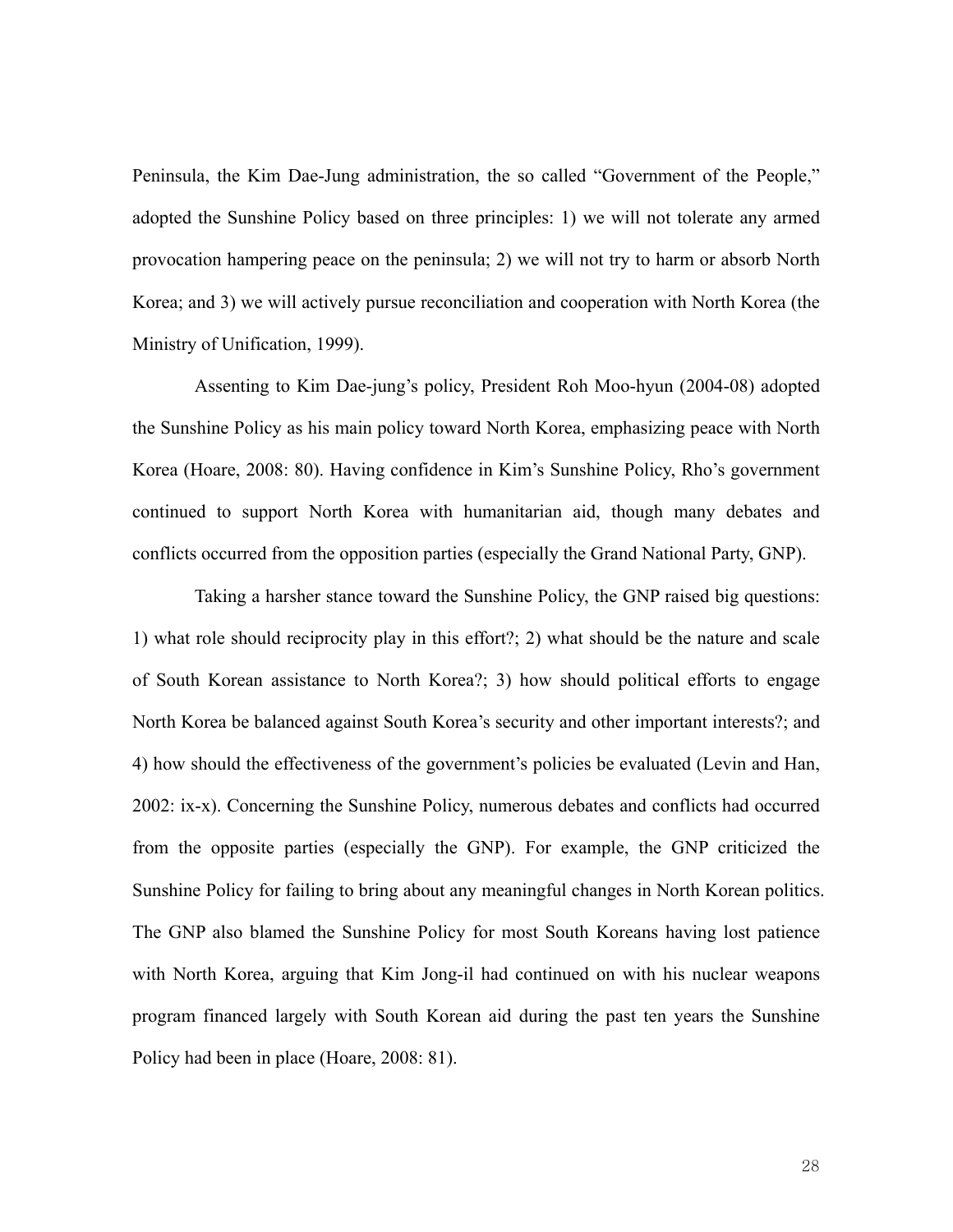Opposing the Sunshine Policy, new President Lee Myung-bak, who was the leader of the GNP and the first conservative South Korean president in a decade, announced that his administration would create a new diplomacy toward North Korea (Korea Times, December 19, 2007).<sup>5</sup> As a first step, President Lee Myung-bak on January 17, 2008 proposed eliminating a government agency that has long led efforts to build reconciliation with North Korea, accusing that two previous governments (Kim Dae-Jung and Roh Moo Hyun) spent billions of dollars for North Korea to sustain inter-Korean talks and maintain the Sunshine Policy without having any benefits from it (The New York Times, January 17, 2008). In accord with Lee's reproach, the GNP also is convinced that the two previous administrations' Sunshine Policies were not sine qua non for unification in the Korean peninsula. Thus, many ordinary people who support Lee's administration and the GNP are casting doubt whether the Sunshine Policy worked as a leverage to persuade North Korea to give up its nuclear weapons ambition, and open up and reform the isolated nation (Korea Gallup, 2008).

This new policy of the Lee administration toward North Korea has also ignited new political debates and conflicts among politicians. These two different approaches toward North Korea stick in the people's craw because such debates and conflicts cannot be expected to end overnight.<sup>6</sup> In other words, without unification in the Korean peninsula, people believe that political conflicts and debates on South Korea's policy and even the decision making process toward North Korea will be a never-ending story in South Korea.

<sup>&</sup>lt;sup>5</sup> In the context, Lee Myung-bak's administration is promising to maintain the relationship only if North Korea dismantles its nuclear program and opens its doors to the outside world.<br><sup>6</sup> Before implementing Kim Dae-jung's sunshine policy toward North Korea, previous governments

<sup>(</sup>especially Roh Tae Woo (1988-93) and Kim Young Sam (1993-98)) emphasized the three-step unification policy toward North Korea, cooperating with the GNP (Levin and Han, 2002: 68).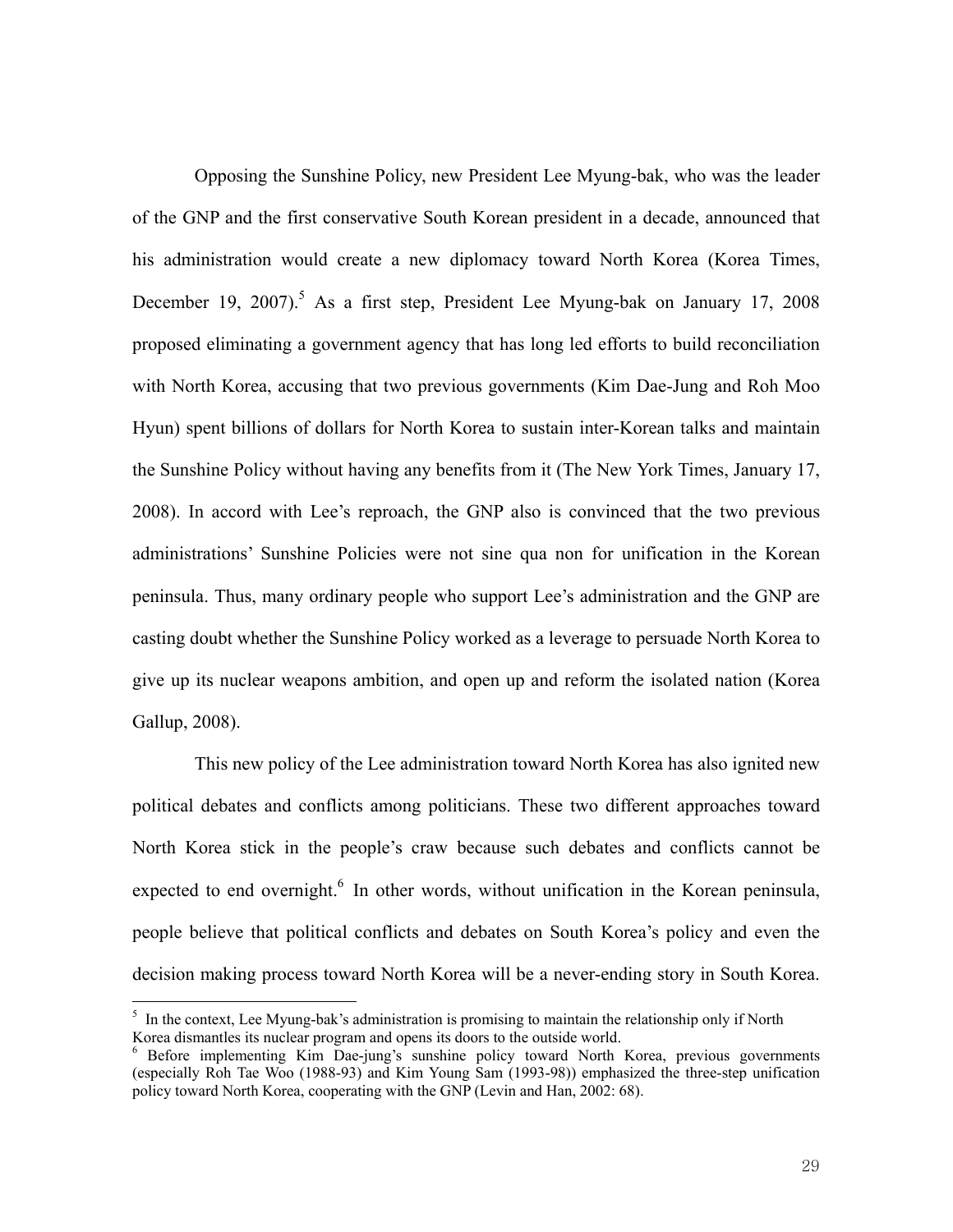Therefore, it can be argued that ordinary people in South Korea seem disenchanted with the political division in the decision making process on its policy toward North Korea. To support this argument, there are numerous pieces of evidence related to people's attitude toward government associated with process or policy matters. Let's look at some of the evidence.

In accordance with Kim Dea-jung's political principle toward North Korea, many people believed that the government's Sunshine Policy would work to ease tensions between the two Koreas and encourage a more open dialog with North Korea. For instance, the rate of public support for the Sunshine Policy was both relatively high (e.g., 80-94 percnet of respondents agreed with the policy) and relatively consistent across the polls (Levin and Han, 2002: 86). However, during the Roh government, the policy contributed to polarizing the debate among the politicians and thus undermined public consensus behind the governments' policies. The bulk of the evidence supports the argument that ordinary people were upset with the government, its policy and the policy making process. For example, the Korea Gallup and Chosun Newspaper in 2005 conducted a nationwide survey investigating individuals' attitudes toward South Korea's policy, focusing on the Sunshine Policy toward North Korea. They asked "do you think that government's policy toward North Korea has worked well?" The result showed that 46.3 percent of respondents said "no" and 46.4 percent of respondents said "yes" (Korea Gallup, 2005). Based on these findings, many scholars argue that the two governments (i.e., Kim and Roh's governments) have made the engagement policy the core issue in a much larger political and ideological struggle (e.g., Jim, 2008), and thus this allowed the opposition parties, especially the GNP,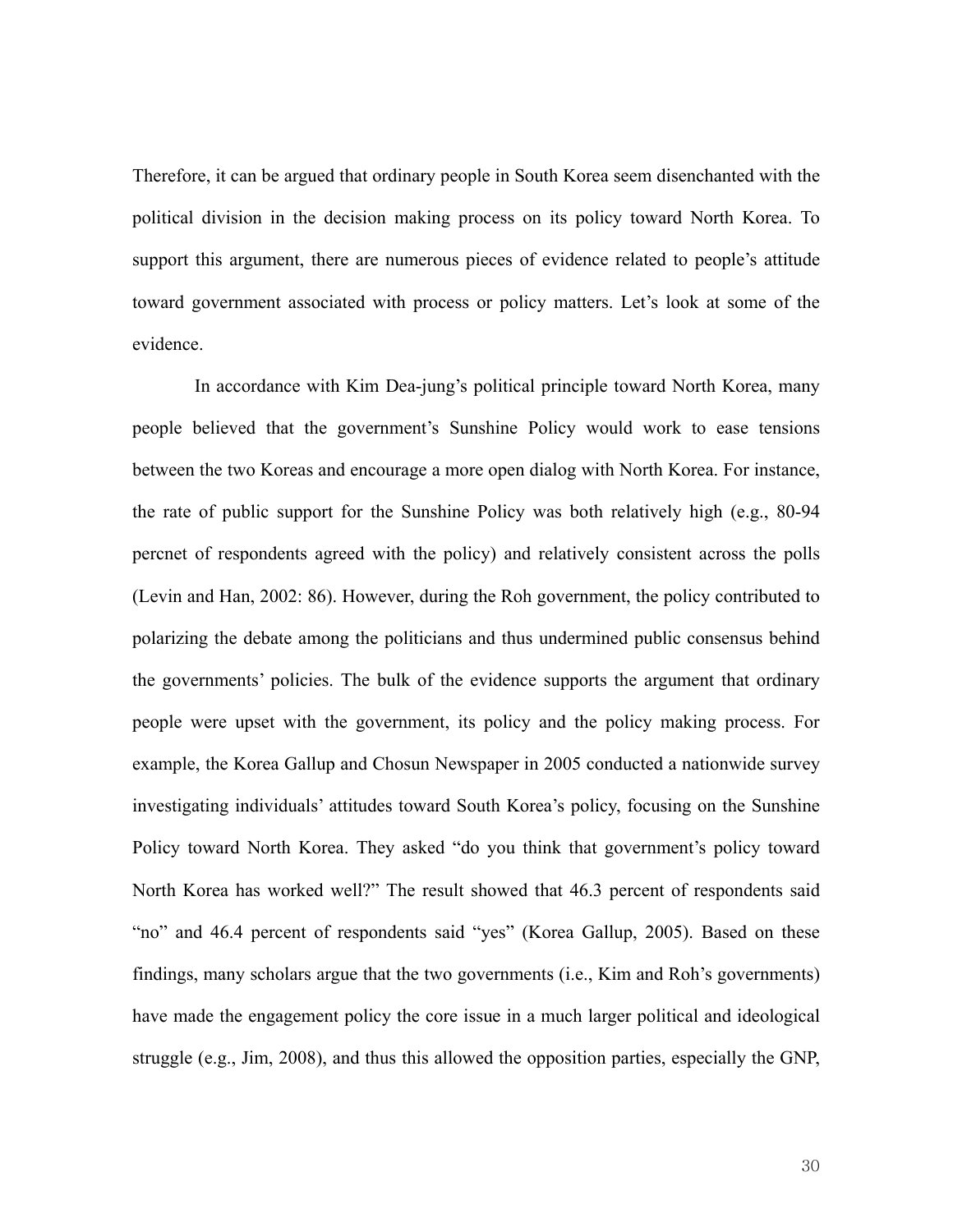to erode the administration's ethical authority and political standing. Hence, it is evident that ordinary people were dissatisfied and discontented with government and politicians.

In summary, Korean conservatives, such as the Grand National Party (GNP), have emphasized the health and security of the nation, focusing on a close partnership with the U. S. and vigilance against the ever-menacing threat from North Korea.<sup>7</sup> They are skeptical of engagement with North Korea, pointing to North Korea's nuclear policy and its belligerent behaviors. In contrast, progressives, such as the United Democratic Party (UDP), radically oppose the conservatives' perspectives. They view North Korea more as a kin nation, emphasizing reconciliation and cooperation with each other (Chae and Kim, 2008: 77), and support Kim Dae-jung and Roh Moo-hyun's engagement policy, the Sunshine Policy, with North Korea, although they dislike North Korea's nuclear weapons program.

The Sunshine Policy ignited serious political debates and conflicts among politicians (progressives vs. conservatives), and these debates and conflicts cannot be expected to end overnight. In other words, without unification in the Korean peninsula, people believe that political conflicts and debates on South Korea's policy and even the decision making process toward North Korea will be a never-ending story. Therefore, it can be argued that ordinary people in South Korea seem to groan about the political debates and conflicts in the decision making process on its policy toward North Korea.

Given people's frustration with politicians concerning the North Korea policy, what type of democratic process do they prefer? If the political environment of South Korea is similar to

 $7$  The successive authoritarian regimes of Syngman Rhee, Park Chung Hee, and Chun Doo Hwan had constantly promoted anti-Communist ideology and national security concerns to control any political movement questioning the legitimacy of the regimes (Shin, 2004: 18).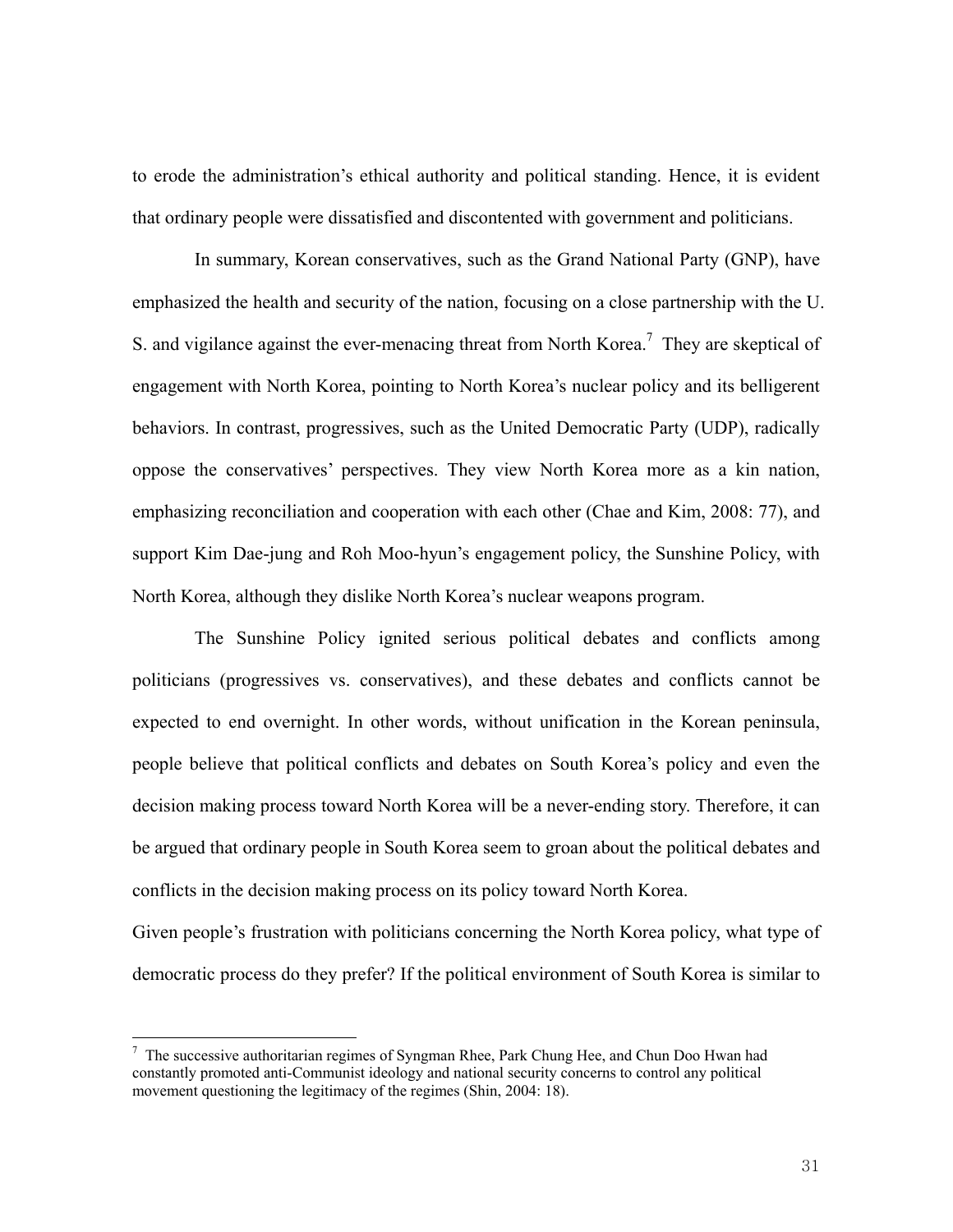the U.S., the following hypothesis can be proposed: *the more ordinary South Koreans are dissatisfied by government policy and the policy making process toward North Korea, the more likely South Koreans will have a preference for stealth democracy.*

If the political environment of South Korea is different from the U. S. and if ordinary South Koreans are disappointed by government and politicians because they believe that the government and politicians failed to obtain much result toward North Korea under representative democracy, I propose the following hypothesis: *the more ordinary South Koreans are disappointed by government policy and the policy making process toward North Korea, the more likely South Koreans will have a preference for either participatory or deliberative democracy.* The null hypothesis is: *there is no relationship between South Korea's policy toward North Korea and ordinary South Koreans' preference for types of democracy.*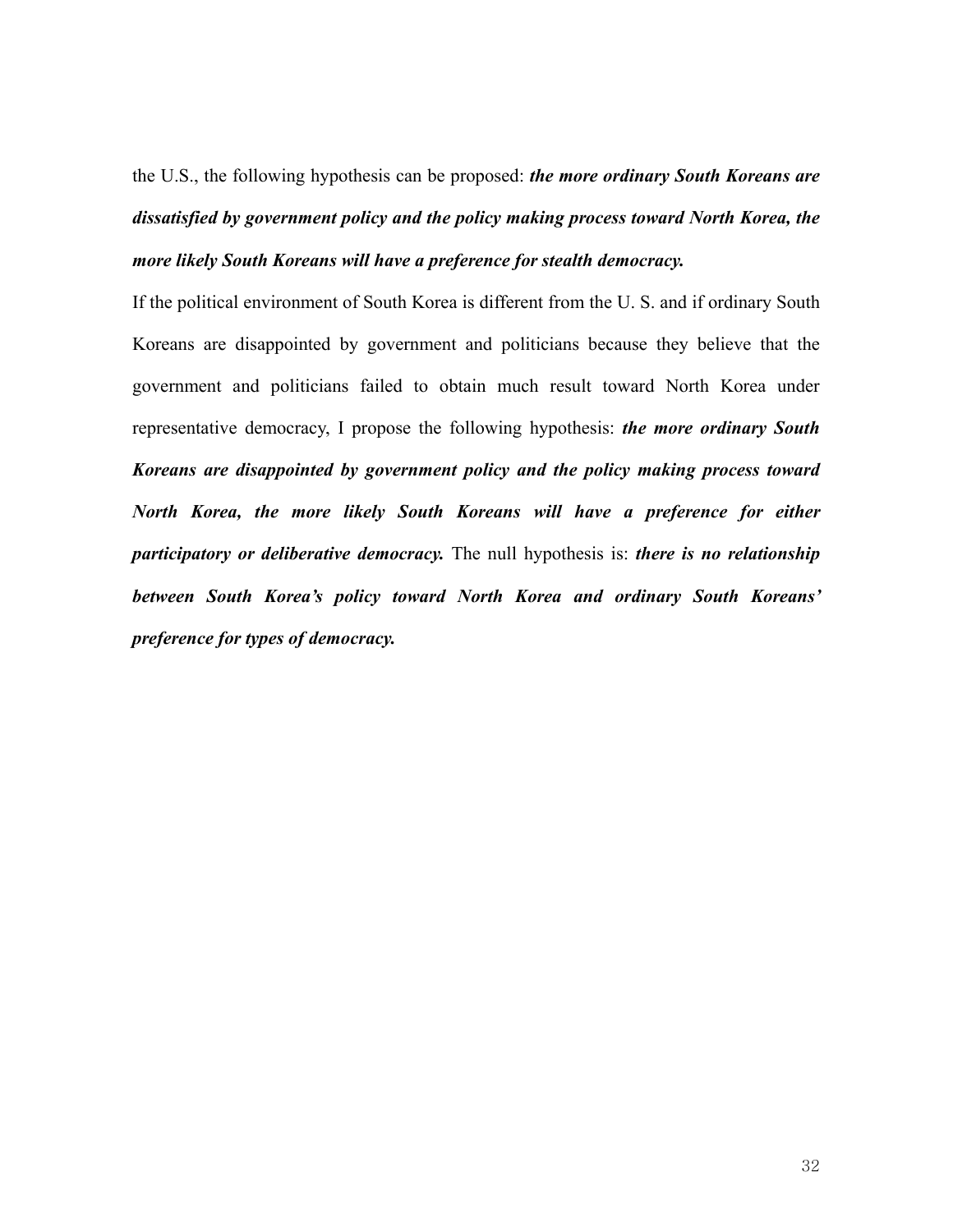### *4-2. Regionalism and types of democratic process*

Many scholars have tried to explain the origin of regionalism in South Korea through analyses of historical, cultural, and socioeconomic factors (Yang, 1994; Yea, 1994; Kim, 1998). Kim (2003: 4) claims that "South Korea has yet to be geographically, socially, culturally, and politically unified within its own borders with having chronically fratricidal regional factionalism, searing labor-management conflict, and right/left ideological cleavages." But the real problem of regionalism had arisen from the political division between conservatives, especially in Kyongsang provinces, who value stability, and order and progressives, especially in Cholla provinces, who value leftist ideals. Originally, in the  $7<sup>th</sup>$  presidential election of 1971, there were regional differences for supporting the two candidates, with Cholla provinces going for Kim Dae Jung who was the most influential leader of the progressives and Kyongsang provinces for Park Chung Hee who was the leading conservative. Since then, the political and ideological fracture between the two political leaders had expanded to the political parties. Moreover, the political parties have manipulated and exploited regional sentiments, which has intensified the animosity between Cholla provinces and Kyongsang provinces over the past four decades (Shin, 2004: 25). In the 1992 presidential election, Kim Daejung, who is a native of the Southern Cholla province, gathered an overwhelming 89 percent of Cholla (Northern and Southern Cholla region) votes but a mere 9 percent of Kyongsang (Northern and Southern Kyongsang region) votes. In contrast, Kim Young Sam who is a native of the Kyongsang region gathered 69 percent of the Kyongsang votes but a mere 5 percent of the Cholla votes. During the presidential election in1997, many people and scholars expected a similar result.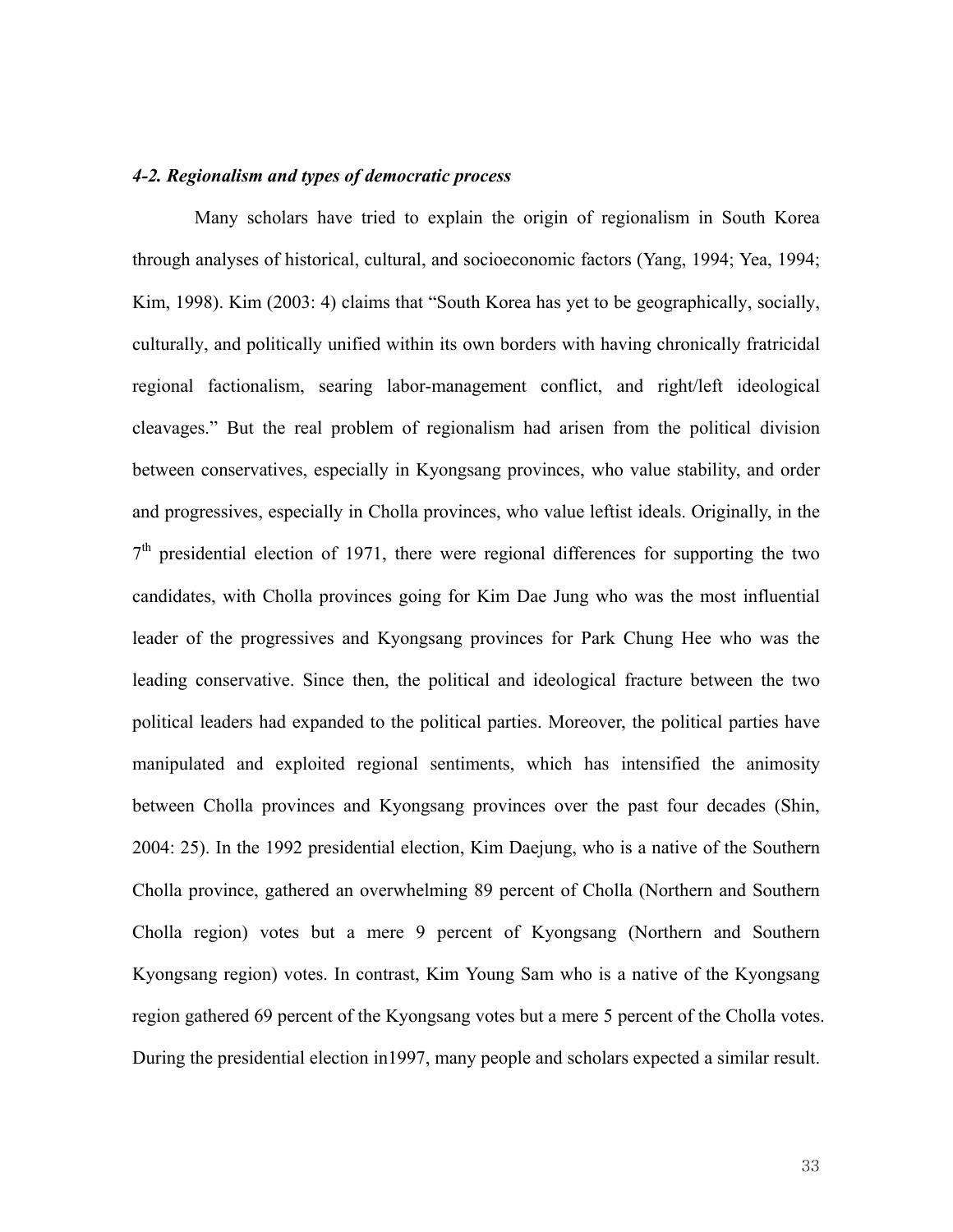Their prediction was correct. Kim Daejung earned an overwhelming 93 percent of Cholla votes, while Lee Hoi Chang, who was a successor of Kim Young Sam and a leader of the GNP, gathered 60 percent of Kyongsan votes (National Election Commission, 1993; National Election Commission, 1998).

General elections in South Korea have not been able to escape from this regionalism. Table 2-2 shows not only a regional split among parties in local district seats in the 2004 general election, but also indicates a good example of the serious problem of political antagonisms with regard to regionalism in South Korea. This election result indicates that the party system in South Korea is converging on two major parties, the conservative GNP (which is the current ruling party after the presidential election in 2007) and the progressive Uri Party (the Uri Party and the Millennium Democratic Party, MDP, formed a coalition, thus they created the United Democratic Party, UDP). As expected, the GNP gathered 52.5 percent of Pusan (which is the largest city in the Kyongsan region) votes. On the other hand, the Uri Party gathered 54 percent of the Kwangju vote (which is the largest city in the Cholla region) (National Election Commission, 2005).

# **Table 2-2 Here**

In a nutshell, many scholars argue that regionalism is undoubtedly one of the most formidable and frequently crucial barriers to stable democracy in South Korea (Kim, 1987; Kim, 1990; Kim, 1990; Kwon, 2004; Moon, 1990; Moon, 2005; Noh and Park, 1997).<sup>8</sup> In

<sup>&</sup>lt;sup>8</sup> According to Lipset (1963: 52), "the poorer the country, the greater the emphasis on nepotism- support of kin, friends, and same regional people." And he argues that "this in turn reduces the opportunity to develop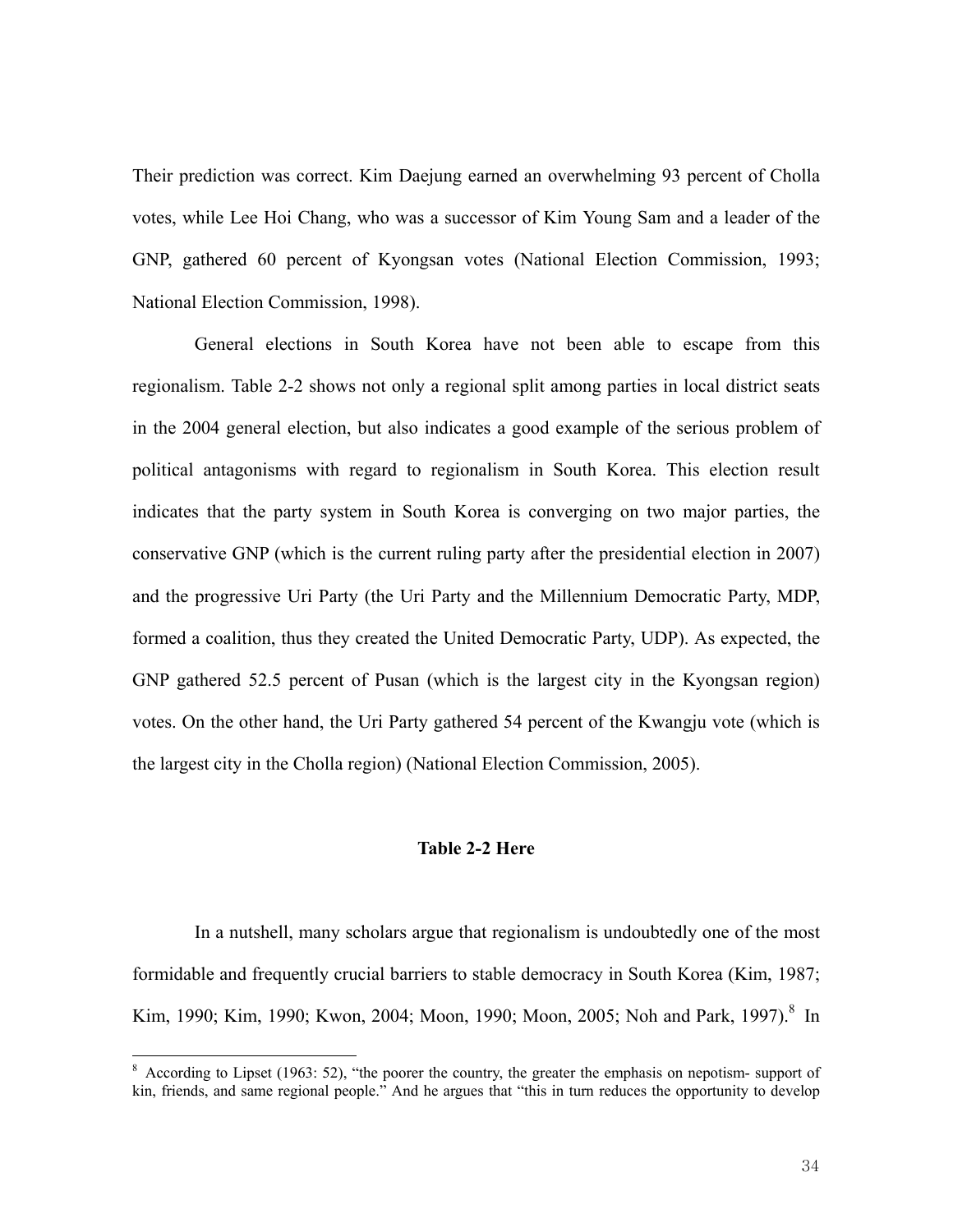particular, political regionalism shapes politicians' political strategies. By social and regional polarization, politicians attempt to take extreme positions, are unwilling to tolerate opposing views, and allow little room for cooperation and reconciliation in political disagreements.

Given people's dissatisfaction and discontent, that is caused by regionalism, with political parties and politicians, what type of democratic process do they prefer? If the political environment of South Korea is similar to the U.S., the following hypothesis can be proposed: *the more ordinary South Koreans are concerned about political regionalism, the more likely South Koreans are to have a preference for either direct or stealth democracy.* If the political environment of South Korea is different from the U.S. and if ordinary people regard political regionalism as a crucial factor to gain their regional interests under representative democracy, the following hypothesis can be proposed: *the more ordinary South Koreans are interested in political regionalism, the more likely they are to have a preference for representative democracy.* The null hypothesis is: *there is no relationship between political regionalism and ordinary South Koreans' preference for democracy types.*

the efficient bureaucracy which a modern democratic state requires" (1963: 52).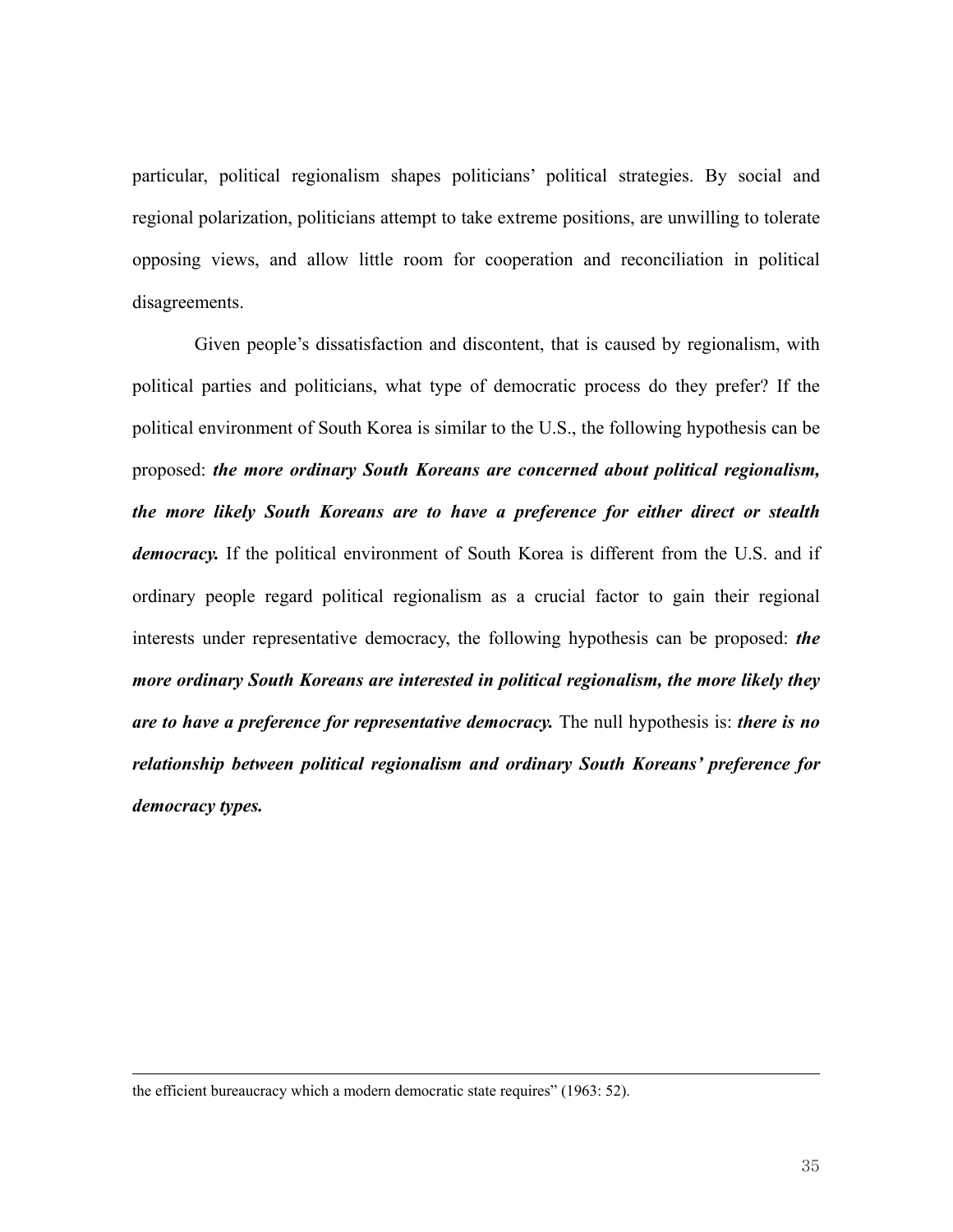### **4-3. Public attitudes toward the overall political system**

 There is no doubt that successful achievement of democratization in South Korea rested on an ordinary people's long and painful struggle against authoritarian rule and military dictatorships (Huntington, 1991; Kim, 2003). However, a large majority of people are concerned about an immature political system that does not represent the interesting of all Koreans (Shin et al., 2005: 209-10). Ordinary people are deeply concerned about the common problems that confront everybody every day. Though the governance of democracy is a supply (i.e., government) and demand (i.e., the people) relationship (Rose et al., 1999: 147), government and elected officials are unable to provide what the people want. Rather, most politicians and bureaucrats attempt to maximize career success rather than what ordinary people really want (e.g., Geddes, 1996:7). Therefore, ordinary Koreans negatively evaluate and distrust the overall political system (Jun and Kim, 2002; Shin et al., 2005).

Given the concerns, an important task in this study is to understand how public attitudes toward the overall political system with regard to basic government structures, public policies, government operations, and the current political system affect their preference for certain types of democracy.<sup>9</sup> If ordinary people are dissatisfied with government structures, the current public policies, government operations, and the current political system, they might be more inclined to support an alternative type of democracy.

<sup>&</sup>lt;sup>9</sup> To determine the degree of public attitudes toward the overall political system, Hibbing and Theiss-Morse (2002: 102-4) classified into four categories as followings: 1) basic government structures; 2) the public policies the government has produced lately; 3) government operation like a business; and 4) the current political system.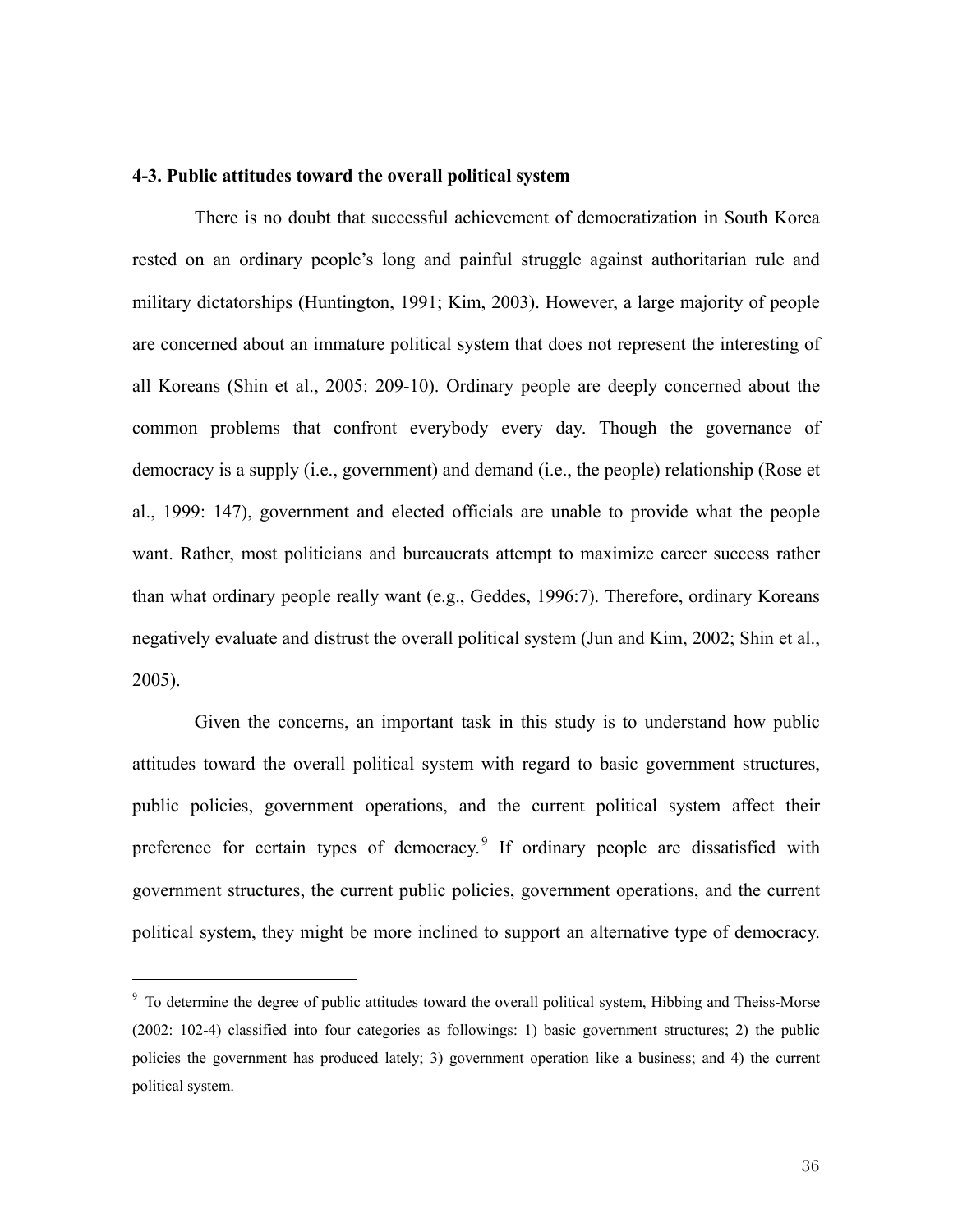Therefore, I propose the following hypothesis: *1) the more people are dissatisfied and discontented with the overall political system, the more likely they are to prefer either participatory or stealth democracy; 2) there is no relationship between public attitudes toward the overall political system and types of democratic processes.*

Or, if people are somewhat satisfied with government structures, the current public policies, government operations, and the current political system, they may be inclined to support the current type of government. Therefore, I propose the following hypothesis: *the more people are satisfied and contented with the overall political system, the more likely they will support representative democracy.*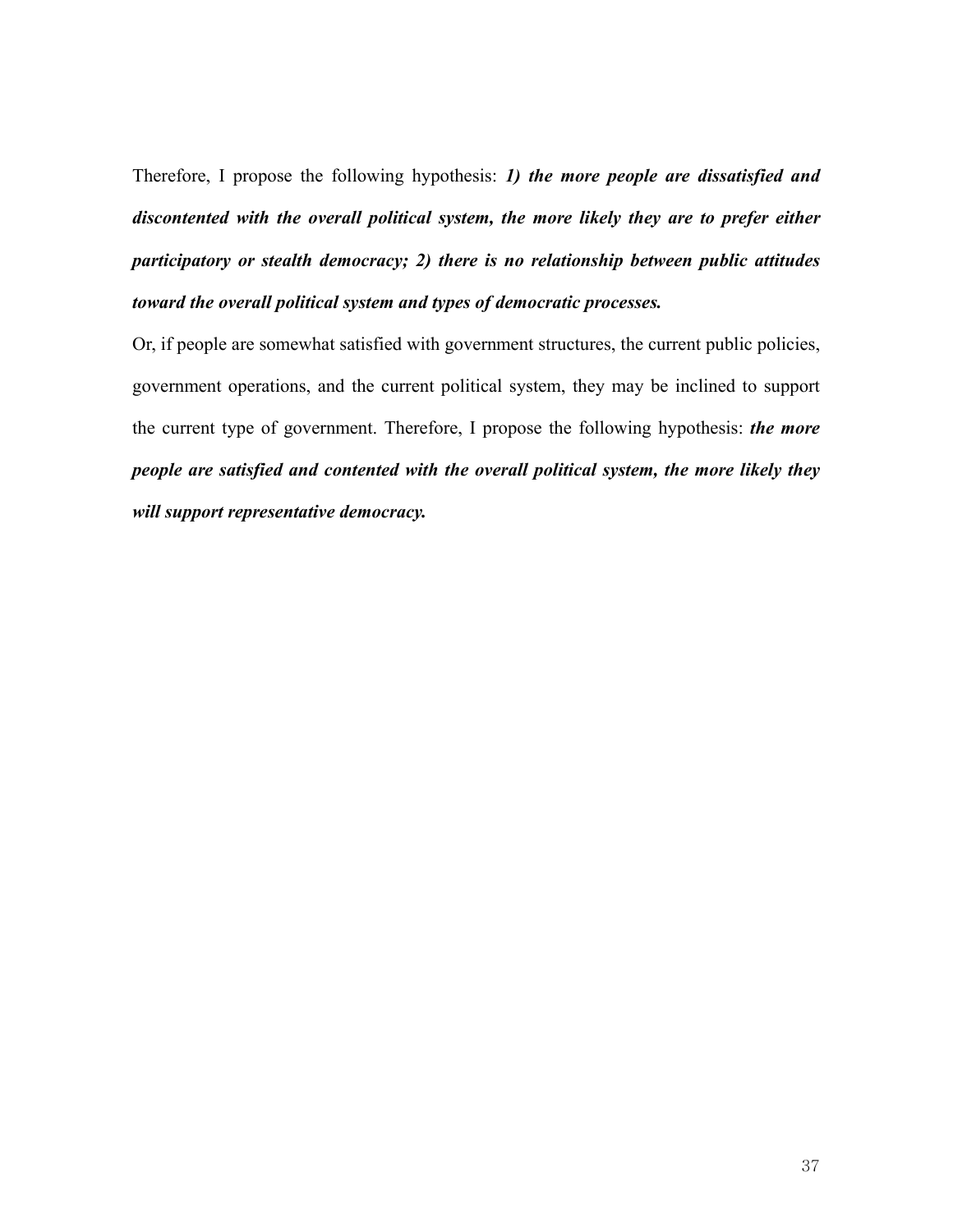### **4-4. Approval of various parts of the government**

Previous research points out that popular approval of government is driven by process concerns rather than policy concerns. If people favor how the government operates, they will be more likely to approve of government (Hibbing and Theiss-Morese, 2002: 67- 71). In other words, visible processes of government affect people's approval or disapproval of government. For instance, people have a more favorable image of the Supreme Court than the Congress in the U.S. because the Supreme Court does its work behind closed doors and away from the public's view (e.g., Hibbing and Theiss-Morse, 2002: 67). Regarding this empirical result, several questions can be raised. Why are ordinary Koreans dissatisfied with the National Assembly and elected officials? Why did a large majority of Koreans believe President Lee Myung-bak to be cold and belligerent after his first radio address? To what extent do visible processes of government influence public views toward government? Additionally, to what extent is there a relationship between visible processes of government and ordinary people's preference for certain types of democratic process?

Some theoretical literatures point out that when ordinary people's expectation of the government is disappointed, distrust might rapidly grow (e.g., Jun and Kim, 2002). Today, a wide array of media sources such as cable TV, Internet, and radio give information to the public about how the political process works (Funk, 2001: 193; Macedo et al., 2005: 41). The visible processes of government through the media influence ordinary people's belief about whether government and politicians perform their roles responsibly and act on behalf of the public. As Hibbing and Theiss-Morse (1998: 494) argued, "media exposure is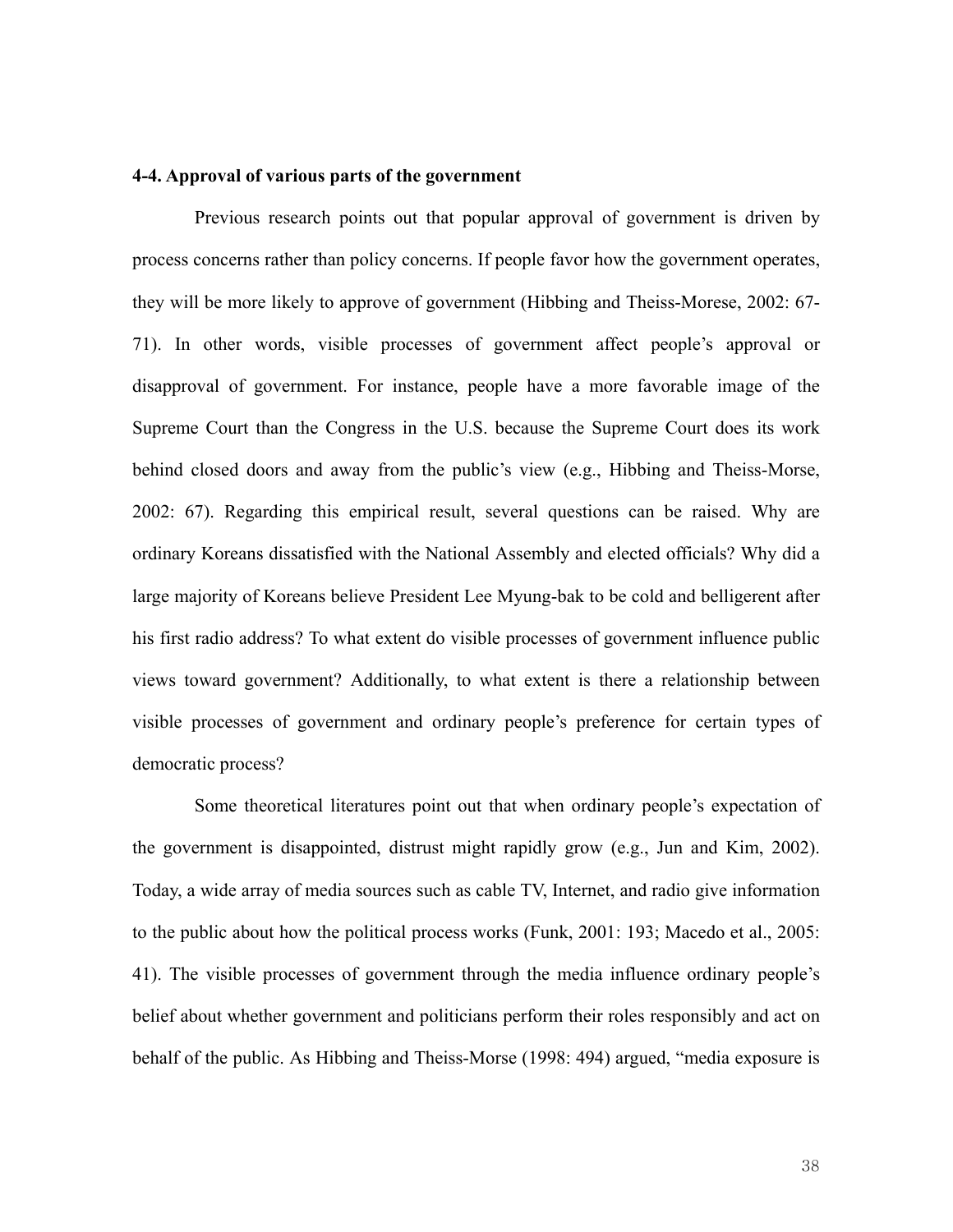clearly related to negative emotional reactions." Using a national survey (N=1430) in 1992, they (1998: 494) point out that "a reliance on electronic media for news produces more in the way of negative emotions toward Congress than a reliance on print media." While this empirical study makes a major contribution in explaining the relationship between media exposure and negative emotions toward Congress, they focus primarily on Congress without consideration of different governments. Additionally, this study does not lead us to conclude that people's view of government affect the types of democratic process that ordinary people want.

Regarding these concerns about the relationship between visible processes of government and public views toward government, I offer the following hypothesis: *people who see the government operating the way they want it to operate will be more likely to approve of government than will those who see the governmental process as flawed.* 

Furthermore, it can be argued that ordinary people's approval or disapproval of government is significantly related to their desire for certain democratic processes. For example, those who approve of how the government operates might prefer the representative democratic process because they are somewhat satisfied with government operations. Otherwise, those who disapprove of government operations might support the participatory or stealth democratic process. Therefore, I offer the following hypotheses: *1) the more people approve of the actual working of government, the more likely they are to support representative democratic process; 2) the more people disapprove of the actual working of government, the more like they will support participatory or stealth democratic processes; 3) there is no relationship between approval of government*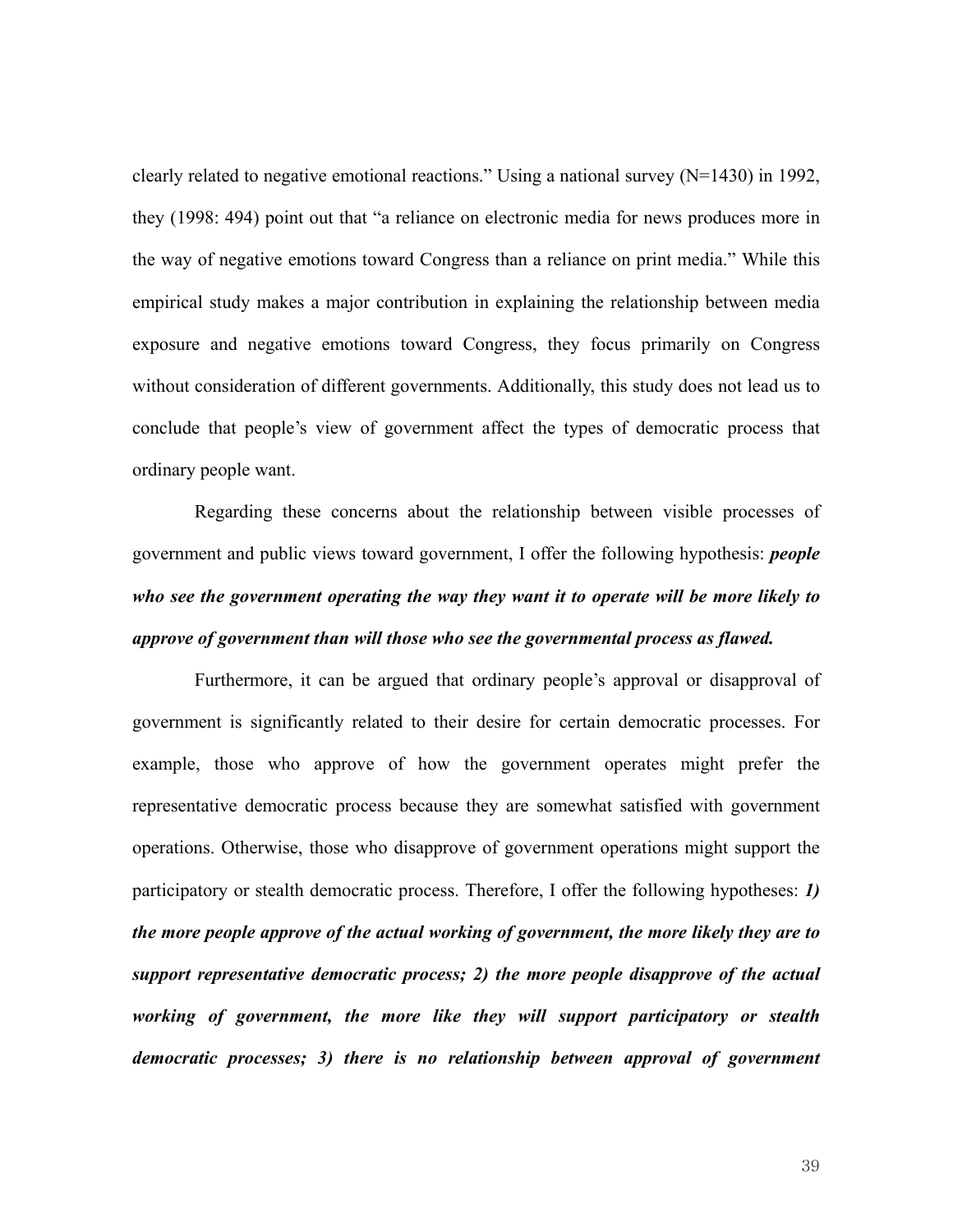*operations and types of democratic process.*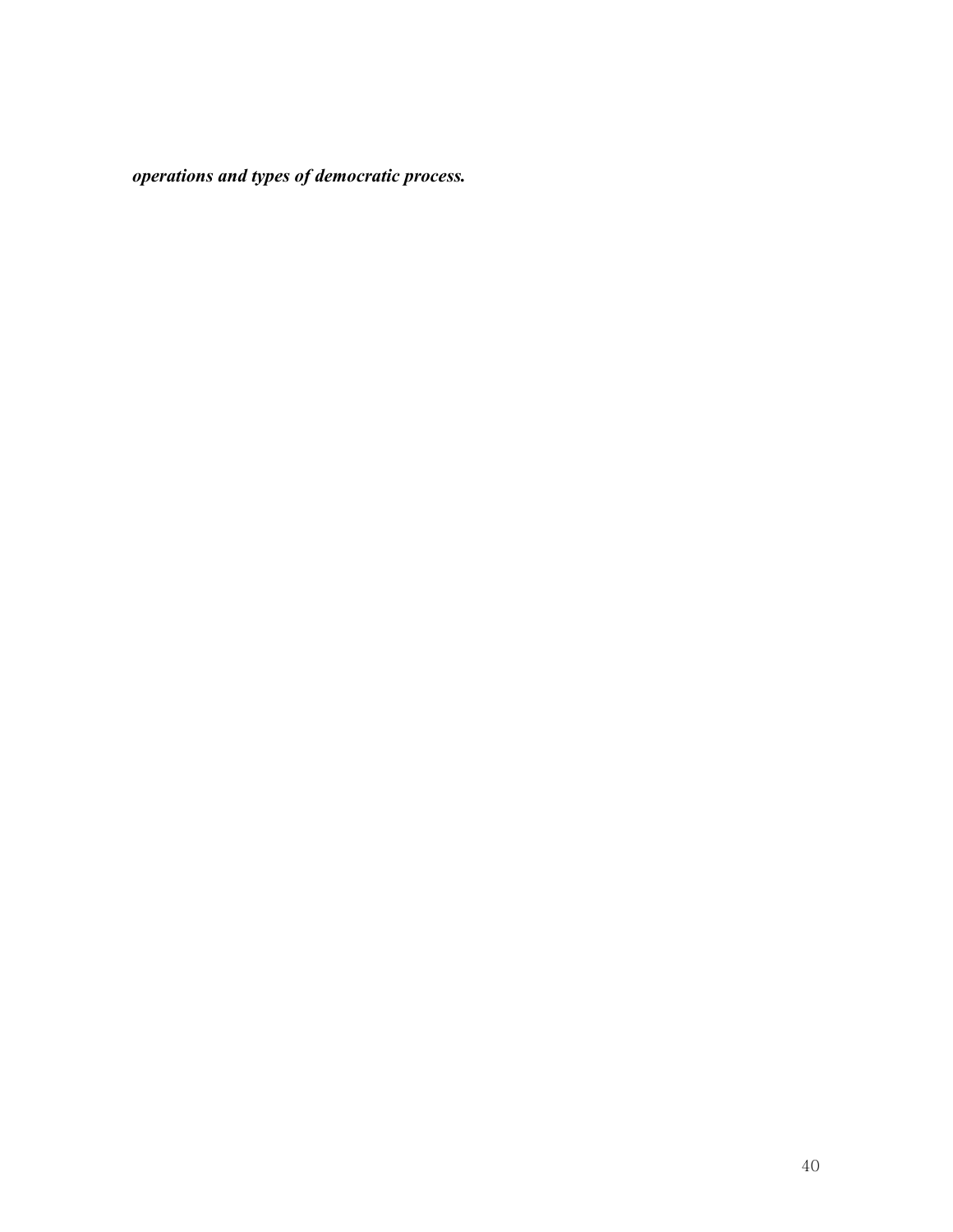### **4-5. Political participation and activities**

For the past two hundred years many countries pursuing democratic institutions have been struggling with the questions of what roles citizens should play in politics and who should be entitled to enact these roles (Olsen, 1982:37). Regarding citizens' roles in the democratic process, many political scientists emphasize the importance of citizens' political participation (e.g., Dalton, 2006, 2008; Olsen, 1982). For example, Olsen (1982:37) emphasizes citizen involvement in politics, arguing that "widespread citizen involvement in politics does not necessarily result in political democracy; but if citizens fail to participate actively in political affairs, they will certainly remain politically powerless." Additionally, Dalton (2008: 53) regards citizen involvement in politics as a fundamental function of democratic process, saying that:

Political participation is at the heart of democratic theory and at the heart of the democratic political formula…without public involvement in the process, democracy lacks both its legitimacy and its guiding force.

Many political scientists are concerned about the declining political participation rates in many countries (e.g., Dalton, 2008; Macedo et al., 2005; Putman, 1995). Some political scholars of civic engagement have examined more diffuse ways of participating in democratic processes. For example, emphasizing different types of citizens' roles in political activity, Putman (1995: 35) argues that "declining electoral participation is merely the most visible symptom of a broader disengagement from community life."

In that context, it can be argued that diverse ways of political participation are the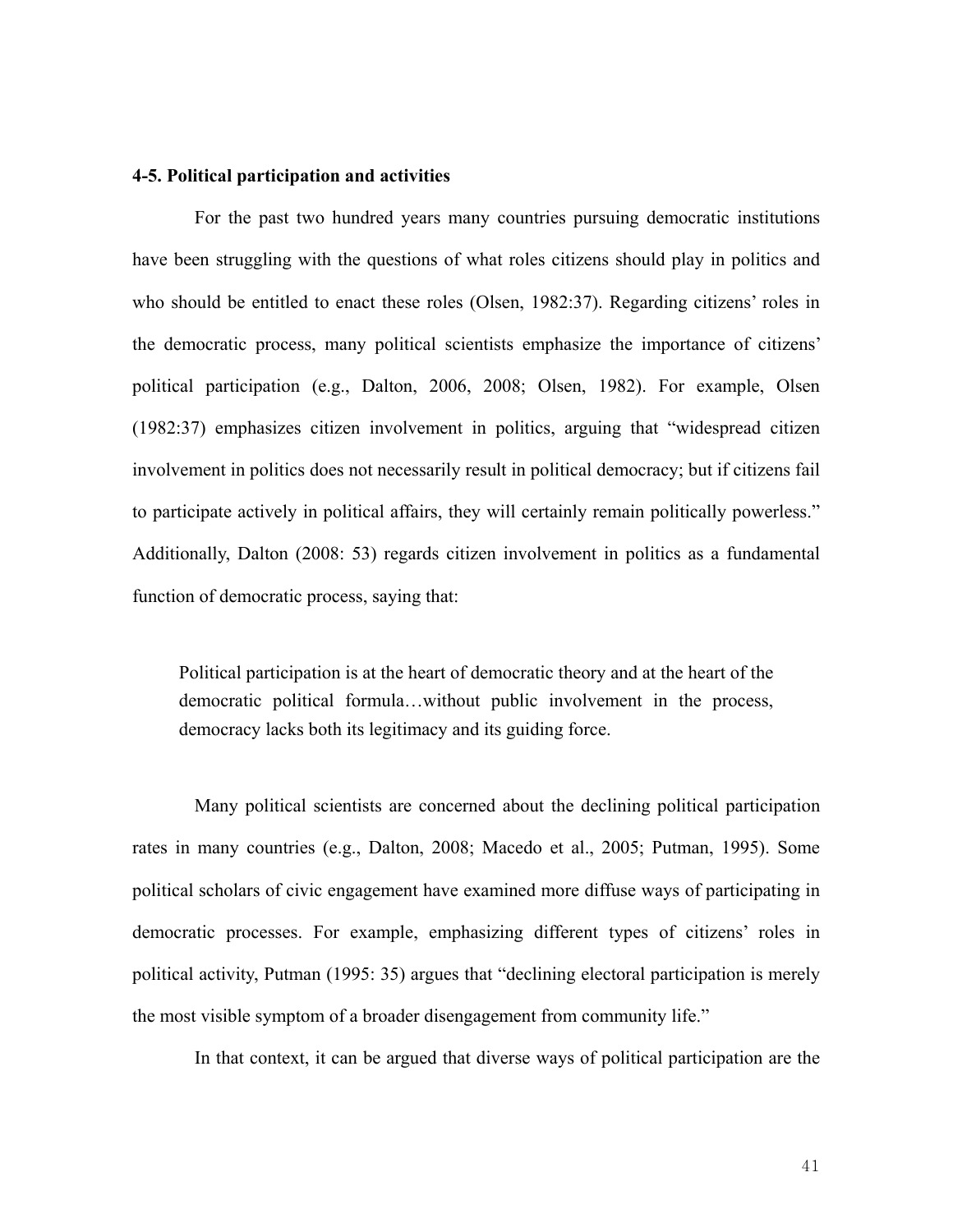important factors that determine what types of political process that ordinary people prefer. Regarding this argument, it can be proposed the following hypotheses: *1) the more ordinary Koreans are interested in public activities such as community action and protest, the more they support participatory democratic process; 2) the more ordinary Koreans are disinterested in public activities, the more they support the representative democracy.* 

Additionally, given the main ideas of stealth democracy, I hypothesize: *1) the more ordinary Koreans are to be interested in public activities such as community action and protest, the less likely they support stealth democracy; 2) there is no relationship between political participation and activities and ordinary Koreans' preference for stealth democracy.*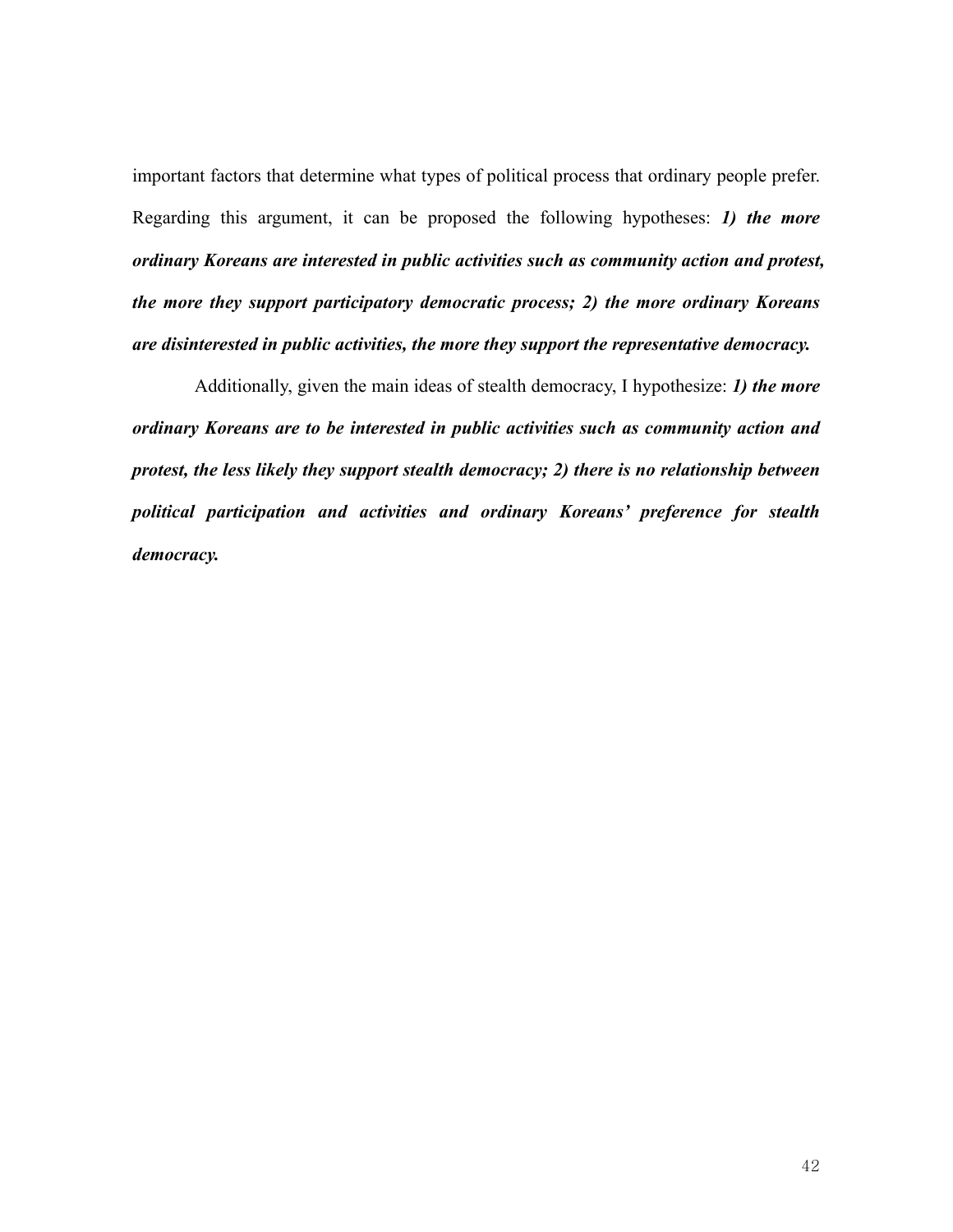#### **CHAPTER III**

### **RESEARCH DESSIGN, METHODS AND PROCEDURES**

To test the hypotheses proposed in Chapter II regarding the relationships between each factor (i.e., South Korea's policy toward North Korea, regionalism, public attitudes toward the overall political system, approval of various parts of the government, political participation and activities, and demographic variables) and different types of democratic processes (i.e., representative, participatory, deliberative, and stealth democracy), I have to discuss how concepts are to be operationalized. Additionally, given that the main purpose of this dissertation is to test the impact of South Korea's policy and policy making process toward North Korea, regionalism, and other factors on a person's opinions about different types of democratic processes, a survey design is an excellent way to provide "a quantitative or numeric description of trends, attitudes, or opinions of a population by studying a sample of that population" (Creswell, 2003: 153).

Regarding these concerns, this part of the dissertation is organized into four sections. The first section will discuss the size of the target population, including how many people will be in the sample and the sampling methods. For example, what will be the procedure for sampling this demographic and what instrument will be used in the survey? The questions concerning sampling and instrumentation will be briefly discussed in the first section. The second section will explain the dependent and independent variables, discussing why I am including these variables and how to measure the variables respectively. The third section will briefly discuss the model I will use in this study. Finally,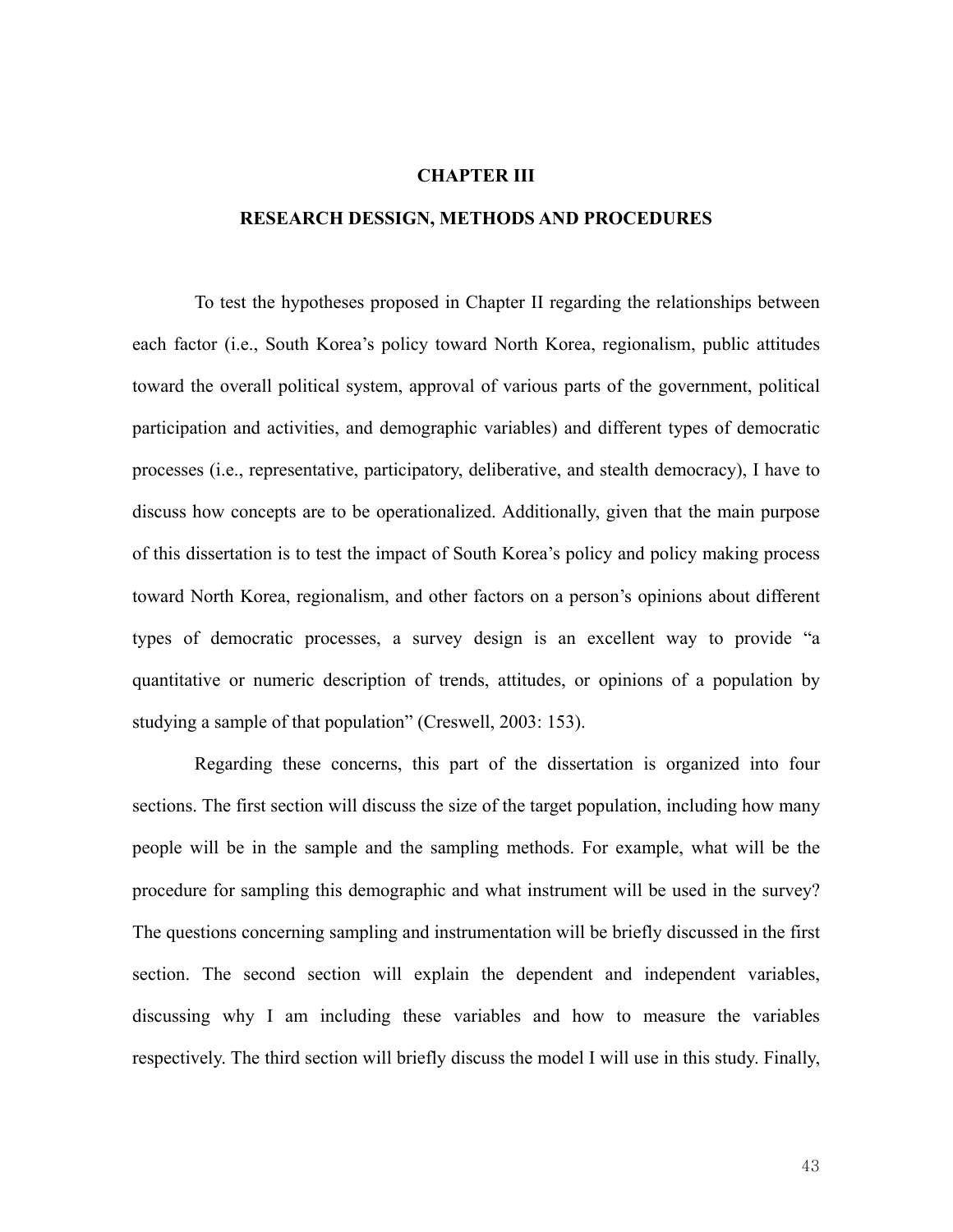the fourth section will present information about the steps involved in analyzing the data, identifying the statistics and the statistical computer program for testing the major hypotheses in this study.

### **1. The population and sample & instrumentation**

 $\overline{a}$ 

First, the target population in this dissertation is South Koreans. Second, the survey population is voting-age (age 20 and older) adults of all provinces: residents of Seoul and Kyung-Gi province, Choong-Chung provinces, Kang-Won Province, Cholla provinces, Jeju Province and Kyongsang provinces.

In order to find respondents, there are several sampling methods: 1) nonprobability sampling methods (e.g., purposive sample, volunteer subjects, haphazard sample); and 2) probability sampling methods (e.g., simple random sample, stratified sample, cluster sample, and so on) (Weisberg et al., 1996: 49). However, each sampling method has advantages and disadvantages. Therefore, I have to carefully draw a sample. For instance, if I draw a simple random sample such as a telephone survey, accuracy can be estimated and sampling error can be estimated. But, it is too expensive.<sup>10</sup> If I draw volunteer subjects, it is hard for me to expect the sample to be representative of the population. Another option that is becoming increasingly popular with political scientists is the Internet survey. However, there are advantages and disadvantages of Internet surveys as well.

For example, if respondents have problems with the survey questions, Internet

 $10\,$  I contacted a public opinion census agency (Re-Poll) to ask about the budget of conducting a telephone survey. The research company requires \$25 per person. If my sample size is 400, I have to pay about \$10,000 to conduct the telephone survey in South Korea.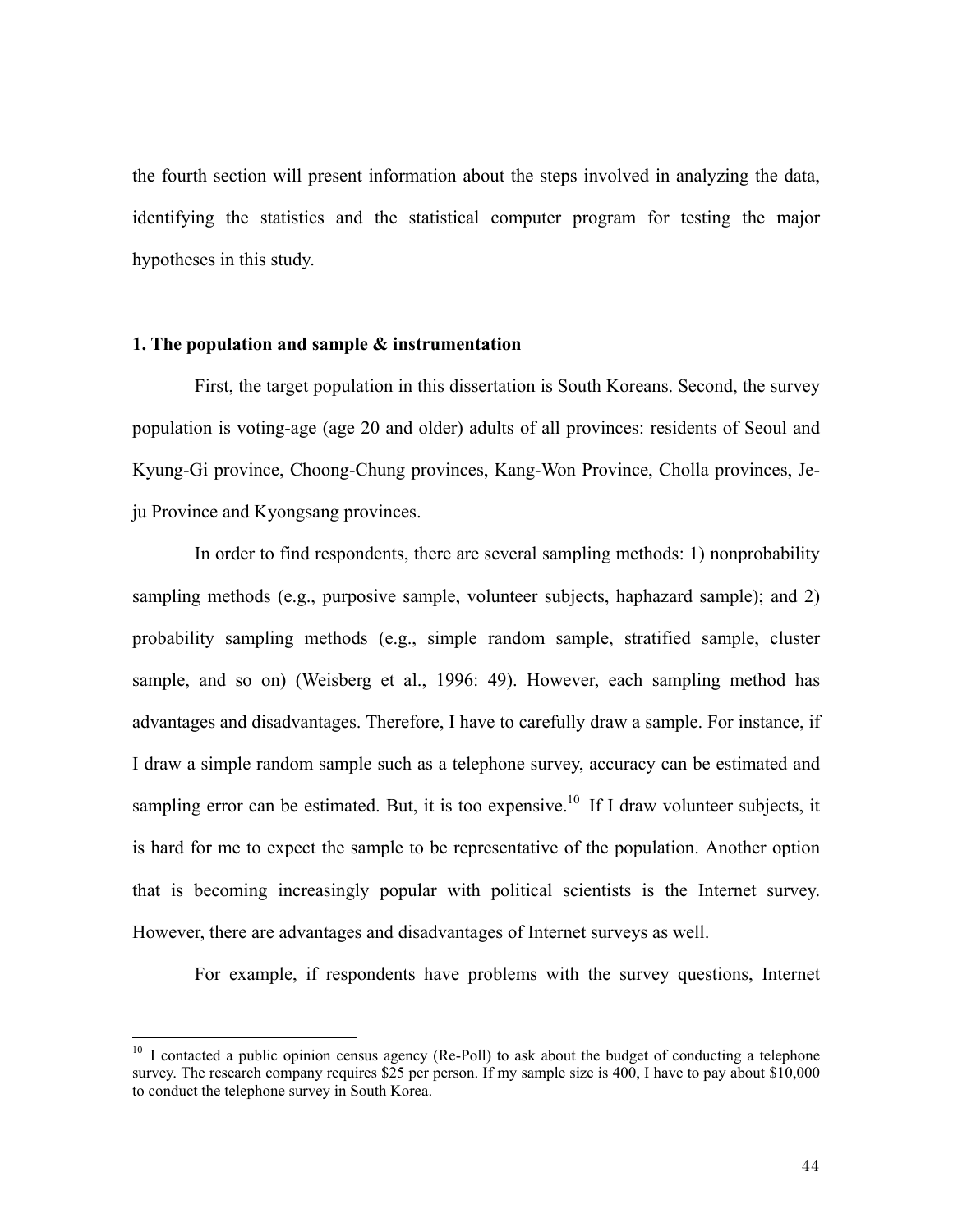surveys can not offer explanation to them. To solve this concern, I already conducted a pilot survey with 11 exchange students who came from South Korea to ensure questions would be understood properly. Additionally, it can be argued that online research is considered to have less representative sampling than other research methods, concerning biased research participation and distorted research results. But, as the population of Internet users grows, on-line research through the Internet is on the rise. For example, according to National Internet Development Agency of Korea (NIDA) (2008), the Internet usage rate for population ages 6 and over is  $77.1\%$ .<sup>11</sup> Therefore, representative sampling is not main concern in this study. Regarding biased research participation and distorted research results, I directly contacted to MBIZON, which is a public opinion census agency in South Korea, in order to solve these concerns. According to MBIZON, they are able to technically filter age groups in order to reduce biased distribution of age in the Internet survey. Therefore, it can be said that biased research participation can be minimized. Distorted research results can be avoided as well.<sup>12</sup>

On the other hand, there are advantages of Internet surveys. For example, in-home personal interviews are the most expensive per completed contact, while the e-mail and Web surveys tend to be the cheapest. Telephone and in-home personal interview methods require large field staffs, while the Internet survey does not require it. Additionally, one of the most important advantages of Internet-based surveys is their level of information control. For example, the computer displays each question exactly as the researcher

<sup>&</sup>lt;sup>11</sup> According to NIDA (2008), more than 98% of those ages 10-19 (99.9%), the 20s (99.7%) and the 30s (98.6%) use the Internet in South Korea. Internet usage rate of those in their 40s is 82.0%, while the rate for the 50s and those 60 and over is 48.9% and 19.0%, respectively.

<sup>&</sup>lt;sup>12</sup> MBIZON gathered data as followings: 20s is 171 (28.7%) out of 599, 30s is 170 (28.4%) out of 599, 40s is 137 (22.9%) out of 599, and 50s and more are 120 (20%) out of 599 respectively.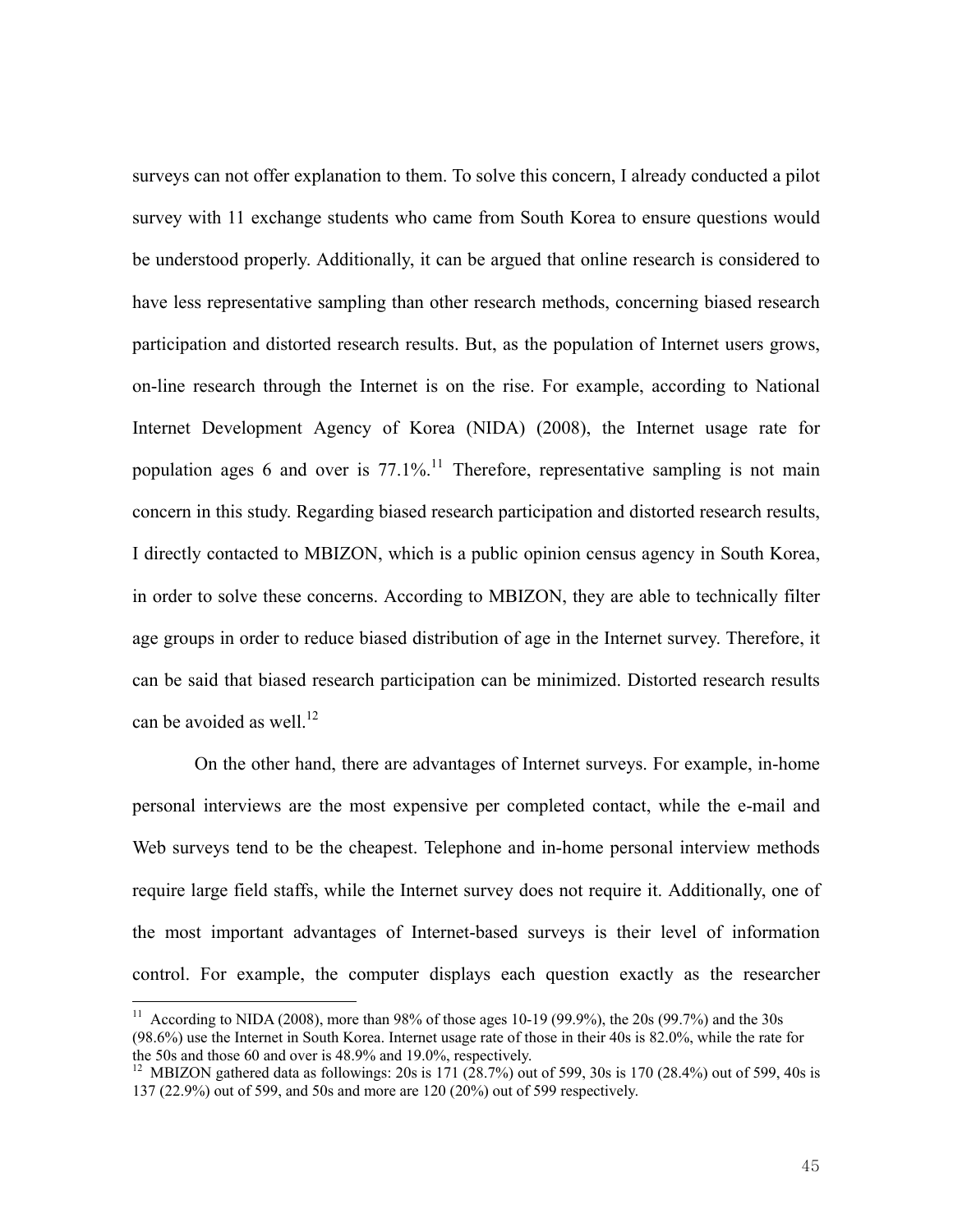intended. It shows only the questions and information that the respondent should see and it displays the next question only when an acceptable answer to the current one is entered on the keyboard (Gilbert et al.:221-7). In light of the advantages and disadvantages of Internet survey, the survey method is useful in this study. Therefore, I used the Internet survey to randomly find respondents and gather data for this study.

I used "MBIZON", a public opinion census agency in South Korea, to find survey respondents. Data were collected from surveys of South Koreans 20 years of age and older (i.e., voting age). The total number of participants was 599. The survey is based on sampling at the individual level with selection based on categories of age, sex, and geographic regions. The procedure for choosing the sample is as follows: respondents for the survey were chosen by means of random selection. In order to find respondents, "MBIZON" sent e-mail surveys to randomly chosen people who are on panels of the MBIZON or member of one of the large websites, such as daum.net or yahoo.co.kr, and they asked them to voluntarily participate in the survey.

### **2. Variables in the study**

### *2-1. The Dependent Variable*

The dependent variables are beliefs in representative, deliberative, direct, pure direct and stealth democracies. Different types of democracy were measured using the following questions: 1) If the Korean people carefully considered and discussed all political issues instead of relying on politicians to do this, the country would be a lot better off; 2) If the Korean people decided all political issues directly in operating their government instead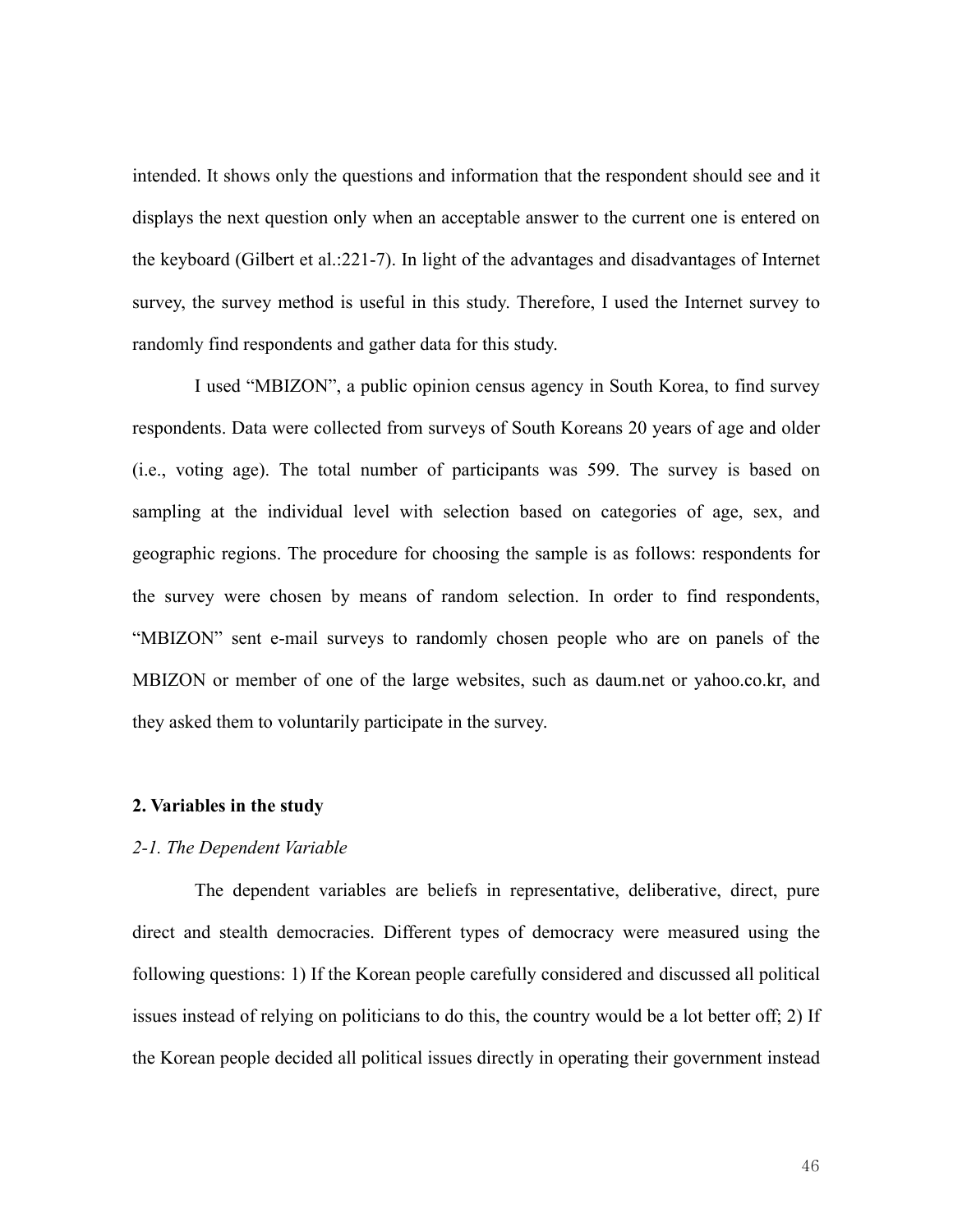of relying on politicians, the country would be a lot better off. Responses were coded:  $4=$ strongly agree,  $3 = \text{agree}$ ,  $2 = \text{disagree}$ , and  $1 = \text{strongly disagree}$ .

If a person answers both questions "strongly agree or agree", it can be said that he/she is a supporter of pure direct democracy. If a person answers both questions "disagree or strongly disagree", it can be said that he/she is a supporter of representative democracy. If a person answers the first question "disagree or strongly disagree" and the second question "strongly agree or agree", it can be said that he/she holds direct democracy beliefs. Finally, if a person answers the first question "strongly agree or agree" and the second question "disagree or strongly disagree", it can be said that he/she holds deliberative democracy beliefs.

Based upon criteria of beliefs in stealth democracy, these beliefs were measured using the following questions:

1) "Elected officials would help the country more if they would stop talking and just take action on important problems," responses were coded:  $4=$  strongly agree,  $3=$  agree,  $2=$ disagree, and  $1 =$  strongly disagree.

2) "What people call 'compromise' in politics is really just selling out on one's principles," responses were coded:  $4=$  strongly agree,  $3=$  agree,  $2=$  disagree, and  $1=$  strongly disagree. 3) "Our government would run better if decisions were left up to successful business people," responses were coded:  $4=$  strongly agree,  $3=$  agree,  $2=$  disagree, and  $1=$  strongly disagree. Or, "Our government would run better if decisions were left up to non-elected, independent experts rather than politicians or the people," responses were coded: 4= strongly agree,  $3 =$  agree,  $2 =$  disagree, and  $1 =$  strongly disagree (Hibbing and Theiss-

47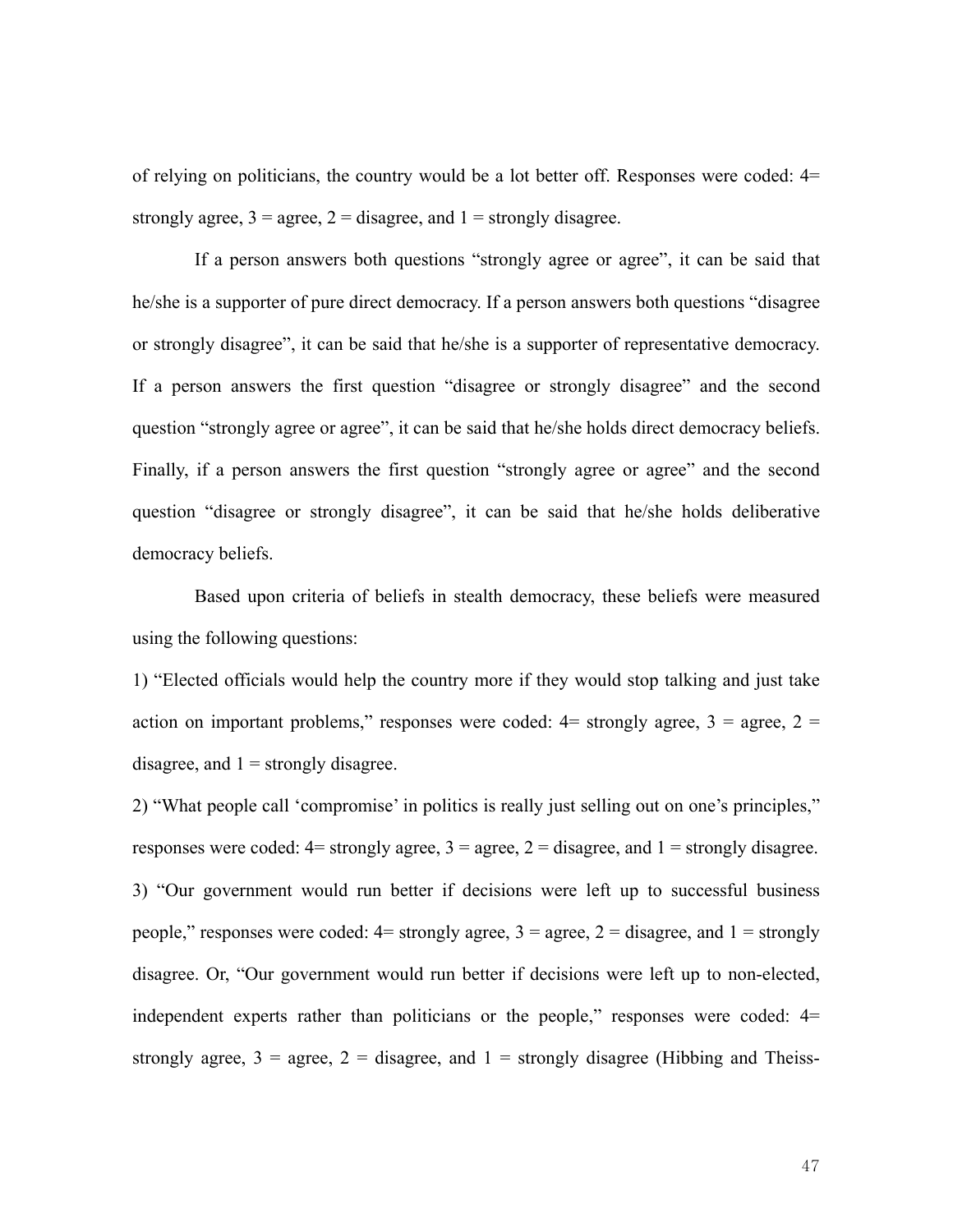Morse, 2002: 248).

In terms of statistical analysis, respondents need to agree with either the successful business people or the independent experts question to be assigned 1. The range of stealth democracy is from 0 (no stealth democracy tendencies) to 3 (all stealth democracy tendencies). If a person holds all three stealth democratic attitudes, it can be said that he/she is a strong supporter of stealth democracy; otherwise he/she is a weaker support of stealth democracy.

### *2-2. The Independent Variables*

 Conditional independence is the assumption that values are assigned to explanatory variables independent of the values taken by the dependent variables (King et al., 1994: 94). Thus, in this study, the independent variables were measured by survey items that assess issue attitudes (i.e., South Korea's policy toward North Korea and regionalism), negative view of disagreement, approval of various parts of the government, attitude toward government, political knowledge, political ideology, political participation/activities and demographic characteristics (gender, age, income, education, region).

 The policy variables of this study are South Korea's policy toward North Korea and regionalism. As mentioned above, these are not only unique factors, but also these factors have historically been observed as crucial to causing ordinary people's discontent and distrust of their government. In this respect, it can be inferred that if ordinary people disapprove of the two factors, they will prefer stealth democracy. Therefore, these policy variables are important.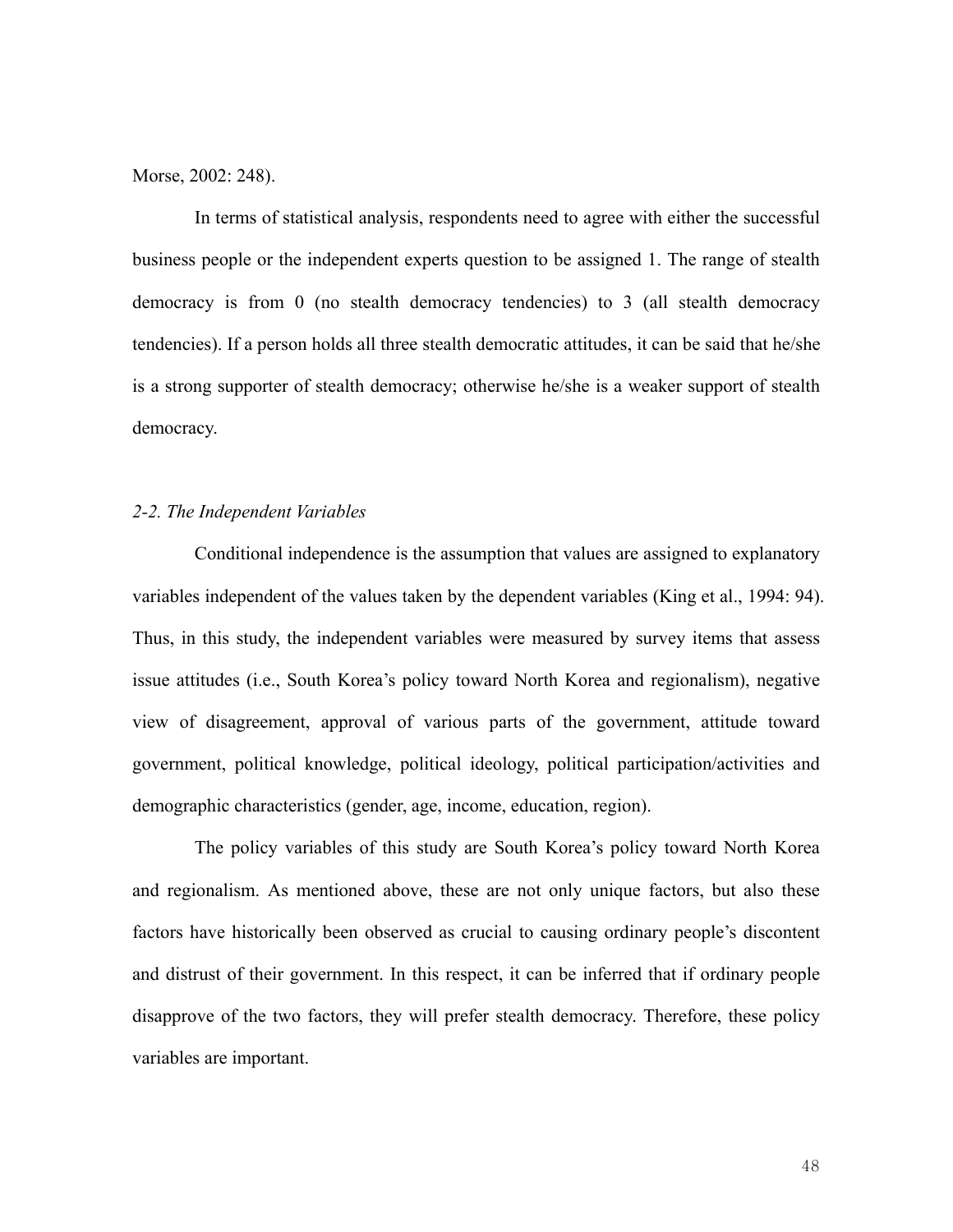*South Korea's policy toward North Korea* is coded in terms of responses to the following question: "On the whole, are you very satisfied, fairly satisfied, not very satisfied, or not at all satisfied with South Korea's policy toward North Korea?": Respondents were coded from 1 through 4, in which  $1=$  not at all satisfied,  $2=$  not very satisfied,  $3=$  fairly satisfied, and  $4 = \text{very satisfied.}$ 

*The Sunshine Policy toward North Korea* is coded in terms of responses to the following question: "Are you very satisfied, fairly satisfied, not very satisfied, or not at all satisfied with the Sunshine Policy toward North Korea"; "When people criticize the Sunshine Policy, you feel uneasy and uncomfortable"; "The Sunshine Policy failed to bring about any meaningful changes in North Korean politics": Respondents were coded from 1 through 4, in which 1= not at all satisfied,  $2 =$  not very satisfied,  $3 =$  fairly satisfied, and  $4 =$ very satisfied.

*South Korea's policy making process toward North Korea* is coded in terms of responses to the following questions: "When elected officials debate about North Korea, you feel uneasy, uncomfortable, and even angry"; "There are too many compromises among politicians when discussing and debating the policy toward North Korea": Respondents were coded from 1 through 4, in which  $1 =$  strongly disagree,  $2 =$  disagree, 3  $=$  agree, and  $4 =$  strongly agree.

*Regionalism* is a variable coded from responses to the following questions: "On the whole, do you strongly agree, agree, disagree, or strongly disagree that regionalism is a barrier to reviving the nation's democratic development and stable society"; "Kyongsan provinces are more devolved than Cholla provinces in terms of regional economy"; "The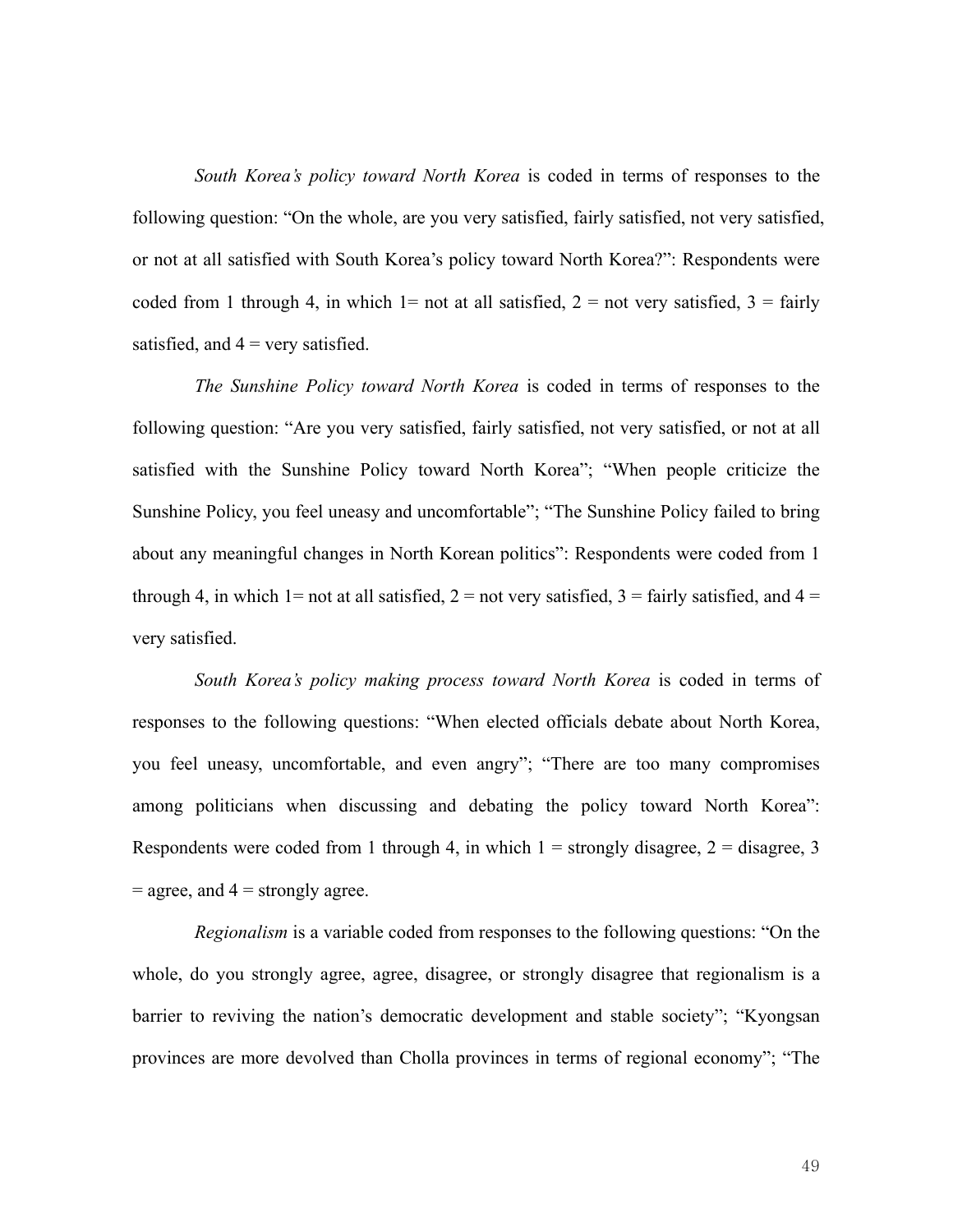GNP is more willing to work for the people living in Kyongsang provinces than the people living in Cholla provinces"; "The UDP is more willing to work for the people living in Cholla provinces than the people living in Kyongsang provinces". Responses were coded from 1 through 4, in which  $1 =$  strongly disagree,  $2 =$  disagree,  $3 =$  agree, and  $4 =$  strongly agree.

*Regionalism and process matters* is coded in terms of responses to the following question: "When the GNP and the UDP debate on a certain issue, you feel uneasy and uncomfortable." Responses were coded from 1 through 4, in which  $1 =$  strongly disagree, 2  $=$  disagree, 3  $=$  agree, and 4  $=$  strongly agree.

The third independent variable is approval of various parts of the government. According to Hibbing and Theiss-Morse (2002: 67), "it is unlikely that people will equate process frustrations with parts of the government that keep their procedures hidden from the public eye" and that people will believe the government is partial to special interests. For example, as indicated earlier, it can be inferred that because Congress is more visible to the public than the Supreme Court through diverse channels such as cable TV, we expect that people are likely to draw more on their process frustrations when assessing the Congress.

*Approval of various parts of the government* was measured using the following questions: "Do you strongly approve, approve, disapprove, or strongly disapprove with the way "the government" has been handling their job lately?"; "Do you strongly approve, approve, disapprove, or strongly disapprove with the way "the local government" has been handling their job lately?"; "Do you strongly approve, approve, disapprove, or strongly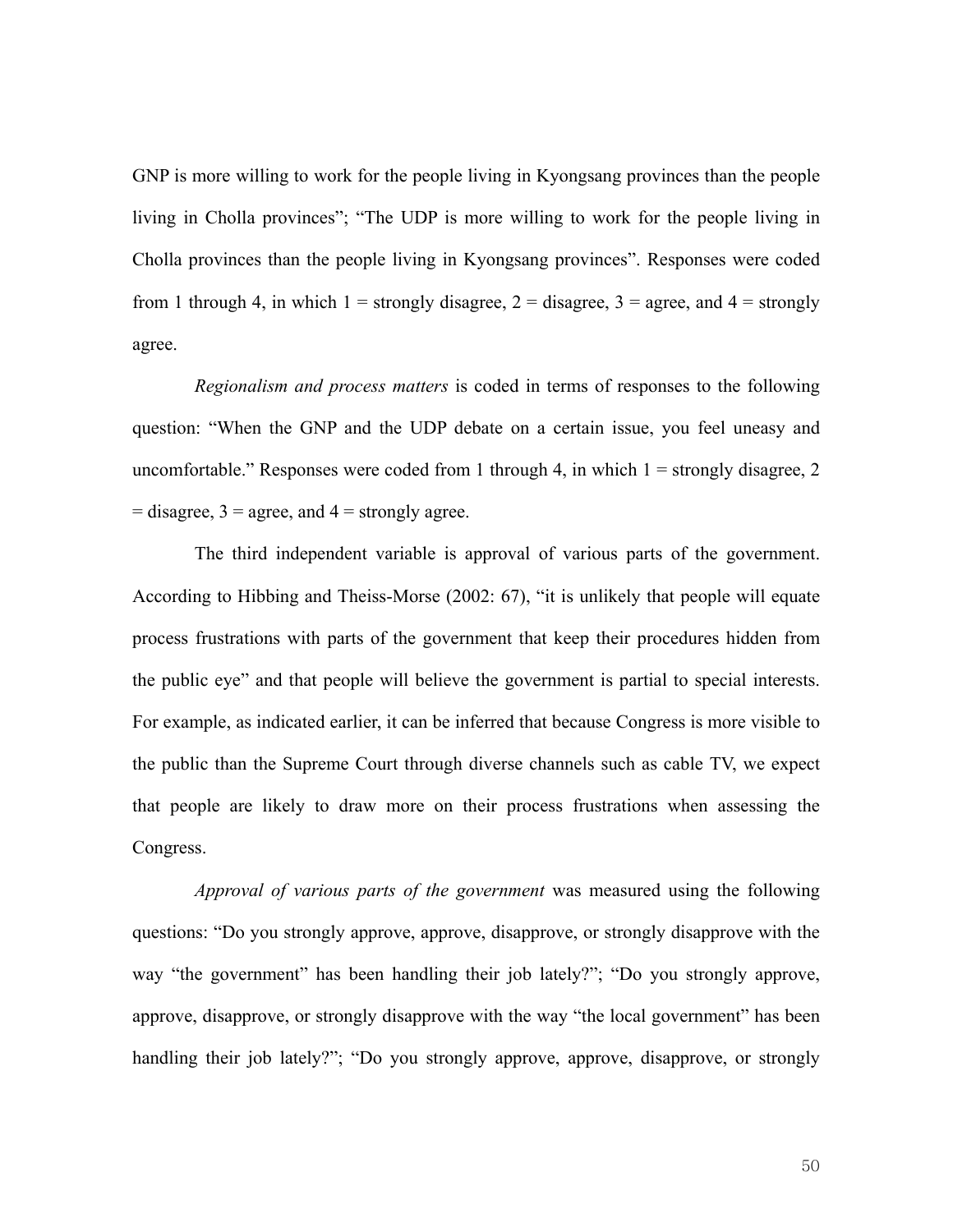disapprove with the way "the Constitutional Court" has been handling their job lately?"; "Do you strongly approve, approve, disapprove, or strongly disapprove with the way "the president" has been handling his/her job lately?"; and "Do you strongly approve, approve, disapprove, or strongly disapprove with the way "the National Assembly" has been handling their job lately ?" Responses were coded from 1 through 4, in which  $1 =$  strongly approve,  $2 =$  approve,  $3 =$  disapprove, and  $4 =$  strongly disapprove.

Measuring the people in terms of their negative view of disagreement, their political knowledge and their attitude toward government is important because these independent variables are empirically related to a belief in different types of democratic process. Therefore, I would like to control for these variables in this study.

*Negative view of disagreement* will be measured using the following questions: "When people argue about political issues, you feel uneasy and uncomfortable." Respondenses were coded from 1 through 4, in which  $1 =$  strongly disagree,  $2 =$  disagree, 3  $=$  agree, and  $4 =$  strongly agree.

*The political knowledge index* was created by summing up correct responses to four factual questions: What job or political office does Park Genu-hye now hold?  $1 = A$ former leader of the Grand National Party,  $2 = A$  leader of the Grand National Party,  $3 =$  the Prime Minister,  $4 =$  the President; What about Barack Obama?  $1 =$  the President in the US,  $2 = A$  financial investigator in the US,  $3 = GM$  CEO,  $4 =$  the Governor of Illinois; Who has the final responsibility to decide if a law is constitutional or not?  $1 =$  the President,  $2 =$  the National Assembly,  $3 =$  the Constitutional Court,  $4 =$  the Prime Minister; Which party currently has the most members in the National Assembly?  $1 =$  Grand National Party,  $2 =$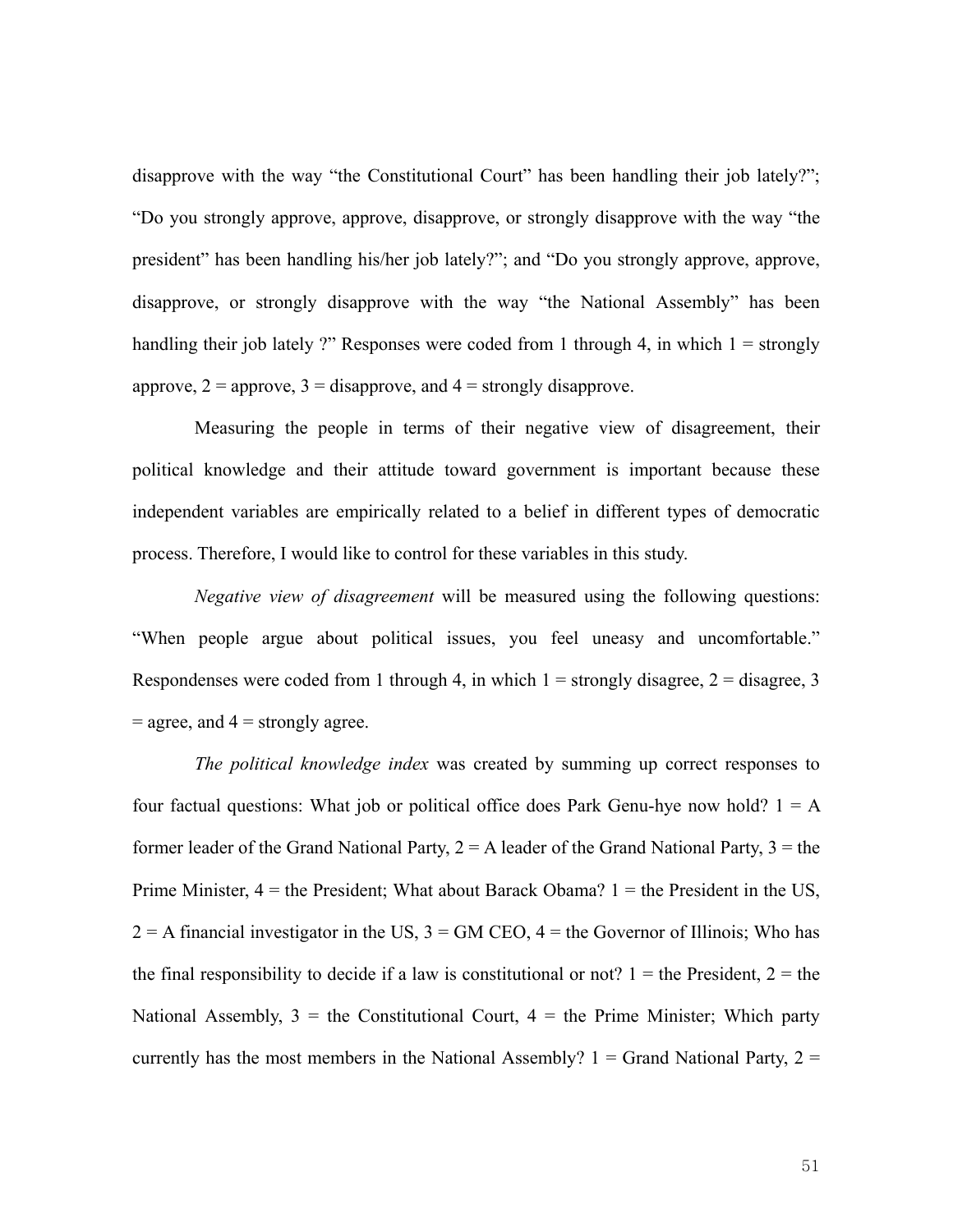Democratic Party, 3 = Liberty Forward Party, 4 = Democratic Labor Party.

*Attitudes toward government* were measured using the following questions: "Our basic governmental structures are the best and should not be changed in a major way." "I am generally satisfied with the public policies the government has produced lately." "Our government would work best if it were run like a business." "The current political system does a good job of representing the interests of all Koreans, regardless of socioeconomic status and gender." Respondents were coded from 1 through 4, in which  $1 =$  strongly disagree,  $2 =$  disagree,  $3 =$  agree, and  $4 =$  strongly agree.

*Political participation and activities* were measured using the following questions: "Did you participate in the last presidential election?" Responses were coded  $1 = yes$ ,  $2 =$ no. "Have you used the Internet (e.g., e-mail, UCC and blog) to try to inform or persuade other people about a political issue important to you in the past two years?" Responses were coded  $1 = yes$ ,  $2 = no$ . "Have you personally contacted a local or national government official about a need, problem or issue in the past two years?" Responses were coded  $1 =$ yes,  $2 = no$ . "Have you worked with others in this community to try to solve some community problems in past two years?" Responses were coded  $1 = yes$ ,  $2 = no$ . "Have you participated in any demonstrations, protests, boycotts, or marches in past two years? Responses were coded  $1 = yes$ ,  $2 = no$ .

In addition, the last independent variables are political and demographic controls to understand variations in support of stealth democracy or different types of democracy.

*Age* was coded as reported age.

*Gender* was coded  $0 =$  male and  $1 =$  female.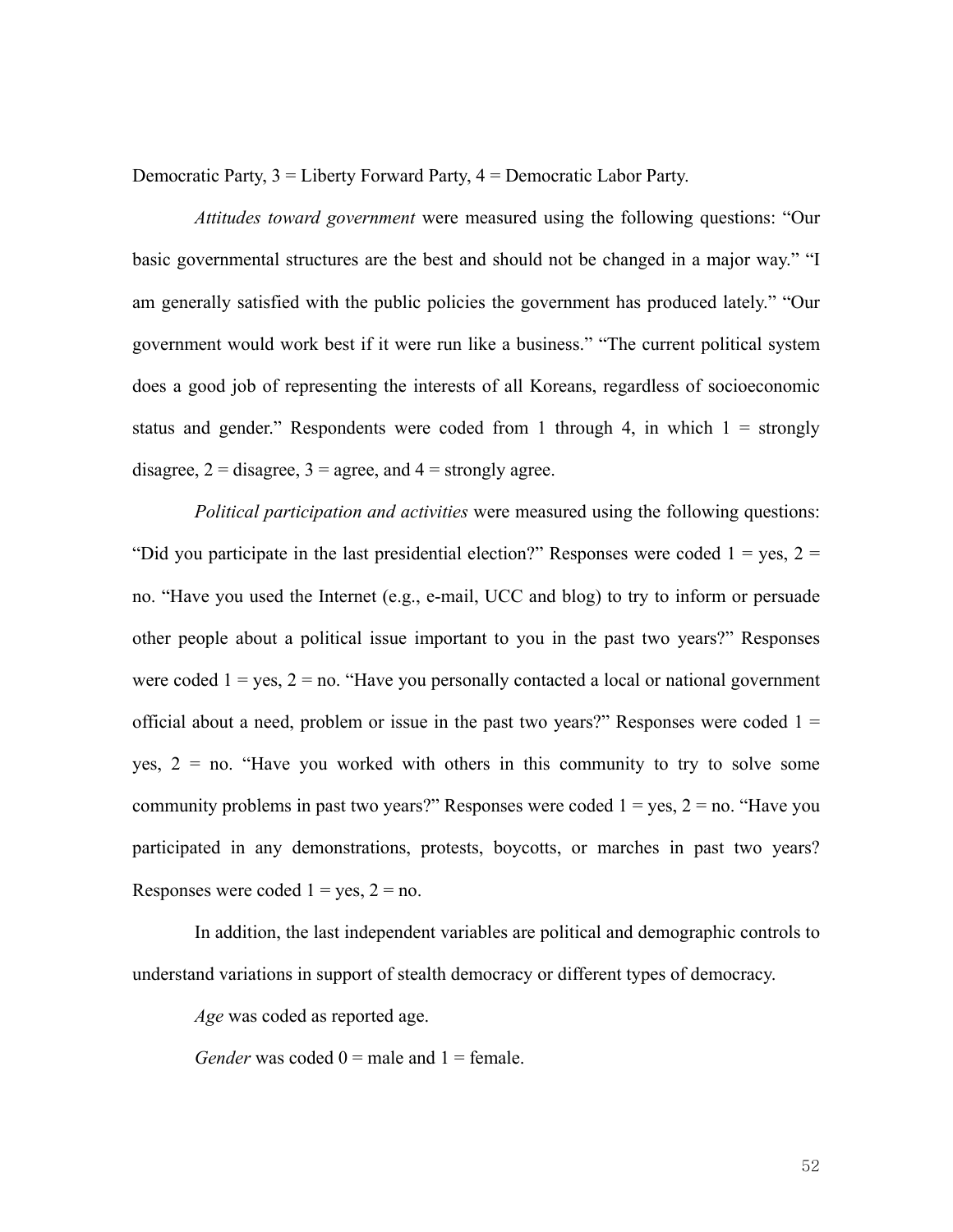*Region* was coded as follows: Seoul and Kyung-Gi province was coded 1, Choong-Chung province was coded 2, Kang-Won Province was coded 3, Cholla province was coded 4, Kyongsang province was coded 5, and Je-ju province was coded 6.

*Education*: "What is the highest level of education you have completed?" Coded 1  $=$  less than high school,  $2 =$  some high school,  $3 =$  high school graduate,  $4 =$  some technical school,  $5 =$  technical school graduate,  $6 =$  some college,  $7 =$  college graduate,  $8 =$  post graduate or professional degree.

*Income*: "What was your total household income in 2008, before taxes"? Responses were coded  $1 =$  less than 20,000,000 Won,  $2 = 20,000,000$  to less than 35,000,000 Won,  $3 = 35,000,000$  to less than 50,000,000 Won,  $4 = 50,000,000$  to less than 65,000,000 Won,  $5 = 65,000,000$  to less than 80,000,000 Won,  $6 =$  over 80,000,000 Won.

#### **3. A Simple Model**

The simple model is:

 $Y_k = a + b_1X_1 + b_2X_2 + b_3X_3 + b_4X_4 + ... + b_iX_i + E$ .

The bs are respective regression coefficients.

 $Y_1$ = representative democracy,  $Y_2$ = deliberative democracy,  $Y_3$ = direct democracy,  $Y_4$ = pure direct democracy and  $Y_5$ = stealth democracy,  $X_1$ = South Korea's policy (especially the Sunshine Policy) toward North Korea,  $X_2$ = Regionalism,  $X_3$ = Negative view of disagreement,  $X_4$ = Approval of various parts (i.e., the government, the local government, the Constitutional Court, president, Congress) of the government,  $X_5$ = attitude toward government,  $X_0$ = political knowledge,  $X_7$ = political participation and activities,  $X_8$ =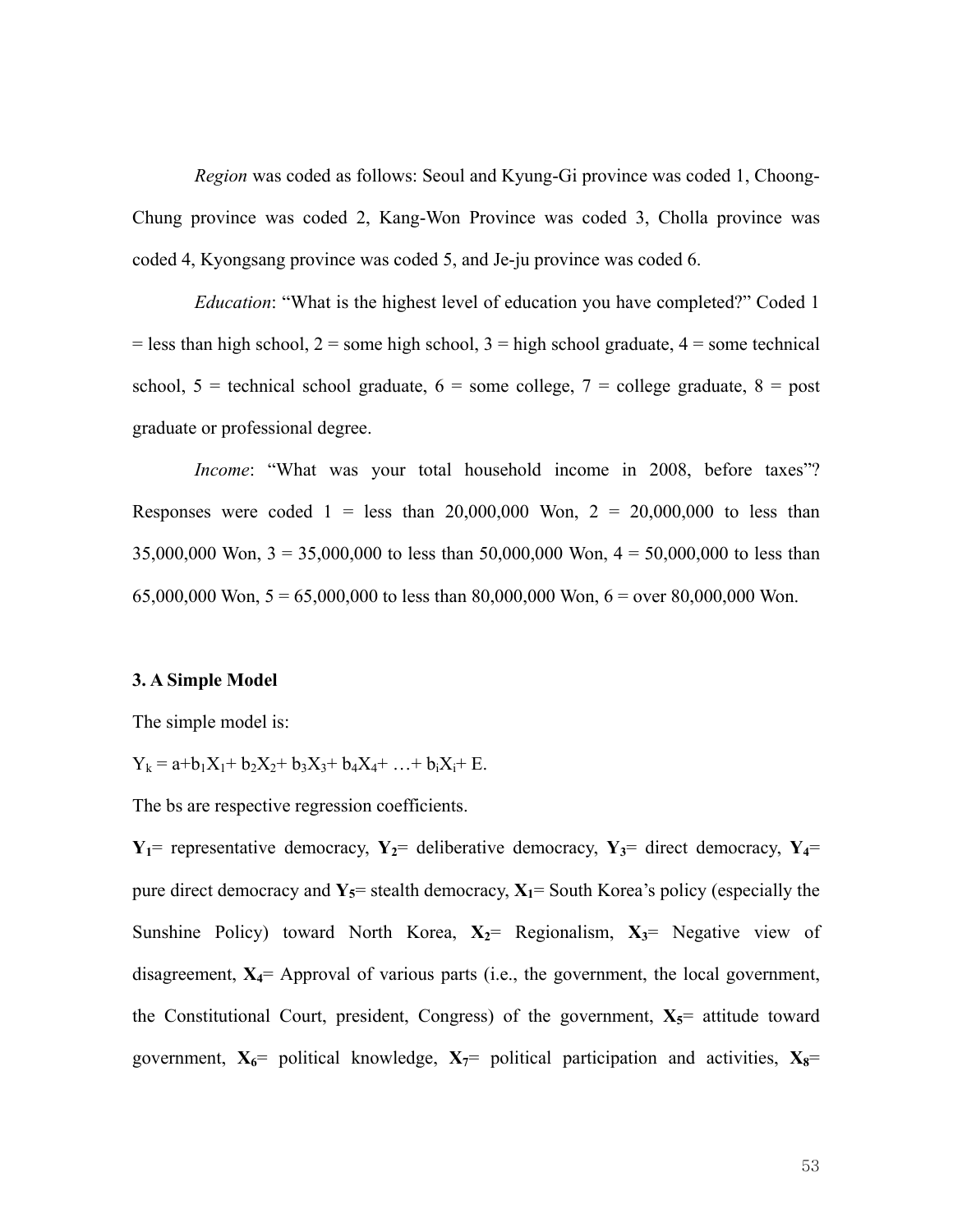income,  $X_9$ = age,  $X_{10}$  = geographical area,  $X_{11}$  = education, and  $X_{12}$ = gender.

# **4. Data Collection**

After approving my dissertation prospectus from the committee, I submitted the survey protocol to the Institutional Review Board (IRB). My research project was approved by the Institutional Review Board (IRB) on 27, March 2009. After that, I translated the survey into a Korean-version and sent a questionnaire to "MBIZON" to conduct the survey. Data gathering took 7 days. The total sample size is 599, with a good distribution of ages, regions, and gender.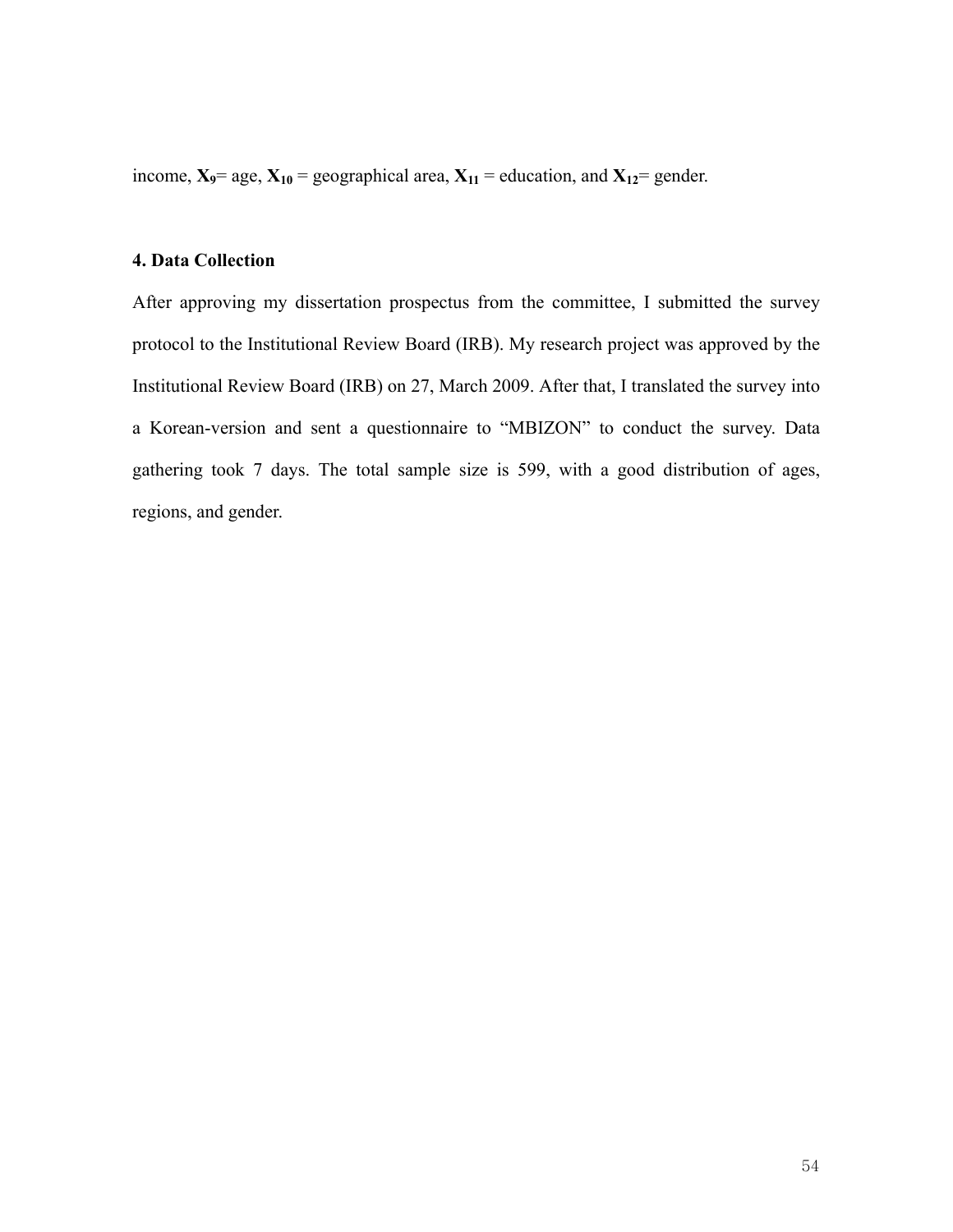#### **CHAPTER IV**

# **DATA ANALYSIS AND DISCUSSION**

As mentioned earlier, the democratic process survey is the main source of data. The democratic process survey contains a large random sample (n= 599) gathered in South Korea. The survey also includes question on different types of democratic process (i.e., pure direct, direct, deliberative, representative, and stealth democracy), two factors (i.e., South Korea policy and policy making process toward North Korea and regionalism) causing popular dissatisfaction and distrust with government and politicians, other relevant variables (e.g., public attitudes toward the overall political system, approval of various parts of the government, and political participation and activities) related to individuals' perceptions of types of democratic process, and demographic variables (e.g., education, income, gender, and others).

This chapter is organized into three sections. In general, to what extent are South Koreans dissatisfied with their democratic system? To what extent is the people's approval or disapproval of government dependent on how government operates its decision making procedures? These questions will be addressed in the first section.

The second section will discuss what types of democratic process (i.e., pure direct, direct, deliberative, or representative democracy) ordinary Koreans really want. For example, to what extent do they prefer participatory democracy because they believe government and politicians do not conform to their expectations and needs? Or, to what extent do ordinary Koreans want a representative democracy because they believe

55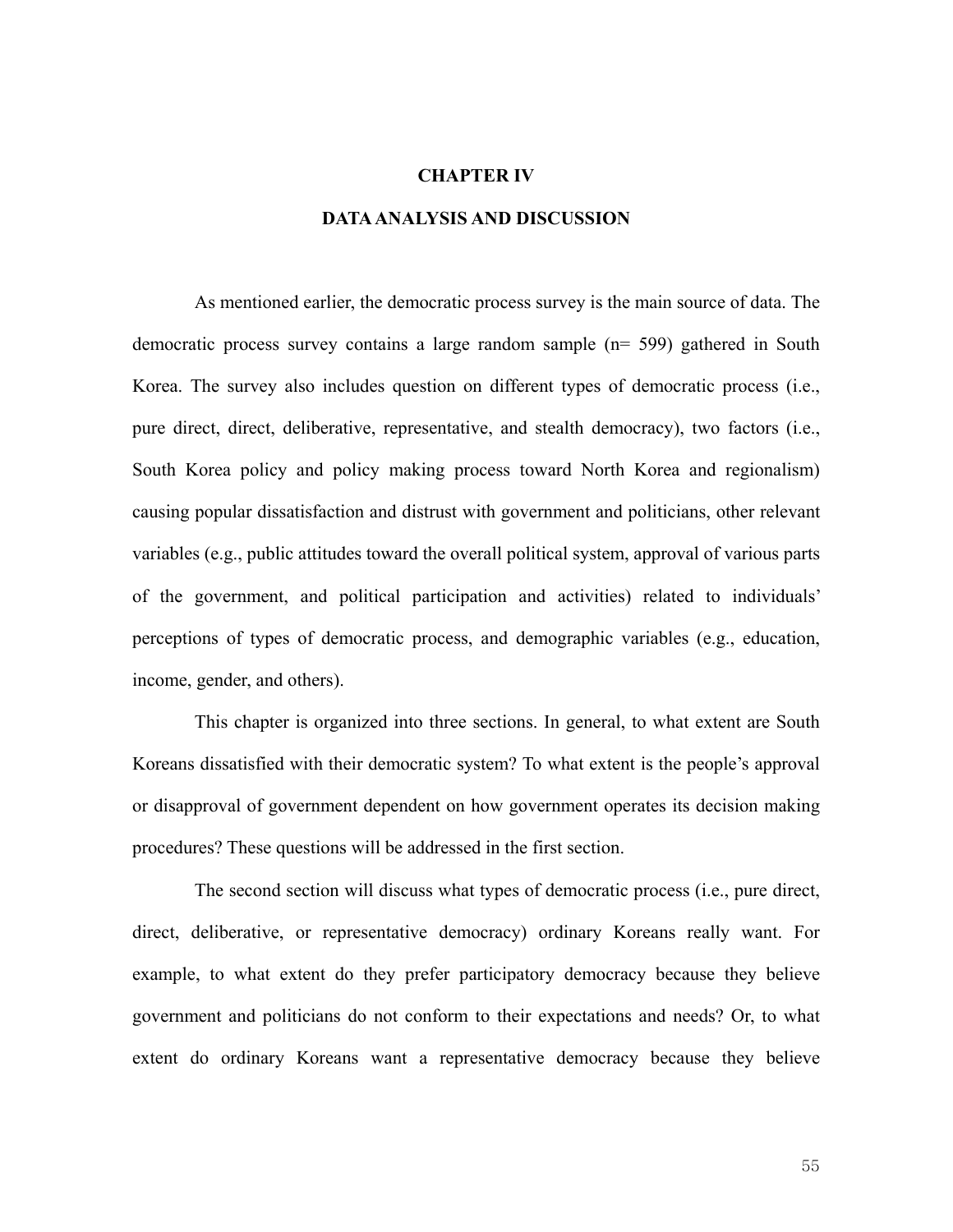representatives make decisions based on the people's wishes or on what they think is in the people's best interest? These questions will be addressed in the second section.

In additions, this section will examine people's attitudes toward South Korea's policy and policy making process toward North Korea and regionalism. I will focus on whether or not these two factors not only are crucially related to ordinary Koreans' dissatisfaction with government and politicians, but also are related to determine ordinary Koreans' preference for a certain type of democracy. To what extent are ordinary Koreans interested in political participation and pubic activities in order to show their needs, problems, and concerns to government, their community, or politicians? Are there any relationships between public activities and support for different types of democratic processes? This section will cover these concerns as well. Finally, using binary logistic analysis, I will investigate what variables predict the different types of democratic process.

What kind of democracy do South Koreans really prefer? Do ordinary Koreans really prefer a certain type of democracy such as pure direct democracy or representative democracy? Or, do they prefer another alternative democracy such as stealth democracy, because they not only perceive that politicians tend to be self-serving, dishonest, prone to argue, eager to compromise, and conflictual in politics and policy making, but also they would like to have a smaller role in the democratic process? I will examine whether or not support for stealth democracy can be found in South Korea. Additionally, do they support two or more types of democracy at the same time? I will examine this concern in the same section as well. Moreover, using OLS regression analysis, I will examine what variables predict support for stealth democracy in South Korea.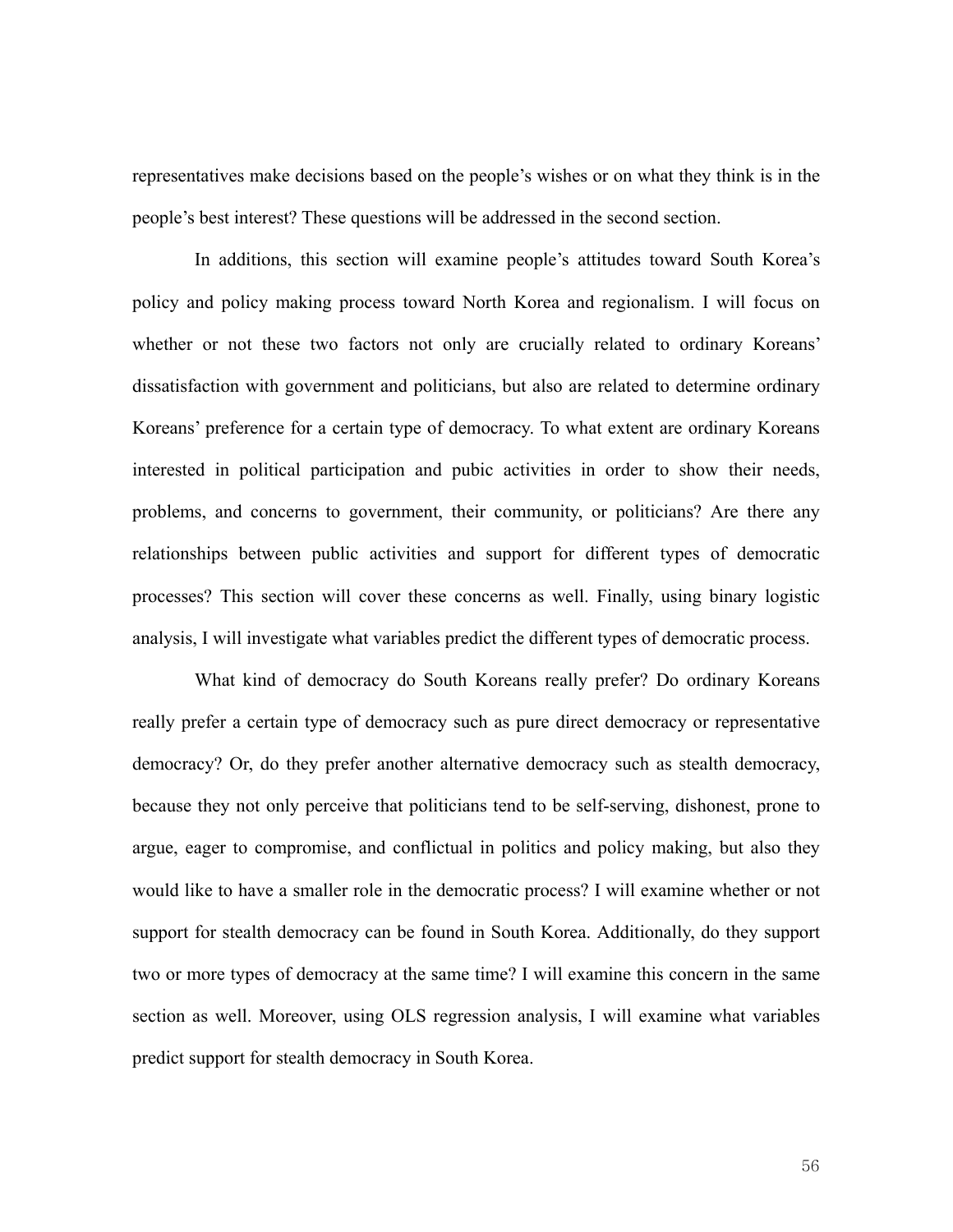#### **1. South Korean's attitudes toward their democratic system**

 As bits of evidence suggested earlier, ordinary Koreans appear to be dissatisfied with their government and politicians. But are they really dissatisfied? I will examine several measures (i.e., public attitudes toward the overall political system and approval of various parts of the government) in order to investigate whether or not South Koreans are truly dissatisfied and lack faith in their democracy.

# *1-1. public attitudes toward the overall political system*

As mentioned above, though many scholars and people believe that South Korea is one of the most successful third-wave democracies in Asia, little is known about how ordinary people perceive the overall political system and their democracy. This section focuses on public attitudes toward the overall political system in South Korea. Regarding this concern, several questions can be raised.

For example, how well do ordinary Koreans understand their overall political system? And to what extent do ordinary Koreans support their basic governmental structures? By drawing on a democratic process survey recently conducted in South Korea, I address these questions of how ordinary Koreans evaluate the overall political system. To investigate public attitudes toward the overall political system, the respondents were asked: 1) our basic governmental structures are the best and should not be changed in a major way; 2) I am generally satisfied with the public policies the government has produced lately; 3) our government would work best if it were run like a business; and 4) the current political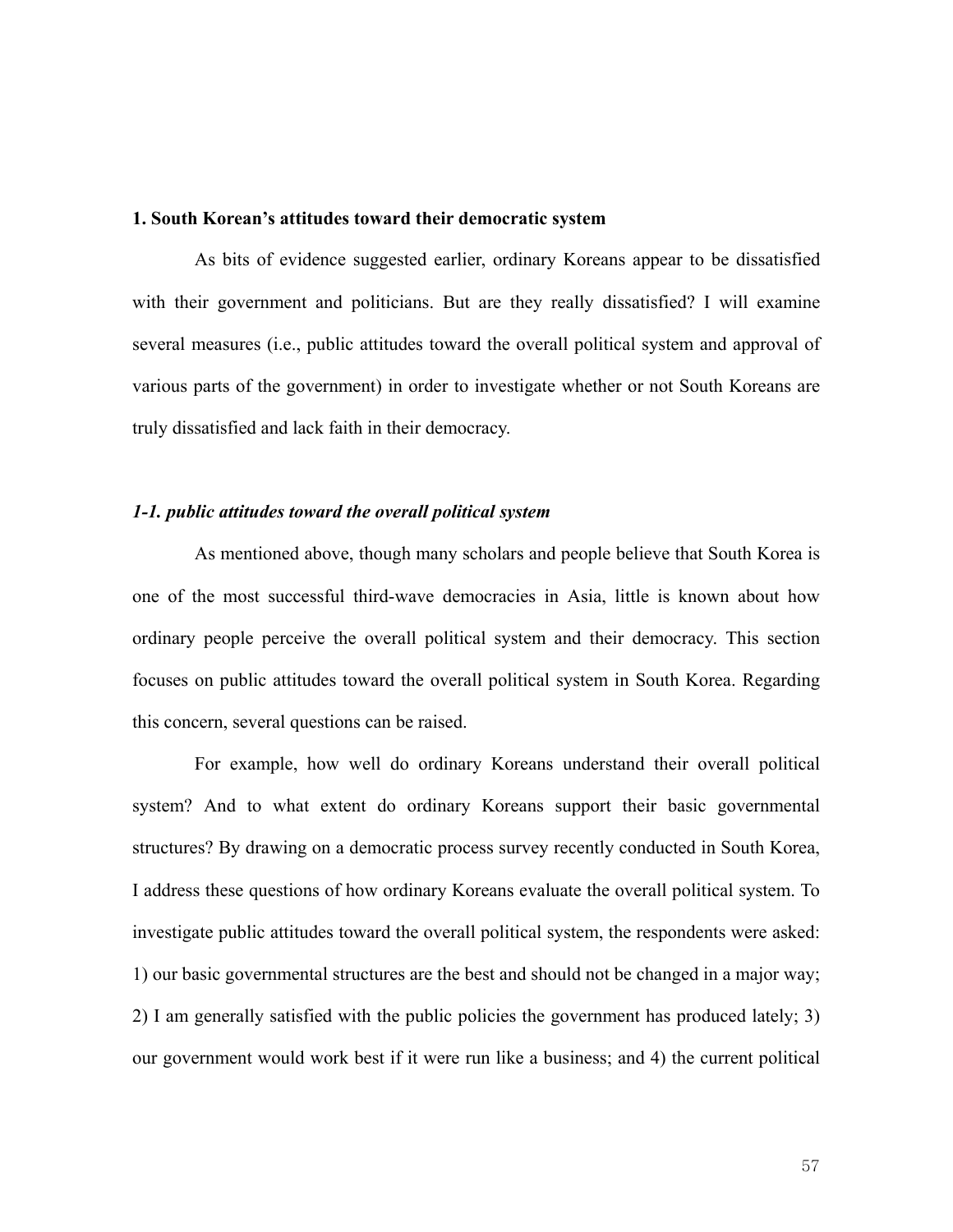system does a good job of representing the interests of all Koreans, regardless of socioeconomic status and gender. Table 4-1 indicates public attitudes toward the overall political system of South Korea.

# **Table 4-1 Here**

As expected, a large number of the respondents believe that the governmental structures, the current public policies, and the current political system are far from their interests and needs. In particular, 56.2 percent of the respondents said our basic governmental structures are not the best and should be changed in a significant way. This finding suggests that a majority of the respondents are discontented with their basic governmental structures, requesting structural change of government.

When the respondents were asked about the current public policies, interestingly 72.9 percent of the respondents said they are dissatisfied with the public policies the government has produced lately. This result suggests that a large majority of the respondents believe that the public policies often reflect the interests of elected officials and politicians rather than ordinary people's needs and interests (Geddes, 1994: 2). Ordinary people tend to be concerned about common problems (e.g., employment, affordable health care, getting a good education for their children, and so on) not about big issues such as international peace or others. But, they think elected officials and politicians are not deeply concerned about what the public really wants.

When respondents were asked about the current political system, 80.5 percent of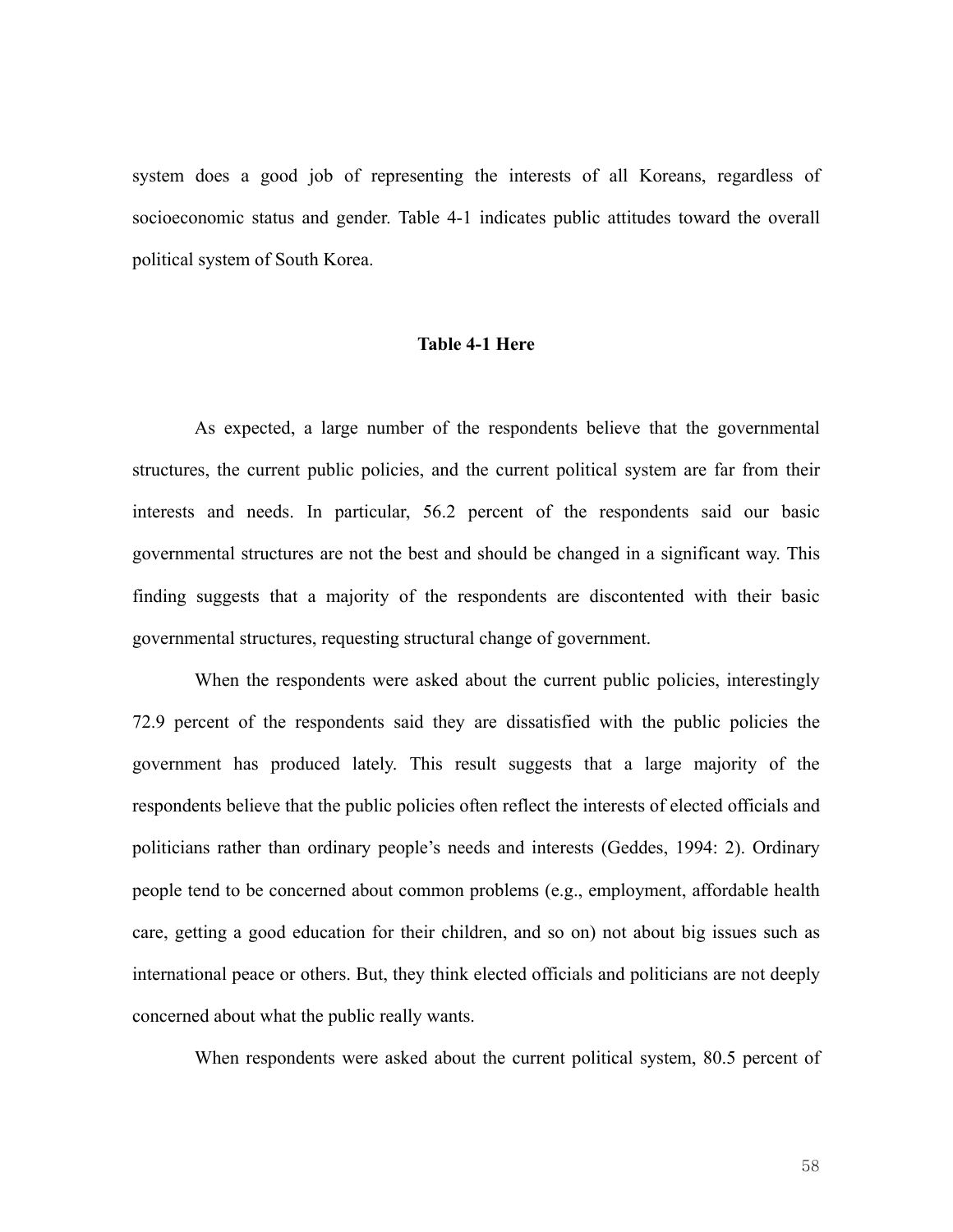the respondents, as expected, said the current political system does a poor job representing the interests of all Koreans. Although ordinary people are unable to do away with the current political system themselves, they are dissatisfied with the current political system. Additionally, 60.1 percent of the respondents do not believe our government would work best if it were run like a business despite most of the respondents expressing their dissatisfaction and discontent with the overall political system.

This empirical result implies that ordinary people recognize operating a government is different from running a business. In other words, the main purpose of the government is to provide public goods, but the crucial objective of business is to earn money from the public, recognizing the public as the consumer. Therefore, South Koreans still support having a democratic political system even though they are dissatisfied with government and the politicians. Moreover, government and politicians should not deal with ordinary people as customers, but take care of them as their political partners.

# *1-2. approval of various parts of the government*

If process matters are significantly related to ordinary people's dissatisfaction and discontent with government and politicians in their democracy, is the people's approval or disapproval of government dependent upon how the government makes decisions with the broader democratic structure? If yes, to what extent do ordinary Koreans show a dislike of the National Assembly rather than the President due to the National Assembly's more visible decision making procedures? To what extent are ordinary Koreans unlikely to draw much on their process frustration when assessing the Constitutional Court rather than the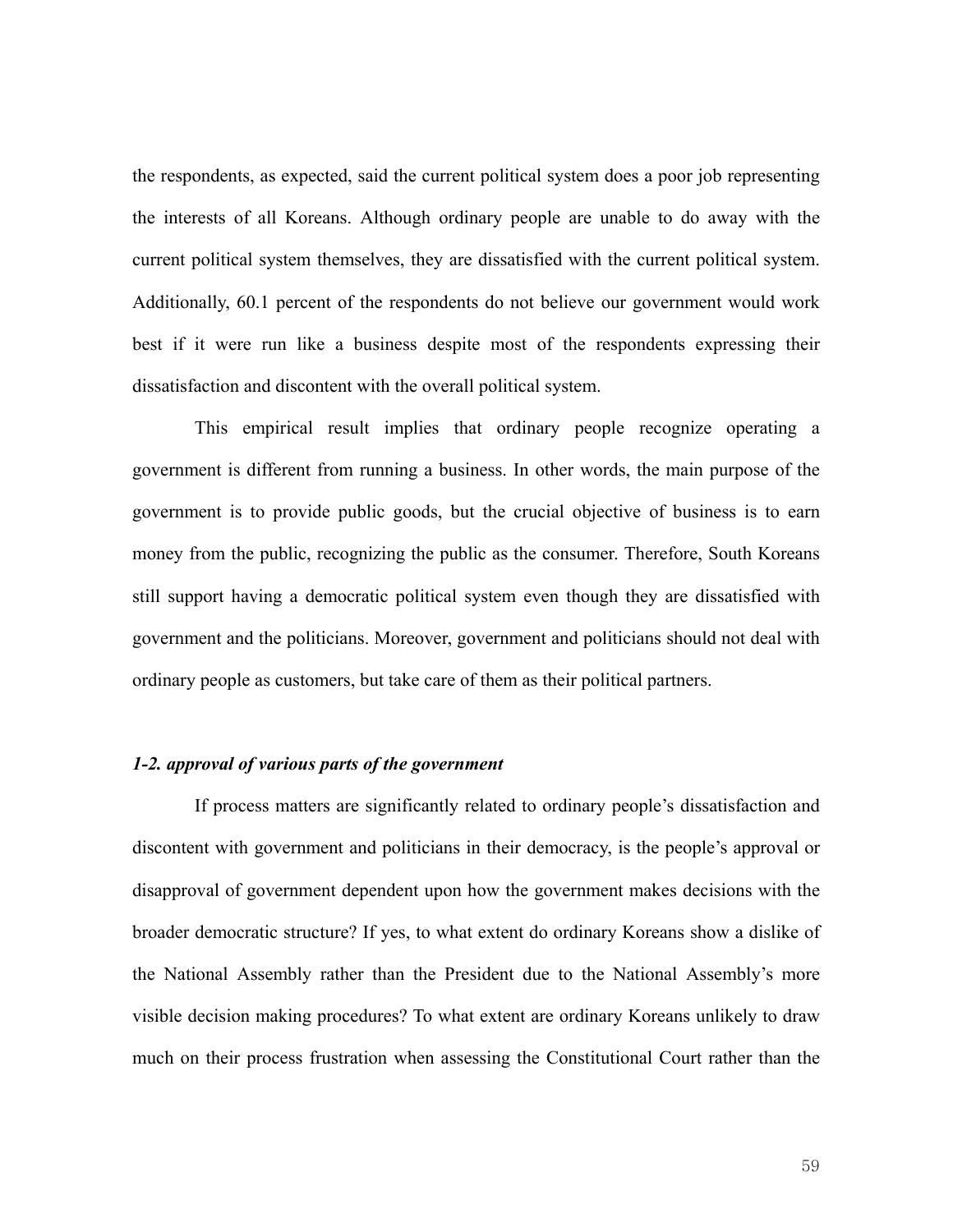National Assembly because the Constitutional Court's decision-making procedures are hidden from the public eye and vice versa? Drawing on a national sample survey recently conducted in South Korea, the present inquiry addresses these questions in an attempt to evaluate both the process matters that affect ordinary Koreans' perceptions of government and politicians and the degree of their approval of various parts of the government. To measure individuals' approval of various parts of the government, respondents were asked how much they approved of the way: 1) the government has been handling their job lately; 2) the local government has been handling their job lately; 3) the Constitutional Court has been handling their job lately; 4) the president has been handling his/her job lately; and 5) the National Assembly has been handling their job lately.

### **Table 4-2 Here**

 Table 4-2 provides the percentage of ordinary Koreans regarding approval of various parts of the government. Approximately 61 percent of the respondents did not approve of the way the government has been handling their job lately, 65.1 percent of the respondents disapproved of the way the local government has been handling their job lately, 56.3 percent of the respondents disapproved of the way the Constitutional Court has been handling their job lately, and 64.3 percent of the respondents disapproved of the way the president has been handling his/her job lately. Contrary to my expectation, 52.4 percent of the respondents approved of the way the National Assembly has been handling their job lately. The National Assembly has consistently been the most favored institution of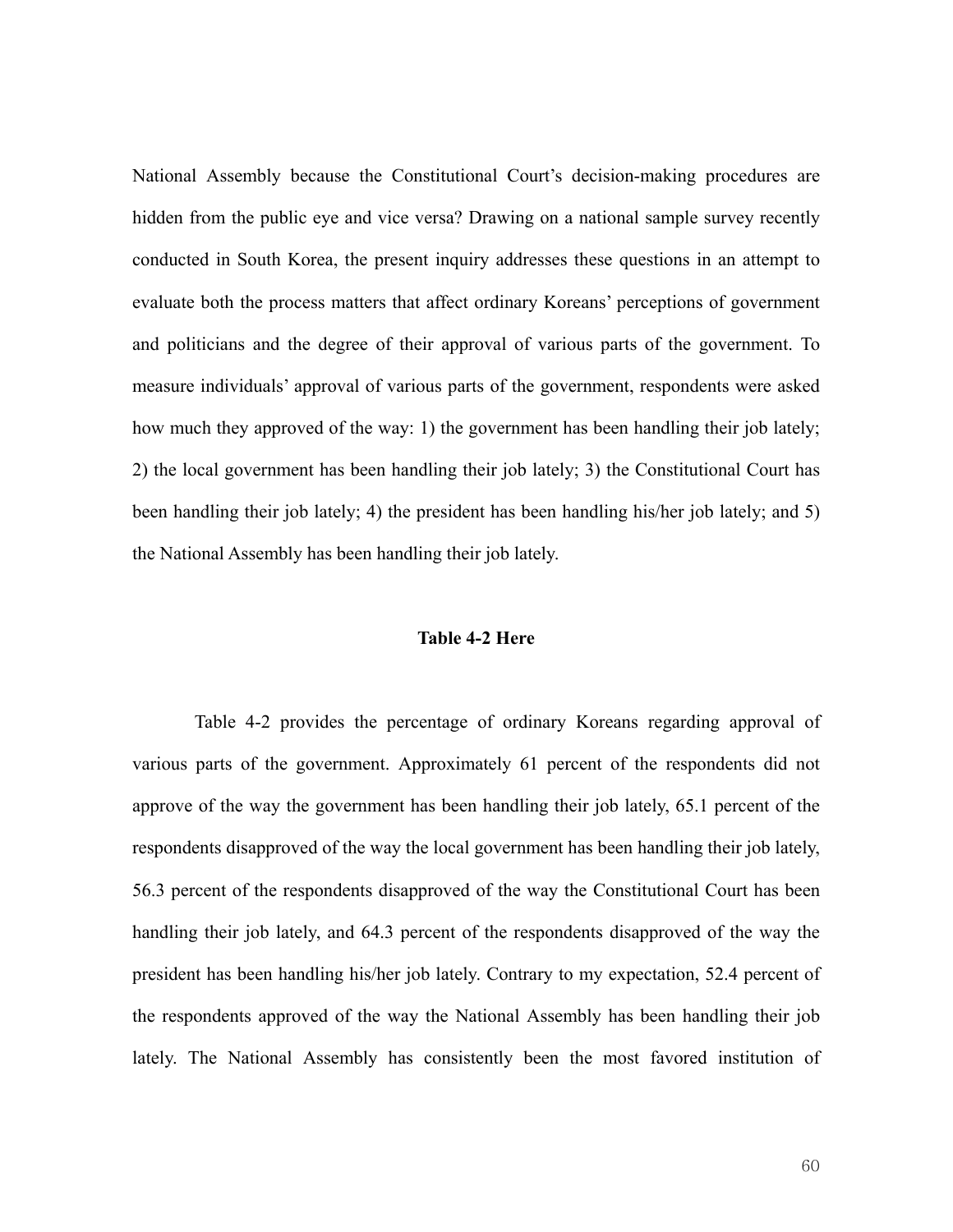government.

These empirical findings are somewhat different from a previous study in the United States. According to Hibbing and Theiss-Morse (2002: 99), for example, 72 percent of respondents approved of the way that the Supreme Court has been handling their job lately, 70 percent of respondents approved of the way that state government has been handling their job lately, and 52 percent of the respondents approved of the way the Congress has been handling their job lately. Regarding this finding, they argue that "the Supreme Court has consistently been the most favored institution of government, and Congress the least", because debates and compromises among the justices are not exposed to the public (Hibbing and Theiss-Morse, 2002: 99). Although, there is some degree of public willingness to approve of some specific institutions, a majority of the people offer approval of the overall political system. By comparing the two different findings between the U. S. and South Korea, it can be argued that visual institutional processes to South Korea do not affect the public's willingness to give more approval on some institutions than others. Moreover, it seems likely that South Koreans are more dissatisfied with government and politicians than Americans are.

Overall, by looking at two measures of the overall political system and approval of various parts of the government, it can be suggested that there is a consistent tendency that most ordinary Koreans are dissatisfied with government and their democratic system.

### **2. Types of democratic process that people want**

Keeping to the point, I have argued that a majority of respondents take an airy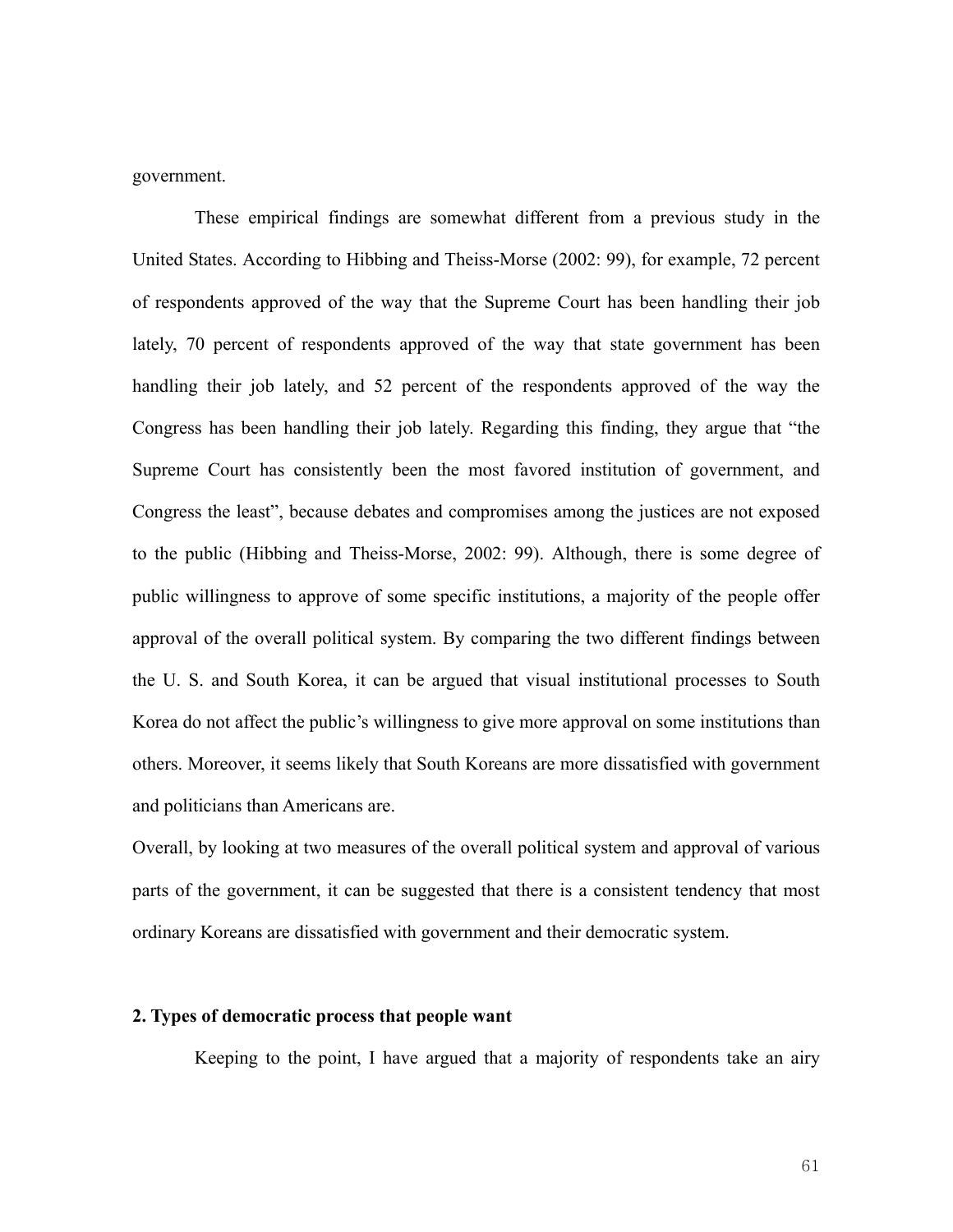attitude toward government and their democratic system. I have not yet shown, however, what types of democratic process ordinary Koreans prefer, if they believe governmental procedures do not match their own preferred procedures. Therefore, I examine types of democratic processes that ordinary Koreans really prefer. This section also descriptively examines independent variables that might predict type of democracy, discussing why I am including the independent variables. Finally, I will examine the hypotheses regarding the relationship between dependent variables (i.e., types of democratic processes) and each independent variable.

#### *2-1. Different types of democratic processes*

There is no doubt that all democracies, regardless whether they are consolidated or consolidating democracies, can not be expected to develop and improve their performance without their citizens' constant support and involvement (e.g., Dalton, 1999, 2008). Nevertheless, as I argued earlier, a large majority of ordinary Koreans are dissatisfied and discontented with government and democratic procedures because they believe government and democratic procedures do not carefully deal with what citizens really want. Regarding this concern, what needs to be determined is to find out whether or not ordinary Koreans really want to become deeply involved in governmental procedures. For example, ordinary people who support elected officials who have attained office by winning contested elections prefer representative democracy, because they believe elected officials and government might represent their interests and concerns. On the other hand, others who do not support elected officials and government and do not like the growth of big government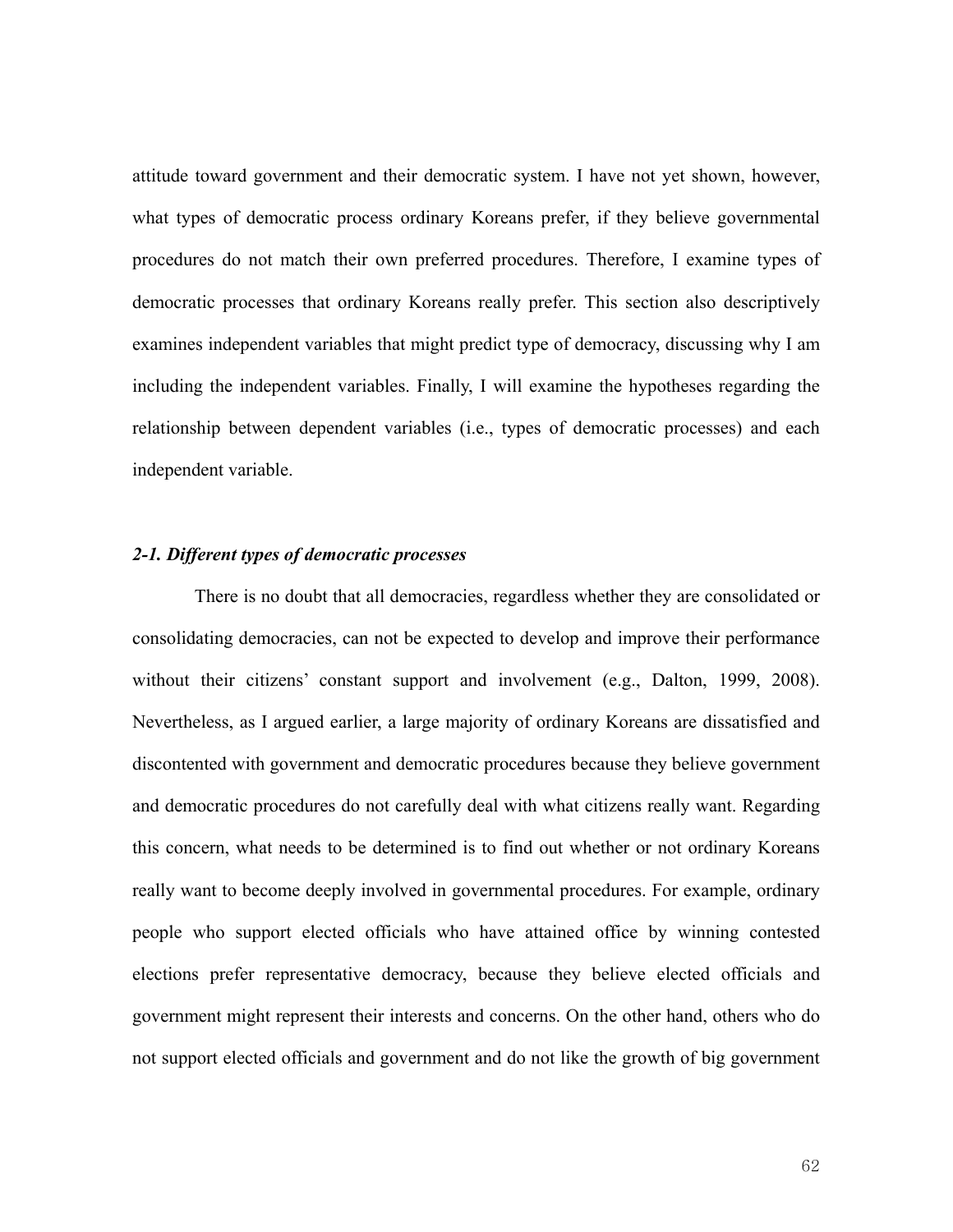prefer a participatory democracy, because they believe more popular control over government spending and greater citizen involvement are necessary for effective political outcomes and procedures.

To address this point, respondents were asked two questions that get at the different types of democratic processes that ordinary Koreans might want: 1) if the Korean people carefully considered and discussed all political issues instead of relying on politicians to do this, the country would be a lot better off; and 2) if the Korean people decided all political issues directly in operating their government instead of relying on politicians, the country would be a lot better off. To determine the different types of democratic processes that ordinary Koreans want, negative response (strongly disagree and disagree) and positive responses (agree and strongly disagree) were combined into four categories: 1) if a person answers both questions "strongly agree or agree", it can be said that he/she is a supporter of pure direct democracy; 2) if a person answers both questions "disagree or strongly disagree", it can be said that he/she is a supporter of representative democracy; 3) if a person answers the first question "disagree or strongly disagree" and the second question "strongly agree or agree", it can be said that he/she may hold direct democracy beliefs; and 4) if a person answers the first question "strongly agree or agree" and the second question "disagree or strongly disagree", it can be said that he/she may hold deliberative democracy beliefs.

#### **Table 4-3 Here**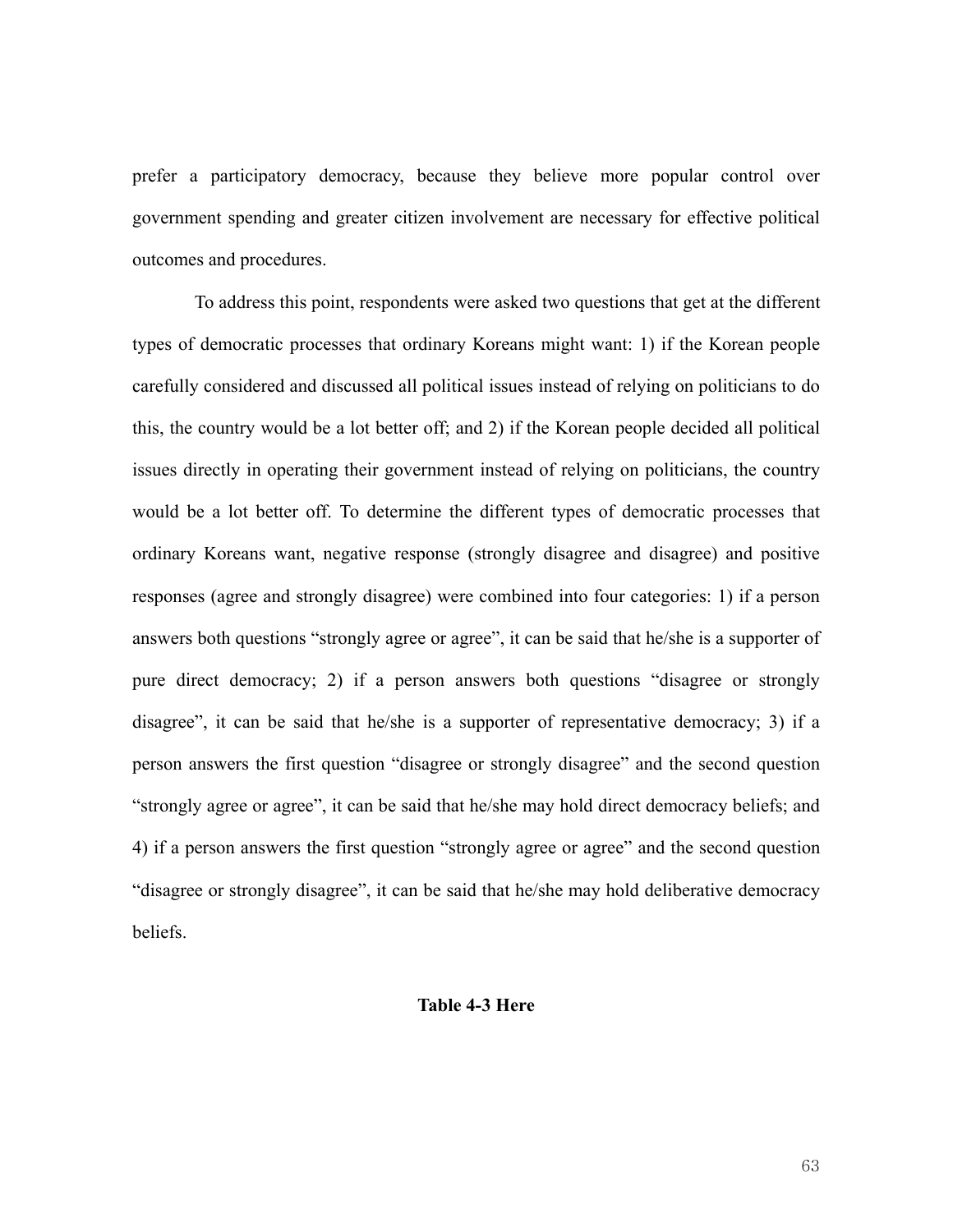Table 4-3 shows a prevalence of different types of democratic processes. Table 4-3 shows that 57.4 percent and 5.3 percent of the respondents said they prefer pure direct democracy or direct democracy respectively. In other words, a large number of respondents (62.7 percent) want to be involved in policies and policy making process instead of relying on politicians. Of the different types of democratic process, 26 percent (156) of the respondents prefer a deliberative democracy. Interestingly, only 11.2 percent (67) of the respondents support a representative democracy.

Unlike previous research that ordinary Americans want a balance of influence between elected officials and ordinary people with neither dominating the other (Hibbing and Thiess-Morese, 2002: 46), ordinary Koreans tend to prefer a participatory democracy when the performance of those regimes falls short of their ideals even though they have little experience in democratic politics. These findings suggest that they do not want a balance of influence between politicians (e.g., elected officials) and ordinary people. Rather, a large majority of ordinary Koreans believe they can solve long-standing political problems themselves, not relying on elected officials.

#### *2-2. South Korea's policy toward North Korea and regionalism*

Understanding public attitudes toward South Korea's policy toward North Korea and regionalism are important because politics is affected by these two major issues and these two factors can influence political divisions that may not be observable in any countries. Specifically, continuous debate, conflict, and compromise with policy and policy making process toward North Korea and political regionalism may have an impact on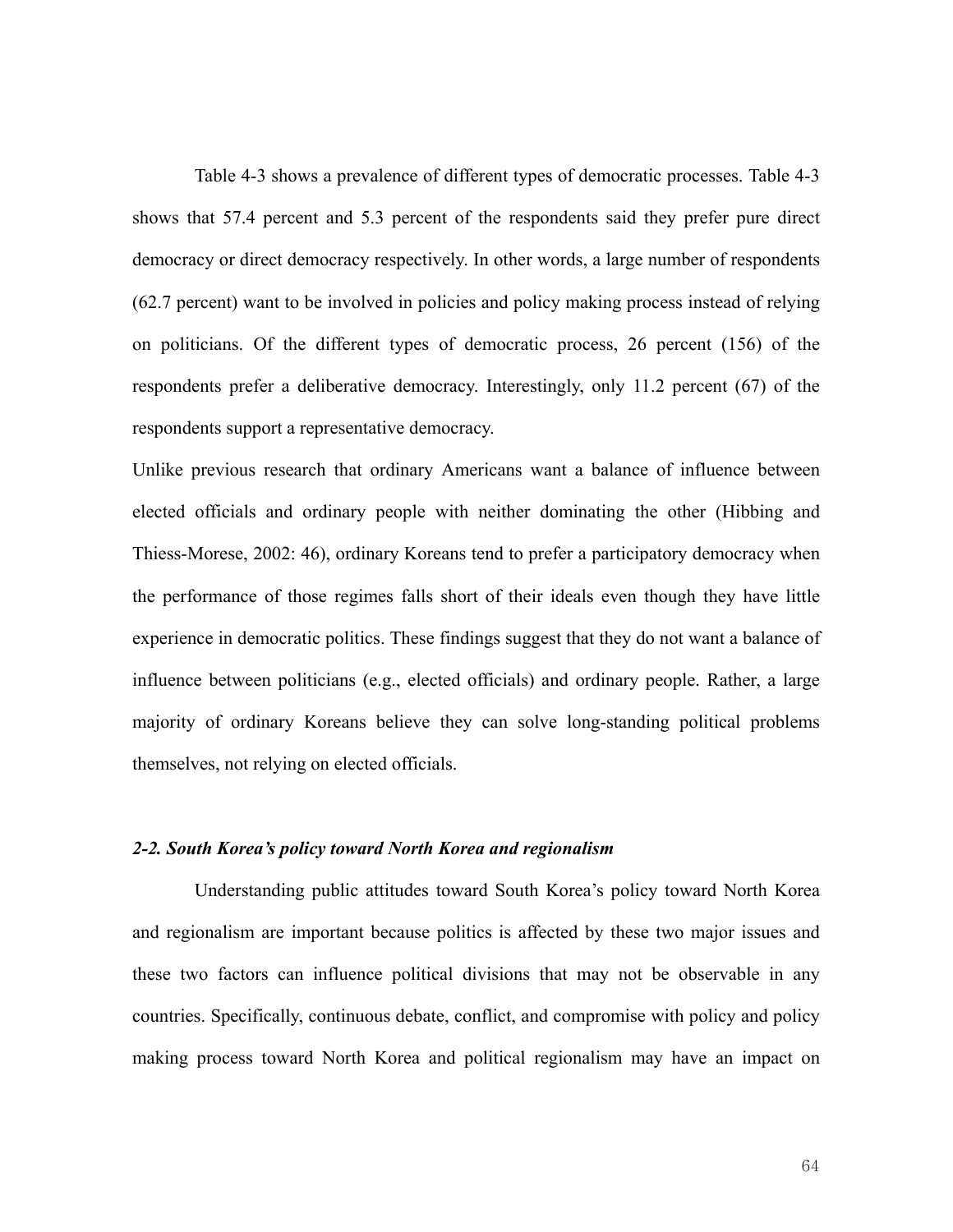individuals' negative attitudes toward government and politicians. Furthermore, it can be inferred that these two factors may be related to people's preference for a certain type of democratic process.

First, to explore public attitudes toward South Korea's policy toward North Korea, I asked several questions: 1) You are satisfied with South Korea's policy toward North Korea; 2) You are satisfied with the Sunshine Policy toward North Korea; 3) When people criticize the Sunshine Policy, you feel uneasy and uncomfortable; 4) The Sunshine Policy failed to bring about any meaningful changes in North Korean politics; 5) When elected officials debate about North Korea, you feel uneasy, uncomfortable, and even angry; and 6) There are too many compromises among politicians when discussing and debating the policy toward North Korea.

#### **Table 4-4 Here**

Table 4-4 shows public attitude toward South Korea's policy toward North Korea. When respondents were asked about South Korea's policy toward North Korea, 72.3 percent of the respondents said they are dissatisfied with South Korea's policy toward North Korea. When respondents were asked about the Sunshine Policy toward North Korea, there are no considerably distinctive differences. 51.1 percent of the respondents said they are satisfied with the Sunshine Policy toward North Korea. But, 48.9 percent of the respondents did not support the Sunshine Policy. 48.7 percent of the respondents said that when people criticize the Sunshine Policy, they feel uneasy and uncomfortable. 55.8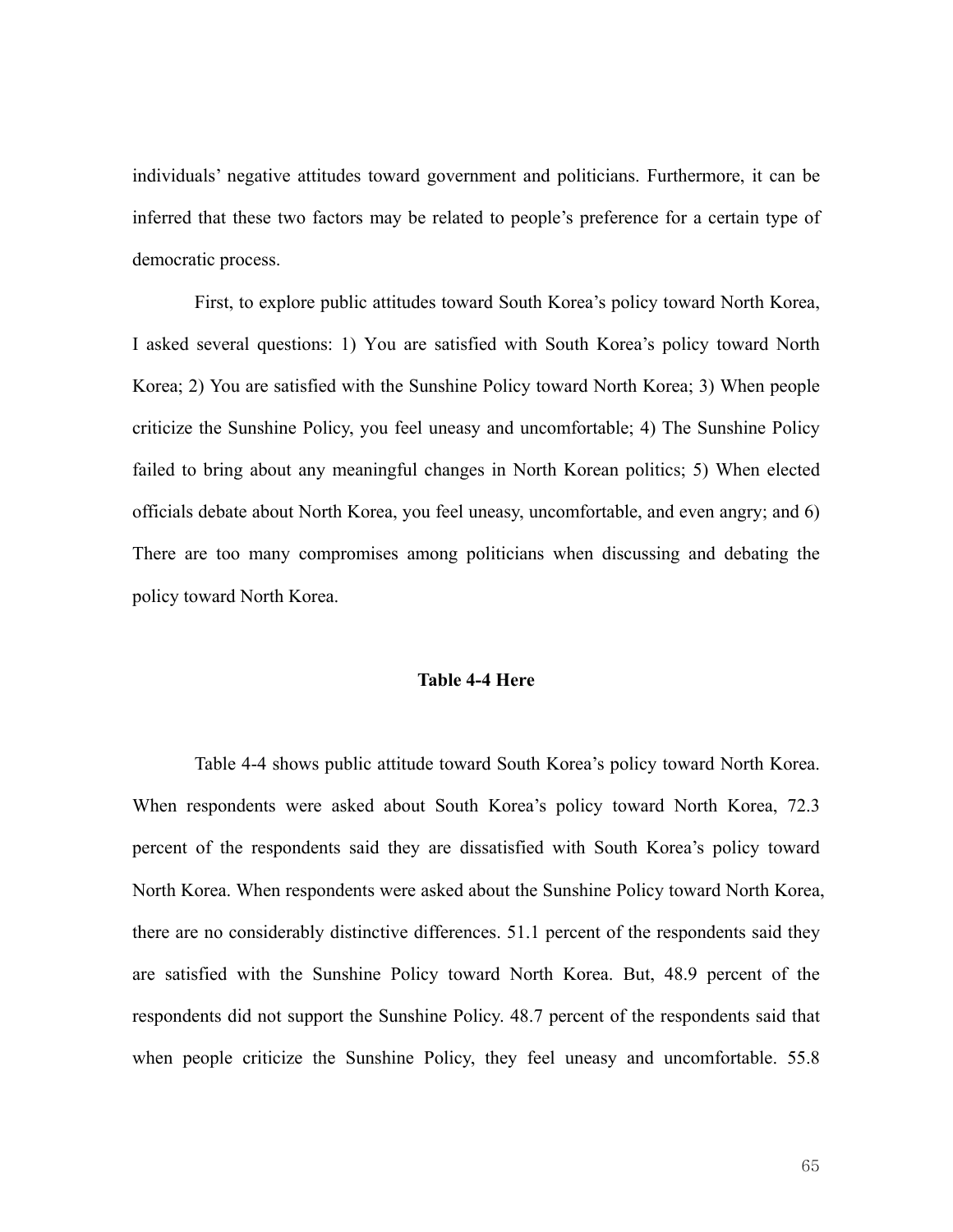percent of the respondents expressed that the Sunshine Policy failed to bring about any meaningful changes in North Korean policies. 69.9 percent of the respondents said that when elected officials debate about North Korea, they feel uneasy, uncomfortable, and even angry. Finally, when respondents were asked if there are too many political compromises among politicians when discussing and debating the policy toward North Korea, 63.4 percent of the respondents said "yes".

Many studies provide evidence that people believe that regionalism tends to undermine democracy in South Korea. Specifically, ordinary Koreans believe that political regionalism produced by elected officials reveals a critical flaw in Korea's democracy today. Regarding the problem of regionalism, to what extent does the regionalism in South Korea lead ordinary Koreans to be dissatisfied with and distrustful of government and politicians? To analyze public attitude toward regionalism in South Korea, I asked several questions: 1) regionalism is a barrier to reviving the nation's democratic development and stable society; 2) politicians tend to favor one region over another and manipulate regional biases for their political gain; 3) The GNP is more willing to work for the people living in Kyongsang provinces than the people living in Cholla provinces; 4) The UDP is more willing to work for the people living in Cholla provinces than the people living in Kyongsang provinces; and 5) when the GNP and the UDP debate on a certain issue, you feel uneasy and uncomfortable.

#### **Table 4-5 Here**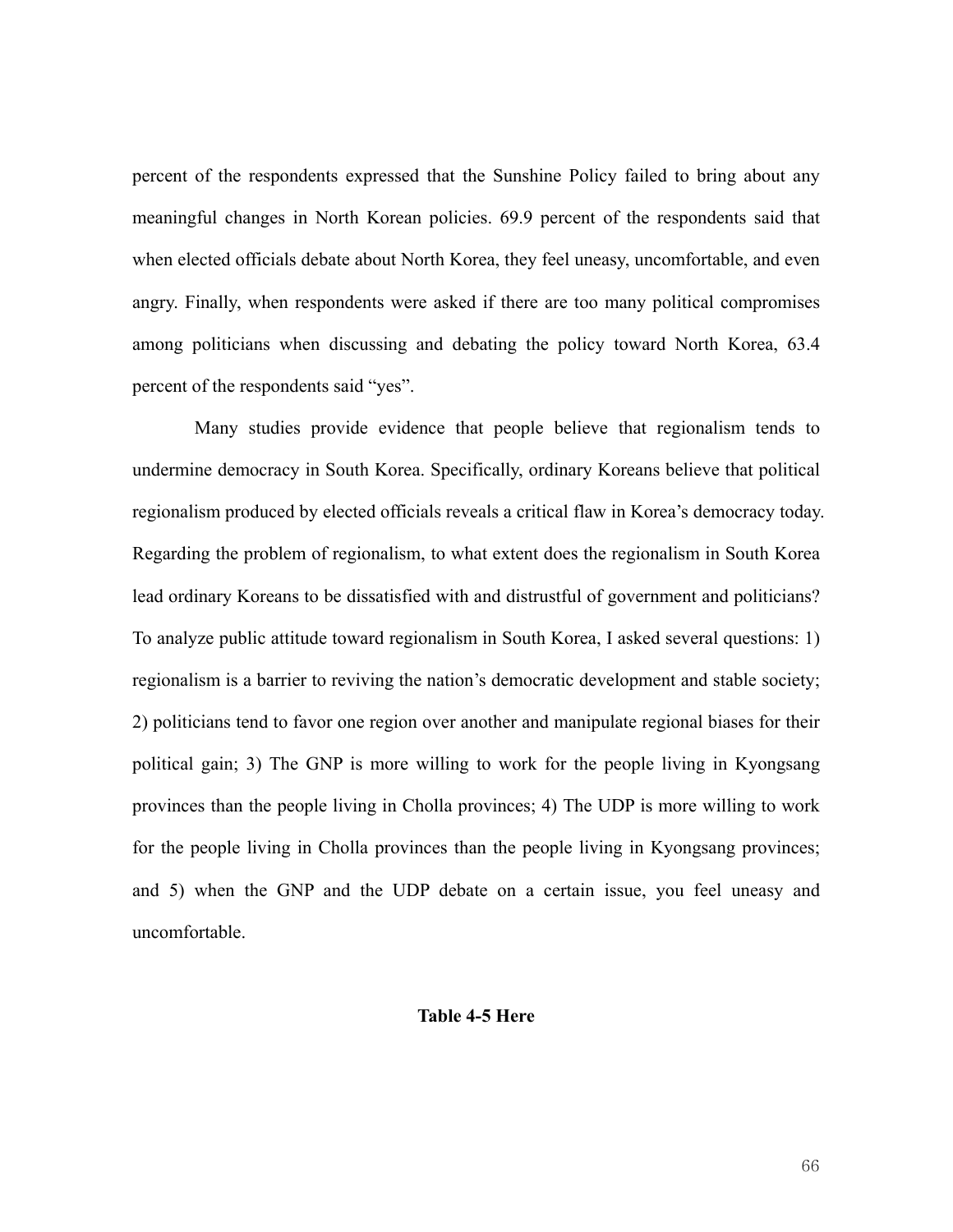Table 4-5 shows ordinary Koreans' attitude toward regionalism in South Korea, regarding policy and process matters. In the first question, a large majority of the respondents (79.3 percent) recognizes regionalism as a barrier to reviving the nation's democratic development and stability. As I expected, a large number of the respondents (89.7 percent) said politicians tend to favor one region over another and manipulate regional biases for their political gain. When asked if the GDP is more willing to work for the people living in Kyongsang provinces than the people living in Cholla provinces, 72.6 percent of the respondents agreed. With somewhat same question that if the UDP is more willing to work for the people living in Cholla provinces than the people living in Kyongsang provinces, 66.8 percent of the respondents agreed. When asked a final question "if the GNP and the UDP debate on a certain issue, you feel uneasy and uncomfortable", 86.6 percent of the respondents said yes. In general, a large majority of the respondents recognize regionalism as a crucial barrier to reviving the nation's democratic development and stable society.

#### *2-3. Political participation and activities*

Many political scientists have stressed importance of citizens' political participation and activities in democratic process. Dalton (2008: 77) emphasizes a significance of citizens' political participation, arguing that "elections are important because they select political elites, provide a source of democratic legitimacy, and engage the mass public in the democratic process." Olsen (1982:37) argues that "if citizens fail to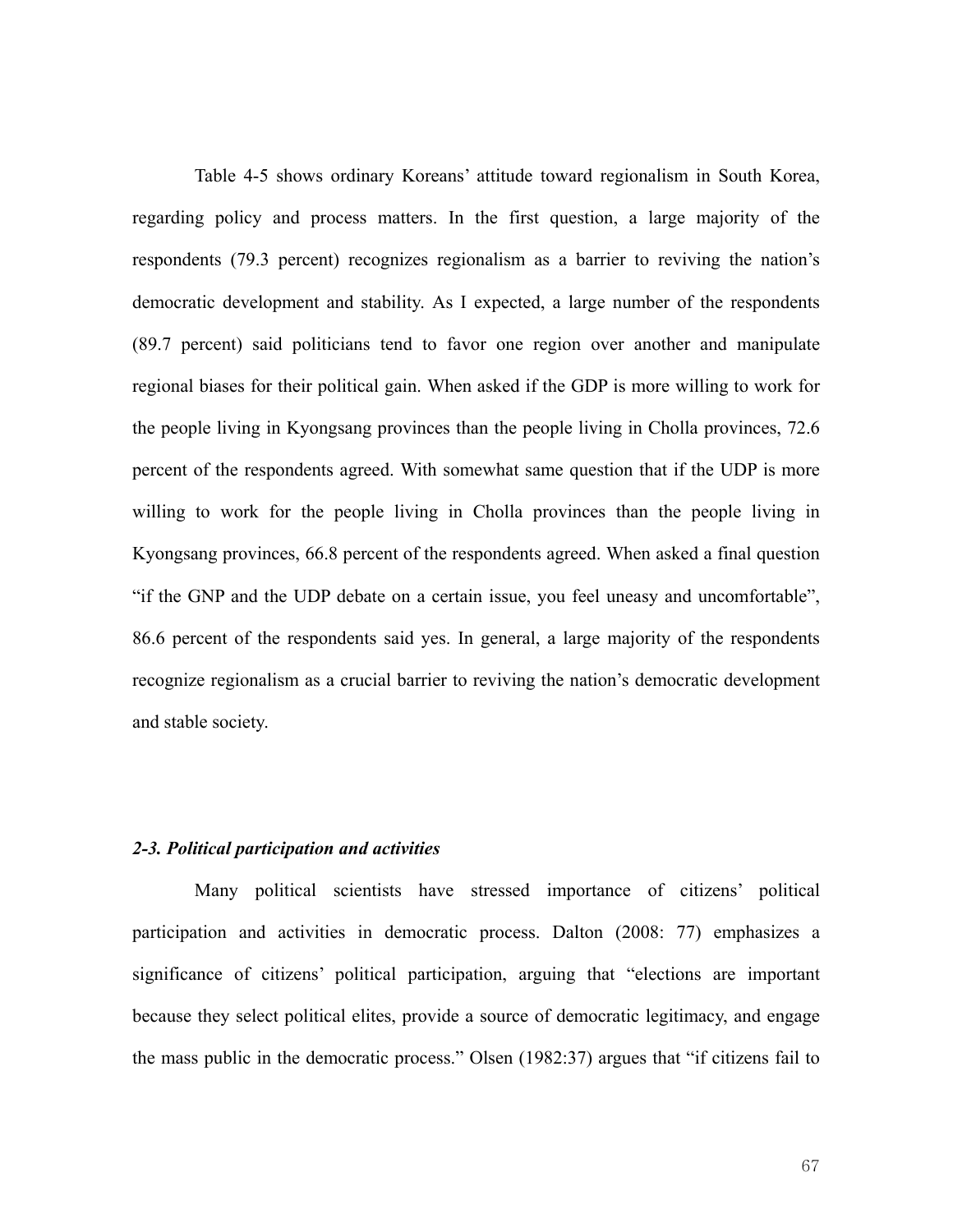participate actively in political affairs, they will certainly remain politically powerless."

Regarding the importance of citizens' political participation and activities, an interesting task in this section is to examine whether ordinary Koreans are really interested in electoral political participation (e.g., general election or presidential election) and other political activities such as community action, protest, or others with regard to stable democracy. To investigate this concern, I classified public activities into five categories and questions: 1) Did you participate in the last presidential election; 2) Have you used the Internet (e.g., e-mail, UCC and blog) to try to inform or persuade other people about a political issue important to you in the past two years; 3) Have you personally contacted a local or national government official about a need, problem or issue in the past two years; 4) Have you worked with others in this community to try to solve some community problems in the past two years; and 5) Have you participated in any demonstrations, protests, boycotts, or marches in the past two years. Table 4-6 shows across these five categories the percentages of those who participated in the last presidential election and other political activities.

# **Table 4-6 Here**

As can be seen, a large majority of the respondents, 82.3 percent, participated in the last presidential election. While many scholars are concerned about the erosion of citizens' political participation, a large majority of the respondents participated in the last presidential election. A small number of the respondents, 24.9 percent, said they used the Internet such as e-mail or a blog to try to inform or persuade other people about a political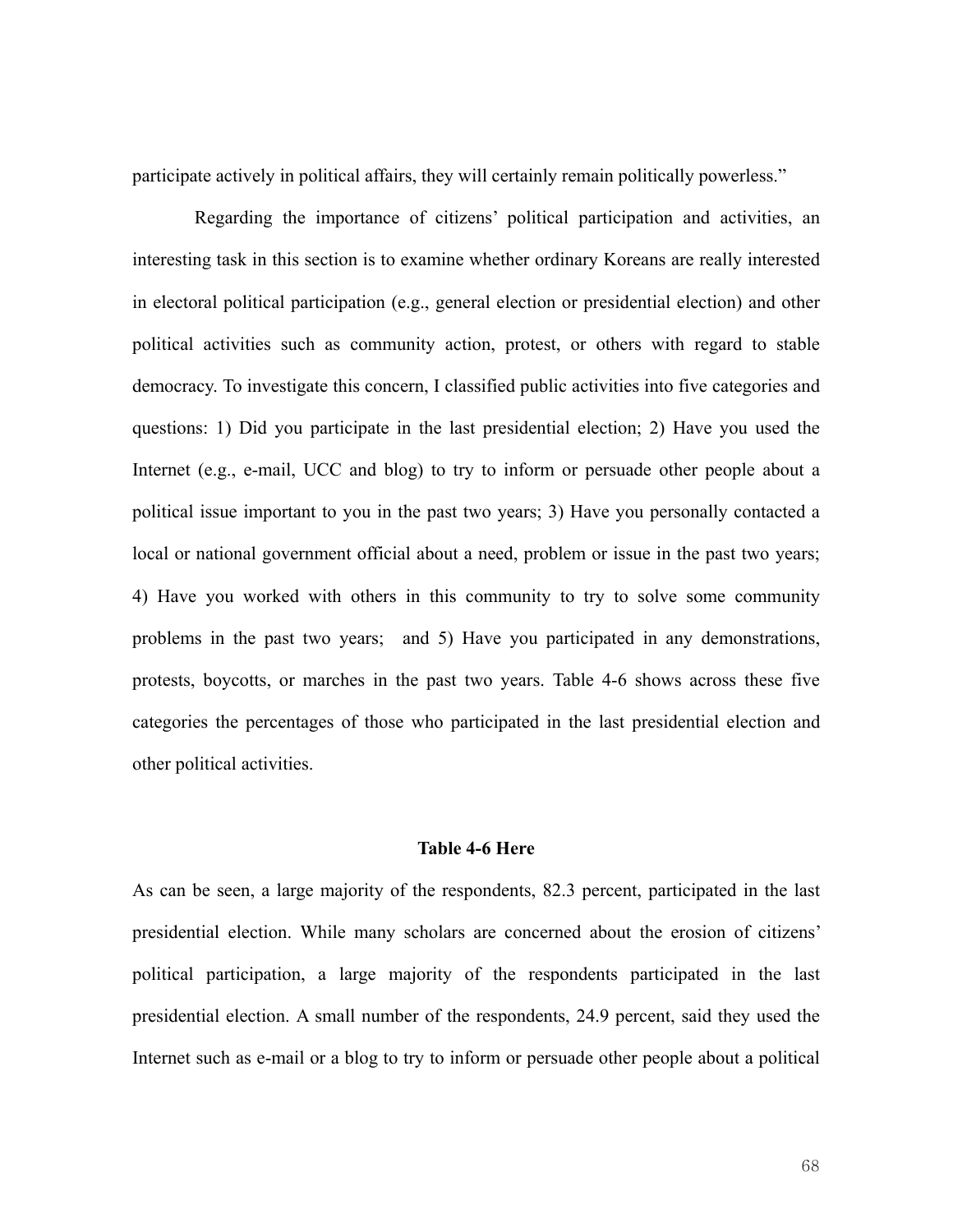issue. This empirical finding gives us an important idea of how much technological development influences individuals' political involvement. Given the current technological development of South Korea, it can be postulated that because most people have a personal computer and can use the Internet, they could easily express their interests and needs to government and politicians. But, a small number of the respondents have used the Internet to try to inform or persuade other people about a political issue.

An additional interesting finding is that only 15 percent of the respondents said they have personally contacted a local or national government official about a need, problem or issue. When asked if they had been involved in community action to solve some community problems, 22.9 percent of the respondents said yes. Finally, only 15.7 percent of the respondents said they have participated in any demonstrations, protests, boycotts, or marches in the past two years. These empirical findings give us important information that most citizens believe that their political activities do not influence the government.

# *2-4. Binary logistic analysis of types of democracy*

This section explores the connections, if any, between types of democratic processes and the independent variables. For example, to what extent do those who negatively evaluate regionalism support pure direct democracy? Or, to what extent do those who are disappointed by government policy and policy making process toward North Korea prefer either participatory or deliberative democracy? Binary logistic analysis is employed to address these questions.

In binary logistic analysis, I include two policy variables (i.e., policy and the policy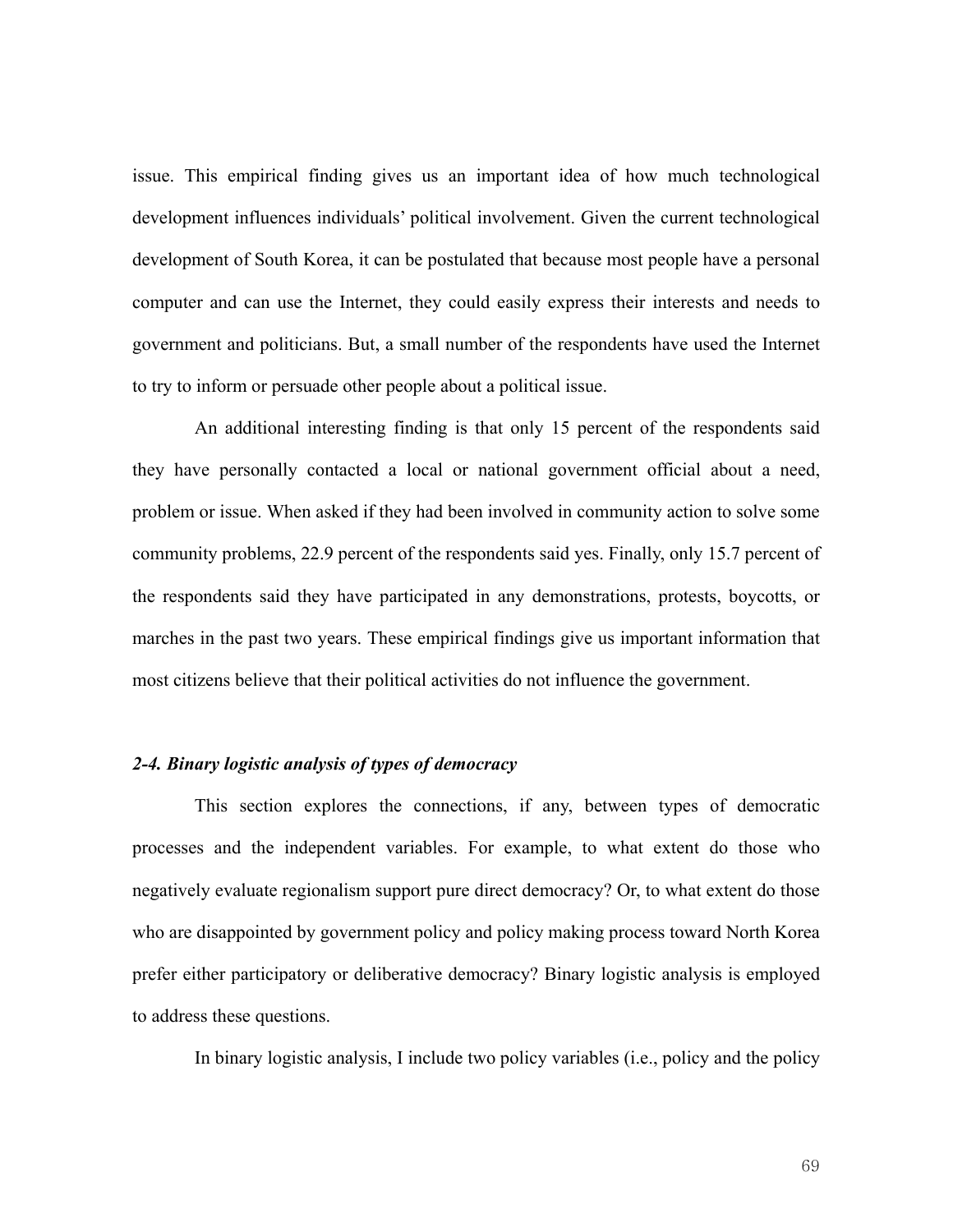making process toward North Korea and regionalism) that I already discussed reason for including as two independent variables. I include understanding public attitudes toward the overall political system, because individuals' perception of the political system impacts on preference for a certain type of democracy. For example, it can be argued that those who are dissatisfied with the political system prefer direct democracy rather than representative democracy, demanding better political systems. Public approval or disapproval of governmental institutions is a good predictor in examining types of democratic processes. For instance, those who approve of governmental institutions such as the National Assembly or the President prefer representative democratic process. Or, those who disapprove of governmental institutions prefer direct democracy. Citizens' political participation and activities is also a good predictor in determining what type of democratic processes people prefer. If people want to be actively involved in politics, they support direct democratic process. On the other hand, if citizens not only rely on elected officials' decision making process, but also do not want to be deeply involved in politics, they support representative democracy.

Concerning individuals' preference for democratic process, I will examine the hypotheses about what factors and variables are statistically related to individuals' preference on types of democratic process.

To briefly recap, these hypotheses are:

H1. Public attitudes toward South Korea's policy and policy making process toward North Korea and types of democratic process:

H 1-1. The more ordinary Koreans are disappointed by government policy and policy making process toward North Korea, the more likely South Koreans will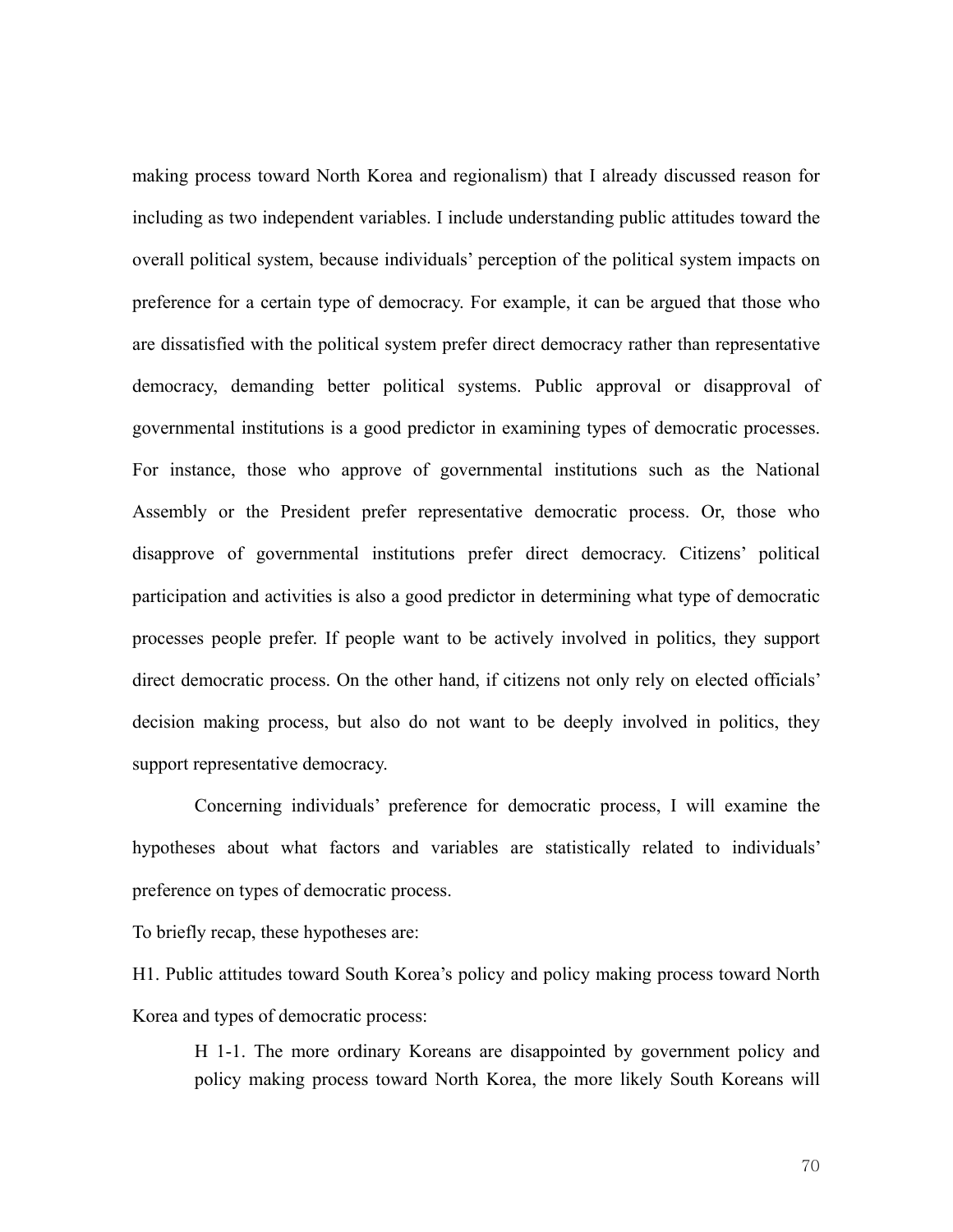have a preference for either participatory or deliberative democracy. H 1-2. There is no relationship between South Korea's policy toward North Korea and ordinary South Koreans' preference for types of democracy.

H2. Public attitudes toward regionalism and types of democratic processes:

H 2-1. The more ordinary South Koreans are concerned about political regionalism, the more likely South Koreans are to have a preference for either direct or stealth democracy.

H 2-2. The more ordinary Koreans favor with political regionalism, the more likely they are to have a preference for representative democracy.

H3. Public attitudes toward the overall political system and types of democratic process:

H 3-1. The more people are dissatisfied and discontented with the overall political system, the more likely ordinary Koreans will have a preference for participatory democracy.

H 3-2. The more people are satisfied and content with the overall political system, the more likely ordinary Koreans will support representative democracy.

H4. Approval of various parts of the government and types of democratic process:

H 4-1. The more people disapprove of the actual workings of government, the more they will be likely to support participatory democracy.

H 4-2. There is no relationship between approval of various parts of the government and types of democratic process.

H5. Political participation and activities and types of democratic process:

H 5-1. The more ordinary Koreans are interested in public activities such as community action and protest, the more they support the participatory democratic process.

H 5-2. The more ordinary Koreans are not interested in public activities, the more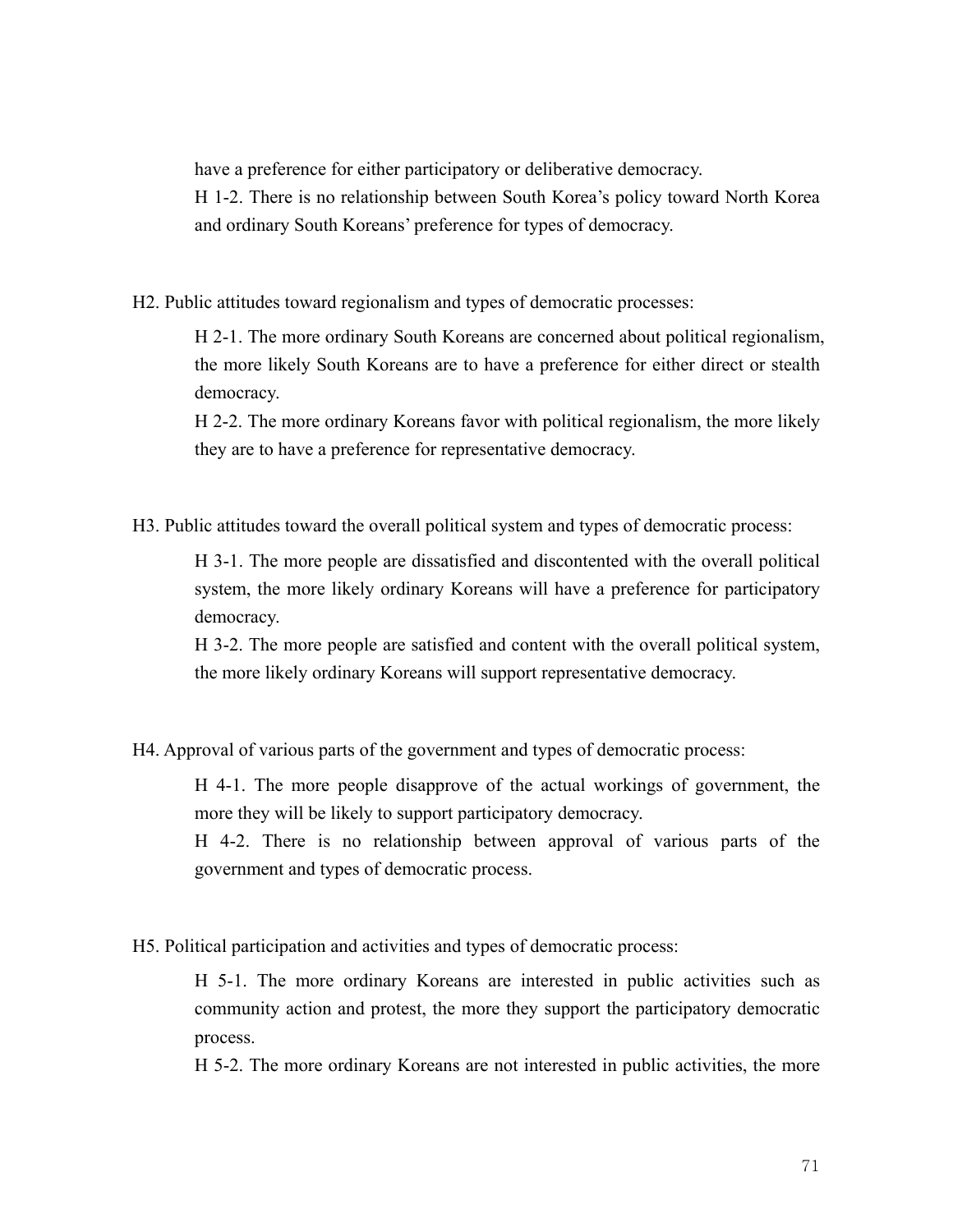they support the representative democracy.

#### **Table 4-7 Here**

Table 4-7 shows the results of binary logistic analysis with regard to the relationships between the dependent variables  $\frac{13}{12}$  (i.e., pure direct, deliberative, and representative democratic process) and each independent variable. First, in pure direct democracy, gender, regionalism, negative view of disagreement, e-contacting, and contacting are statistically significant. In particular, gender has a strong effect with a coefficient of .403. The positive coefficient indicates that female respondents support the pure direct democracy, but less so the male respondents.

Regionalism is statistically significant, having a coefficient of .49. Most respondents who dislike regionalism like pure direct democracy. A negative view of disagreement at 0.5 level is statistically significant. Given an effect with a coefficient of .403, most respondents who feel uneasy and uncomfortable when people argue about political issues prefer the pure direct democracy.

Lastly, another interesting outcome is that e-contacting and contacting is statistically significant at 0.1 level. Those who support pure direct democracy have used the Internet (e.g., e-mail, UCC and blog) to try to inform or persuade other people about a political issue and have personally contacted a local or national government official about a need, problem or issue. Contrary to my expectation, none of the variables related to North

 $\overline{a}$ 

 $13$  In this analysis I took out direct democratic process due to such a small number of respondents (32) supporting this type of democratic process.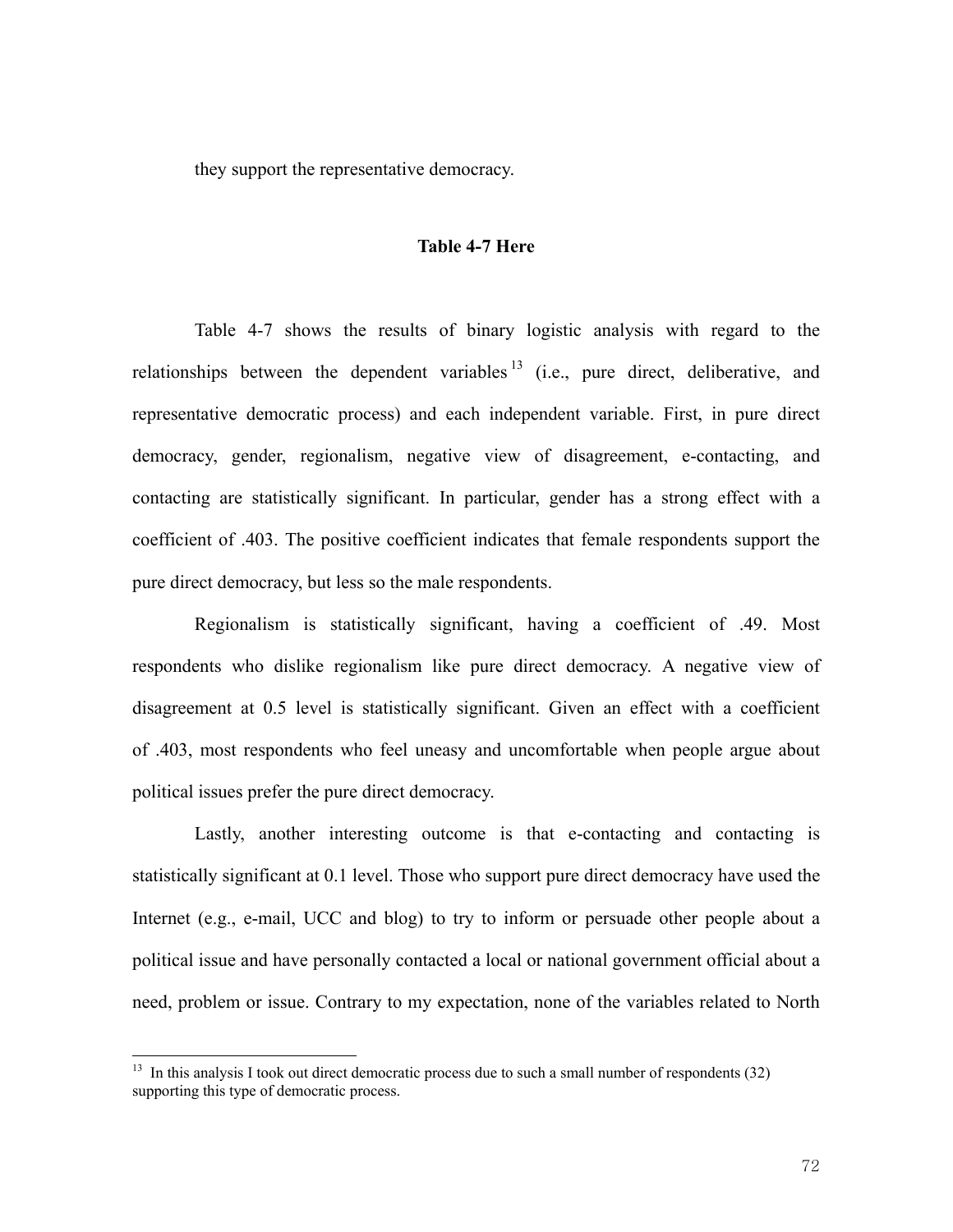Korea is statistically significant. Moreover, several independent variables such as public attitudes toward overall political system, political knowledge, approval of government, and other demographic variables (e.g., education, age, and income) are not statistically significant.

For the deliberative democracy type of process, several interesting outcomes can be observed. South Korea's policy making process toward North Korea is statistically significant at 0.1 level. Unlike the pure direct democracy, two independent variables (basic governmental structures and public policies) both at 0.01 and 0.05 level in attitudes toward government are statistically significant.

Basic governmental structures have an effect with a coefficient of -.32. Because the coefficient is negative, it can be interpreted that those who are dissatisfied with basic governmental structures support the deliberative democratic process. Additionally, evaluation of the public policies the government has produced lately has an effect with a coefficient of .44. Those who are satisfied with the current public policies prefer the deliberative democracy rather than other types of democratic processes.

Moreover, public activities (i.e., e-contacting and contacting) are also significant. Because the coefficients of e-contacting  $(-.625)$  and contacting  $(-.562)$  are negative, it can be interpreted that respondents who do not actively participate in public activities, especially e-contacting and contacting, prefer the deliberative democratic process. Given a crucial principle of deliberative democracy, this statistical result is illogical as to why those who support deliberative democratic process are less willing to be involved in public activities. Despite the fact that most respondents who prefer a deliberative democratic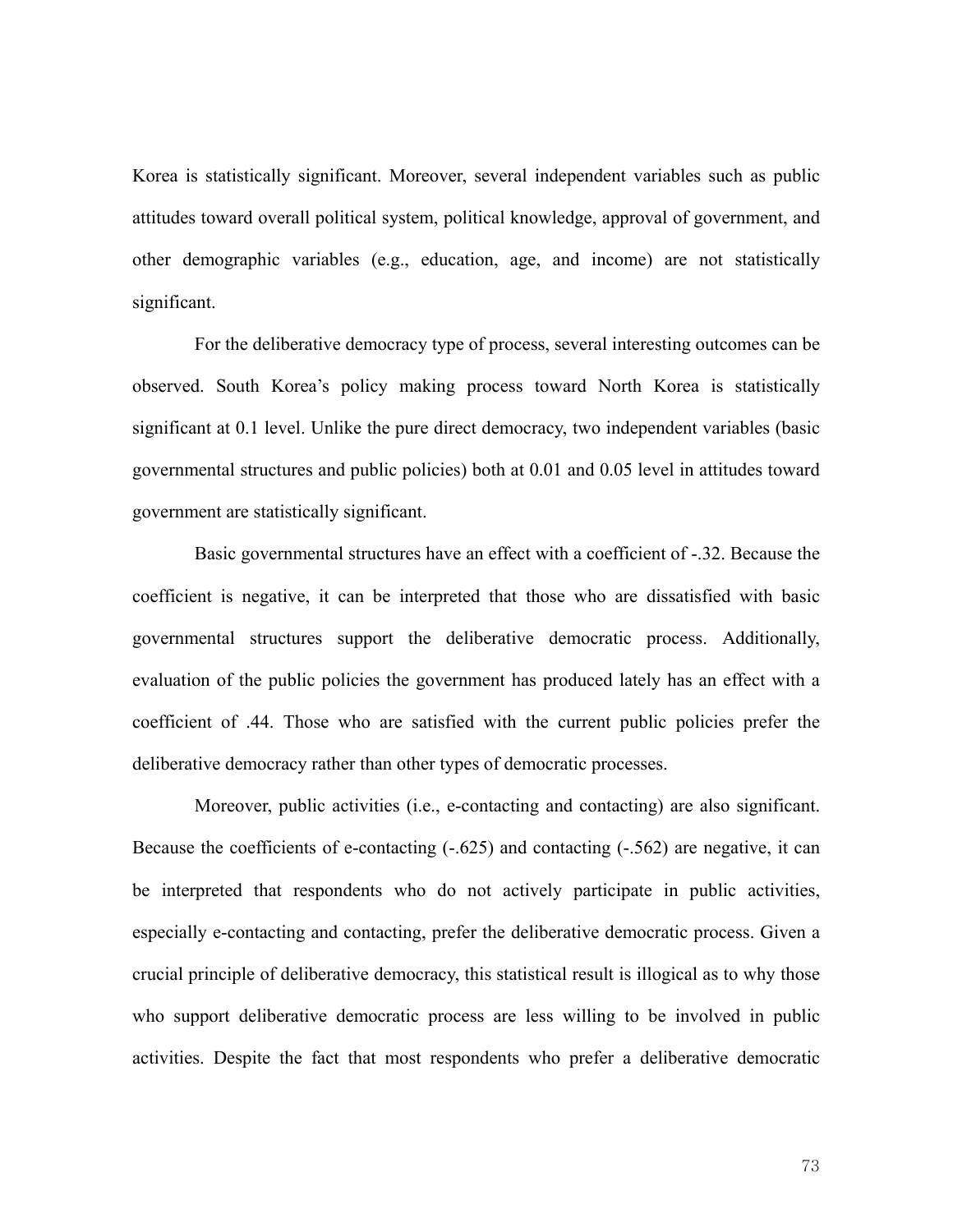process believe the process of deliberation is important because it allows citizens to engage among themselves in an exchange of ideas and views on political matters, to reshape and solidify their preferences, and to reduce the number of alternatives before making a decision about a certain issue, they are in doubt about how much their voices influence policy and the policy making process. That is why it can be carefully concluded that they like the deliberative democratic process.

For representative democracy, several interesting outcomes can be observed also. Gender has an effect with a coefficient of -.6. The negative coefficient indicates that more male respondents support the representative democracy, than female respondents. The Sunshine Policy has a strong effect with a coefficient of -1.13. The negative coefficient implies that those who do not support the Sunshine policy have a preference for representative democratic process. Regionalism at 0.01 level is statistically significant. And, the regionalism has a strong effect with a coefficient of -1.9. Because the coefficient is negative, it can be interpreted that those who positively evaluate regionalism have a preference for a representative democratic process. Additionally, the final independent variables such as political system, negative view of disagreement, or political activities are not statistically significant.

In hypothesis testing, the first hypothesis that "ordinary Koreans who are disappointed by government policy making process toward North Korea will have a preference for either participatory or deliberative democracy" is supported. Especially, those who are disappointed by government policy making process toward North Korea support deliberative democracy. Given that deliberative democracy emphasizes rational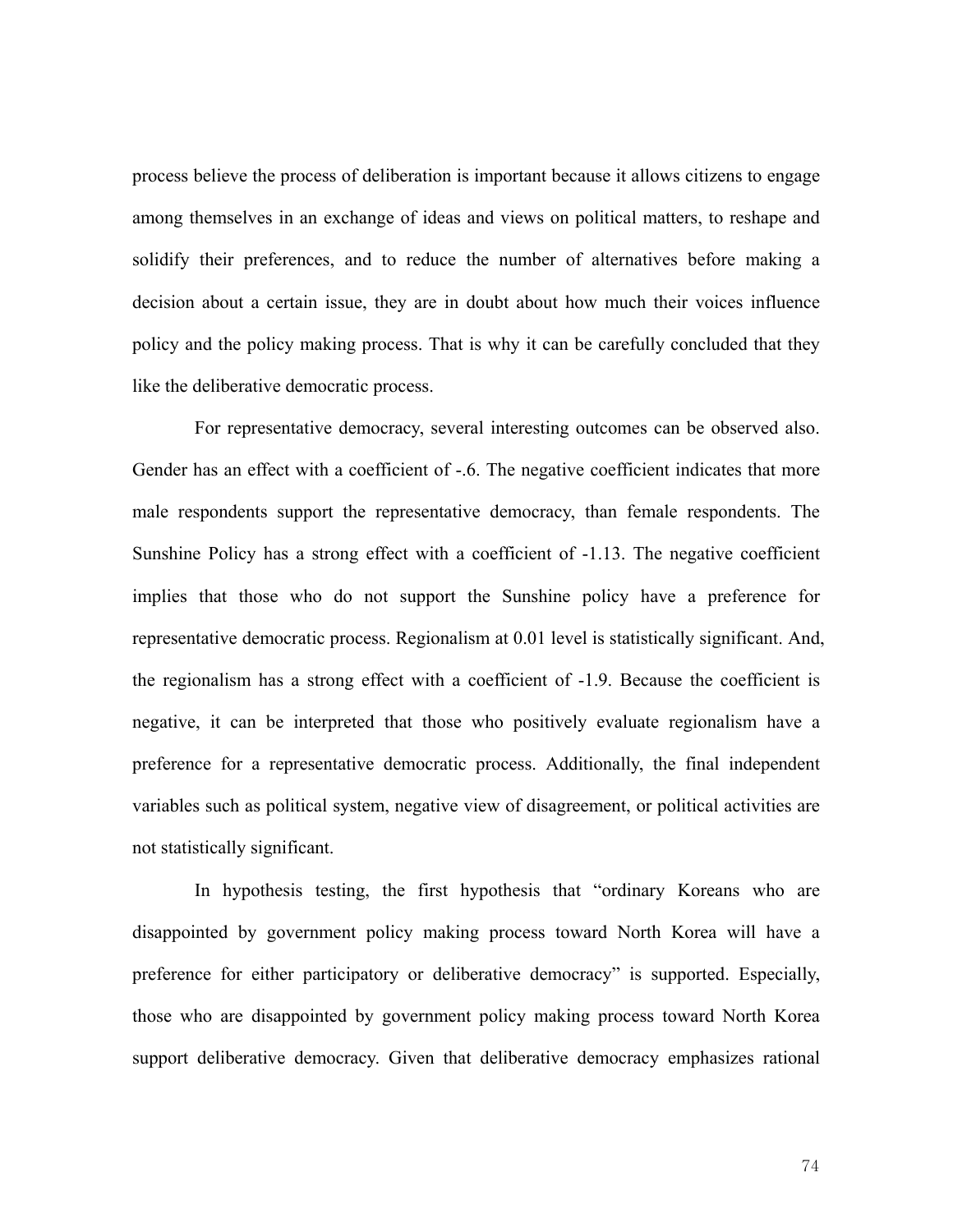dialogue and consensus formation among individuals (Gupte et al., 2007: 95), most people who support the deliberative democracy believe government and politicians should be wary of debating and discussing in policy making process toward North Korea. They also expect that rational dialogue and consensus decision making lead to a proper outcome.

The second hypothesis that "ordinary Koreans who are concerned about political regionalism prefer direct democracy" is also supported. Most people believe that political regionalism refers to political antagonism among regions. They also believe Korean democracy will be aggravated by political regionalism. This finding provides a somewhat interesting point that people believe direct democracy may reduce political regionalism in South Korea. Conversely, those who positively evaluate regionalism support the representative democracy. They believe that political regionalism is not the main factor leading to regional economic gaps and political antagonisms among elected officials and others.

The third hypothesis about relationship between the public attitudes toward the overall political system and types of democratic process is not supported. The fourth hypothesis that those who disapprove of the actual workings of government support participatory democracy is not support. Rather, the null hypothesis, that there is no relationship between approval of various parts of the government and types of democratic process, is supported.

The final hypothesis that those who support the participatory democratic process are interested in public activities is supported. People who support direct democracy believe that all citizens should participate equally in public decision making and should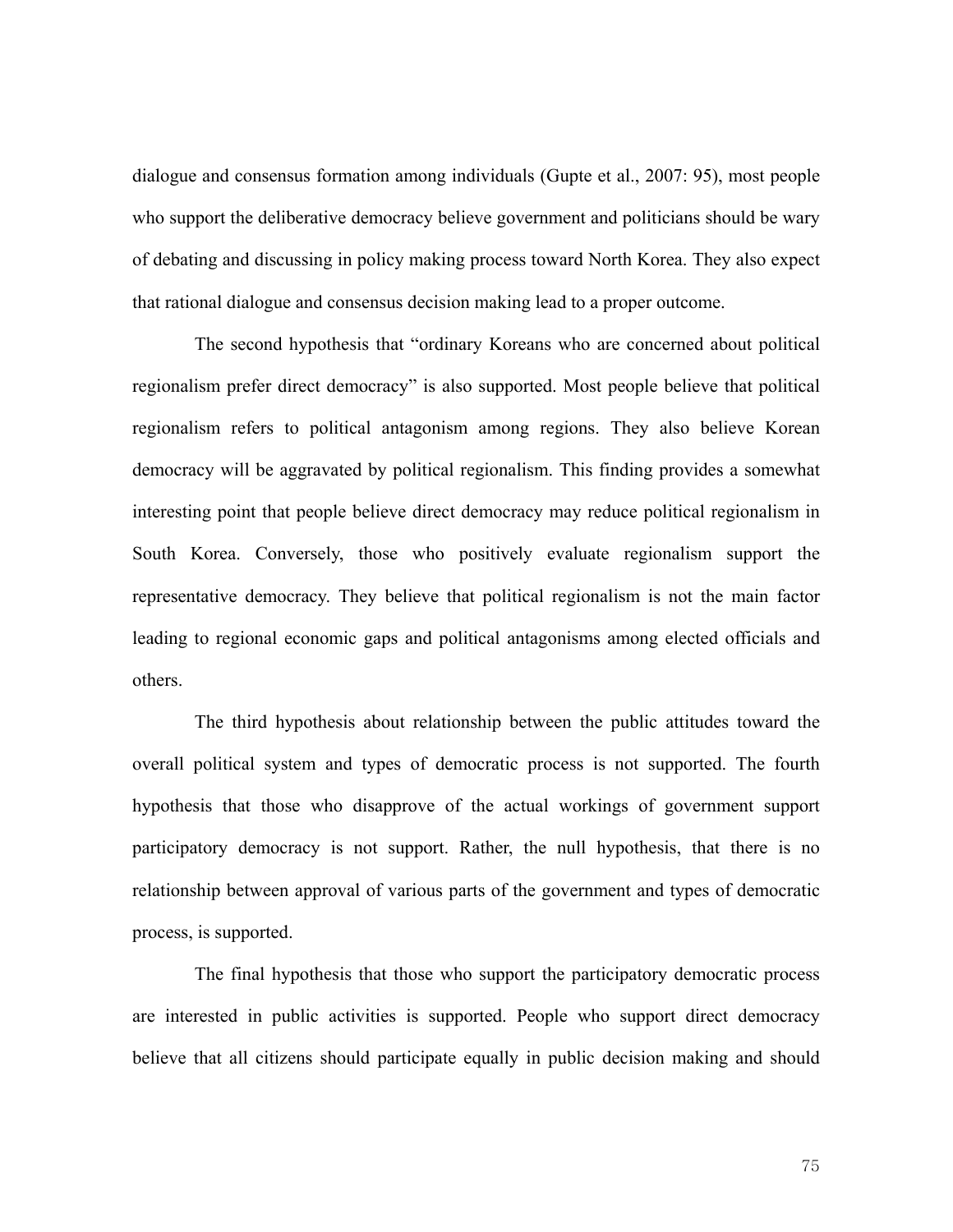exercise relatively equal amount of influence in the political system. And, they suppose that public participation will lead to be strength of South Korea political system. In a nutshell, South Korea's policies, especially the Sunshine Policy, and policy making process toward North Korea and regionalism are the main factors that determine types of democratic process that ordinary Koreans really prefer.

According to the empirical findings, South Koreans are unhappy with their democracy and they widely prefer direct democracy. They want to be more active and to have more input. However, some scholars argue that the current political environment of South Korea tends to discourage ordinary Koreans from actively participating in the political decision making process (Im, 2006). Given the political environment in South Korea, another task I have to investigate is whether or not ordinary Koreans really want to be deeply involved in politics and the policy making process. Or, do they prefer other types of democratic process? The research on stealth democracy suggests another alternative that we have not explored yet. To what extent might South Koreans, like many Americans, prefer the only marginally democratic stealth democracy? Or, to what extent do they eagerly embrace stealth democracy? Regarding these questions, I will discus the stealth democracy in the next section.

### **3. Stealth Democracy**

As is apparent from the evidence presented in the previous section, surprisingly many people prefer the participatory democratic process, especially pure direct democracy. Given the evidence, it can be inferred that a large number of ordinary Koreans want to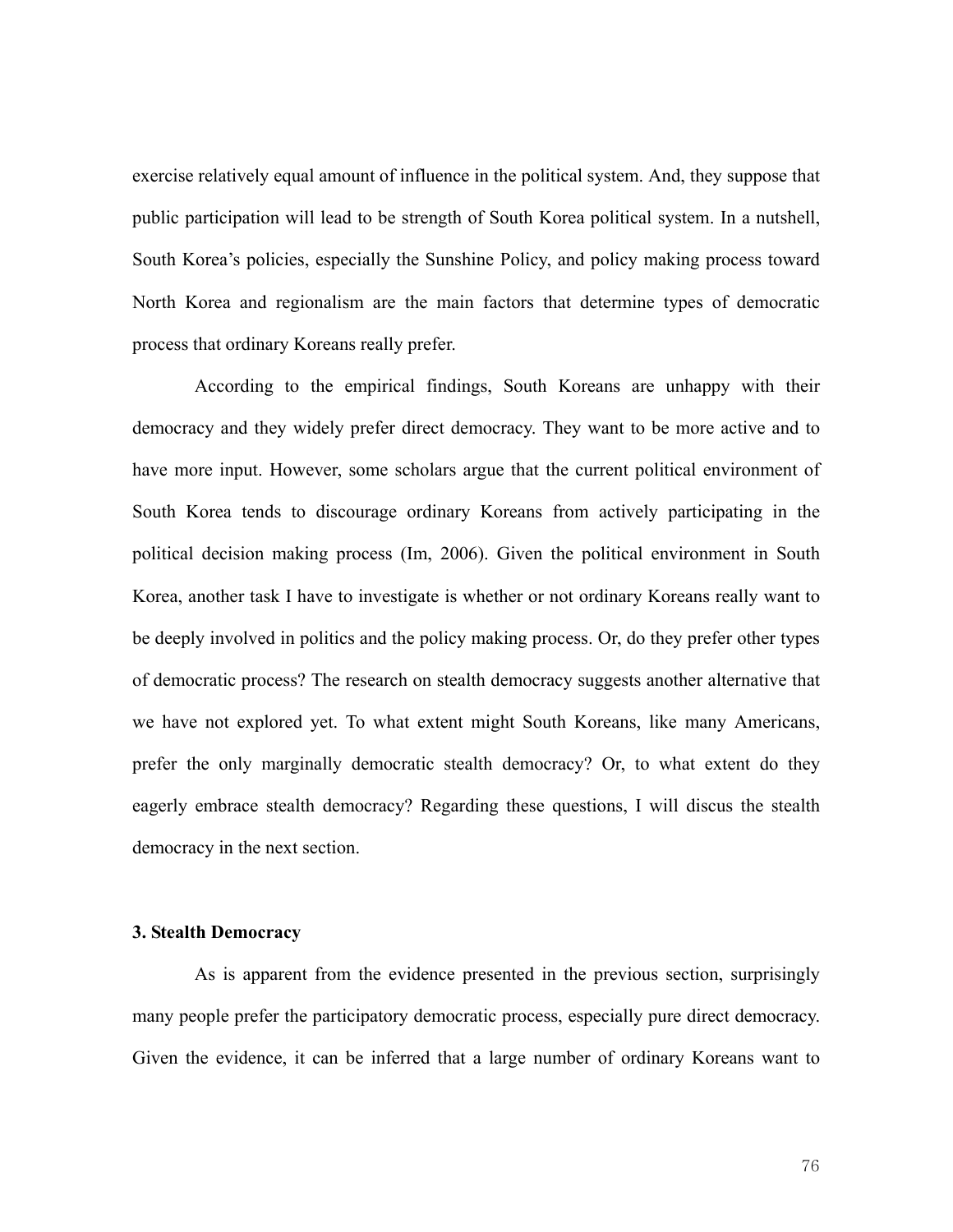empower ordinary people because they believe they would do a better job considering political issues and making political decisions than elites. Although it is somewhat true that ordinary people want to give political power to their fellow citizens or themselves, at the same time it is necessary to understand whether the people really would prefer to be deeply involved in political considerations and decisions instead of political elites in South Korea. Additionally, it is interesting to examine if their most earnest political goal is to get power away from self-serving politicians.

Using focus groups and a nation-wide survey, John Hibbing and Elizabeth Theiss-Morse (2002: 130) disputed the conventional wisdom that people want to shift power to the people in considering political issues and making political decisions, arguing that empowering ordinary people is a populist instinct. Rather, ordinary people would prefer stealth democracy: people want government that is run by non-self-interested decision makers (ENSIDs) so they do not need to pay attention to politics. This study gives somewhat interesting information that people want to have a limited role in politics. Regarding the finding, I will examine whether ordinary Koreans also support stealth democracy as an alternative democracy in South Korea.

# *3-1. The public's beliefs about debate and compromise*

Before discussing beliefs in stealth democracy in South Korea, it would be better to examine whether ordinary Koreans dislike political debates, compromise, and conflict in the policy making process if process matters are important. Additionally, it can be inferred that if ordinary Koreans are uncomfortable with political debate, compromise, and conflict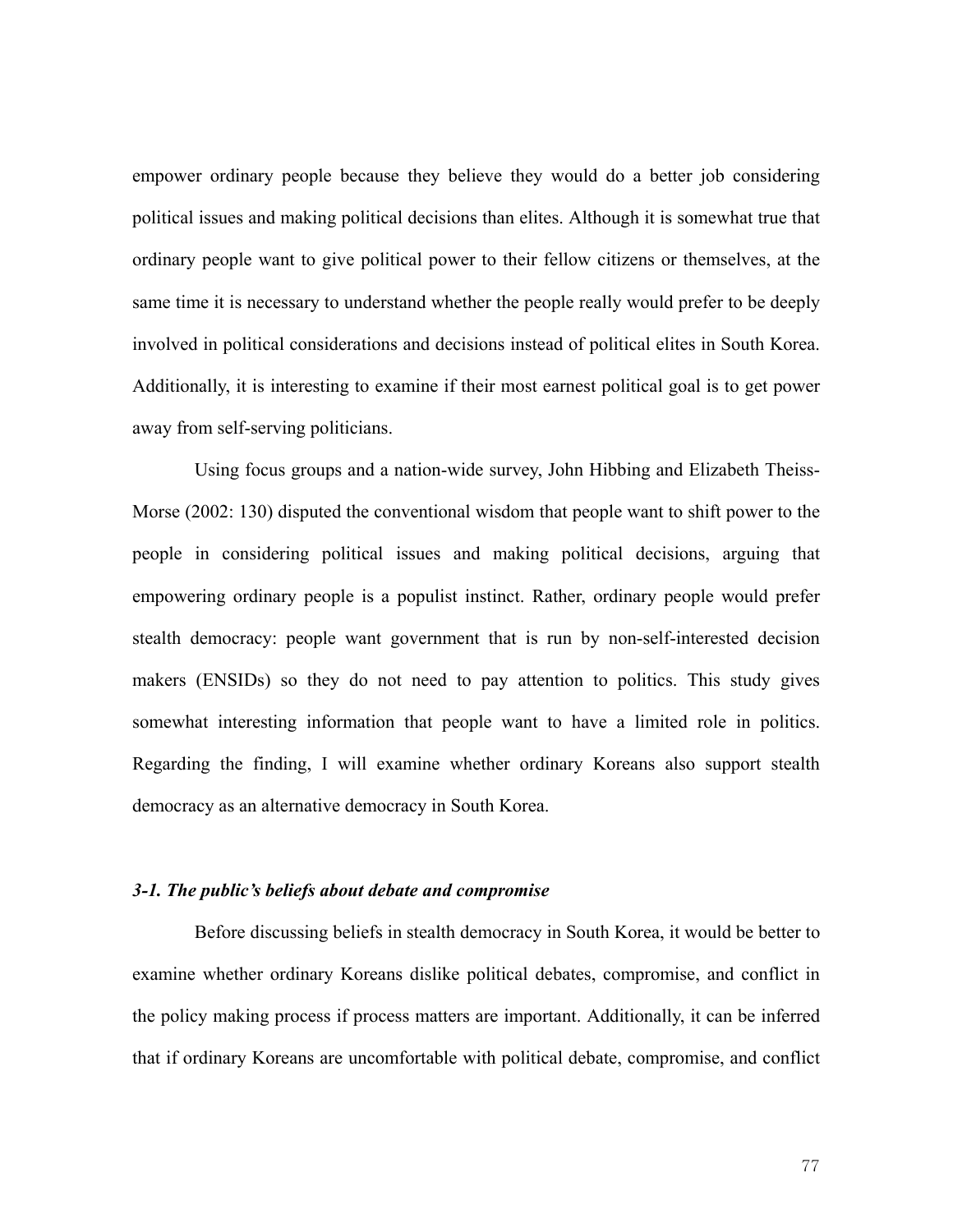in the policy making processes, they may support stealth democracy. To test the public's beliefs about conflict, debate and compromise, respondents were asked two questions: 1) "Elected officials would help the country more if they would stop talking and just take action on important problems"; and 2) "What people call compromise is really just selling out one's principles." Responses are reported in Table 4-8.

#### **Table 4-8 Here**

 As can be seen, a large majority of respondents, 90.1 percent, overwhelmingly preferred "stopping meaningless political debate and conflict." Ordinary Koreans not only are somewhat anti-debate, but also really expect elected officials to take political action. Unlike past research, a smaller number of respondents (42.7 percent) said "compromise is selling out one's principles."

## *3-2. Public attitudes toward less democratic arrangements*

 From the result that a large majority of the respondents dislike elected officials' worthless debates and conflicts, it is obvious that the public believes current elected officials and other politicians are self-serving with less consideration of the public's concerns. If this argument is true, are ordinary people fond of nondemocratic decisionmaking structures? To be sure, three items are employed: 1) our government would run better if decisions were left up to successful business people; 2) our government would run better if decisions were left up to nonelected, independent experts rather than politicians or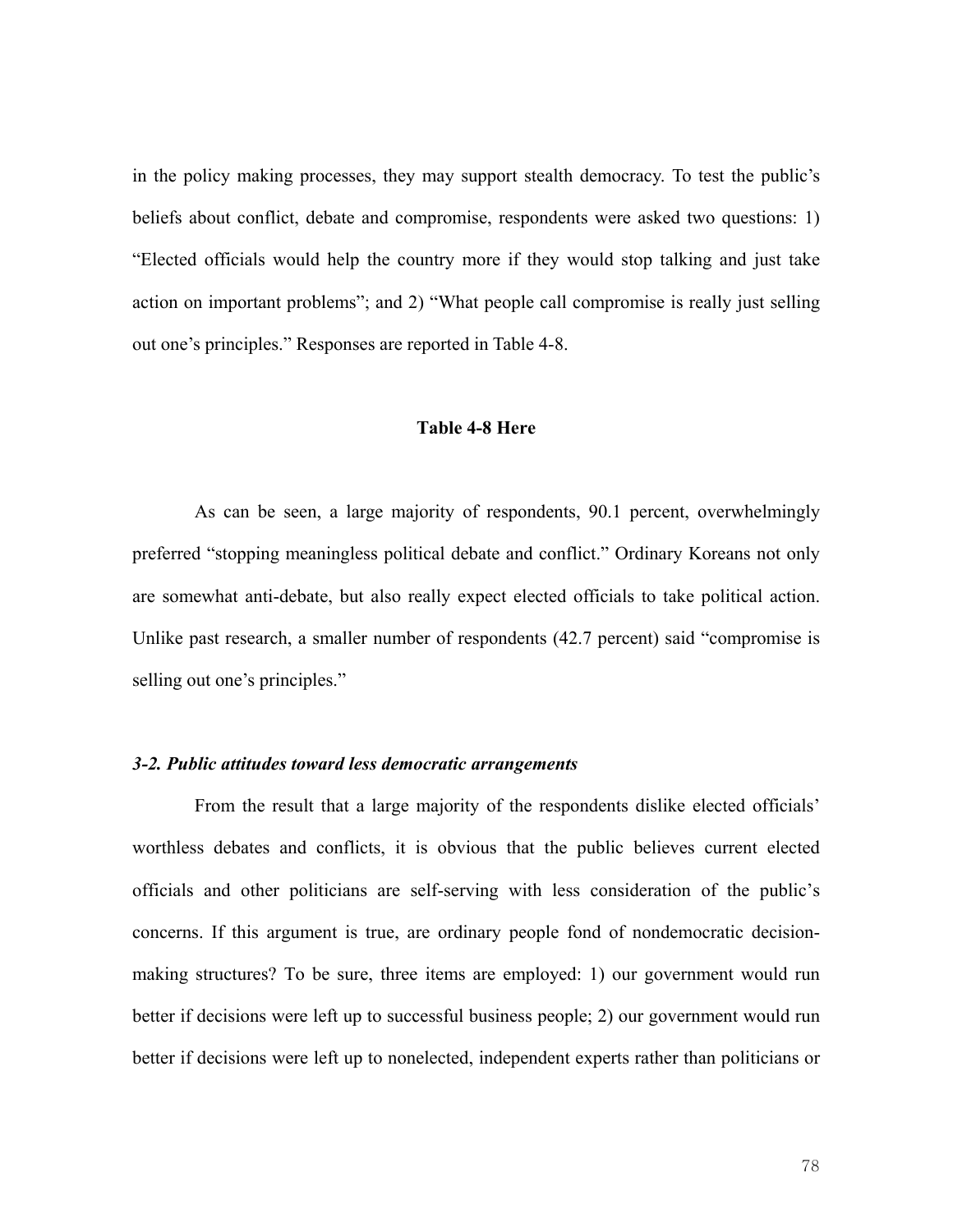the people; and 3) our government would work best if it were run like a business (Hibbing and Theiss-Morse, 2002: 138).

## **Table 4-9 Here**

Table 4-9 indicates ordinary Koreans' attitudes toward less democratic arrangements. Unlike conjectural expectation, nearly one-third of the respondent agreed that the political system would be better "if decisions were left to successful business people." Interestingly, 70.9 percent of respondents agreed that decisions should be left up to nonelected, independent experts rather than politicians or the people. Finally, when asked the question "our government would work best if it were run like a business," 39.9 percent of the respondents agreed. Unlike research in the U. S. study that a large majority of the respondents (60 percent) prefer government operations running like a business (Hibbing and Theiss-Morese, 2002: 138), relatively small number of Korean respondents prefer having governmental operation run like a business.

# *3-3. Prevalence of stealth democratic characteristics*

 $\overline{a}$ 

Based on the results, I argue that most of South Koreans not only dislike debate, compromise, and conflict, but also support the nondemocatic decision-making structures. Especially, they want government that is run by non-self-interested decision makers. Therefore, it can be argued that belief in stealth democracy is observable in South Korea.<sup>14</sup>

<sup>&</sup>lt;sup>14</sup> According to Hibbing and Theiss-Morse (2002: 143), "in a stealth democracy, governmental procedures are not visible to people unless they go looking; the people do not routinely play an active role in making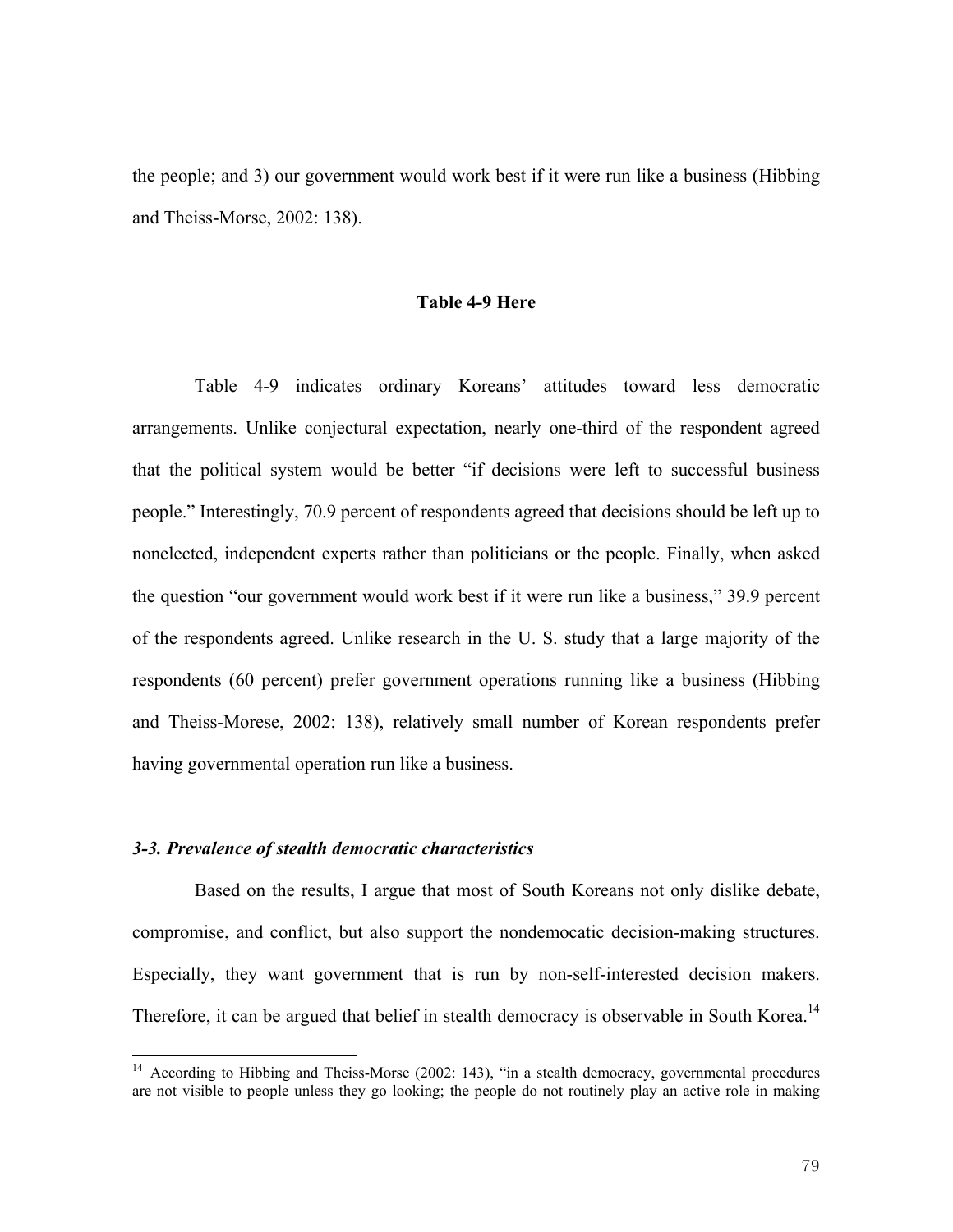I will examine whether ordinary Koreans support stealth democracy.

To measure stealth democracy, respondents were asked: 1) "elected officials would help the country more if they would stop talking and just take action on important problems"; 2) "what people call compromise in politics is really just selling out on one's principles"; and 3) "our government would run better if decisions were left up to nonelected, independent experts rather than politicians or the people" *or* "our government would run better if decisions were left up to successful business people."

# **Table 4-10 Here**

Table 4-10 indicates the distribution of people on these measures. Surprisingly only 3.5 percent (21) of the national survey respondents are completely devoid of stealth democratic attitudes. Only 16.2 percent (97) of the respondents in national survey hold only one stealth democratic attitudes and 36.5 percent (220) of the respondents hold two stealth democratic beliefs. Interestingly, 43.5 percent (261) of the respondent hold all three stealth democratic attitudes. Given the distribution of people on stealth democracy attitudes, as Hibbing and Theiss-Morse (2002: 144) argued, it can be suggested that Koreans' support for standard features of democracy such as deliberation, compromise, and accountability are substantially more tepid than is usually imagined.

## *3-4. Preference for stealth democratic characteristics and types of democracy*

 $\overline{a}$ 

decisions, in providing input to decision makers, or in monitoring decision makers. The goal in stealth democracy is for decisions to be made efficiently, objectively, and without commotion and disagreement."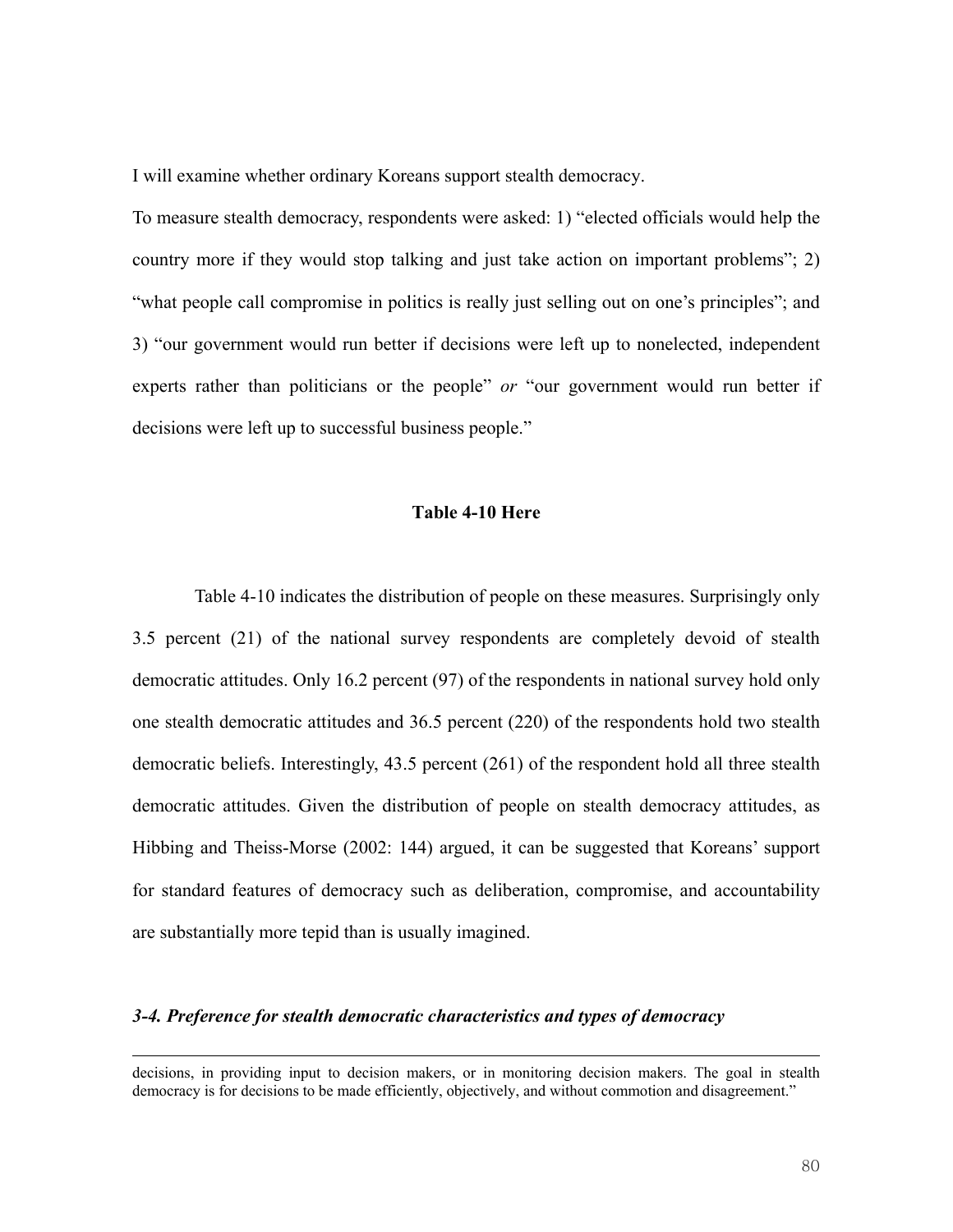Unlike previous research that ordinary Americans want a balance of influence between elected officials and ordinary people with neither dominating the other (Hibbing and Thiess-Morese, 2002: 46), I have tried to prove that ordinary Koreans tend to prefer a participatory democracy when the performance of those regimes falls short of their ideals even though they have little experience in democratic politics. These findings suggest that they do not want a balance of influence between politicians (e.g., elected officials) and ordinary people. Rather, a large majority of ordinary Koreans want to make political decisions themselves, not relying on elected officials.

One the other hand, I have tried to demonstrate that people tend to prefer an alternative democracy, which is stealth democracy. Supporting stealth democracy mean that people want to turn political matters over to somebody else because they do not want to be involved in politics themselves, but they do not want to turn decision making over to someone who is prone to act in a selfish manner. Rather, people would prefer decisions to be made by non-self-interested decision makers.

Regarding these two different findings, I predict that people only prefer direct democracy, because they may not want to wait for an election and instead they occasionally participate in policy making process in order for them to debate and to decide a certain matter themselves. Or, others may prefer both direct democracy and stealth democracy, because they want to become deeply involve in politics, but they do not want to have the burden of political participation due to individual tasks such as taking care of family or others. Or, others may prefer both deliberative democracy and stealth democracy, requesting limited political power between the people and elected officials. Regarding these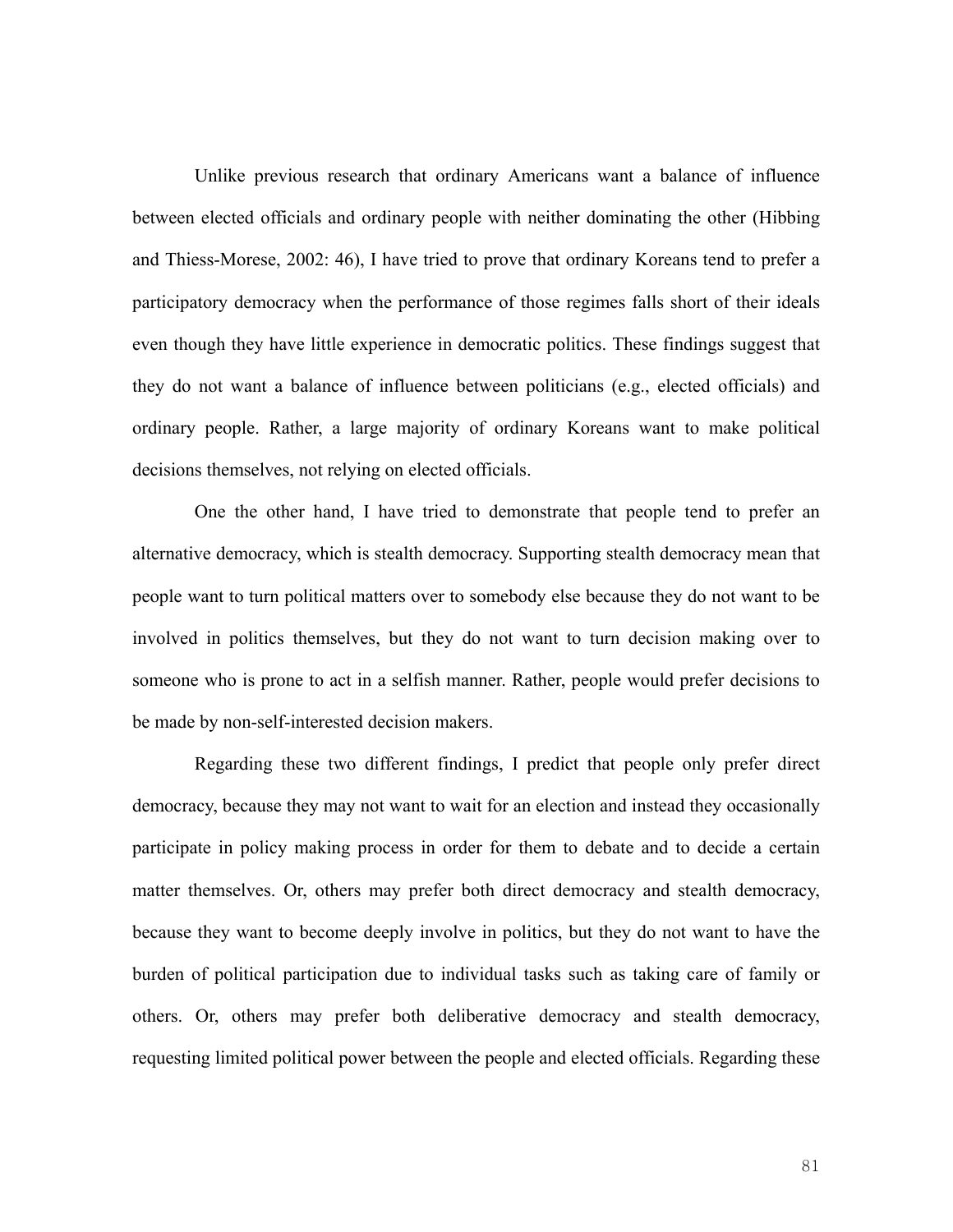concerns, another problem remains to be solved. Therefore, I will examine using the crosstabs analysis whether ordinary Koreans prefer a certain type of democracy or support two or more types of democracy at the same time.

# **Table 4-11 Here**

Table 4-11 provides the percentage of the respondents who support both a type of democratic process and stealth democracy. Surprisingly, 57.4 percent of the respondents who support pure direct democracy also prefer stealth democracy. Contrary to my expectation, only 26 percent of the respondents who prefer representative democracy also prefer stealth democracy. Additionally, 11.2 percent the respondents who prefer deliberative democratic process also prefer stealth democracy.

Regarding this empirical result, a crucial question can be raised as to why a large number of the respondents favor both the pure direct democratic process and the stealth democratic process despite the fact that these two democratic processes have fundamentally different principles. As mentioned earlier, the fundamental purpose of the pure direct democratic process is "if the Korean people carefully considered and discussed as well as decided all political issues instead of relying on politicians to do this, the country would be a lot better off." On the other hand, the primary purpose of stealth democratic process is "people want government that is run by non-self-interested decision makers (ENSIDs) so they do not need to pay attention to politics."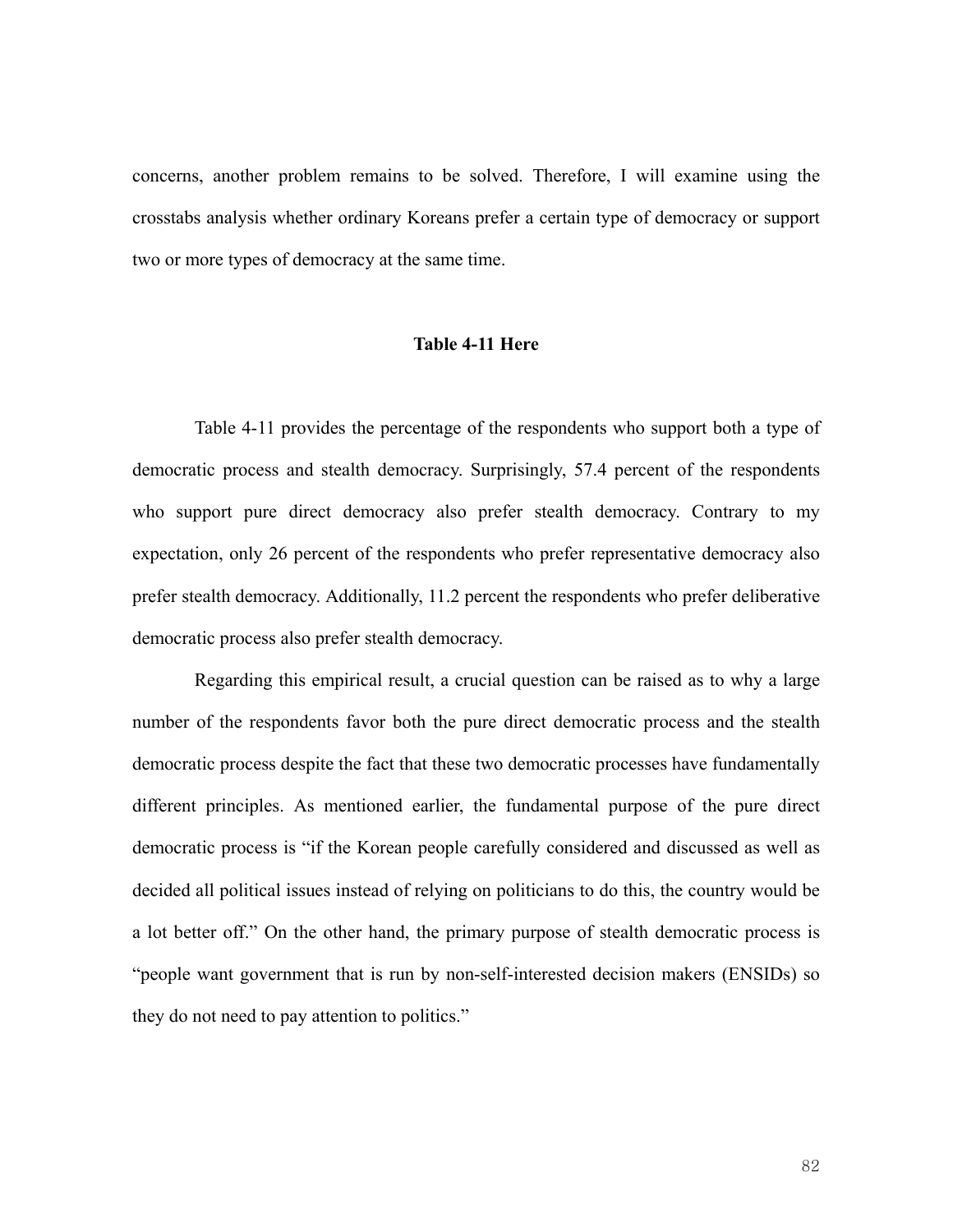## *3-5. OLS regression analysis of stealth democracy*

In this section I will examine what variables are statistically related to the beliefs in stealth democracy in South Korea. For example, is regionalism statistically related to stealth democracy, because people believe that political regionalism shapes politicians' political strategies in policy making process? Additionally, to what extent is South Korea's policy making process toward North Korea a good predictor in explaining individual's preference for stealth democracy? To test these concerns, I conducted a regression analysis with the same independent variables.

To briefly recap, these hypotheses are:

H1. Public attitudes toward South Korea's policy and policy making process toward North Korea and stealth democratic process:

H 1-1. The more ordinary Koreans are dissatisfied by government policy and the policy making process toward North Korea, the more likely ordinary Koreans will have a preference for stealth democracy.

H 1-2. There is no relationship between South Korea's policy toward North Korea and ordinary South Koreans' preference for stealth democracy.

H2. Public attitudes toward regionalism and stealth democratic process:

H 2-1. The more ordinary Koreans are concerned about political regionalism, the more likely they are to have a preference for stealth democracy. H 2-2. There is no relationship between political regionalism and ordinary

Koreans' preference for stealth democracy.

H3. Public attitudes toward the overall political system and stealth democratic process: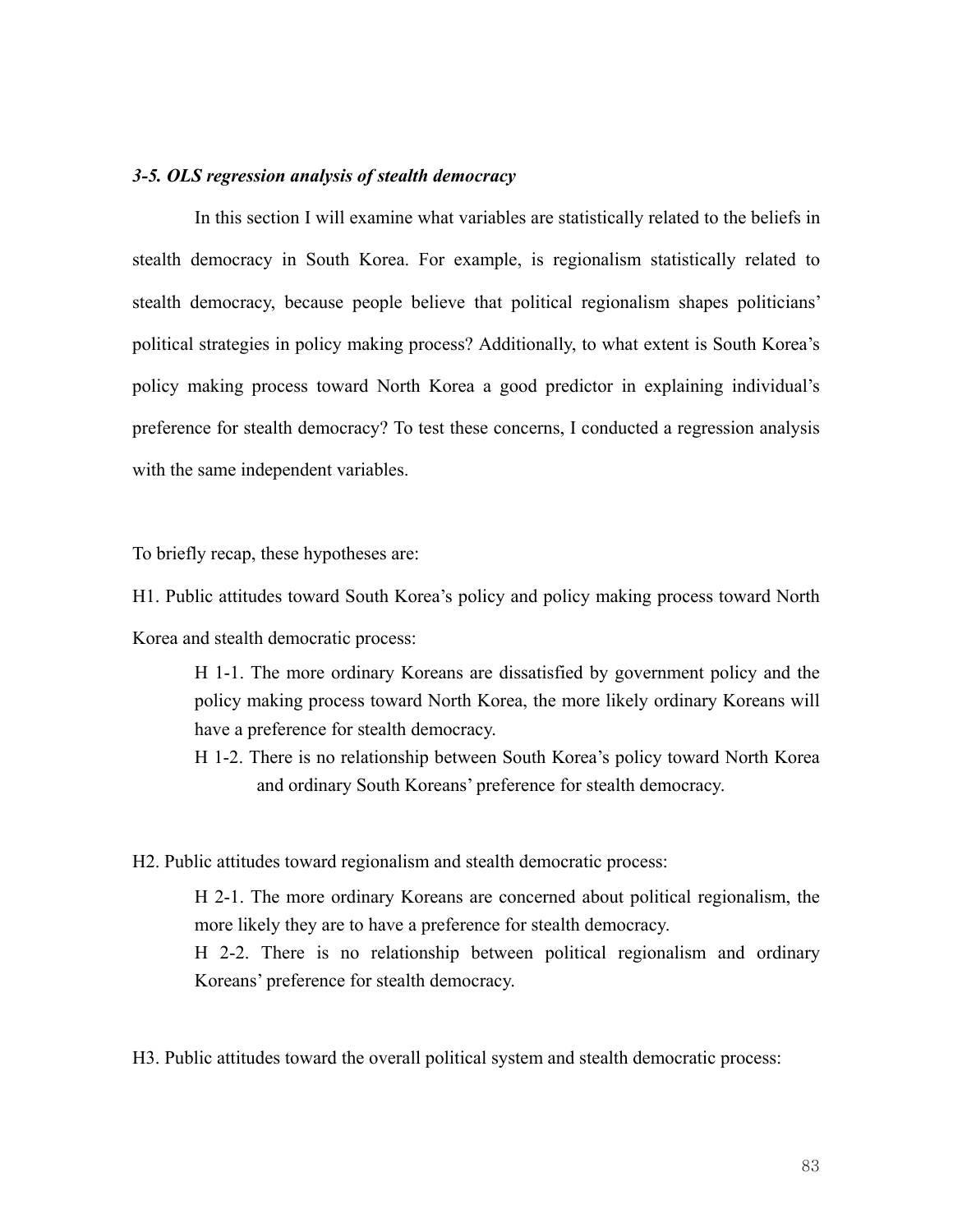H 3-1. The more people are dissatisfied and discontented with the overall political system, the more likely ordinary Koreans will have a preference for stealth democracy.

H 3-2. There is no relationship between the overall political system and ordinary Koreans' preference for stealth democracy.

H4. Approval of various parts of the government and stealth democratic process:

H 4-1. The more people disapprove of the actual workings of government, the more they will be likely to support stealth democracy.

H 4-2. There is no relationship between approval of various parts of the government and ordinary Koreans' preference for stealth democracy.

H5. Political participation and activities and stealth democratic process:

H 5-1. The more ordinary Koreans are interested in public activities such as community action and protest, the less they support stealth democratic process. H 5-2. There is no relationship between political participation and activities and ordinary Koreans' preference for stealth democracy.

## **Table 4-12 Here**

 Table 4-12 shows the results of an OLS regression analysis. The dependent variable of the OLS regression analysis is support for stealth democracy. In general, age, types of democratic processes, Sunshine policy toward North Korea, South Korea policy making process toward North Korea, regionalism, basic governmental structure, and governmental operation running like business are all statistically significant.

In particular, older respondents support stealth democracy. Types of democratic process are statistically significant at 0.001 level. Those who prefer pure direct democracy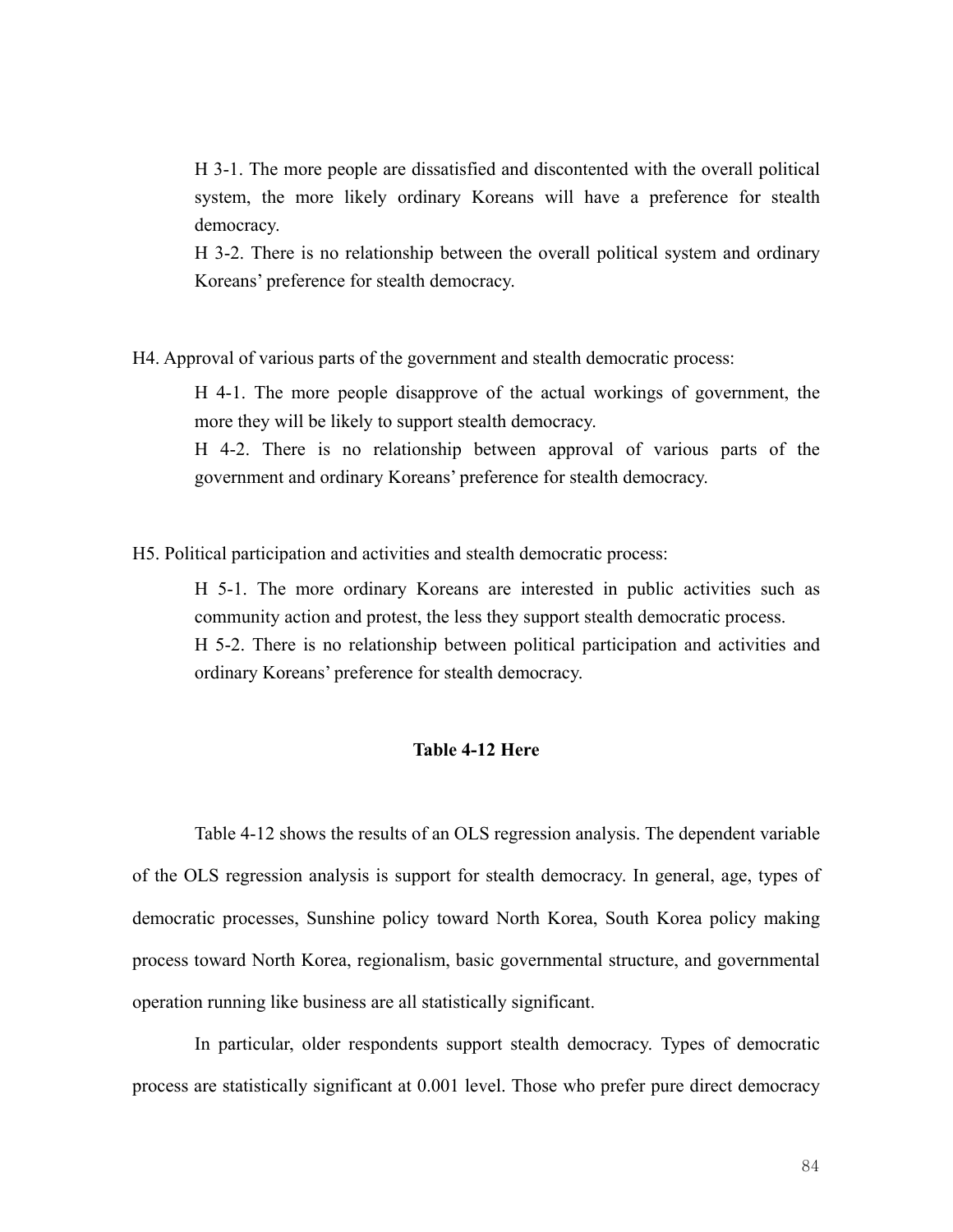also prefer stealth democracy. Engagement policy toward North Korea has an effect as well. Those who are dissatisfied with the Sunshine Policy with North Korea support stealth democracy. South Korea's policy making process toward North Korea is statistically significant at 0.05 level. Those who feel uneasy, uncomfortable, and even angry when elected officials debate about North Korea prefer stealth democracy. Regionalism is statistically significant at 0.05 level. Those who recognize longstanding regionalism of South Korea as a critical barrier to the nation's political development and stable society support the beliefs of stealth democracy. Basic governmental structures is statistically significant at the .001 level. Interestingly, those who are relatively satisfied with basic governmental structures support stealth democracy. A nondemocratic decision-making structure, especially government to be run like a business, is statistically significant at .001 level. Interestingly, those who believe the government would work best if it were run like a business support stealth democracy.

South Korea's policy toward North Korea, a negative view of disagreement, and econtacting are not statistically significant. Unlike my expectation, the coefficient for South Korea's policy toward North Korea's effect on stealth democracy is statistically insignificant. Approval of various parts of the government (i.e., the local government, the government, the president, the Constitutional Court, and the National Assembly) do not predict stealth democracy as much as individuals' attitudes toward government. Statistically, political participation and activities are not significant. Given the basic ideas of stealth democracy, there is less need for ordinary people to participate in public activities so as to make the status quo better. Finally, demographic variables, except age, and political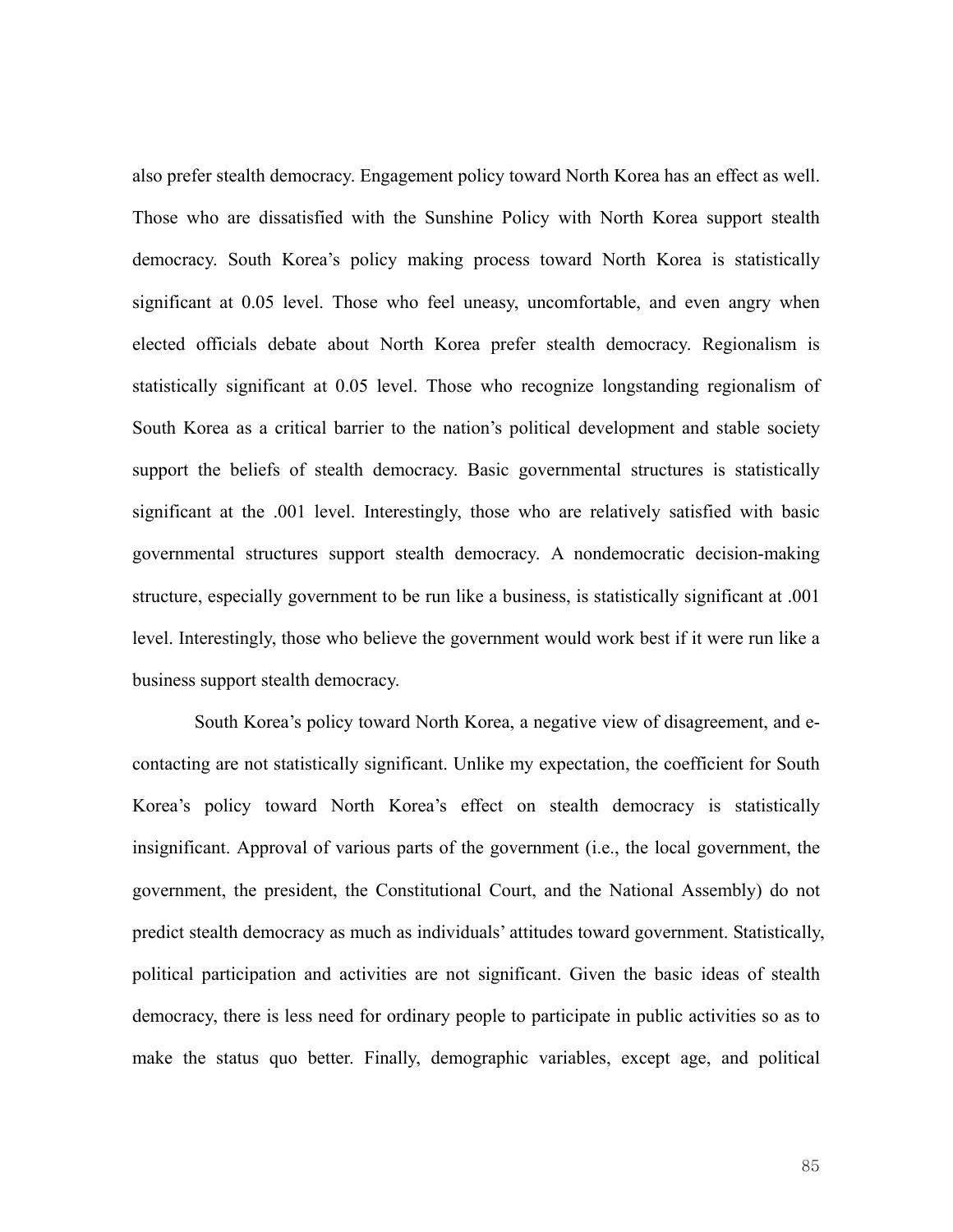ideology do not predict stealth democracy.

In types of democratic processes that people really want, most of the people support direct democracy, while support for stealth democracy can also clearly be seen in South Korea. Especially, OLS regression shows that the people who support pure direct democracy are much more likely to support stealth than those who have other preferences. Why do the people prefer both pure direct and stealth democracy at the same time although the main ideas are totally different? Pure direct democracy demands active engagement in democratic process whereas the main idea of stealth democracy is that people would like to have a smaller role in democratic process. This is a interesting puzzle that I have to solve.

According to the above findings (e.g., public attitudes toward the overall political systems, policy and policy making process toward North Korea, regionalism and others), most people believe that the current policies and policy making processes from government and politicians did not conform to ordinary people's expectation and needs. Therefore, Koreans are not pleased with political elites and their democracy. These findings reflect Koreans' desire to have more opportunities to be involved in the political process. On the other hand, according to the finding in stealth democracy, although citizens believe that politics is messy, bureaucratic, and professional, they do not want to be involved in politics because they are uninformed and have less political experiences. That is why they believe decision making should be made by the elites who are informed and non-self-interested decision makers (ENSIDs).

In light of this result, it can be argued that the reason for the public support of both pure direct democratic process and stealth democracy is they are dissatisfied and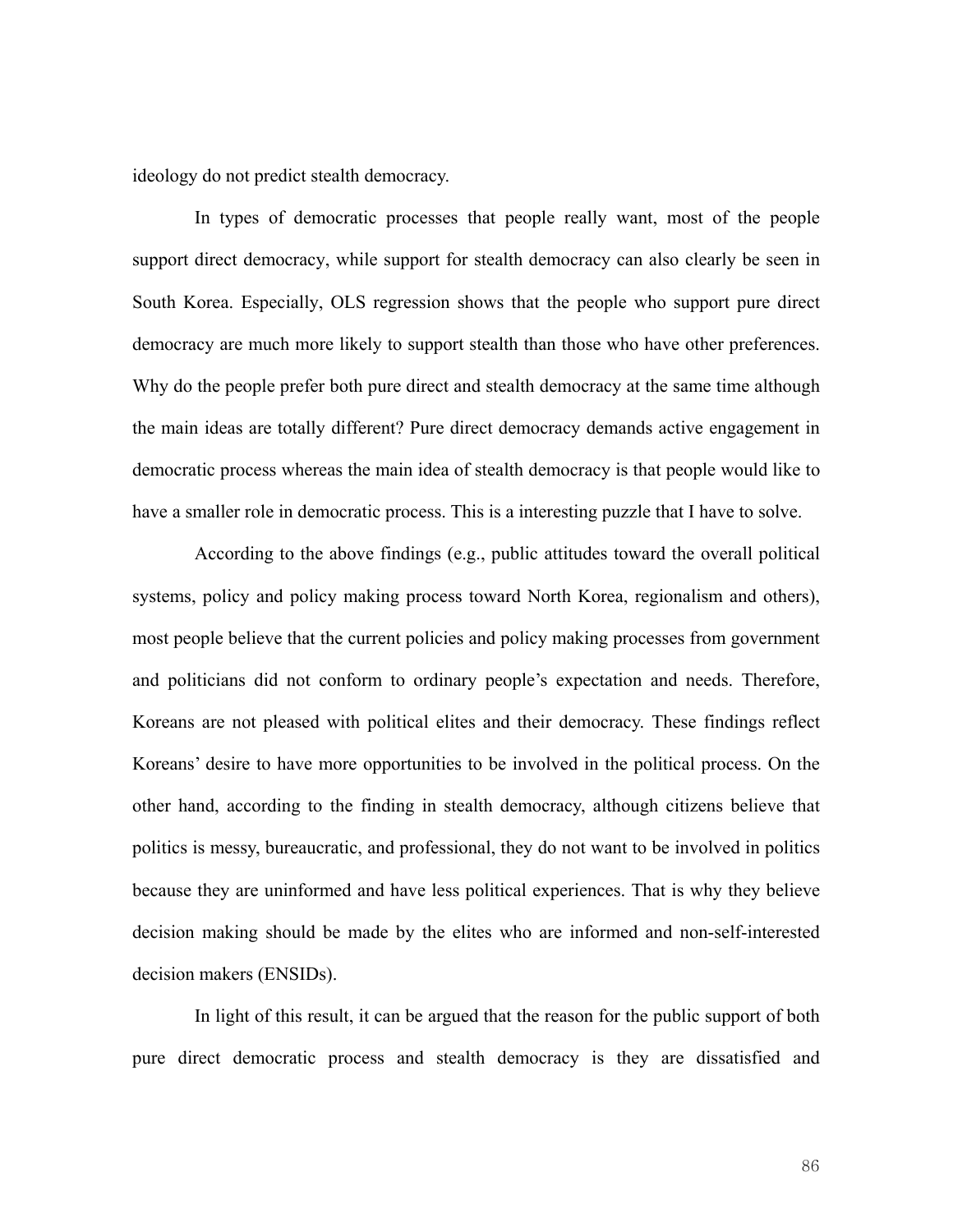discontented with government and politicians, and they want to be deeply involved in the policies and policy making processes themselves. But, they perceive that ordinary people's political participations are wishful thinking, acknowledging that they are uninformed and have less political experiences. And, ordinary people believe they do not have enough time to make decisions about important political issues. They are more interested in personal tasks such as taking care of family than politics. Therefore, they prefer stealth democracy, expecting that political decisions should be made by non-self-interested decision makers.

In hypotheses testing, the first hypothesis that "ordinary Koreans who are dissatisfied by government policy making process toward North Korea have a preference for stealth democracy" is supported. This finding gives the interesting point that they believe there are too many compromises among politicians when discussing and debating in policy making process toward North Korea. They believe too much debating, conflict, and compromise are equated with an absence of productivity. Moreover, they believe that when discussing and making policy toward North Korea, political elites are selfish. Ordinary Koreans want elected officials to stop debating and start taking action on important problems.

The second hypothesis that "ordinary Koreans who are concerned about political regionalism prefer stealth democracy" is supported. Most respondents think most political parties, regardless of whether it is the ruling or opposition parties, intend to deal with regionalism in their political strategies to take extreme positions. Additionally, most respondents believe the GNP and the UDP are prone to debate, conflict, and compromise in policy making process with regard to a certain region. For example, they believe that the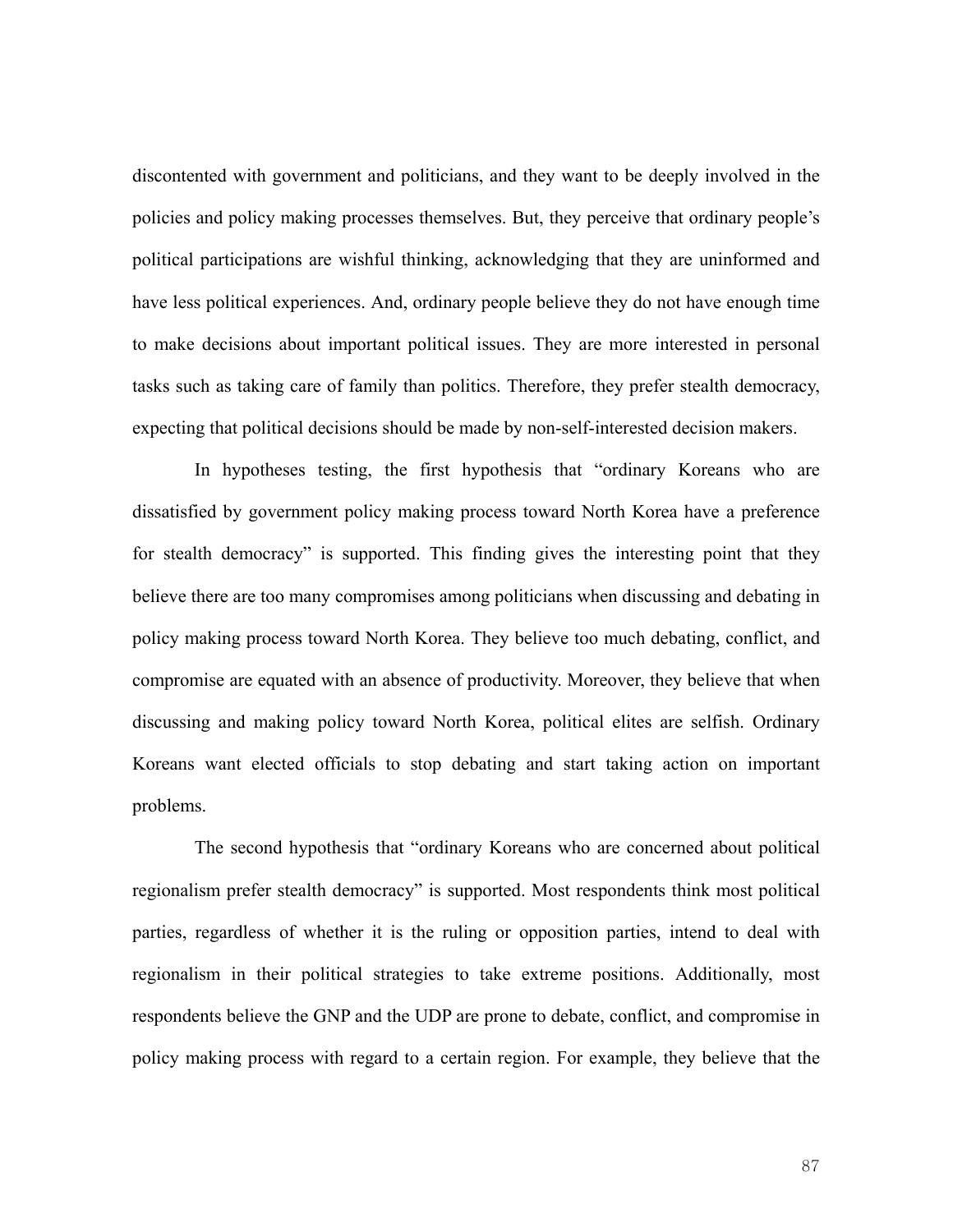GNP is more willing to work for the people living in Kyongsang provinces than the people living in Cholla provinces.

The third hypothesis that "ordinary Koreans who are dissatisfied and discontented with the overall political systems prefer stealth democracy" is also supported. Especially, those who believe that our basic governmental structures are the best and should not be changed in a major way" prefer stealth democracy. This finding suggests that most people supporting stealth democracy support their basic governmental structures, but dislike continuous political debates, conflicts, and compromises among politicians. This result suggests that "people want to distance themselves from government not because of a system defect but because many people are simply averse to political conflict and many others believe political conflict is unnecessary and an indication that something is wrong with governmental procedures" (Hibbing and Theiss-Morese, 2002: 7)."

Moreover, those who believe that our government would be better if it were run like a business prefer stealth democracy. Regarding this result, a crucial question can be raised why most respondents supporting stealth democratic process prefer the government to be run like a business. Most people likely believe that many of the administration's new policies may become effective if government were run like a business. As Hibbing and Theiss-Morse (2002: 139) argued, "the concept of a smoothly running, directed, coordinated entity, moving with the efficiency demanded by market competition, may be so attractive to people that they respond in the affirmative without taking into consideration that the decision-making processes of most businesses are not accurately described as democratic." Two additional variables, the relationship between approval of various parts of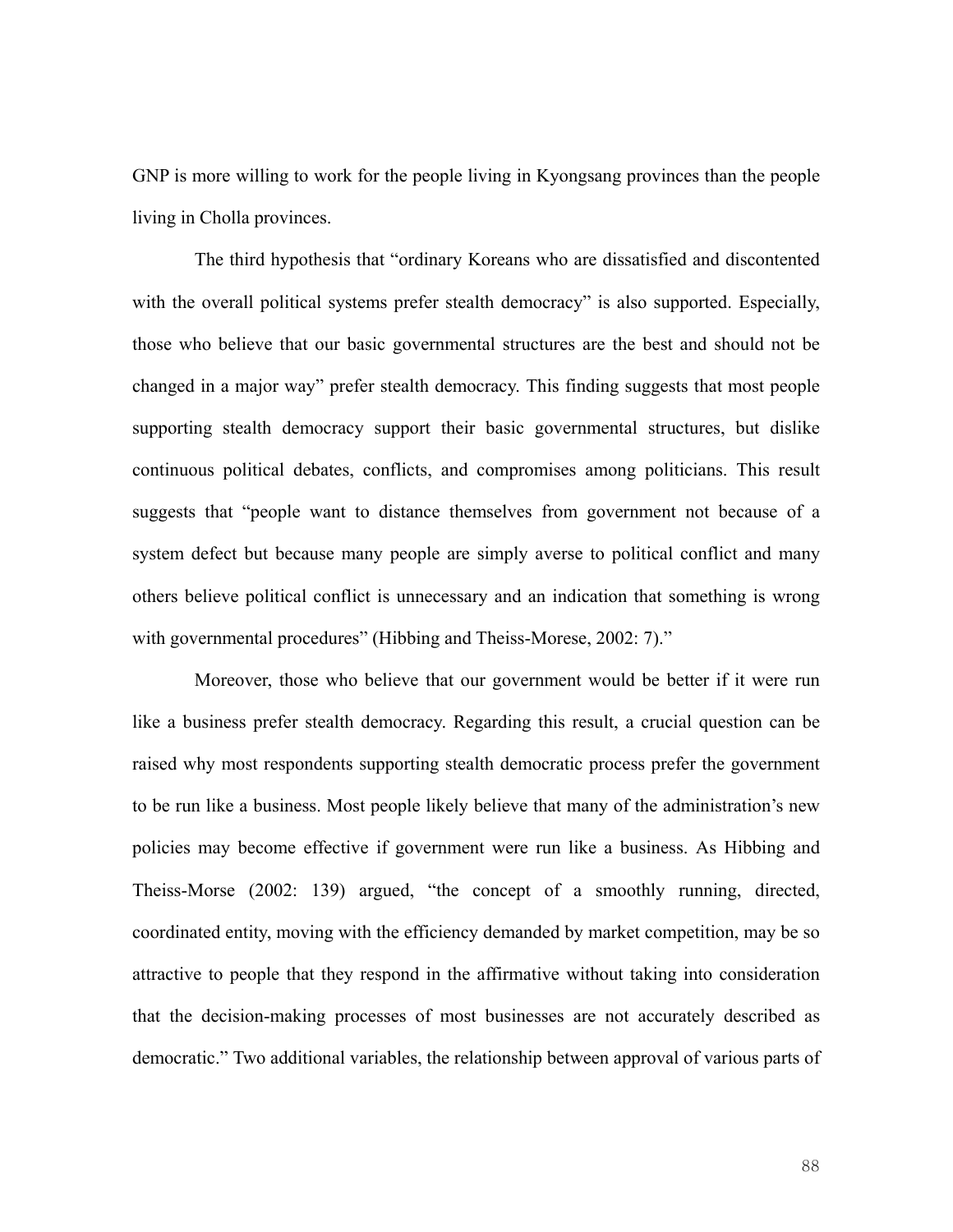government and stealth democracy and the relationship between political participation and activities and stealth democracy, are not supported.

In summary, the democratic process in South Korea can survive and thrive only when citizens remain supportive of democratic rule even if and when their economy, their government, and their regime fail to satisfactorily resolve the problems facing their society (Shin et al., 2005: 215). Another empirical result provides some evidences that a large majority refuses to support government and politicians fully when the government and the democratic regime are not functioning to their satisfaction. In rejecting the representative process fully, this empirical evidence clearly represents that the Korean people tend to support either participatory or stealth democratic processes when they are dissatisfied with government and politicians.

The results of the OLS analysis are that age, engagement policy toward North Korea, policy making process toward North Korea, regionalism, basic governmental structures, and governmental operation running like a business are statistically significant. Especially, according to these findings, two factors, South Korea's policy toward North Korea and regionalism, are good predictors in determining stealth democracy. Consequently, given the comparison between types of governmental process and stealth democracy, it can be argued that preferring the participatory and stealth democracy of ordinary Koreans is "often connected to resentment, dissatisfaction, and puzzlement rather than to legitimacy, trust, and enlightenment" (Hibbing and Theiss-Morese, 2002:10).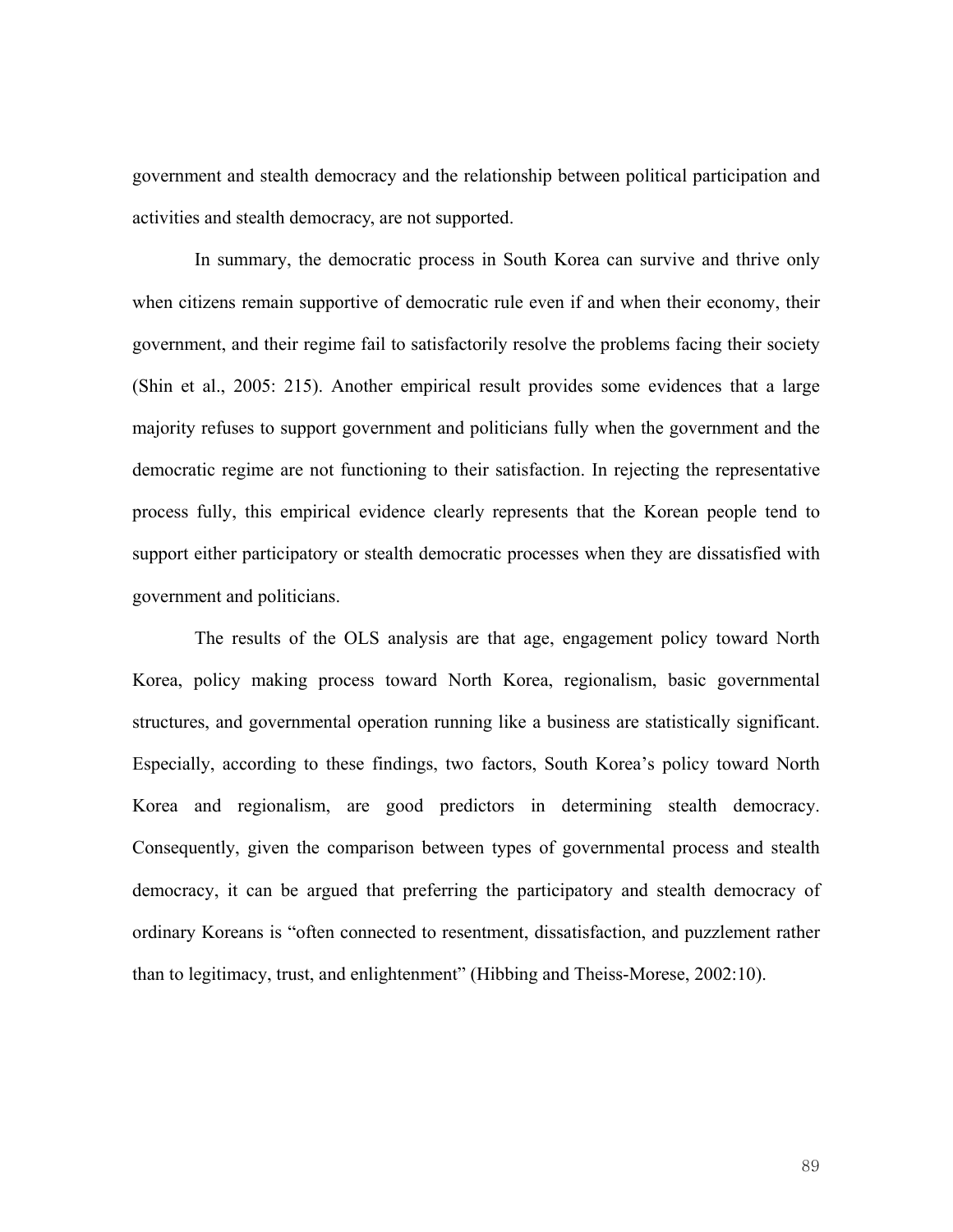#### **CHAPTER V**

## **CONCLUSION AND RECOMMENDATIONS**

This final chapter is organized into four sections which include an overall discussion of the results, significance of the study and recommendations to politicians and ordinary Koreans, limitations of the study and suggestions for further study and final thought. The first section will discuss the main concerns of this study, and answers the basic questions: 1) are South Koreans dissatisfied with their democracy?; 2) what kind of democracy do they want?; and 3) how do regionalism and North Korea policies effect this preference? The second section will discuss some important implications and recommendations for the health of Korean democracy, including the significance of this study. The third section will address some limitations of this study, focusing on research methods, data collection, etc. as well as ideas for further study. Finally, I will end my conclusion chapter on a positive note, discussing why my dissertation is interesting.

#### **1. Overall discussion**

As mentioned above, many scholars argue that South Korea has been one of the most successful democracies in Asia. Additionally, the economy has developed at an incredible rate in the last half-century. Therefore, it can be inferred that citizens should be happy with the government in general. As demonstrated by this dissertation, however, evidence shows that ordinary Koreans are dissatisfied with government and politicians as well as the government's recent policy outputs. If this is true, why are ordinary people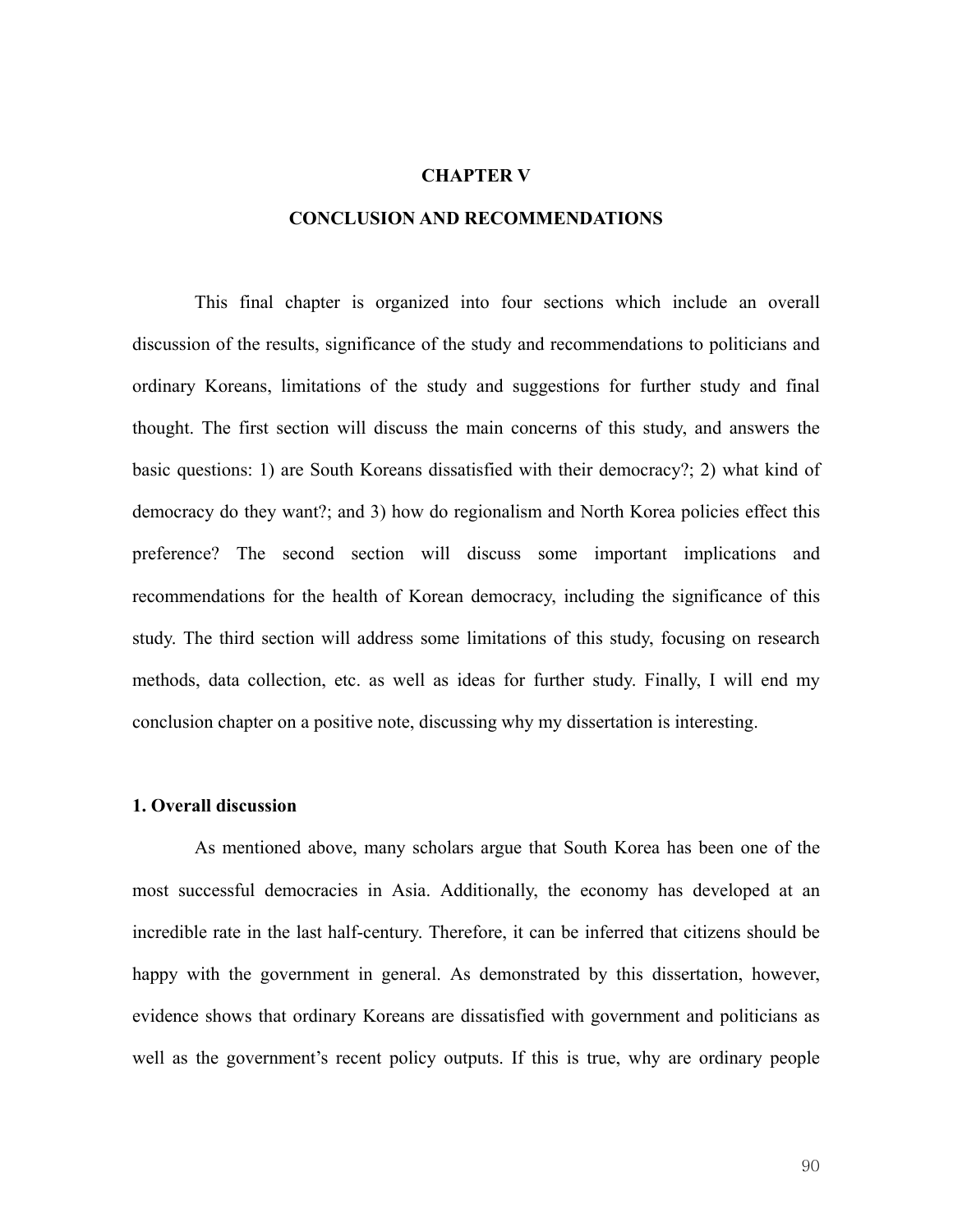distrustful of and dissatisfied with the government and politicians? In recent decades, both policy and process matters have increasingly been questioned, in light of the public's negative attitude toward government and politicians and regarding what it is that the people really prefer.

From different standpoints, conventional wisdom stresses policy as the cause for ordinary people's dissatisfaction with and distrust of government and politicians. For example, people believe that particular policies such as employment and education lead ordinary people to increasingly have negative attitudes toward government and politicians when these policies the government produced recently did not take care of what the public really wants. One the other hand, some scholars insist that ordinary people's dissatisfaction with and distrust of government and politicians are a reflection of the process performance of politicians and government, arguing, for instance, that "political scientists should not place policy at the center of the public's political universe" (Hibbing and Theiss-Morse, 2002: 13). Rather, people care deeply about process matters instead of policy matters because process concerns, for example, can help us better understand dissatisfaction with and distrust of government and politicians (Hibbing and Theiss-Morse, 2002: 13-4).

Process concerns are able to explain the variation in people's perception of government and politicians in South Korea. Additionally, understanding people's process preferences helps solve several issues, including why ordinary Koreans are dissatisfied with government and politicians, why they want to be directly involved in policy and the policy making process, or why they believe the government is not responsive to their interests and wishes. To investigate what people would want concerning the democratic process, I not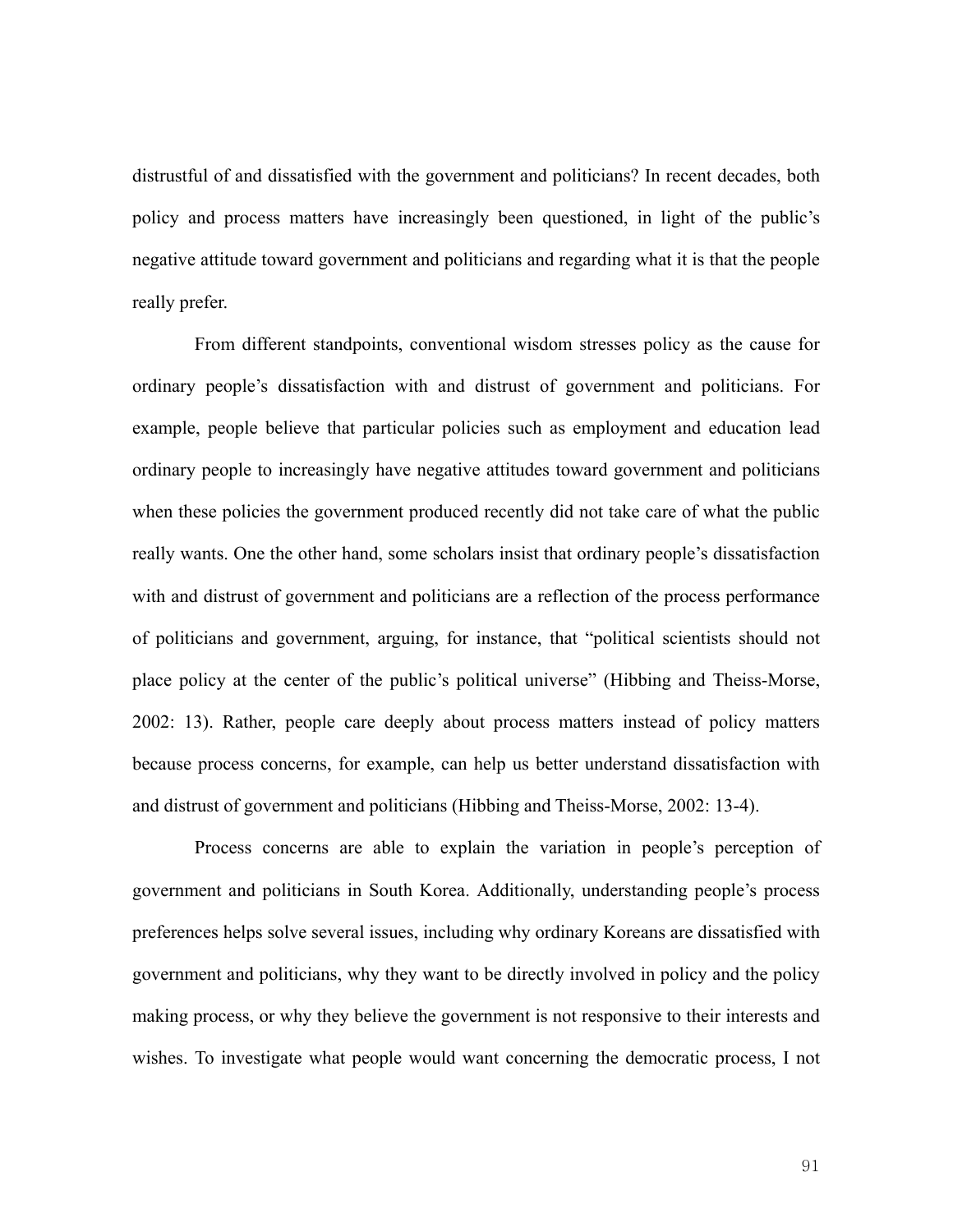only theoretically examined five different types of processes (i.e., representative, deliberative, direct, pure direct or stealth democracy), but also I empirically tested what type of democratic processes ordinary Koreans really prefer. These questions regarding the types of democratic processes and factors influencing South Koreans' preference for type of democracy occupy a central place in this dissertation.

First, I focus on whether South Koreans are dissatisfied with their democracy by asking respondents about some important points (i.e., the overall political system and approval of various parts of the government). These empirical findings support the previous evidence that a large majority of ordinary citizens are dissatisfied with the government, public policies, and the current political system (Jun and Kim, 2002; Lee et al., 2001; Shin et al., 2005). Moreover, most ordinary Koreans are dissatisfied with their democratic system. For example, a large majority of people said the current political system does not do a good job representing the interests of all Koreans. Additionally, most people are dissatisfied with the current political system, requesting a major change of the system in South Korea.

Based on the two measures (i.e., the overall political system and approval of various parts of the government), I argue that most people are dissatisfied with their democracy. If this finding is true, what kind of democracy do they want? I locate my work within the context of the types of democratic process. Building normatively on Hibbing and Theiss-Morse's notion of democratic procedures, I empirically investigated what types of democratic process people really want. Based on the democratic process survey, I observed several interesting findings. First of all, most respondents (57.4 percent) have a preference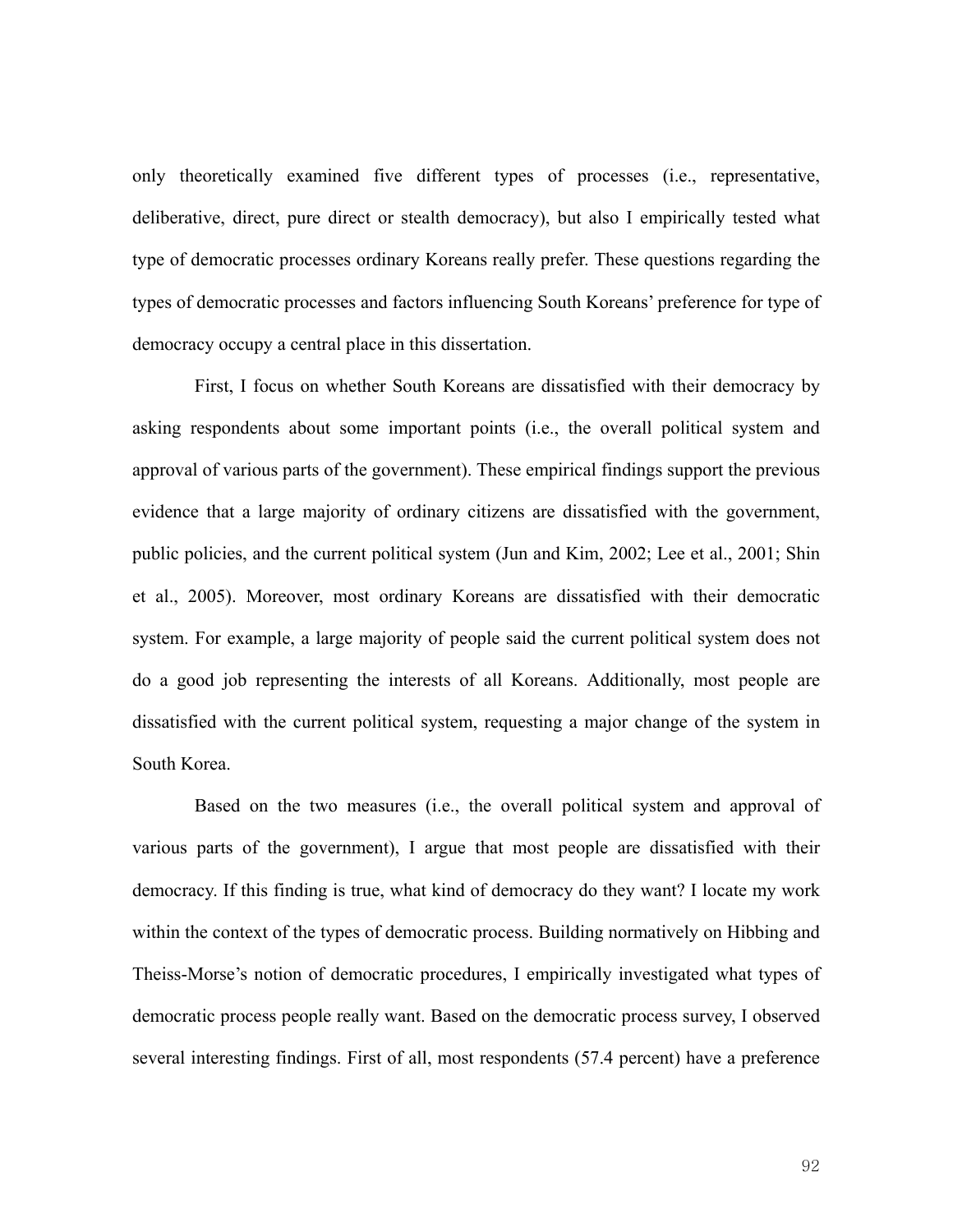for a pure direct democracy rather than other types of democratic process. Surprisingly, only a small number of respondents (11.2 percent) prefer representative democracy. This finding suggests that most people want to engage in direct and wide-scale action in politics and policy making, in order to effect political outcomes and procedures (Donovan and Karp, 2006). In other words, they believe that government and elected officials might not represent their interests and concerns.

Why do most people prefer the pure direct democracy rather than other type of democracy and what variables influence ordinary people's preference for a certain type of democracy? Regarding these concerns, I examine two factors that not only have an impact on individual's negative attitudes toward government and politicians but also might affect people's preference for a certain type of democratic process. Conventional wisdom has continuously criticized cultural and political regionalism and South Korea's policy and the policy making process toward North Korea. Many scholars have argued that these two features have led ordinary Koreans to experience dissatisfaction with and distrust of government and politicians (e.g., Jim, 2008; Kim, 1990; Korea Gallup, 2005, 2008; Kwon, 2004). Regarding this concern, I investigate whether they are really dissatisfied with government and politicians with regard to those two features. Using a nation-wide survey, my empirical findings support the previous studies that the two issues heavily influence ordinary Koreans' negative view of government and politicians.

But, past studies did not support whether the two factors are significantly related to people's preference for a certain type of democratic process in South Korea. Using binary logistic analysis, I examine the relationship. The binary logistic analysis clearly shows that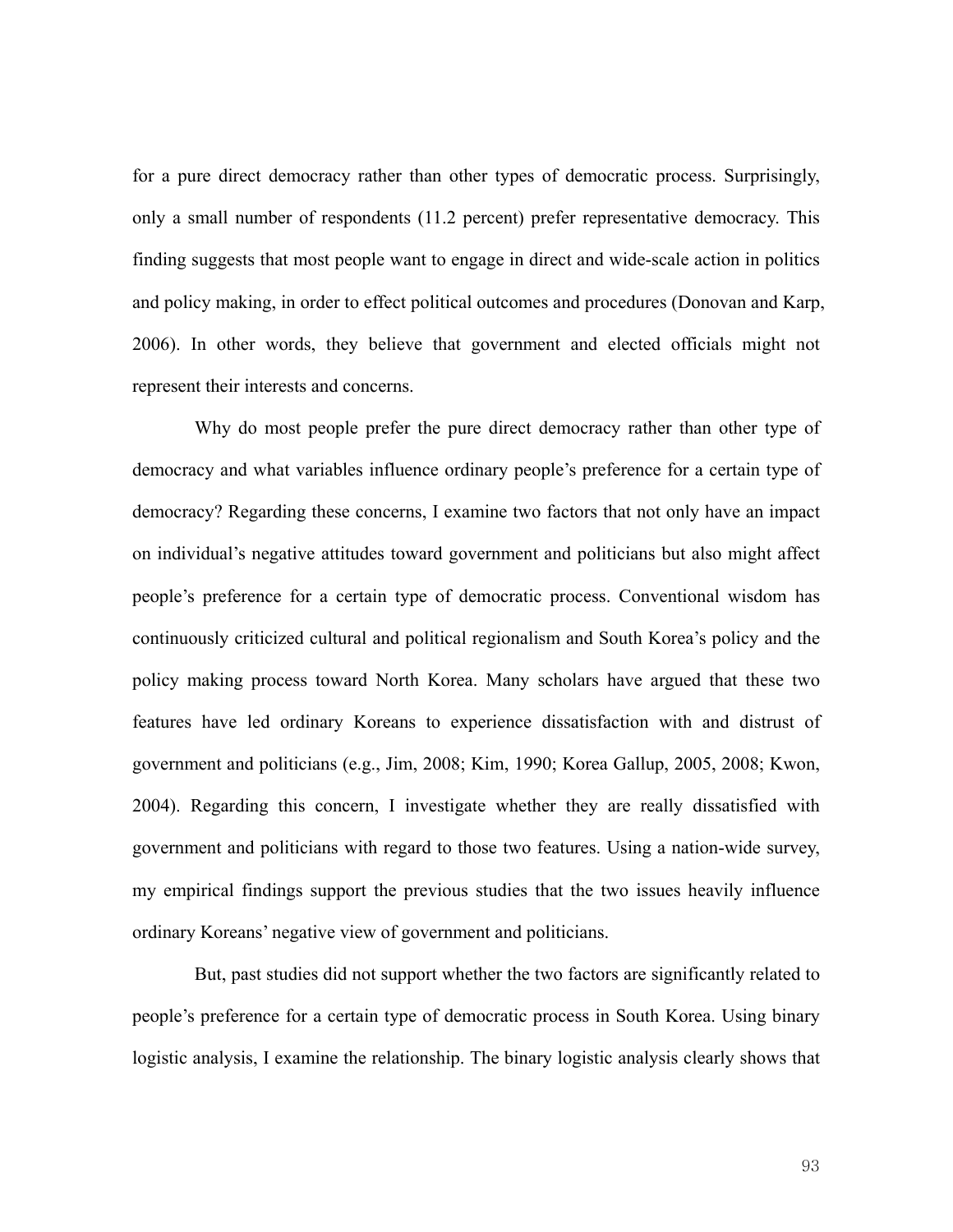political regionalism is a major cause of public disaffection and drives ordinary Koreans support for direct democracy. Additionally, government policy making process toward North Korea is also a good predictor in determining people's preference for deliberative democracy. This finding suggests that sufficient discussion and consideration among elected officials and people with regard to a certain issue (e.g., the Sunshine Policy toward North Korea) could lead to people being happier with government. In a nutshell, most people have recognized the two features, South Korea's policy and policy making process toward North Korea and regionalism, as obstacles to the evolving democracy in South Korea. Additionally, public activities such as e-contacting and contacting are good predictors that determine direct democracy in South Korea. By now I have argued that South Koreans are unhappy with their democracy and empirical findings show that they widely prefer direct democracy.

I next explored whether ordinary Koreans really prefer direct democracy or if they prefer another alternative democracy, one in which they have a marginal role in policies and the policy making process. Regarding this concern, I apply the concept of stealth democracy, as described by Hibbing and Theiss-Morse, to South Korea, focusing on whether stealth democracy is observable in South Korea. With the democratic process survey, empirical findings support that most people not only dislike debate, compromise, and conflict in politics but also support stealth democracy. Ironically, the empirical finding provides interesting information that a large majority of people prefer both direct democracy and stealth democracy although these two types of democracy are totally different in terms of fundamental ideas. Based on the finding in chapter 4, I argue that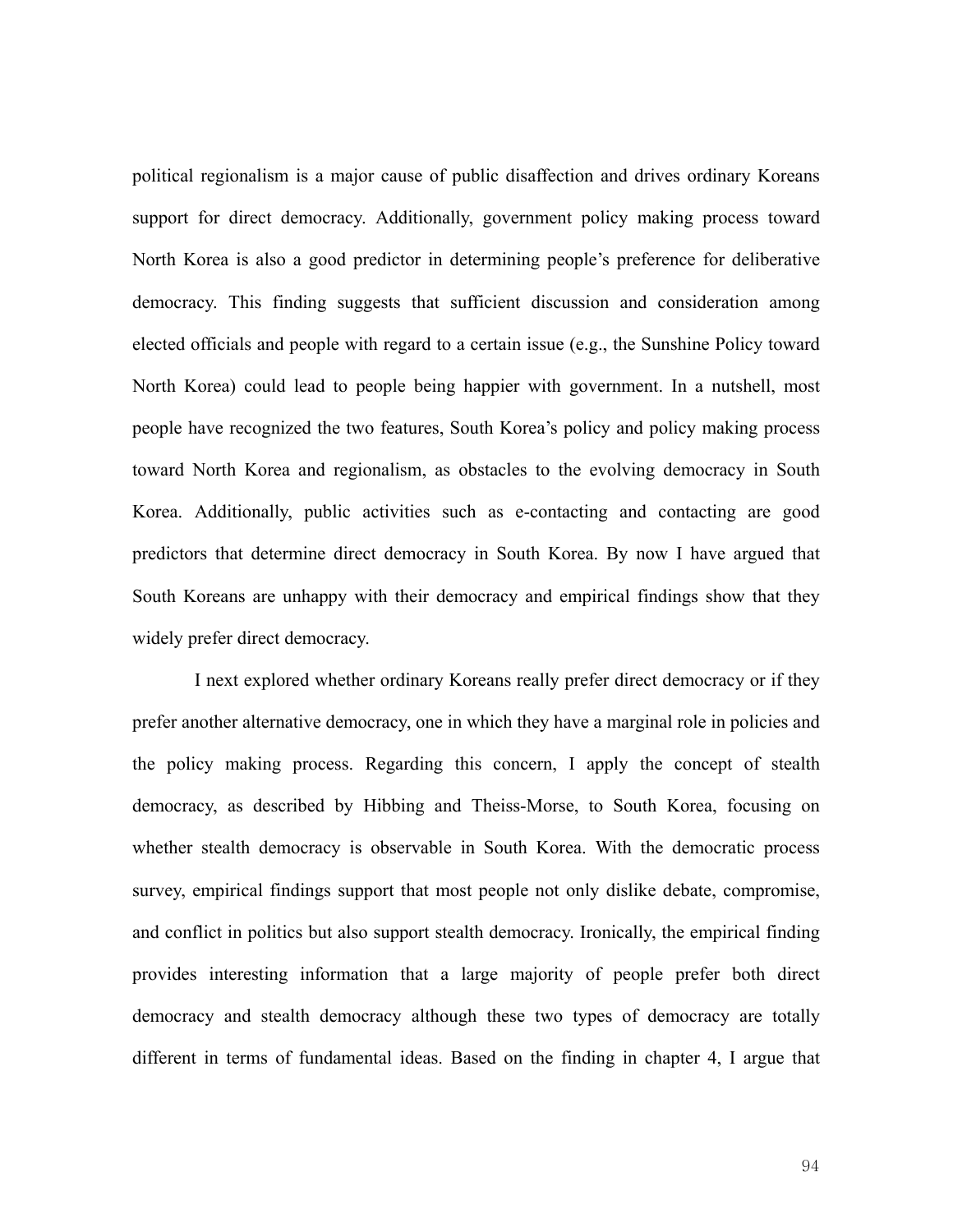preferring both a pure direct democracy and stealth democracy at the same time means ordinary Koreans do not want to be lazy Koreans, but rather they want to engage with politicians who have political knowledge and are non-self-interested decision makers.

I support empirically that most people prefer stealth democracy, and investigate the factors that influence their preference for stealth democracy. Using OLS regression analysis, I examine what variables are statistically related to a belief in stealth democracy in South Korea. OLS regression analysis provides significant information that the policy making process and engagement policy toward North Korea and regionalism are major causes of public disaffection and drive their support for stealth democracy. In particular, those who prefer stealth democracy feel that too much debate, conflict, and compromise with regard to North Korea drive an inappropriate outcome. Additionally, people supporting stealth democracy worry about regionalism, believing that elected officials' continuous debate, conflict, and compromise in the policy making process with regard to a certain region deteriorates the legitimacy of the political system in South Korea.

## **2. Significance of the Study and recommendations**

Previous studies have focused on policy matters that effect people's dissatisfaction with and distrust of government and politicians. Although I do not even put a policy explanation against a process explanation, this dissertation intends to disabuse elected officials of the misperception that people's dissatisfaction with and distrust of government and politicians are caused by policy matters. My dissertation empirically provides a crucial point that ordinary Koreans are dissatisfied with government and politicians due to process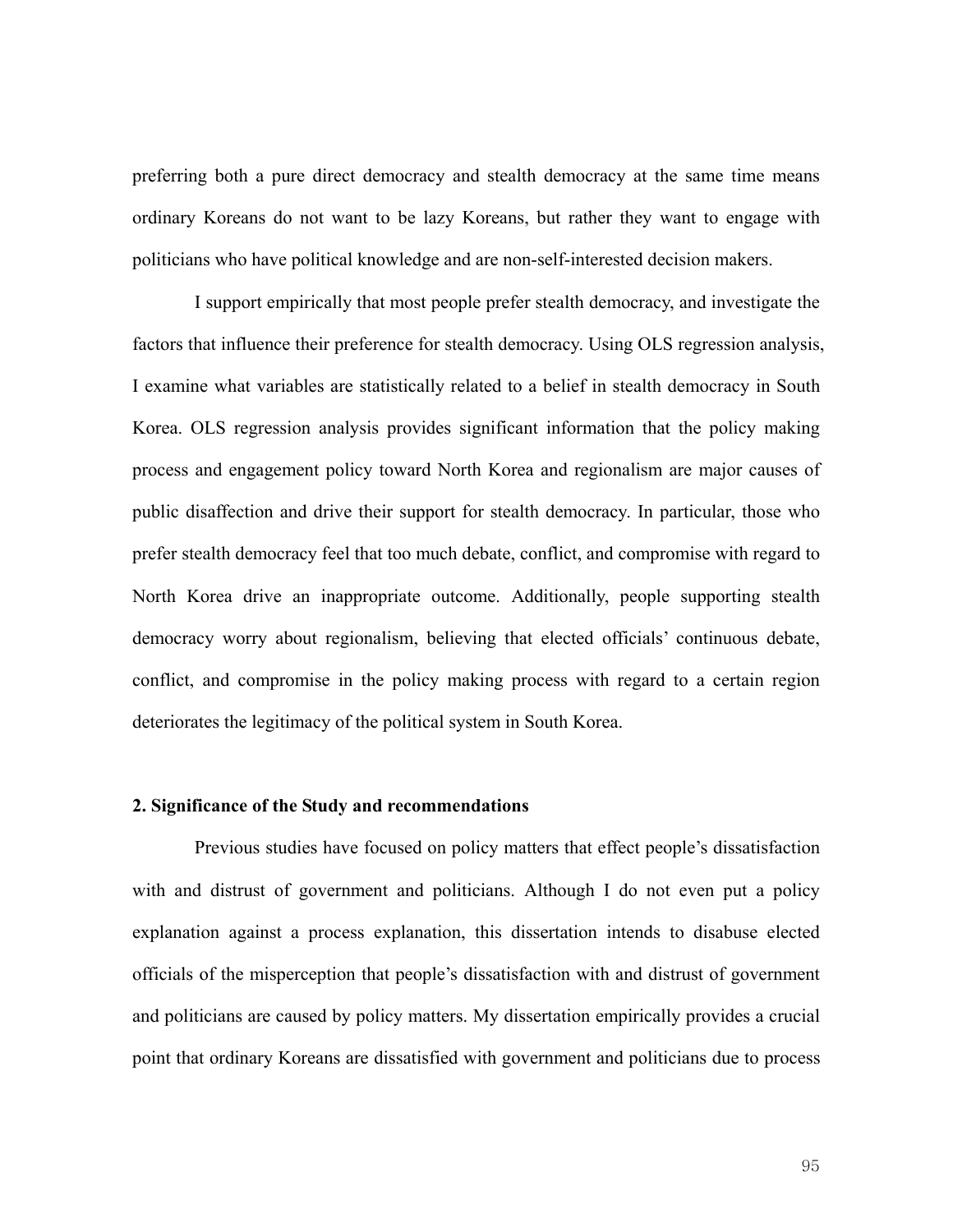matters (Im, 2006).

Many scholars argue that ordinary people really want to participate in democratic processes that promote direct contact with government and politicians in order for them to present their policy proposals and even decide their policy proposals themselves. Yet, no political scientists in South Korea have empirically explored whether ordinary Koreans want to participate in the democratic process to directly represent their desires and concerns. In my dissertation, I support that there is a relationship between ordinary people's discontent with their government and politicians and their preference for a certain type of democracy. The empirical finding provides interesting evidence that those who are dissatisfied with government and politicians prefer direct democracy (Donovan and Karp, 2006). This empirical finding gives crucial information to government and elected officials concerned about ordinary Koreans' distrust and dissatisfaction with government and politicians.

This dissertation empirically and theoretically introduces the beliefs of stealth democracy to students of political science in South Korea, focusing on why this belief is important. This task is, indeed, unprecedented. This work attaches the importance of stealth democracy to political scientists concerns about ordinary Koreans' dissatisfaction with and distrust of government and politicians, focusing on a complete picture of people's preferred type of government. Additionally, this study gives some comments to political scientists who are concerned that South Korean democracy is at risk. As Dalton pointed out (2008: 161), "several leading political scientists are worried about the public's decreasing civic engagement, declining political participation, and growing alienation from the democratic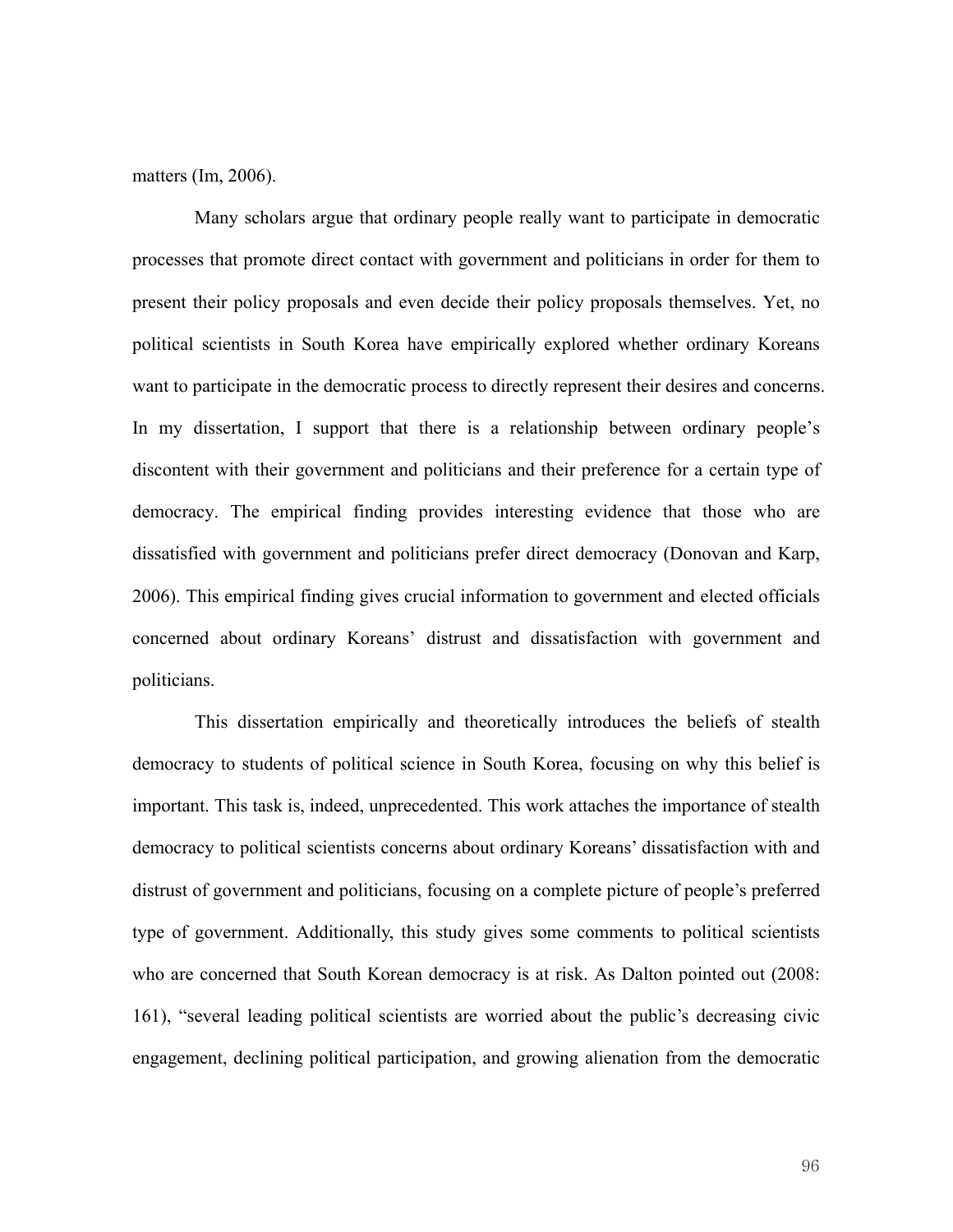process." Current democratic processes in South Korea do not stimulate ordinary Koreans to participate in the political process. Employing a national survey, this dissertation identifies the specific governmental procedures that ordinary Koreans really want by looking at some diverse types of the democratic processes. The empirical finding regarding the types of democratic processes clearly indicates that ordinary people have a preference for both a direct democratic process and stealth democracy. This study has uncovered more information about the importance concerning the depth of ordinary people's distrust of government and elected officials.

Not surprisingly, scholars of Korean politics and society have widely studied individual attitudes toward North Korea policy such as engagement policy (e.g., Chae and Kim, 2008; Jim, 2008; Levin and Han, 2002) and political regionalism that has brought a variety of political ramifications to Korean politics (e.g., Kim, 1987; Kim, 1990; Kwon, 2004; Moon, 2005). They argue that these two features have led ordinary Koreans to exprience dissatisfaction with and distrust of government and politicians (e.g., Jim, 2008; Kim, 1990; Korea Gallup, 2005, 2008; Kwon, 2004). Furthermore, these two features in South Korea are considered to be the most serious impediments hindering political development (Choi, 1998). As I mentioned earlier, little previous study, however, talks about how much these features influence South Koreans' preference for a certain type of democracy. Empirical evidence provides interesting information that those who are dissatisfied with the policy and policy making process toward North Korea prefer stealth democracy. Additionally, most people who have a negative view towards regionalism support both direct and stealth democracy in South Korea. If these factors are major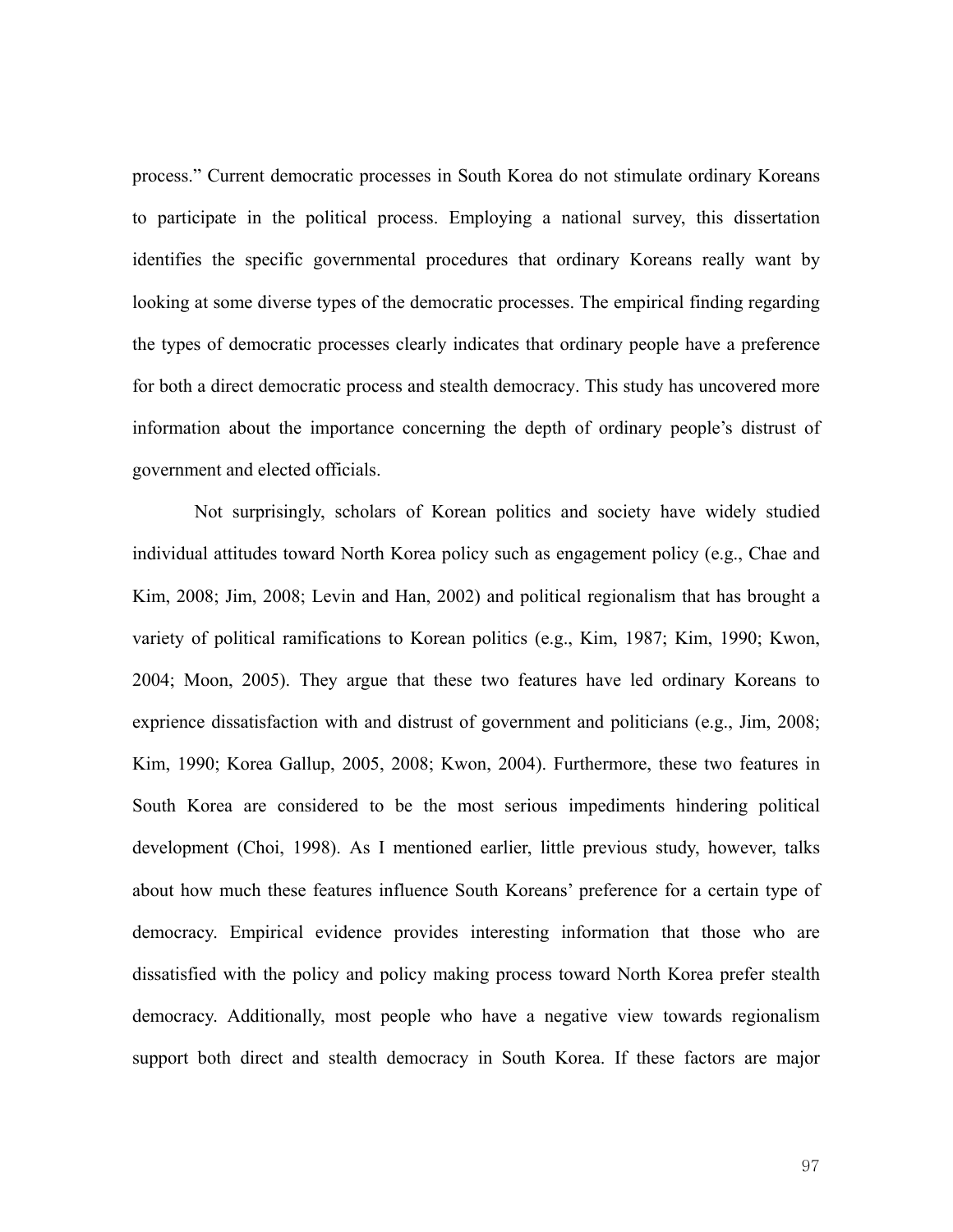problems for successful democracy in South Korea, what can be done to solve the problem?

Regarding the policy making process impacting Koreans' dissatisfaction and discontent with government and politicians, my dissertation gives some comments to government officials, politicians, and ordinary people worried about the future of democracy in South Korea. Policy making is how the government decides what will be done about a certain matter (Ripley and Franklin, 1991: 81), but policy making at the national level is complicated, because the policy making involves a process of interaction among a variety of governmental and nongovernmental actors. For example, when governmental actors such as elected officials discuss a certain matter (e.g., North Korea), most Koreans have observed too much of the debate and conflicts among the elected officials. Therefore, most Koreans, as the empirical evidence consistently indicated, are dissatisfied with elected officials' debate, conflict, and compromise and thus ordinary people are not only angry but also support stealth democracy.

The core of the South Korean national governmental policy process is located in the National Assembly and the executive branch. But, these public institutional entities and actors should periodically and systematically be supplemented by nongovernmental institutions and citizens in order for elected officials to reduce the political conflict and make better decisions. As a solution, governance structures should be designed by ordinary people to encourage participation in policy making in any effective way. Additionally, government and politicians have to enhance opportunities for citizens to become involved in national government and local governments to address issues they care about (Macedo et al., 2008: 114).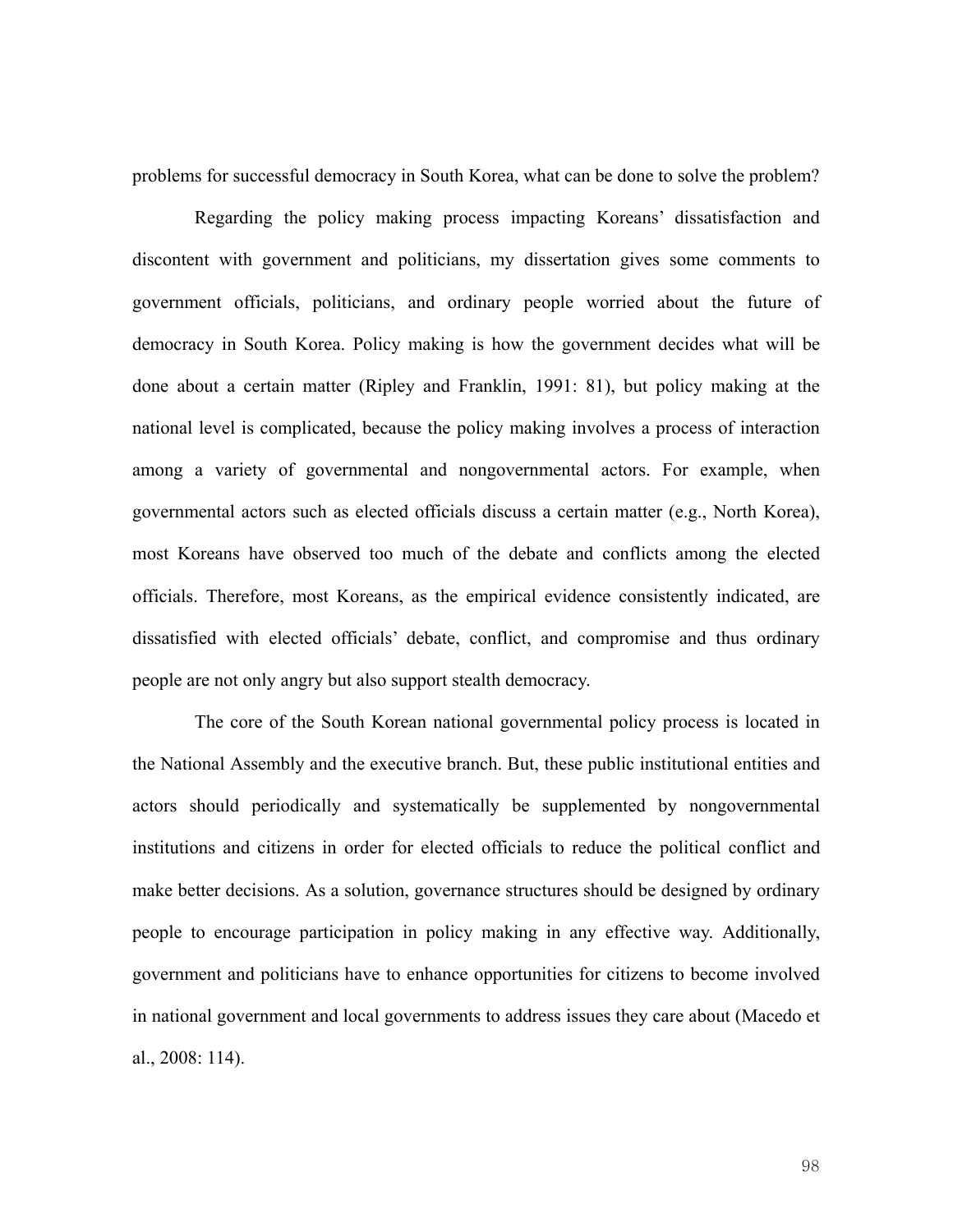This study also gives some suggestions to ordinary people who are unwilling to be deeply involved in governmental procedures. Good citizens should not be lazy. Rather, good citizens are engaged in a variety of social and political activities beyond elections, continuously maintaining citizen duties, such as participating in elections, paying taxes, obeying the law, and supporting the government (Dalton, 2008: 164). As conventional wisdom suggests, ordinary people should voice their opinions and concerns in the proper way to the government and politicians without any violent activities. Additionally, improving democratic processes in South Korea requires citizens' acquisition of political knowledge. As Macedo and his colleagues (2005: 32) emphasized, "people who know more about politics are more actively engaged in it: those with a higher level of political knowledge are more likely to engage in every type of political activity." In summary, the government and politicians in the political process should be routinely and necessarily responsive to what citizens want. Proper participation of ordinary people in the policy making process will reduce their negative attitude toward government and politicians and lead to better decision-making.

As indicated above, I argue that regionalism is one of the most notable features influencing people's preference for a certain type of democracy and causing people's dissatisfaction with government and politicians. Why does regionalism affect individual preference for a certain type of democracy and lead to their negative view toward government and elected officials? Is there any solution to reduce regionalism and to better develop democracy in South Korea?

Based on my empirical findings, I suggest some points to reduce longstanding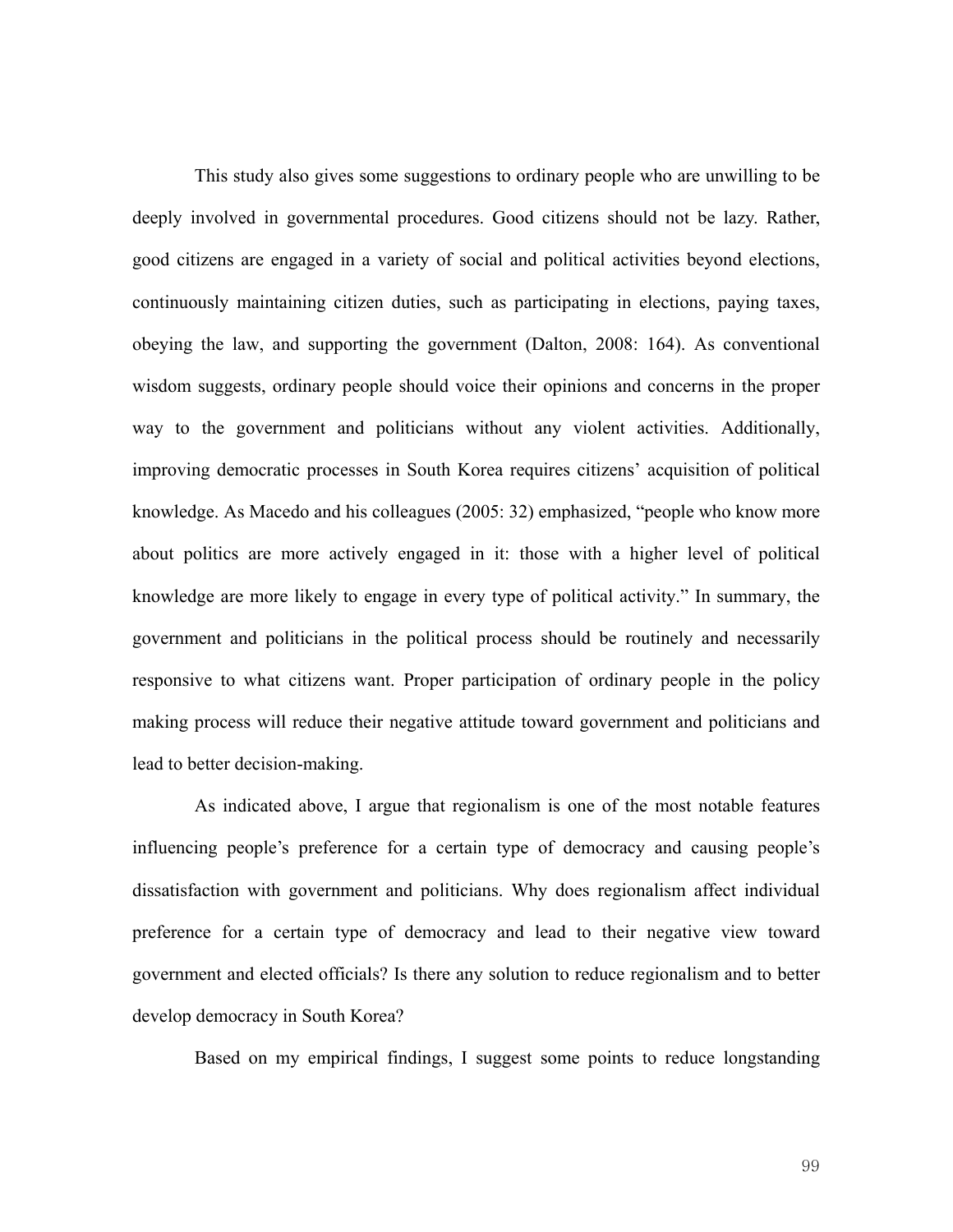regionalism in South Korea. As I indicated in chapters 1 and 3, though South Korea may be ethnically homogeneous, regionalism has historically divided the electorate along geographical lines between Kyongsang in the south-east and the Cholla region in the south west. Because whole regional populations of Kyonsang provinces are bigger than Cholla provinces, most of the presidents and ruling parties came from Kyongsang provinces. This political environment has led to unbalanced economic development. Therefore, most people believe that the citizens of Kyongsan provinces have relative advantages in various economic and political benefits under their rule (Kim, 1987; Kim, 1997). The citizens' negative perception with regard to economic development leads to regional antagonism and cleavages. As a solution, I recommend that the Korean government and elected officials' politically neutral intervention in the economy, regardless of regional preference, is necessary in order to reduce cultural and political regionalism. For example, in the budgetary process, government and elected officials should legitimately balance the budget, regardless of regional preference.

Empirical evidence indicates that most people (89.7 percent) believe that politicians tend to favor one region over another and manipulate regional biases for their political gain. For example, political leaders in elections have more incentives to use regionalism for their political objectives, emphasizing political ideology. Regarding this concern, most people (79.3 percent) believe that this political regionalism is a barrier to reviving the nation's democratic development. Regarding these concerns, I suggest some comments, such as recognizing regional voting as an outcome of regional nepotism or ideological conflicts, candidates should not shape regionalism into their political objectives.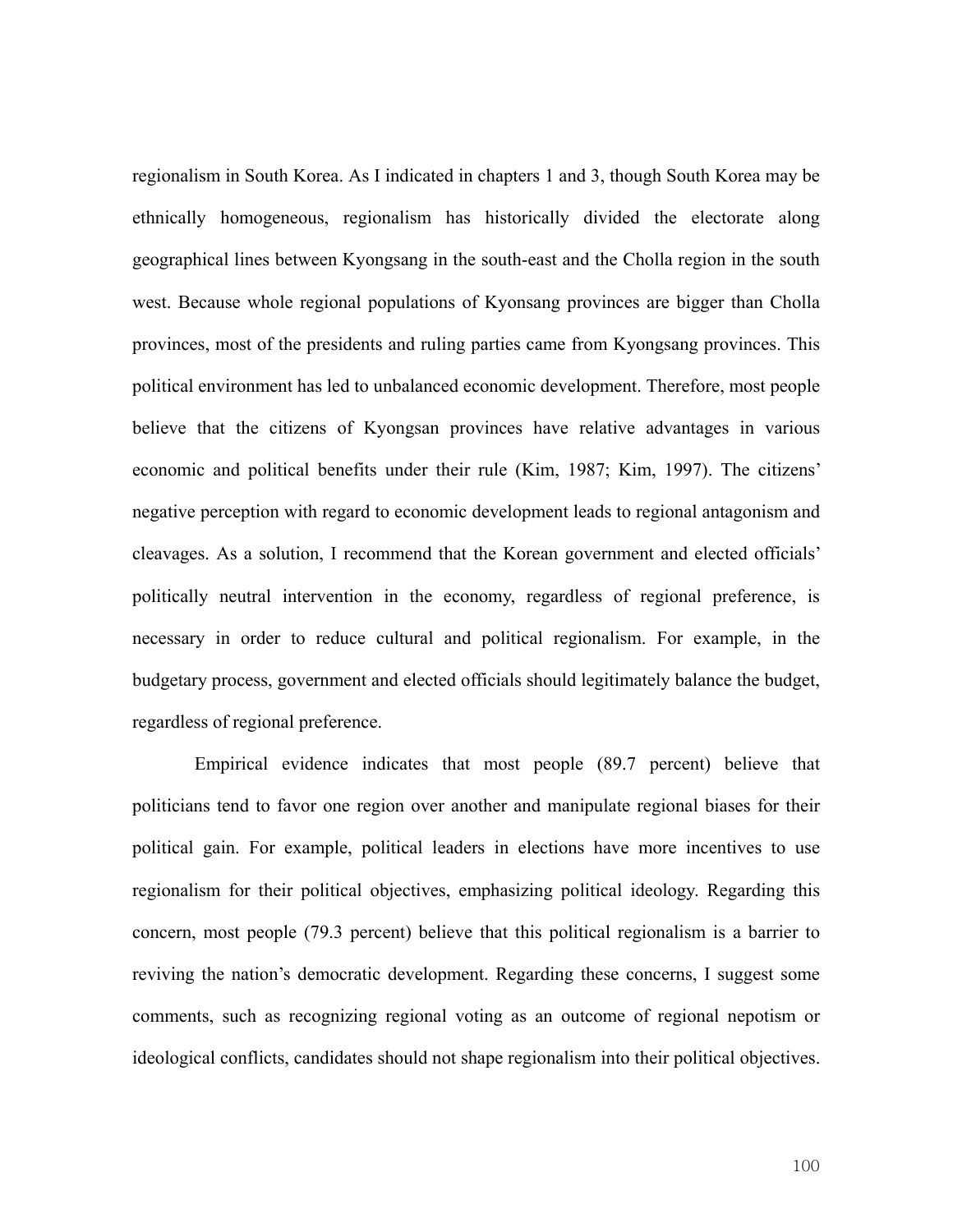Voters should carefully cast their votes for candidates or parties with consideration of candidates' political capability or party platforms rather than with consideration of regional benefits. Additionally, government, especially the National Election Commission, should keep an eye on parities and candidates' unlawful election campaigns stressing regional benefits, ideologies, and others.

#### **3. Limitations and Further Study**

Although this dissertation attempts to give some suggestions to both politicians and ordinary people for the health of Korean democracy, with regard to democratic process matters, there may be some limitations of this dissertation. The limitations include research method, data collection and lack of previous research. Further this dissertation examines a number of political explanations about the causes of the decline in confidence in government by looking at several types of democratic processes and diverse variables that can be causing ordinary people's dissatisfaction with and distrust of government and politicians. This study makes room for further study.

Survey research has its limits. As Nye and his colleagues (1997: 5) criticized, "responses in surveys vary with the phrasing and context of the questions that are asked." For example, when respondents were asked for a preference for a democratic process with regard to political consideration and decision, most respondents preferred a pure direct democracy and only a few respondents supported a direct democracy. This deviated from my expectations. Furthermore, previous studies show that deliberative democracy is not only an important element of the democratic system, but is also used to reduce the people's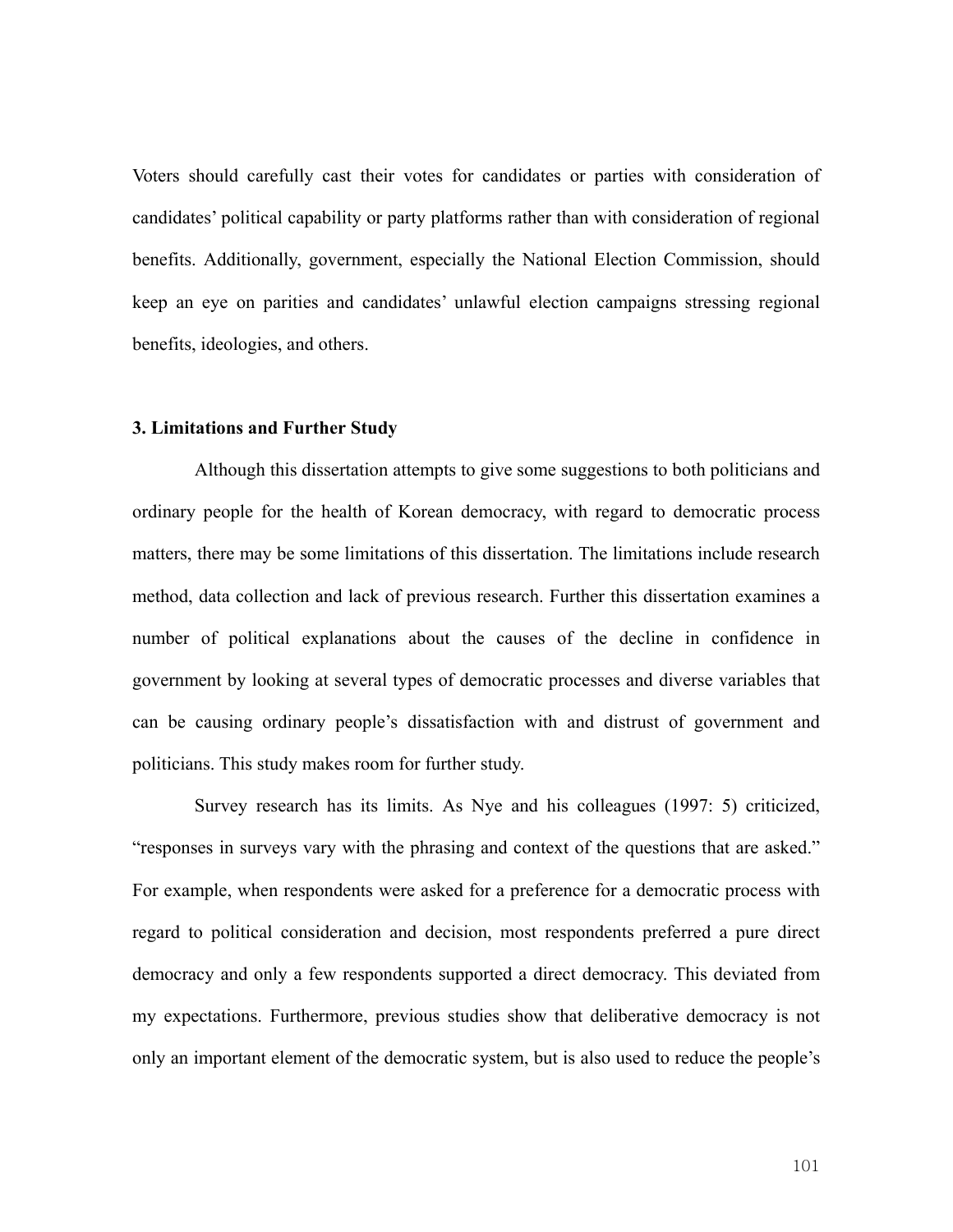distrust and discontent with the government. However, few of the respondents supported deliberative democracy in my study. Therefore, I should carefully create questions to measure the types of democratic process that people really want.

Through the democratic process survey, we know that most people are dissatisfied with government and their democracy. And, we recognize that two factors, policy and the policy making process toward North Korea and regionalism, are significantly related to ordinary people's negative views toward their government and democracy in South Korea. Moreover, empirical findings support the notion that ordinary people's negative views toward their government and democracy are caused by the two factors related to types of democracy that they really prefer. Another important task for what political scientists have to do for successful democracy is to investigate how to practically and systematically solve the longstanding problems (e.g., North Korea policy and regionalism) and how to solve individuals' negative attitude toward government and politicians in South Korea.

To understand ordinary Koreans' preference for types of democracy, respondents were asked about four types of democracy. And, to determine preferences for alternative types of democracy that people really want, respondents were asked about stealth democracy. Based on the two measurements, all respondents had to provide information regarding two different groups of democratic processes, regardless of the respondents' primary type of democratic process. For example, a respondent who preferred direct democracy had to answer a measurement of stealth democracy even if he/she does not support stealth democracy. This measurement may be checked to obtain a more accurate result. Therefore, making a new construct is necessary for accurately measuring the types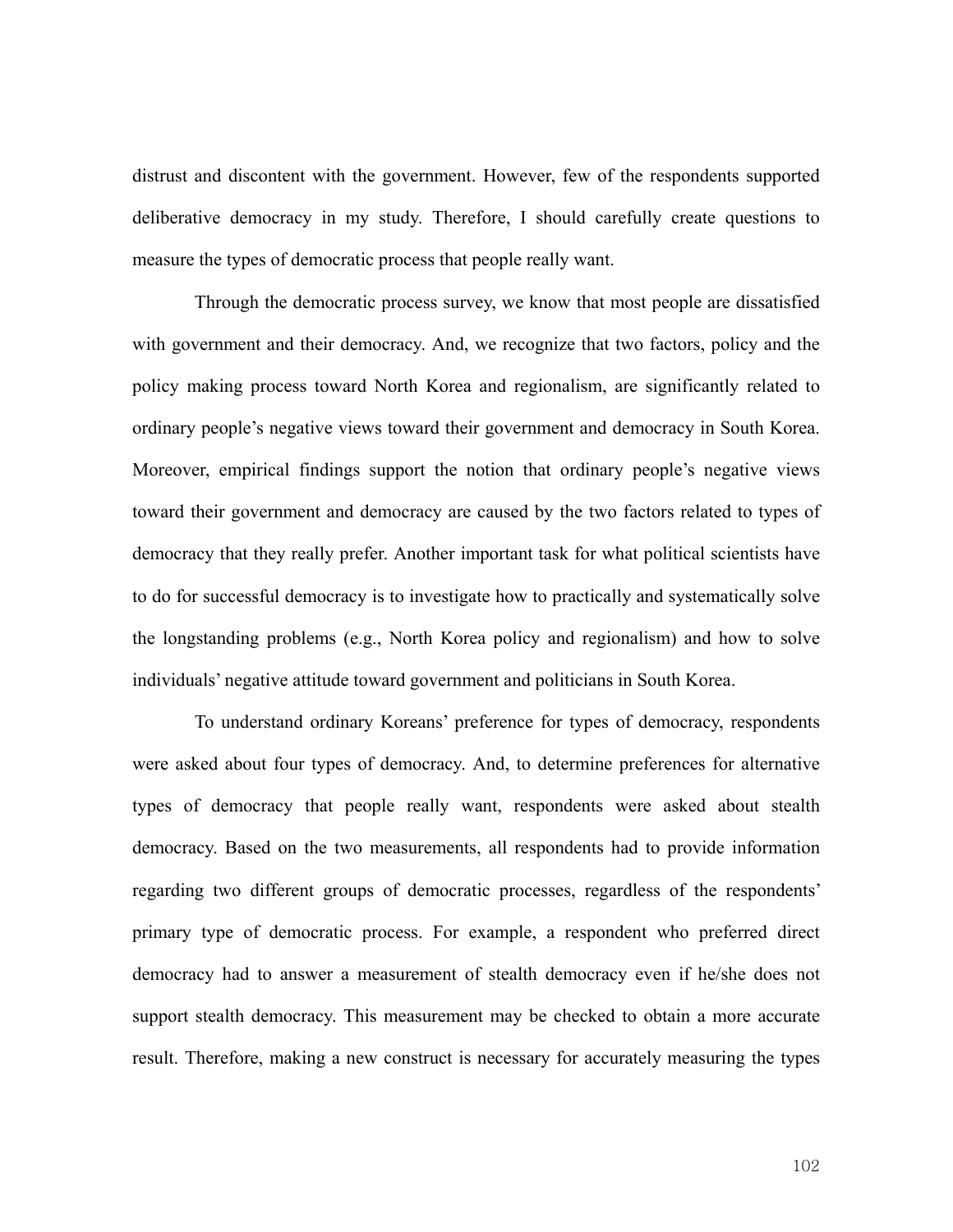of democratic processes that people really want.

# **4. Final thought**

 The most important contributions of my dissertation is that it applied a theory of democracy to a nation that is in transition. Positive gains of South Korea in past have allowed us to take a complex look at democracy instead of examining it on simplistic level. Instead of just success or failure, I looked at democracy from the perspective of those experiencing it as citizens. Despite the dissatisfaction of citizens about their democracy, do not hate the government as a whole. The South Korean government can be a success and a disappointment at the same time. Only with asking the types of questions in this dissertation- what type of democracy do the people want and what role are they willing to play in that democracy-can democracy truly exist. In that right, I am helping to move the study of South Korean democracy onto more solid ground. Because people were willing to answer the questions of this study, there is hope that these important questions about democracy can be hopefully be moved in the public-if people will agree to discuss them.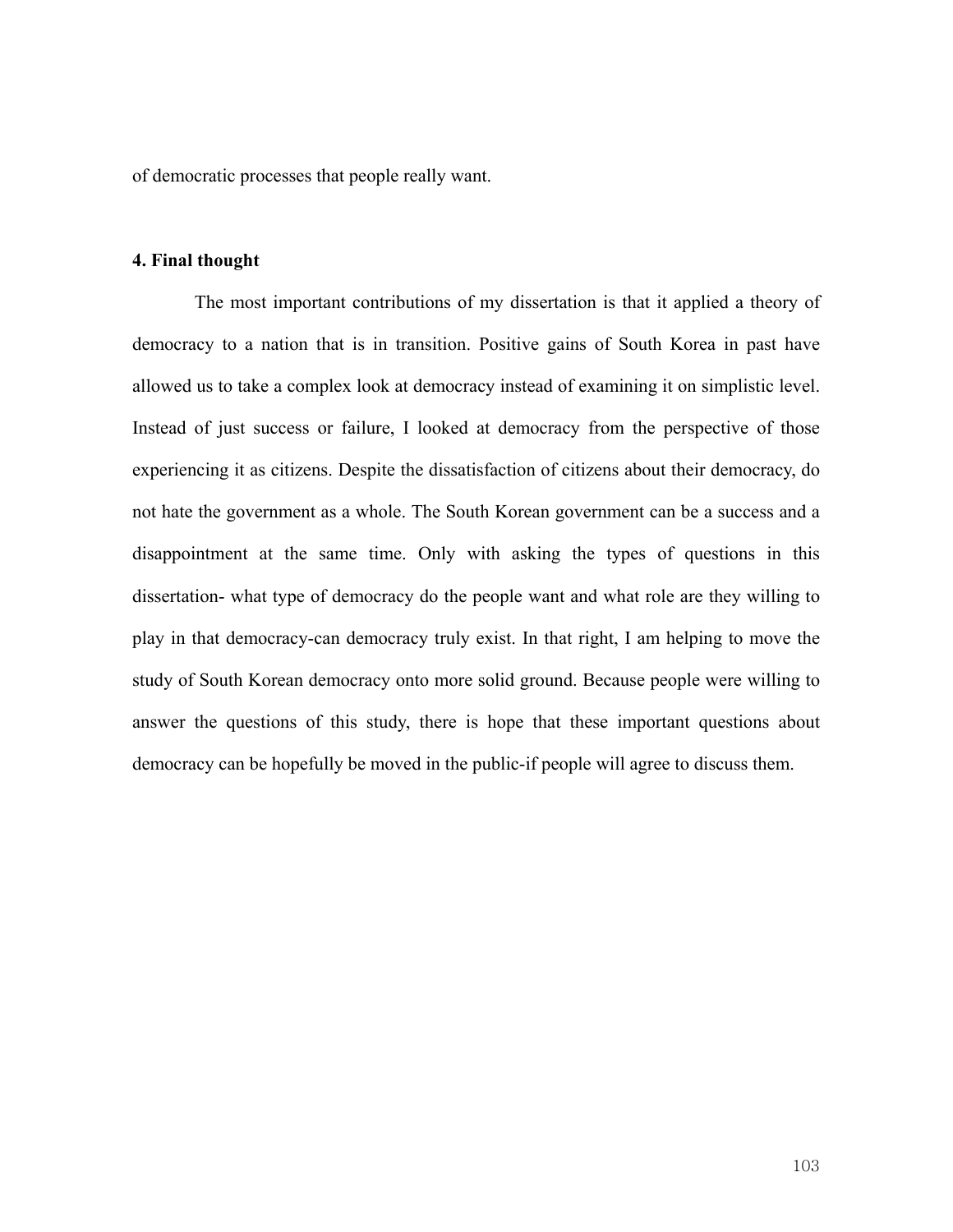# **References**

Alexis de Tocqueville, 1988. *Democracy in America*. New York: Harper Perennial.

Brady, David W., and Theriault, Sean M. 2001, "A Reassessment of Who's to Blame: A Positive Case for the Public Evaluation of Congress," in Hibbing, John R. and Theiss-Morse, Elizabeth. Eds, *What is It about Government That American Dislike?* Cambridge UK: Cambridge University Press.

Blendon, Robert R., Benson, John. 1995. "Who has the Best Health Care Systems? A Second Look," *Health Affairs* Vol. 14, No. 4 (Winter 1995); 220-30.

Budge, Ian. 1996. *The New Challenge of Direct Democracy*. Cambridge: Polity Press.

Chae and Kim. 2008. "Conservatives and Progressives in South Korea." *The Washington Quarterly* Vol.31. No. 4: 77-95.

Cheibub, Jose Antonio. 2007. *Presidentialism, Parliamentarism, and Democracy*. Cambridge University Press.

Chosun Il-bo. 2008. http://news.chosun.com

Choe, Sang-Hun, "South Korea's Sunshine Policy Dims," *The New York Times*, January 17, 2008, http://www.nytimes.com

Choi, Jang-Jip. 1998. *Conditions and Prospects of Korean Democracy*. Seoul: Nanam Publishing House.

Cohen, Joshua. 1989. "Deliberation and Democratic Legitimacy." In *The Good Policy*, ed. Alan Hamlin and Philip Pettit. Oxford: Basil Blackwell, 17-34. New York: Blackwell.

Converse, Philip E. 1964. "The Nature of Belief Systems in Mass Publics." *In Ideology and Discontent*, ed. David Apter. New York: Free Press.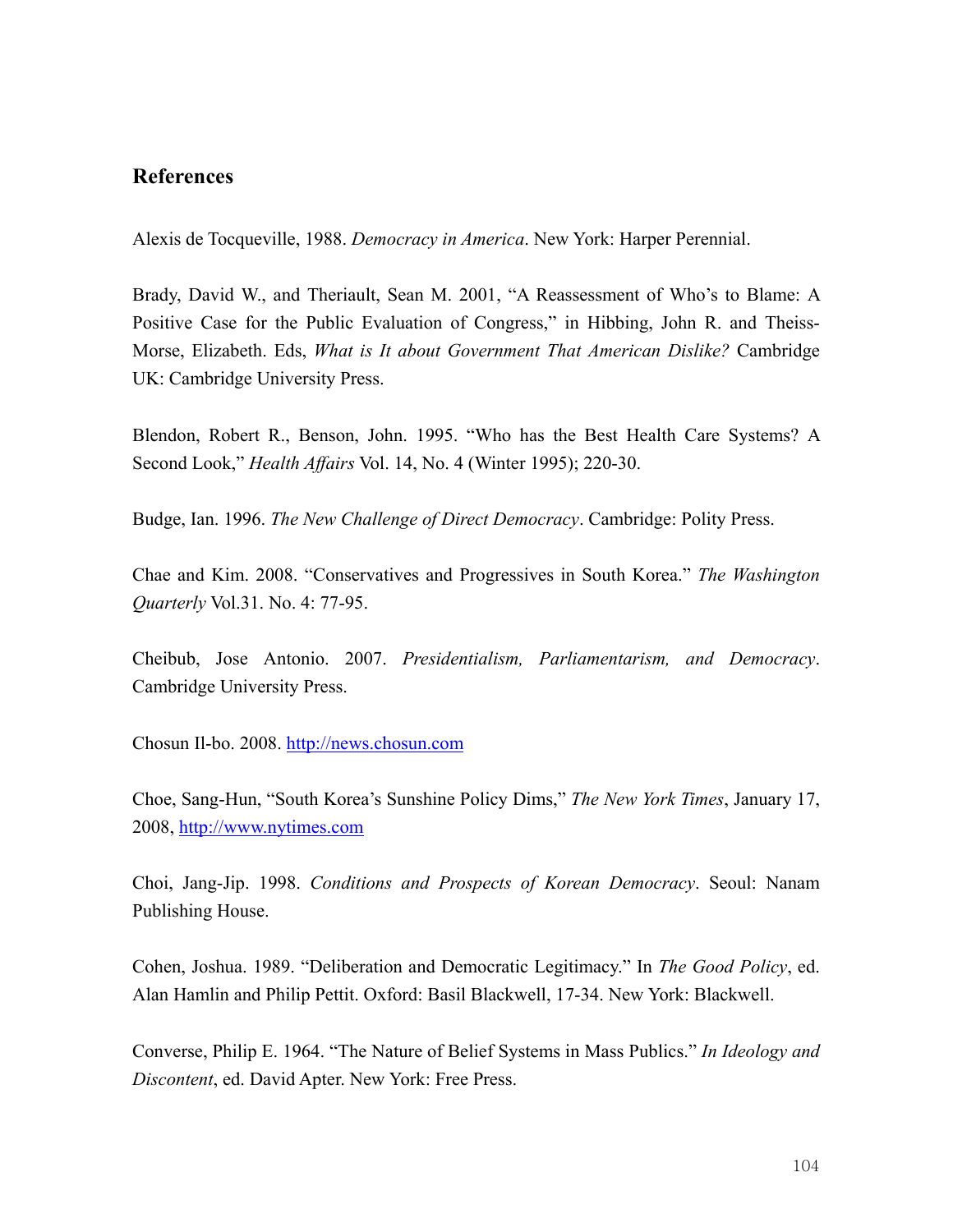Creswell, John W. 2003. *Research Design: Qualitative, Quantitative, and Mixed Methods Approaches*. SAGE Publications.

Dahl, Robert A. 1956. *A Preface to Democratic Theory.* Chicago and London: The University of Chicago Press.

Dahl, Robert A. 1989. *Democracy and Its Critics*. Yale University Press

Dalton, Russell J. 1999. "Political Support in Advanced Industrial Democracies" in Pippa Norris (ed.), *Critical Citizens: Global support for Democratic Governance*. New York: Oxford University Press.

Dalton, Russell J., Wilhelm Burklin and Andrew Drummond. 2001. "Public Opinion and Direct Democracy". *Journal of Democracy* 12: 141-53.

Dalton, Russell J. 2008. *The Good Citizen: How a younger generation is reshaping American politics*. CQ Press.

Delli-Carpini, Michael X., and Scott Keeter. 1996. *What Americans Know about Politics and Why It Matters*. Mew Haven, CT: Yale University Press.

Donovan, Todd and Karp, Jeffrey A., 2006. "Popular Support for Direct Democracy", *Party Politics.* Vol 12. No.5 pp. 671-688.

Dryzek, John. 2000. *Deliberative Democracy and Beyond: Liberal, Critics, Contestations*. New York, NY: Oxford University Press.

Foley, James A. 2003. "Sunshine or Showers for Korea's Divided Families?," *World Affairs*. Vol. 165 No. 4: 179-184.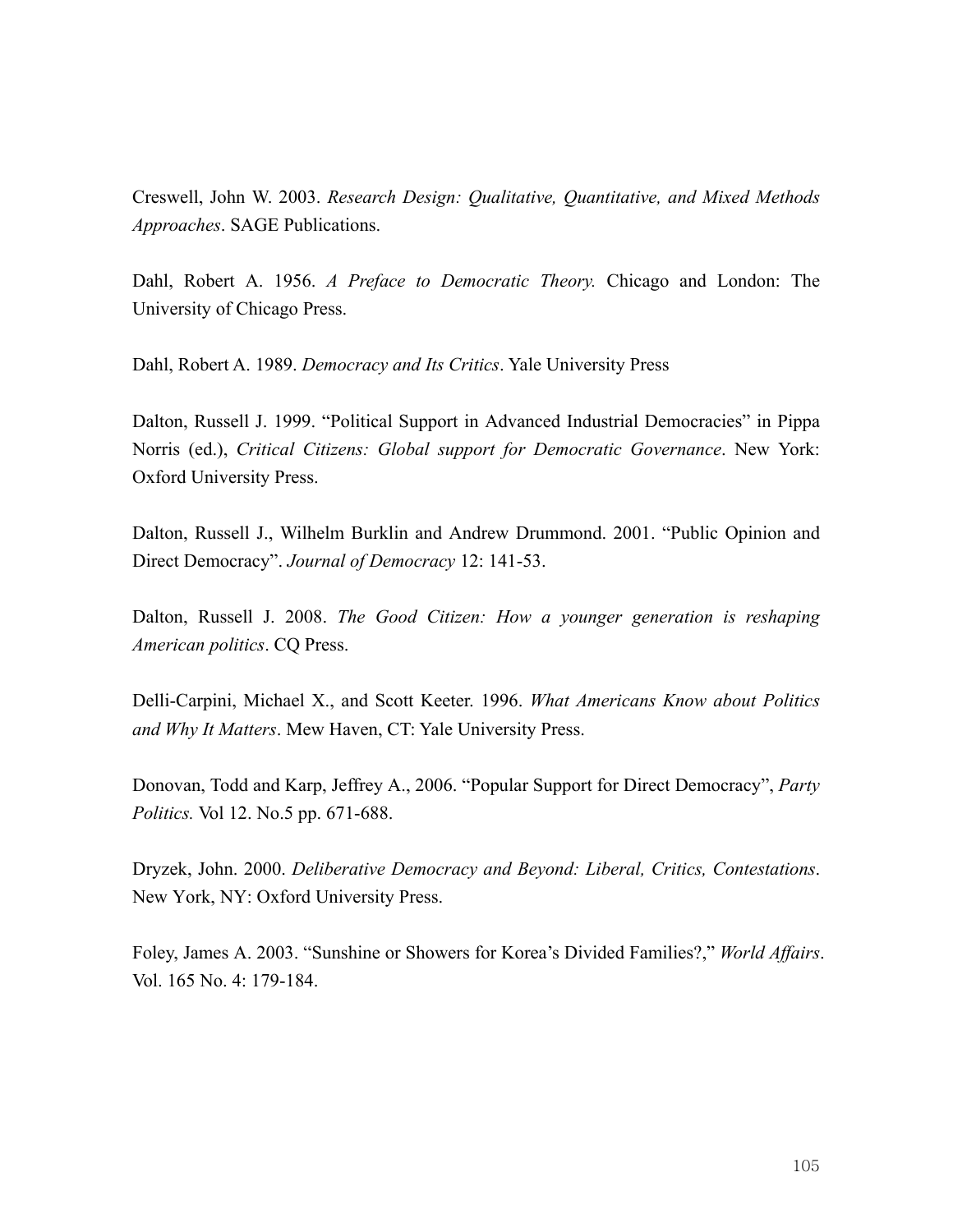Funk, Carolyn L. 2001, "Process Performance: Public Reaction to Legislative Policy Debate." in Hibbing, John R. and Theiss-Morse, Elizabeth. Eds, *What is It about Government That American Dislike?* Cambridge UK: Cambridge University Press.

Geddes, Barbara. 1994. *Politician's Dilemma: Building State Capacity in Latin America.* University of California Press.

Gibson, James L., and Gregory A. Caldeira. 1995. "The Legitimacy of Transnational Legal Institutions." American Journal of Political Science 39 (May): 459-89.

Government Information Agency, "The Year 2000 Report," *Chosen Monthly*," September 2001.

Gutmann, Amy, and Dinnis Thompson. 1996, *Democracy and Disagreement,* Cambridge: Belknap Press of Harvard University Press.

Habermas, Jurgen. 1996. *Between Facts and Norms: Contributions to a Discourse Theory of Law and Democracy.* Cambridge, MA: MIT Press.

Held, David. 1996. Model of Democracy. Stanford University Press.

Han-Kook Il-bo. 2005. "South Korean's Discontent toward Government's Inability," *Han-Kuk Il-bo*.

http://news.hankooki.com/lpage/politics/200506/h2005061017344321040.htm.

Hibbing, John R., and Elizabeth Theiss-Morse. 1995. *Congress as Public Enemy: Public Attitude Toward American Political Institutions*. Cambridge: Cambridge University Press.

Hibbing, John R., and Elizabeth Theiss-Morse. 1998. "The Media's Role in Public Negativity Toward Congress: Distinguishing Emotional Reactions and Cognitive Evaluations." *American Journal of Political Science,* Vol.42, No.2: 475-498.

Hibbing, John R., and Elizabeth Theiss-Morse. 2001. "Process Preferences and American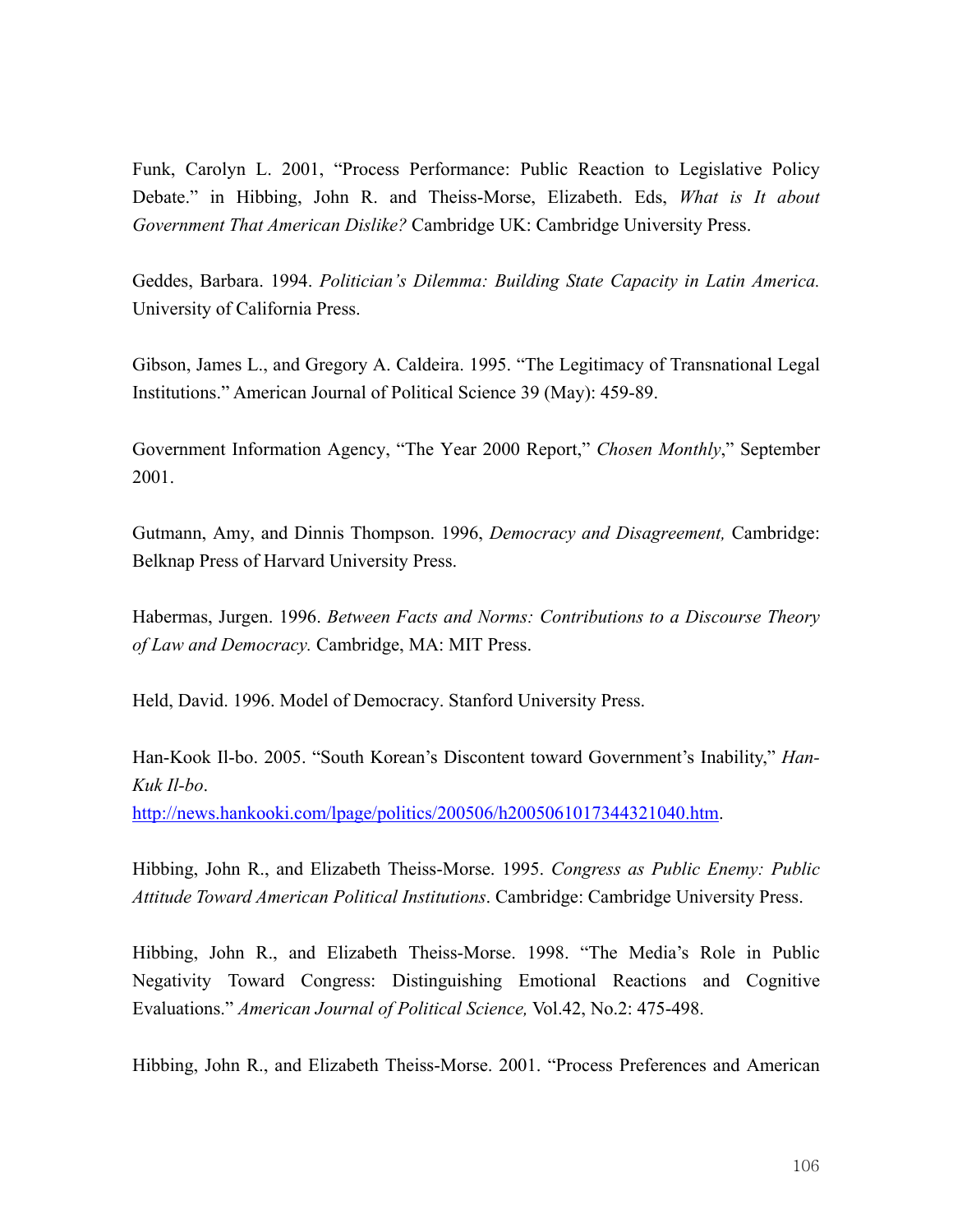Politics: What the People Want Government to Be." *The American Political Science Review*, Vol.95, No.1: 145-153.

Hibbing, John R., and Elizabeth Theiss-Morse. 2002. *Stealth Democracy: Americans' Beliefs about How Government Should Work.* Cambridge: Cambridge University Press.

Hoare, Jim. 2008. "Does the Sun Still Shine? The Republic of Korea's Policy of Engagement with The Democratic People's Republic of Korea". *Asian Affairs*. Vol.36. No.  $1:69-82.$ 

Huntington, Samuel P., "The Third Wave: Democratization in the Late Twentieth Century. Norman: University of Oklahoma Press, 1991

Im, Sung Ho. 2006. "Political Trust and Representative Process for Key Factors of Governance: Comparative Analysis between South Korea and the US". *Journal of Legislative Studies,* Vol. 12, No. 1: 195-222.

"In Agreement on U.S. beef, S. Korea Forfeited Right to Ban Imports: Gov's rejects civic groups' request to make text of agreement public," 2008. *The Hankyoreh.* http://english.hani.co.kr/popups/print.hani?ksn=285574

Jun, Jong S. and Kim, Tae Y. 2002. "Distrust as a Hindrance to Democratic Government in South Korea." *Asian Journal of Political Science* 10:1-16.

Kang, Jangseok. 1998. "A Dilemma of Presidentialism." *Korea Legislative Studies Institute* Vol.4, No.1: 32-50.

Kim, Byung-Kook, 1998. "Korea's Crisis of Success," in Democracy in East Asia, ed. Larry Diamond and Marc F. Plattner. Baltimore: Johns Hopkins University Press: 113-31.

Kim, Jae Han. 1997. "The Current Status of Regional Voting and A Scheme for Liquidation," *Korean Journal of Legislative Studies* 3(2): 16-36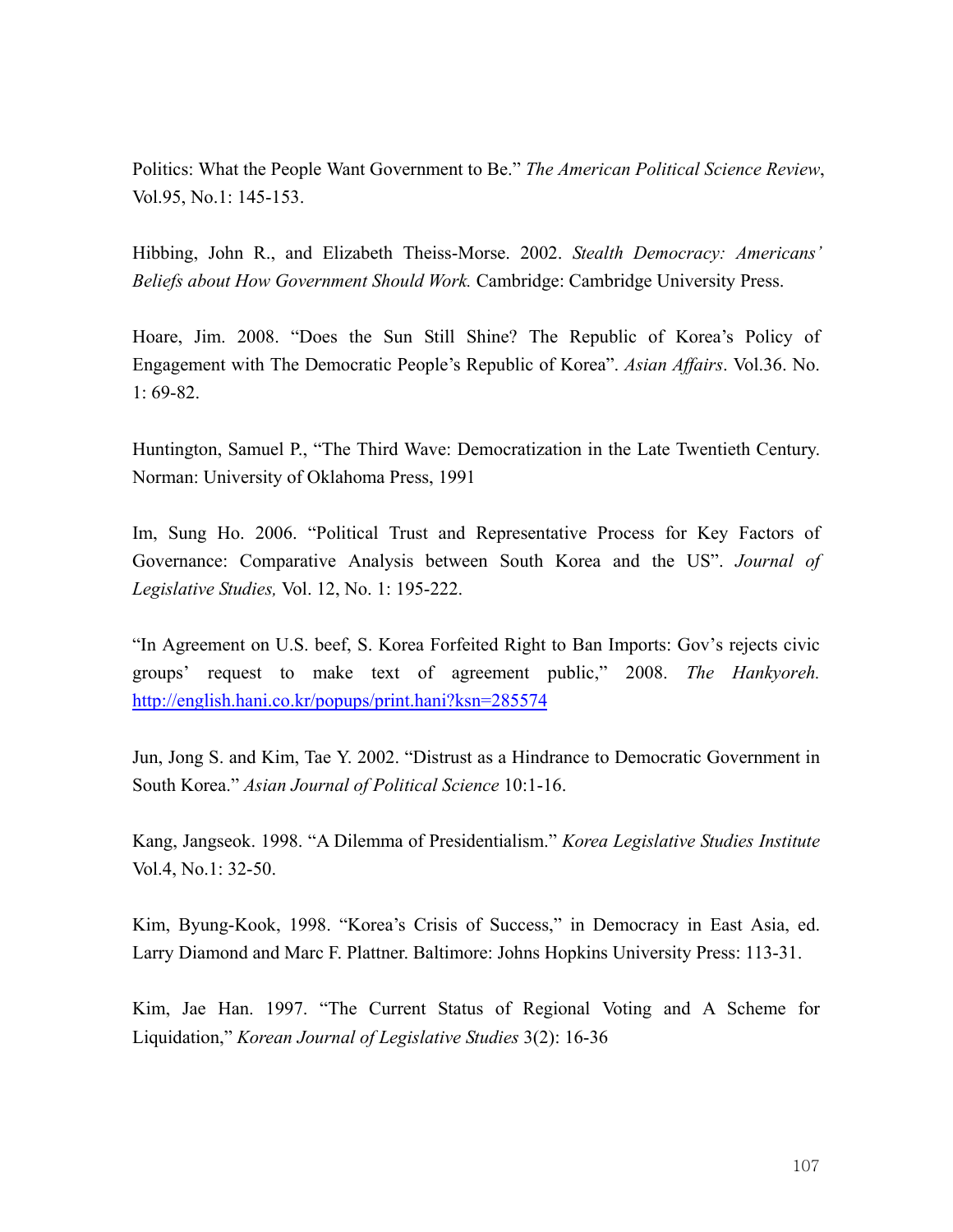Kim, Man Heum. 1987. "Political Cleavage, Party Politics and Regionalism," *Korean Political Science Review* 28(2): 51-67.

Kim, Moon Jo. 1990. "The Formation of Korean Regionalism and Its Characters," in *Regionalism and Regional Conflicts in Korea*, ed. Korean Association of Sociology. Seoul: Seongwonsa pp. 153-166.

Kim, Pan Suk. 1993. "Public Bureaucracy and Regionalism in South Korea," *Administration & Society* Vol. 25 No.2: 227-242.

Kim, S. S. (2003). *Korea's democratization*. Cambridge University Press.

Kim, Yong Hak. 1990. "Regional Gaps in Elite Recruitment," in *Regionalism and Regional Conflicts in Korea*, ed. Korean Association of Sociology. Seoul: Seongwonsa pp. 265-361.

Kim, Yon-se, "President-Elect Vows Creative Diplomacy," *The Korea Times*, December 19, 2007, http://www.koreatimes.co.kr

King, Gary, Robert O. Keohane, and Sidney Verba. 1994. *Designing Social Inquiry*. Princeton University Press. Princeton, New Jersey.

Korea Gallup. 2005. http://www.gallup.co.kr

Korea Gallup. 2007. www.gallup.co.kr

Korea Gallup. 2008. http://www.gallup.co.kr

Kuklinski, James H., Paul J. Quirk, Jennifer Jerit, David Schwieder, and Robert F. Rich. 2000. "Misinformation and the Currency of Citizenship." *Journal of Politics* 62 (August): 790-816.

Kwon, Keedon. 2004. "Regionalism in South Korea: Its Origins and Role in Her Democratization," *Politics & Society* Vol. 32 No. 4: 545-574.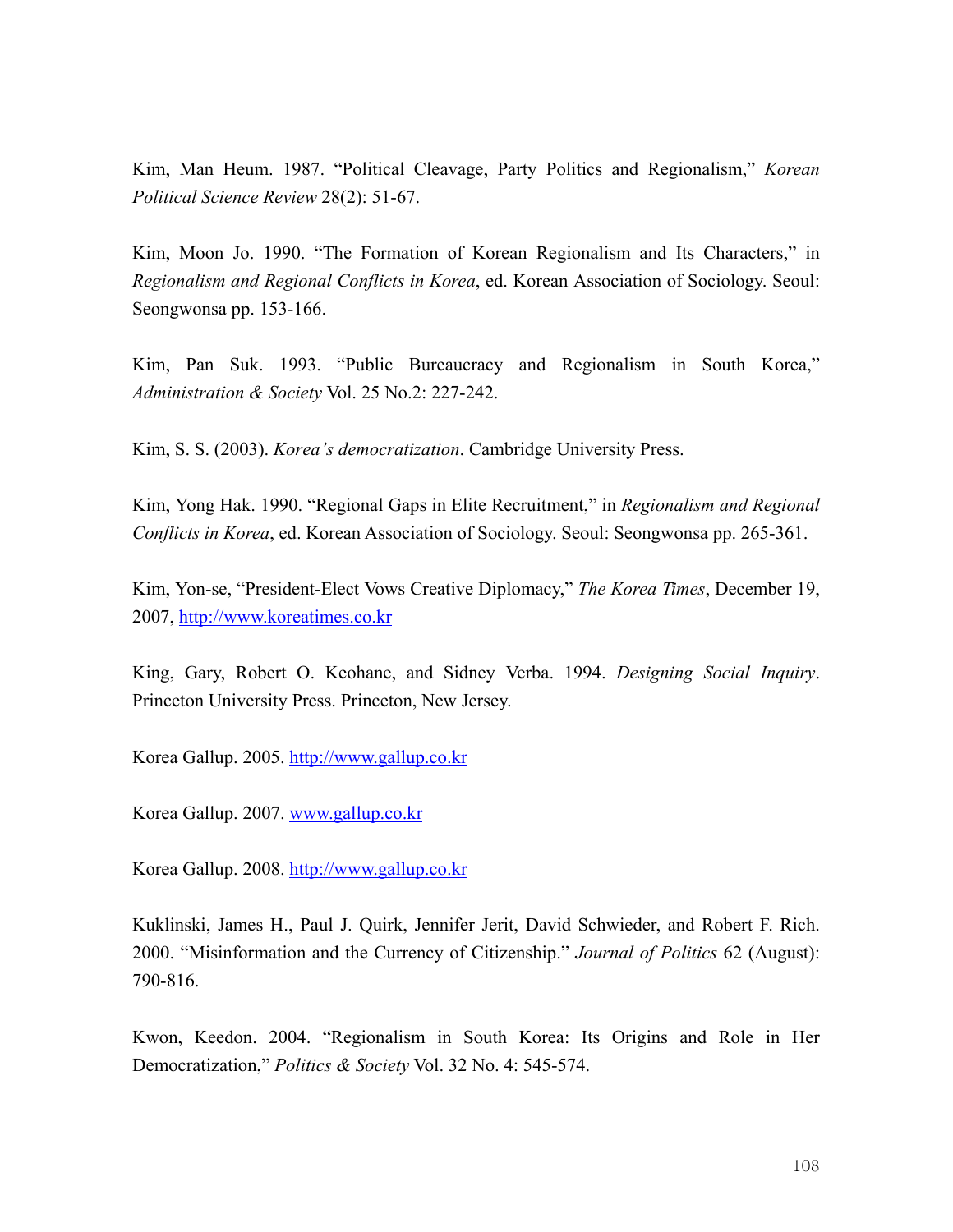Lawrence, Robert Z. 1997. "Is It Really the Economy, Stupid?" in *Why People Don't Trust Government*, Joseph S. Nye, Jr., Philip D. Zelikow, and David C. King, eds. Cambridge, Mass: Harvard University Press.

Lee, Junhan. 2002. "Primary Causes of Asian Democratization: Dispelling Conventional Myths". *Asian Survey*, Vol. 42, No. 6: 821-837.

Lee, Kap Yun. 1998. *Elections and Regionalism in Korea*. Seoul: Orum Press.

Lee, Myung-suk. 2002. "South Korea's Consolidated Democracy and Citizens' Political Perception," *The National Assembly Research* Vol. 7 No. 1.

Lee, Sook-Jong. 2004. *The Transformation of South Korean Politics: Implications for U.S. – Korea Relations*. The Brookings Institution

Levin, Norman D. and Han, Yong-Sup. 2002. *Sunshine in Korea: The South Korean Debate over Politics toward North Korea.* RAND

LijPhart, A. 1999. Patterns of Democracy: Government Forms and Performance in Thirt-Six Countries. Yale University Press.

Linz, J.J. 2000. Totalitarian and Authoritarian Regime. Lynne Rienner Publisher, pp. 19-20.

Lipset, S. M. 1963. *Political man: The social bases of politics*. Anchor Books.

Lowell Lawrence A.. 1921. *Public Opinion and Popular Government*. New York: Longmans, Green and Company.

Lupia, Arthur and Matsusaka, John G. 2004. "Direct Democracy: New Approaches to Old Questions", *Annual Reviews Political Science.* 7: 463-82.

Magleby, D.B. 1984. *Direct Legislation: Voting on Ballot Propositions in the United States.*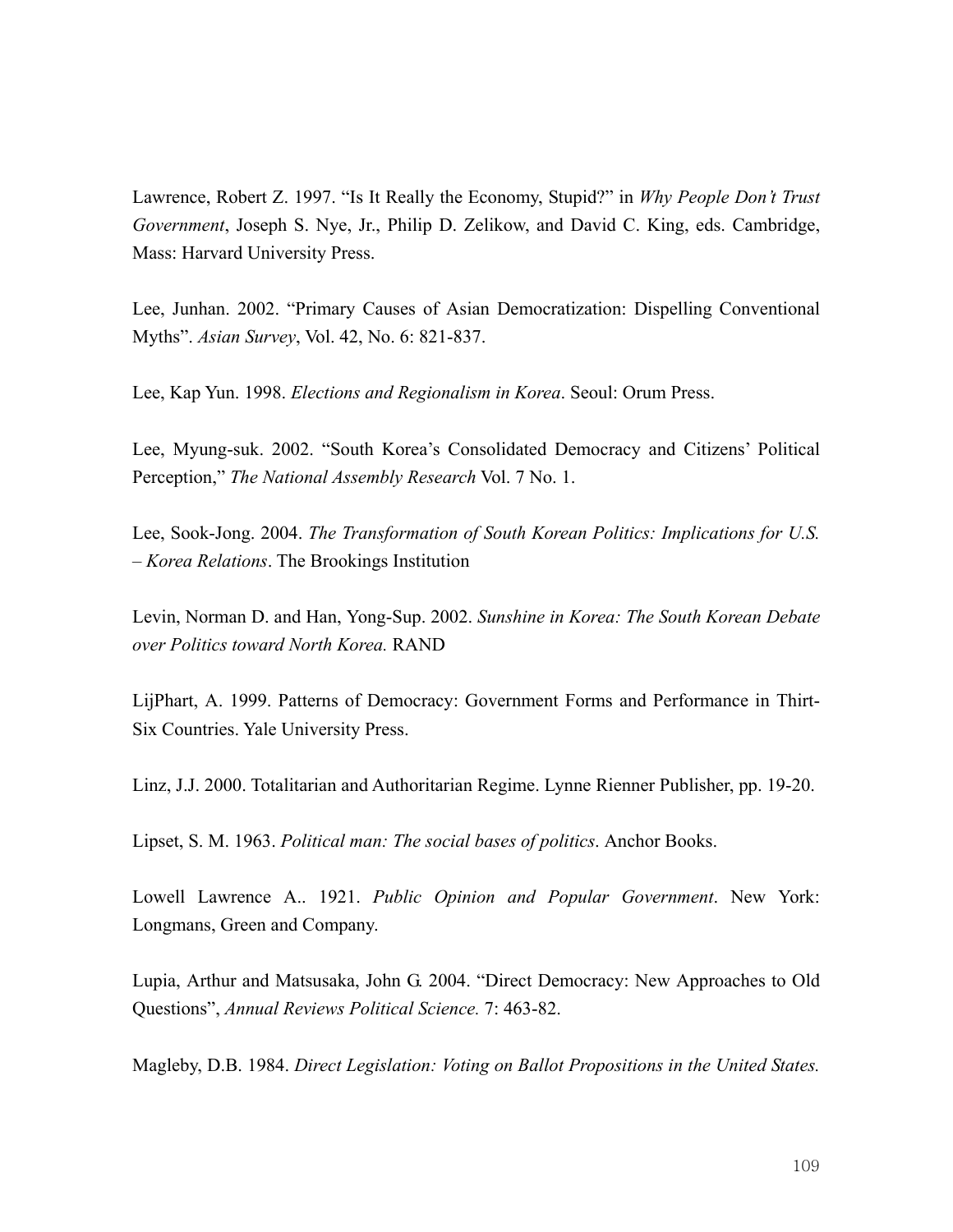Baltimore: Johns Hopkins University Press.

Manin, Bernard. 1987. "On Legitimacy and Deliberation." *Political Theory*, Vol.15, No. 3: 338-68.

Gupte, Manjusha and Bartlett, Robert V. 2007. "Necessary Preconditions for Deliberative Environmental Democracy? Challenging the Modernity Bias of Current Theory." *Global Environmental Politics*. Vol.7, No.3: 94-106.

March, James, and Johan Olsen. 1986, "Popular Sovereignty and the Search for Appropriate Institutions," *Journal of Public Policy*, Vol. 6. No. 4 (Oct./Dec.).

Moon, Seok Nam. 1990. "The Historical Background of Regional Gaps," in *Regionalism and Regional Conflicts in Korea*, ed. Korean Association of Sociology. Seoul: Seongwonsa pp. 34-44.

Moon, Woojin. 2005. "Decomposition of Regional Voting in South Korea: Ideological Conflicts and Regional Interests," *Party Politics* Vol. 11. No. 5: 579-599.

National Internet Development Agency of Korea. 2008. "Survey on the Internet Usage: Executive Summary," *Korea Communications Commission*.

Noh, Dong-Il, and Park, Chang-Jin. 1997. A Theoretical Study on Concept of Regionalism," *Social Science* Vol.9: 81-106.

Nye, Joseph S., Jr. 1997. "Introduction: The Decline of Confidence in Government." in *Why People Don't Trust Government*, Joseph S. Nye, Jr., Philip D. Zelikow, and David C. King, eds. Cambridge, Mass: Harvard University Press.

Olsen, Marvin E. 1982. *Participatory Pluralism: Political Participation and Influence in the United States and Sweden.* Nelson-Hall: Chicago.

Park, Si-soo. 2008. "Activists Protest Imports of US Beef in Candlelight Rally," *The Korea*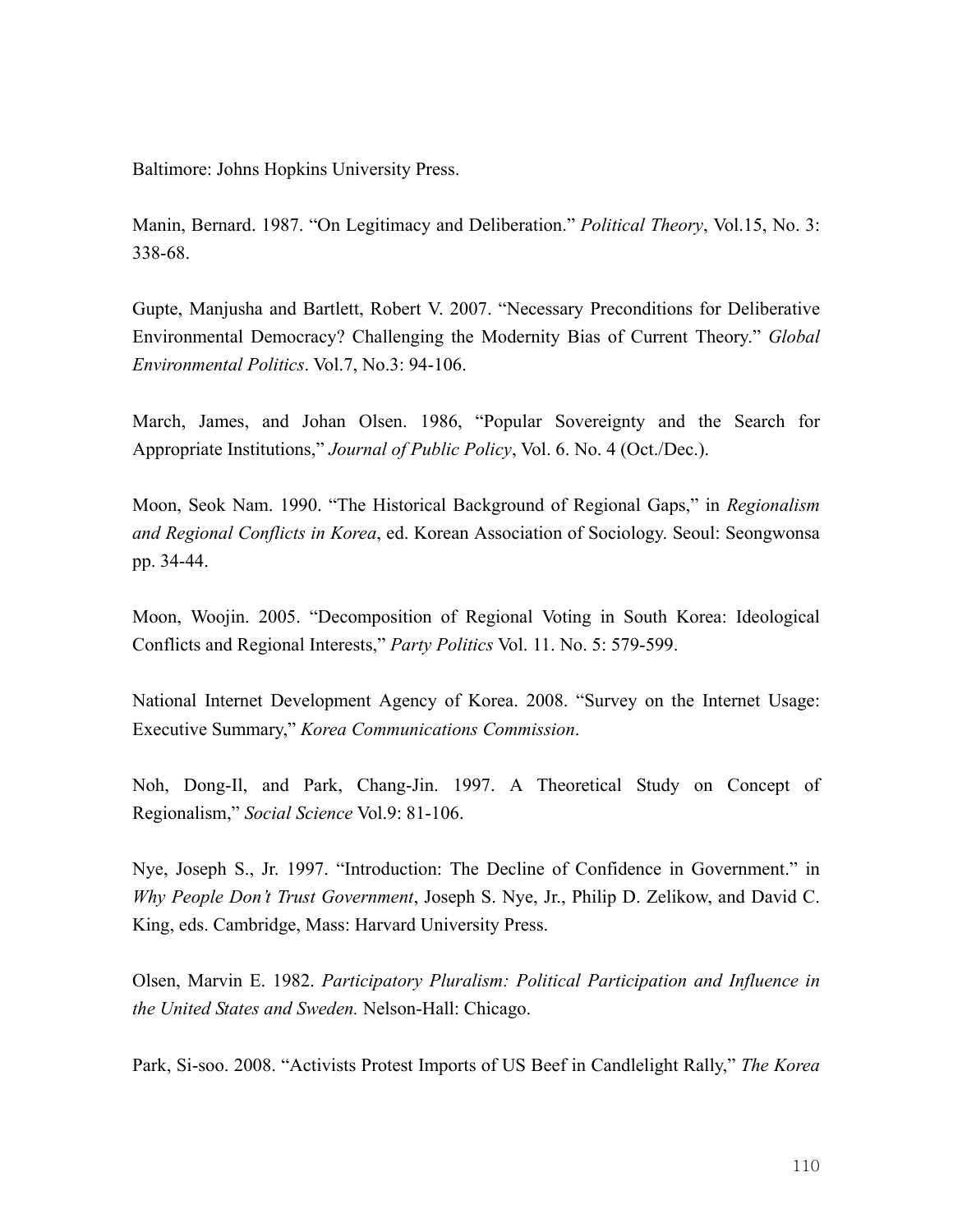*Times*. http://www.koreatimes.co.kr

Powell, G. Bingham, JR. 2000. *Elections as Instruments of Democracy*. Yale University Press.

Putnam, Robert D. 1993. *Making Democracy Work: Civic Traditions in Modern Italy*. Princeton: Princeton University Press.

Putnam, Robert D. 1995. "Bowling Alone: America's Declining Social Capital." *Journal of Democracy* 6: 65-78.

Putnam, Robert D. 2007. E Pluribus Unum: Diversity and Community in the Twenty-first Century. The 2006 Johan Skytte Prize Lecture. *Scandinavian Political Studies*, Vol. 30, No 2, p137-174.

Riker, William H. 1988. *Liberalism against Populism: A Confrontation Between the Theory of Democracy and the Theory of Social Choice.* Waveland Press. Inc.

Ripley, Randall B. and Franklin, Grace A. 1991. *Congress, the Bureaucracy, and Public Policy*. Brooks/Cole Publishing Company.

Rose, Richard., Shin, Doh C., and Munro, Neil. 1999. "Tensions Between the Democratic Ideal and Reality: South Korea." in *Critical Citizens,* Norris, Pippa, eds. Oxford University Press.

Saeki, Manabu. 2006. "Direct Democracy Paradox: State Fiscal Policies in the United States and the Threat of Direct Initiatives", *Review of Policy Research*. Vol. 23, No. 4: 915- 25.

Scarrow, Sussan E. 2001. "Direct Democracy and Institutional Change: A Comparative Investigation", *Comparative Political Studies* 34: 651-65.

Schattschneider, E.E. 1960. *The Semisovereign People*. New York: Holt, Rinehart, and Winston.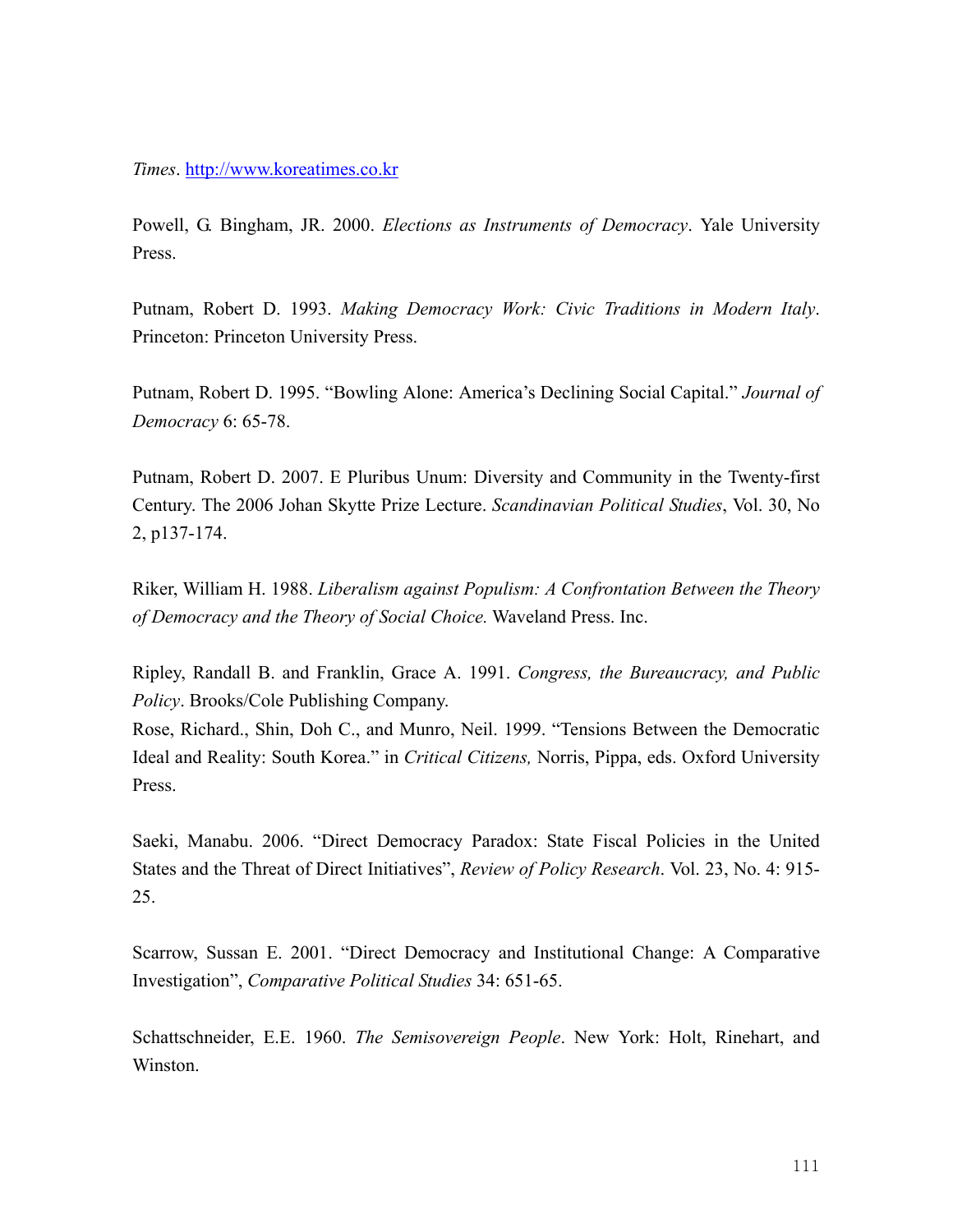Schweizer, Steven L. 1995. "Participation, Workplace Democracy, and the Problem of Representative Government." *Polity.* Vol.27, No. 3: 359-77.

Sears, David O., and Sheri Levy. 2003. "Childhood and Adult Political Development." In David O. Sears, Leonie Huddy, and Robert Jervis, eds., *Oxford Handbook of Political Psychology*. Oxford: Oxford University Press.

Seo, Hyun-Jin. 2006. "Is Political Trust the Problem in Korean Party Politics?: focusing impacts of political trust on party support." *NARI.* Vol.13, No. 3: 68-92.

Selle, Per and Osterud, Oyvind. 2006. "The Eroding of Representative Democracy in Norway." *Journal of European Public Policy.* Vol. 13, No. 4: 551-568.

Shin, Eui Hang. 2004. "Correlates of the 2002 Presidential Election in South Korea: Regionalism, the Generation Gap, Anti-Americanism, and the North Korea Factor." *EAST ASIA*. Vol.21, No.21: 18-38.

Shin, Doh Chull., Park, Chong-Min., and Jang, Jiho. 2005, "Assessing the Shifting Qualities of Democratic Citizenship: The Case of South Korea," *Democratization*. Vol.12, No. 2: 202-222

Sullivan, John L., Amy Fried, and Mary G. Dietz. 1992, "Patriotism, Politics, and the Presidential Election of 1998." *American Journal of Political Science* 36:200-34.

Sun, Kyun-hyung. "Opposite Party, Stop New Foreign Policy toward North Korea," Kyunghyang *Il-bo,* April 13, 2008, http://wwww.kyunghuang.co.kr

The Ministry of Unification. 1999. http://www.unikorea.go.kr/

Theiss-Morse, Elizabeth. 1993. "Conceptualizations of Good Citizenship and Political Participation." *Political Behavior* 15:355-80.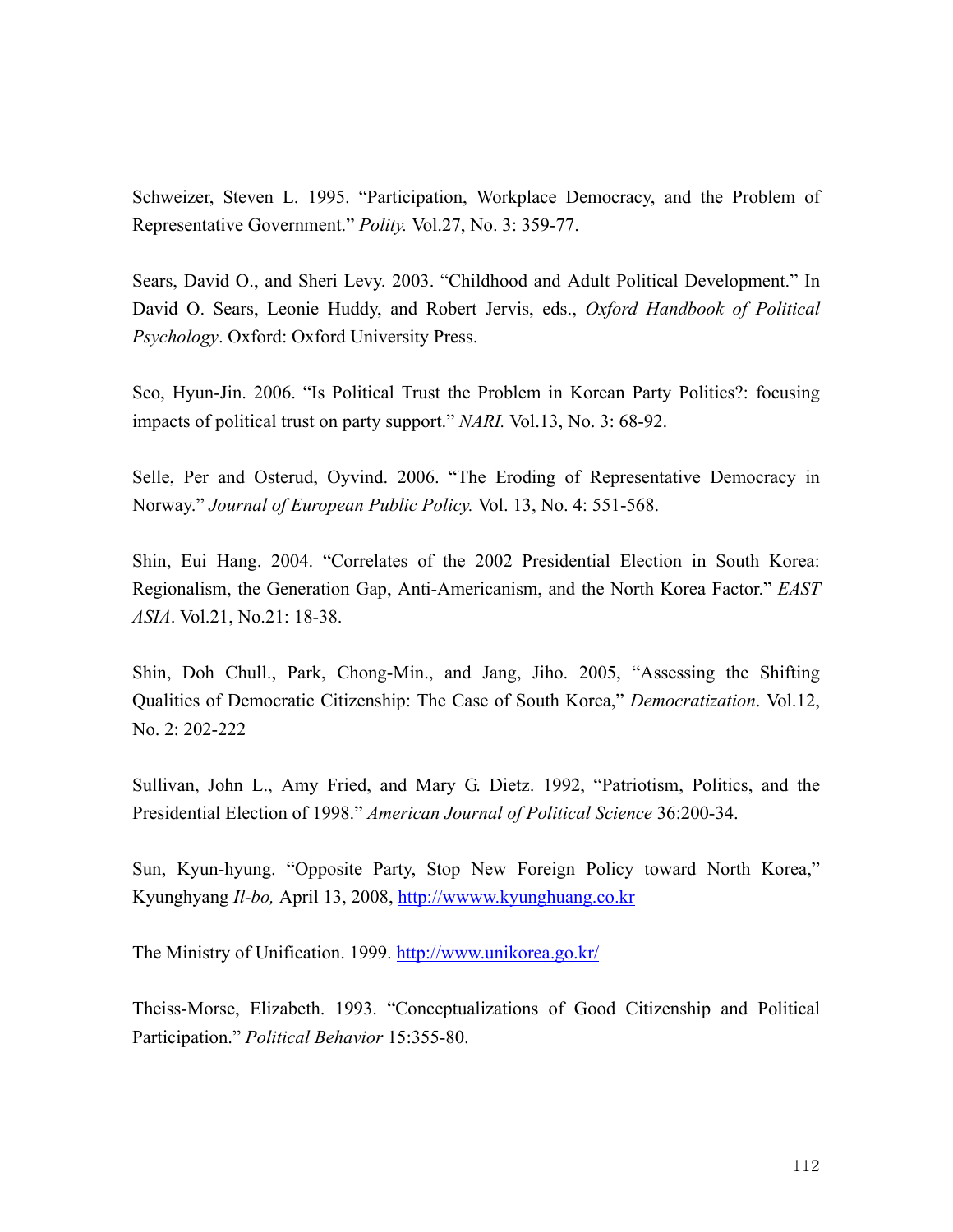The National Election Commission. 1998. http://www.nec.go.kr/index2.html

The National Election Commission. 2005. http://www.nec.go.kr/index2.html

The New York Times. 2008. http://www.nytimes.com/

Tucker, Aviezer. 2008. "Pre-emptive Democracy: Oligarchic Tendencies in Deliberative Democracy". *Political Studies* Vol.54: 127-147.

Tyler, Tom. 1990. *Why People Obey the Law*: New Haven, CT: Yale University Press.

Tyler, Tom R. 2001. The Psychology of Public Dissatisfaction with Government. ed. What is it about Government That American Dislike? Hibbing, John R. and Elizabeth Theiss-Morse. Cambridge University Press.

Urbinati, Nadia. 2000. "Representation as Advocacy: A Study of Democratic Deliberation". *Political Theory* Vol. 28, No. 6: 758-786.

Weisberg, Herbert F., Jon A. Krosnick, and Bruce D. Bowen. 1996. "*An Introduction to Survey Research, Polling, and Data Analysis*," SAGE Publications.

Yang, Dong Hoon. 1998. "Reexamination of Korea Presidentialism." Korea Political Research Institute. Vol. 33, No.3: 91-109.

Yang, Sung Chul. 1994. "South Korea's Top Bureaucratic Elites, 1948-1993: Their Recruitment Patterns and Modal Characteristics," *Korea Journal* Vol.34, No. 3: 5-19.

Young, Whan Kihl. "South Korean in 1989: Slow Progress toward Democracy". *Asian Survey,* Vol. 30, No. 1. (Jan., 1990), pp. 67-73.

Yea, Sallie. 1994 "Regionalism and Political-Economic Differentiation in Korean Development: Power Maintenance and the State as Hegemonic Power Bloc," *Korea Journal* Vol.34, No. : 5-29.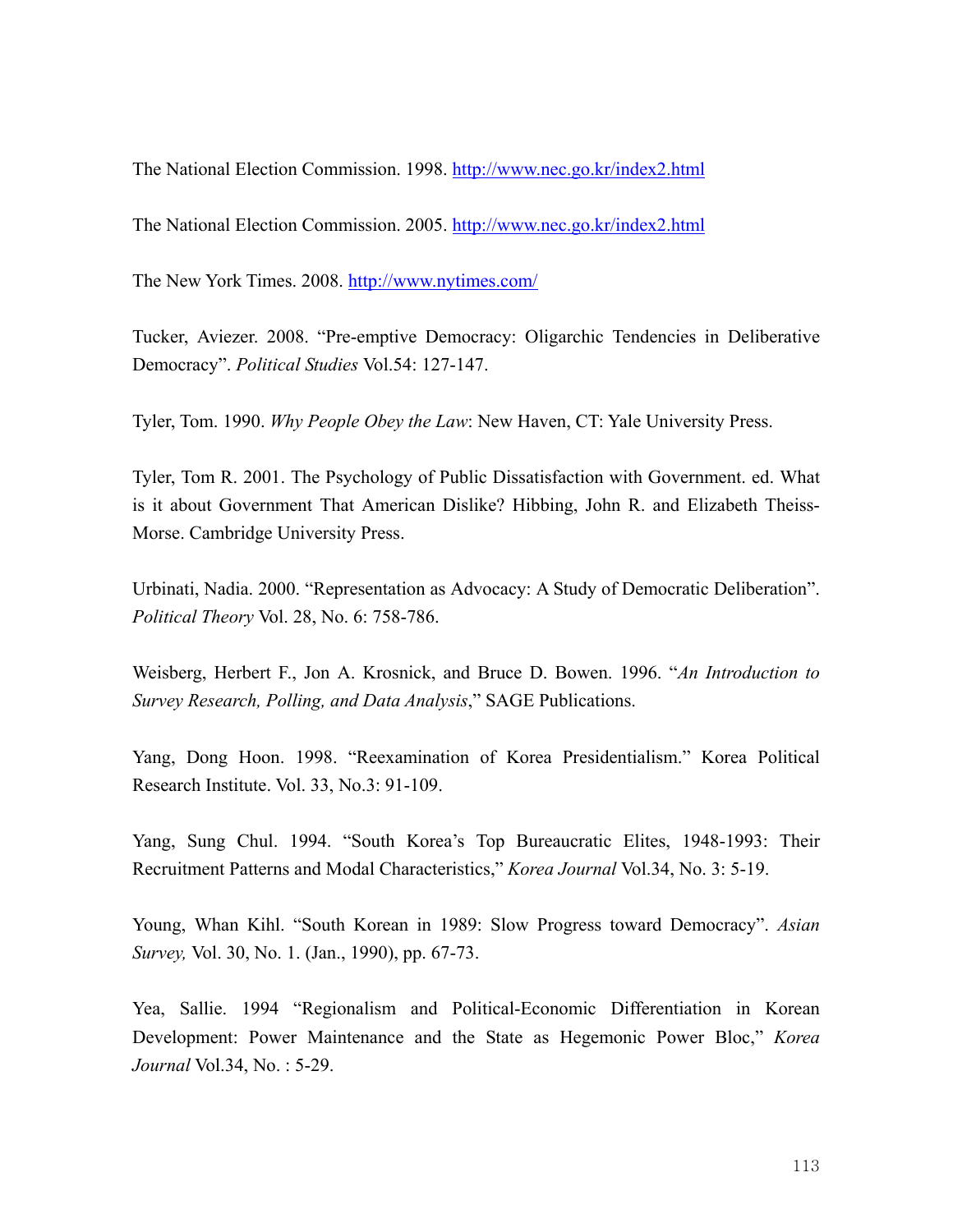Zimmerman, Joseph. F. 1999. *The New England Town Meeting: Democracy in Action*. Praeger.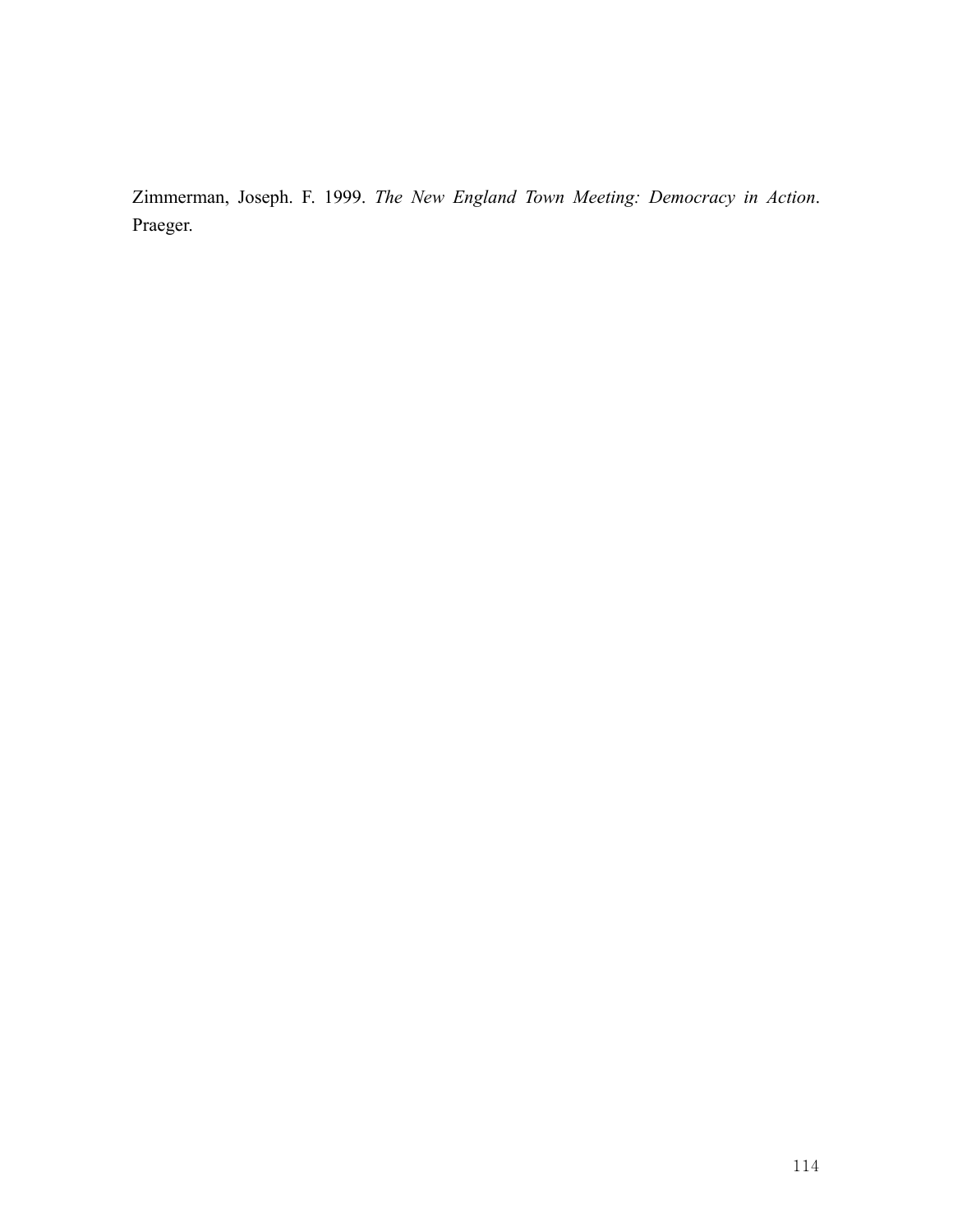# **Tables and Figures**

|       |  |  | Table 2-1. People's Trust in Political and Non-Political Organizations (Gallup Korea, |  |
|-------|--|--|---------------------------------------------------------------------------------------|--|
| 2007) |  |  |                                                                                       |  |

| Government    | or Percentage | Government<br><sub>or</sub> | Percentage |
|---------------|---------------|-----------------------------|------------|
| Organization  | $(100\%)$     | Organization                | $(100\%)$  |
| Military      | 62.7          | <b>Public Officials</b>     | 38.8       |
| Media         | 60.3          | President                   | 34.7       |
| Civic         | 58.4          | Assembly Men                | 19.2       |
| Organizations |               |                             |            |
| Police        | 51.7          | Parties                     | 14.4       |
| Courts        | 51.3          | Assembly                    | 13.1       |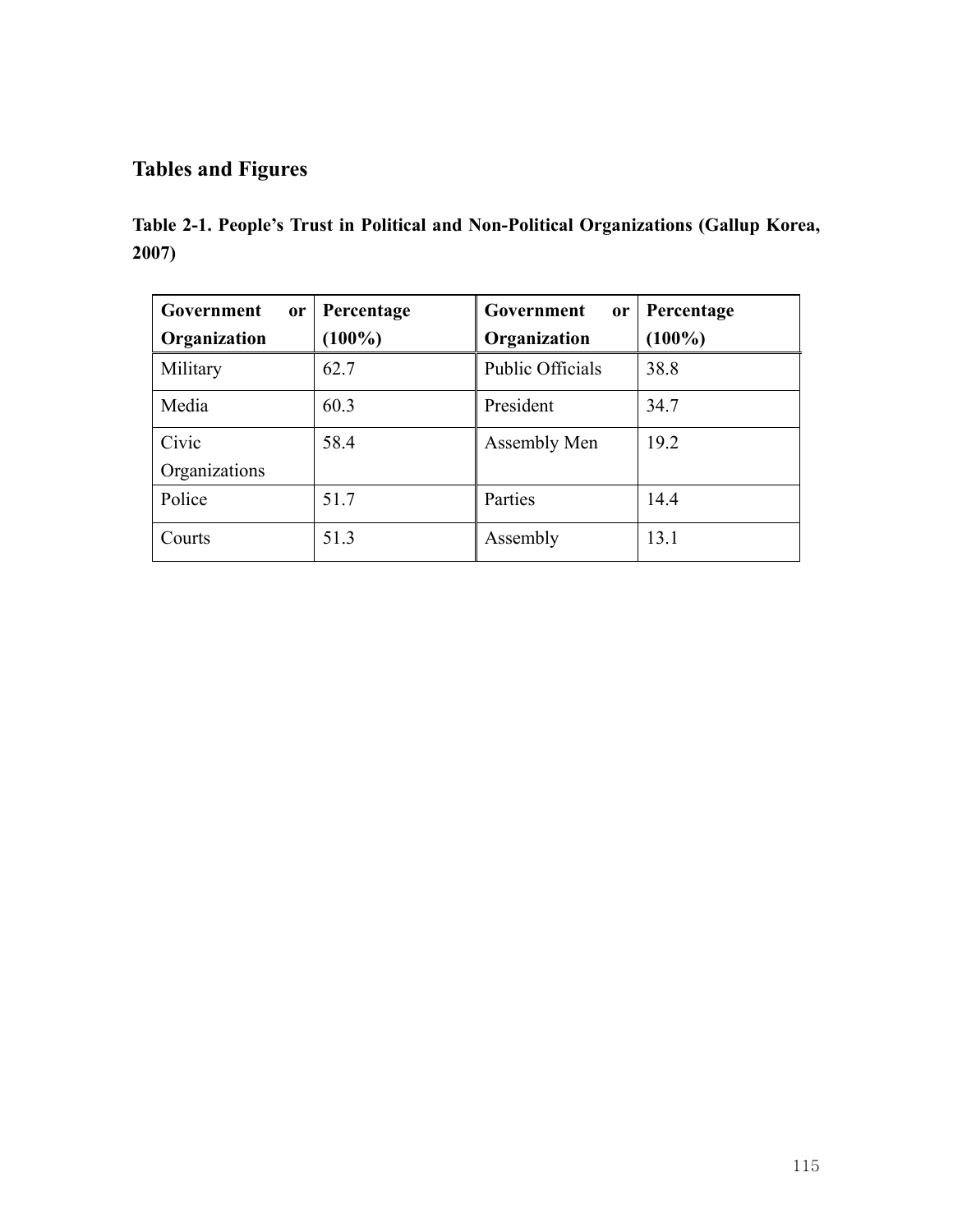# **Figure 2-1. Categories of democratic procedures, with examples (Hibbing and Theiss-Morese, 2002. p, 164)**

|             |        | Pre-decision                                                         | Consideration by                                                                          |
|-------------|--------|----------------------------------------------------------------------|-------------------------------------------------------------------------------------------|
|             |        | People                                                               | Elites                                                                                    |
| Decision by | People | • Town hall meeting<br>and juries<br>• Navajo democracy              | <b>Ballot</b><br>measures<br><i>(initiatives)</i><br>and<br>referenda)<br>• Teledemocracy |
|             | Elites | • Volunteer groups<br>Policy juries<br>Deliberative<br>opinion polls | Standard<br>representative<br>government                                                  |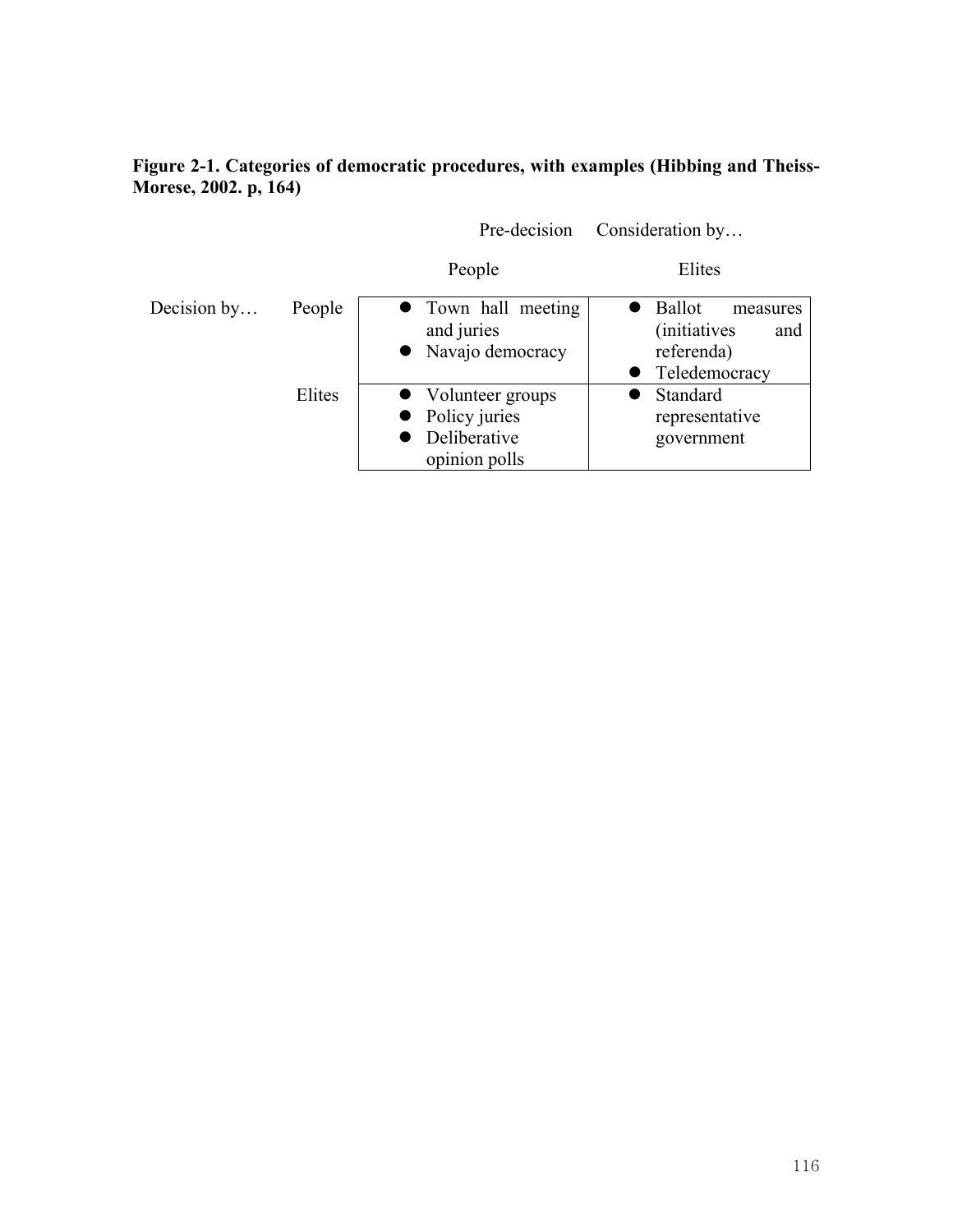# **Figure 2-2. Extended categories of democratic procedures (Hibbing and Theiss-Morese, 2002. p, 239)**

|                |                                                                       | Pre-decision                                                          | Consideration by                                                              |                                                                         |
|----------------|-----------------------------------------------------------------------|-----------------------------------------------------------------------|-------------------------------------------------------------------------------|-------------------------------------------------------------------------|
|                |                                                                       | People                                                                | Accountable but partially<br>self-interested elites                           | Objective<br>but<br>largely invisible<br>and<br>unaccountable<br>elites |
| Decision<br>by | People                                                                | Town hall<br>meeting and<br>juries<br>Navajo<br>democracy             | Ballot measures<br><i>(initiatives)</i><br>and<br>referenda)<br>Teledemocracy |                                                                         |
|                | Accountable<br>but partially<br>self-<br>interested<br>elites         | Volunteer<br>groups<br>Policy juries<br>Deliberative<br>opinion polls | Standard<br>representative<br>government                                      |                                                                         |
|                | Objective<br>but largely<br>invisible and<br>unaccountab<br>le elites |                                                                       |                                                                               | <b>STEALTH</b><br><b>DEMOCRACY</b>                                      |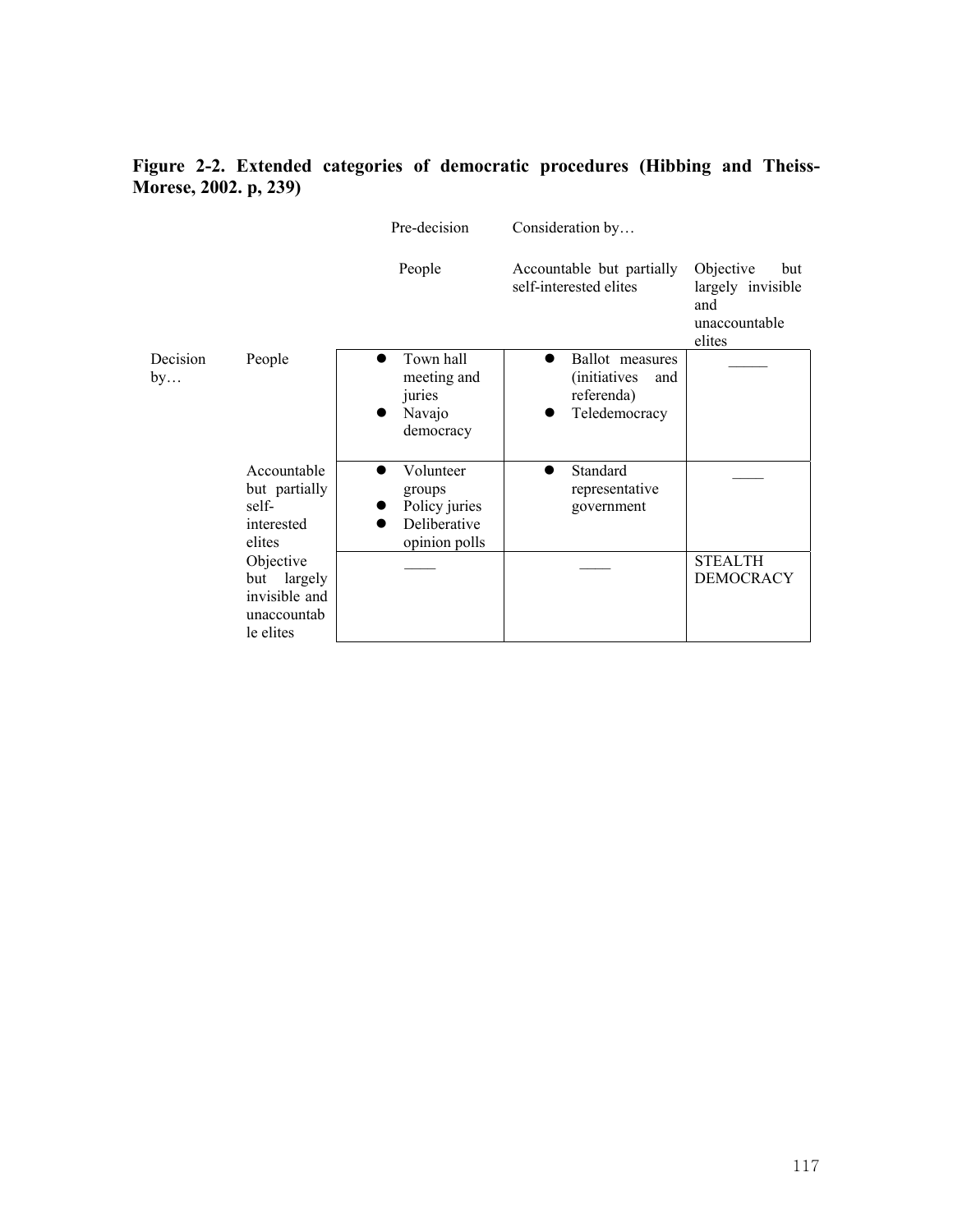| <b>Classification</b>          | <b>Uri Party</b> | <b>GNP</b>  | <b>DLP</b> | <b>MDP</b> | <b>LDP</b> | <b>Others</b> |
|--------------------------------|------------------|-------------|------------|------------|------------|---------------|
| <b>Seoul</b>                   | 42.8             | 41.3        | 3.4        | 9.8        | 0.7        | 2.0           |
| <b>Pusan</b>                   | 38.9             | 52.5        | 2.9        | 0.8        | 0.3        | 4.6           |
| Daegu                          | 26.7             | 62.4        | 2.5        | 1.8        | 0.5        | 6.1           |
| <b>Incheon</b>                 | 44.7             | 38.9        | 7.4        | 5.2        | 0.6        | 3.2           |
| Kwangju                        | 54.0             | 0.1         | 5.6        | 36.4       | 0.4        | 3.5           |
| <b>Daejeon</b>                 | 45.8             | 22.4        | 1.5        | 3.3        | 22.1       | 4.9           |
| <b>Ulsan</b>                   | 28.1             | 36.3        | 18.0       | 0.6        | 0.8        | 16.2          |
| Kyunggi                        | 45.7             | 40.7        | 4.1        | 6.7        | 0.7        | 2.1           |
| <b>Kangwon</b>                 | 38.8             | 43.3        | 4.2        | 6.4        | 0.2        | 7.1           |
| <b>Northern</b><br>Chungcheong | 50.5             | 32.6        | 3.3        | 1.0        | 9.2        | 3.4           |
| <b>Southern</b><br>Chungcheong | 38.9             | 15.8        | 2.2        | 3.6        | 33.7       | 5.8           |
| <b>Northern Cholla</b>         | 64.6             | 0.1         | 4.6        | 18.7       | 0.1        | 11.9          |
| <b>Southern Cholla</b>         | 46.9             | 0.8         | 2.6        | 38.4       | 0.6        | 10.7          |
| <b>Northern Kyongsang</b>      | 25.3             | <u>54.6</u> | 3.4        | 0.4        | 0.6        | 15.7          |
| <b>Southern Kyongsang</b>      | <u>34.4</u>      | <u>47.7</u> | 8.4        | 0.6        | 0.6        | 8.3           |
| Cheju                          | 49.4             | 40.2        | 3.4        | 3.8        | 0.6        | 2.6           |

**Table 2-2. Regional Split among Parties in Local District Seats** 

*Source*: National Election Commission in South Korea (/04/13/2005).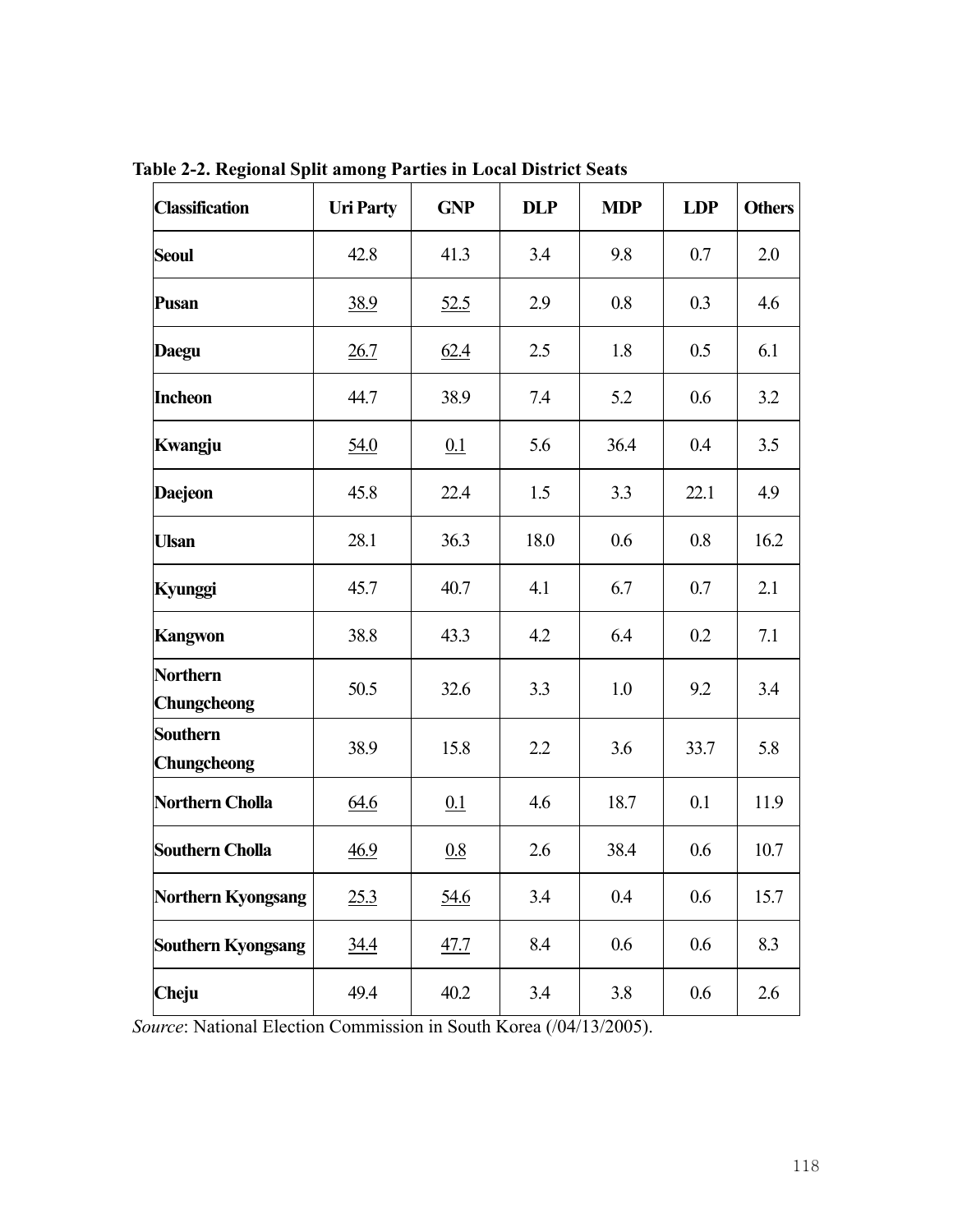|                |              |               | Questions <sup>15</sup> |           |
|----------------|--------------|---------------|-------------------------|-----------|
|                | Governmental | Public Policy | Government              | Political |
|                | Structure    |               | Operation               | System    |
| Strongly agree | $5.7\%$      | 1.5%          | 3.8%                    | 1.0%      |
|                | (34)         | (9)           | (23)                    | (6)       |
| Agree          | 38.1%        | 25.5%         | 36.1%                   | 18.5%     |
|                | (228)        | (153)         | (216)                   | (111)     |
| Disagree       | 48.4%        | 48.7%         | 43.7%                   | 50.6%     |
|                | (290)        | (292)         | (262)                   | (303)     |
| Strongly       | 7.8%         | 24.2%         | 16.4%                   | 29.9%     |
| disagree       | (47)         | (145)         | (98)                    | (179)     |

**Table 4-1. Public attitudes toward the overall political system** 

 $\overline{a}$ 

<sup>&</sup>lt;sup>15</sup> Governmental structure: Our basic governmental structures are the best and should not be changed in a major way. Public policy: I am generally satisfied with the public policies the government has produced lately. Government operation: Our government would work best if it were run like a business. Political system: the current political system does a good job of representing the interests of all Koreans, regardless of socioeconomic status and gender.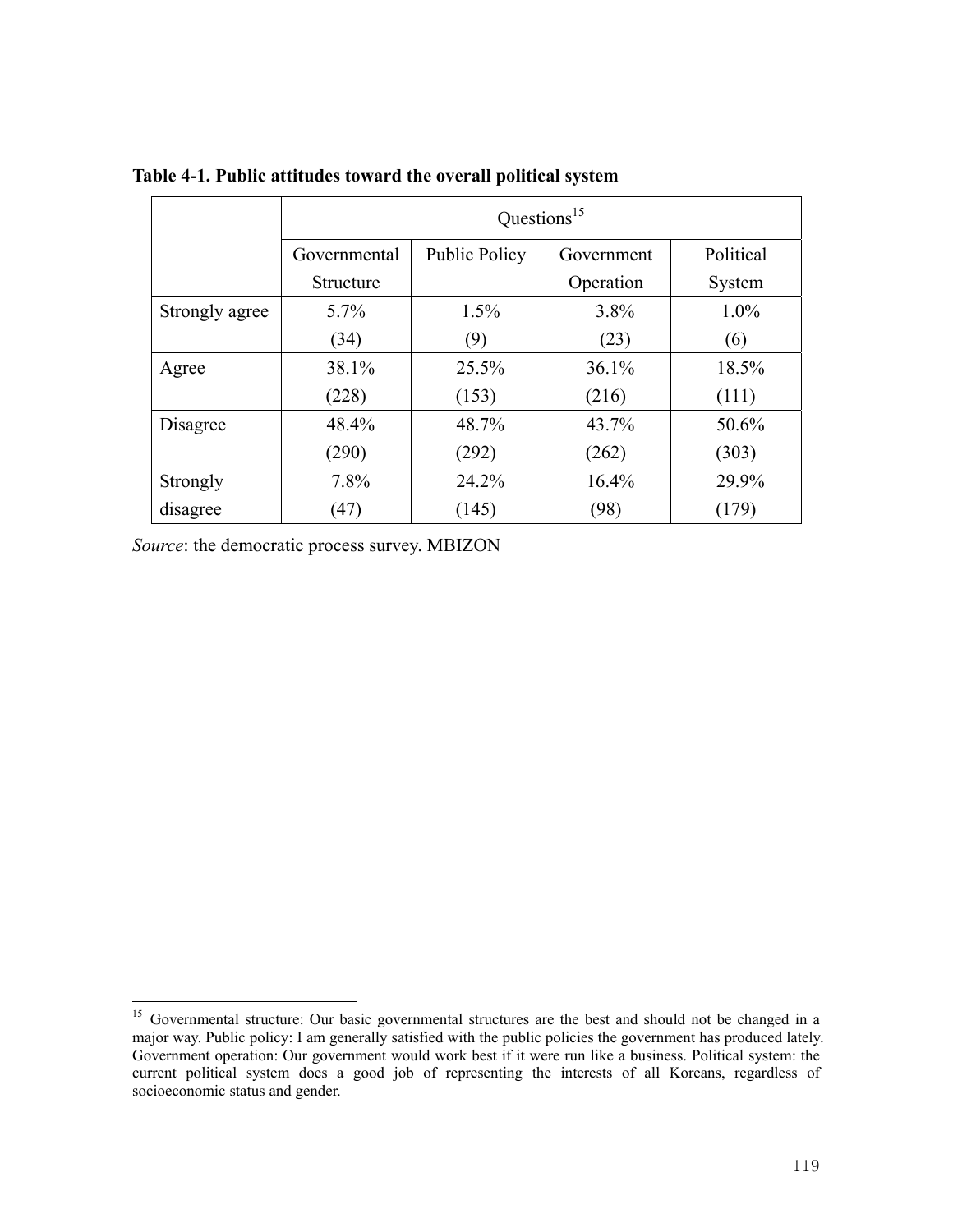|                         | The National       | Assembly   | $3.0\%$        | $(18)$         | 49.4% | (296) | 44.1%           | (264) | 3.5%              | (21)           |
|-------------------------|--------------------|------------|----------------|----------------|-------|-------|-----------------|-------|-------------------|----------------|
|                         | The President      |            | 2.3%           | (14)           | 33.4% | (200) | 57.6%           | (345) | 6.7%              | $\widehat{40}$ |
| Questions <sup>16</sup> | The Constitutional | Court      | 2.7%           | $\frac{16}{1}$ | 41.1% | (246) | $51.8\%$        | (310) | 4.5%              | (27)           |
|                         | The Local          | Government | 0.7%           | $\bigoplus$    | 34.2% | (205) | 59.4%           | (356) | $5.7\%$           | (34)           |
|                         | The Government     |            | 1.3%           | $\circledS$    | 37.7% | (226) | 56.4%           | (338) | 4.5%              | (27)           |
|                         | Answers            |            | Strongly agree |                | Agree |       | <b>Jisagree</b> |       | Strongly disagree |                |

Table 4-2. Approval of various parts of the government **Table 4-2. Approval of various parts of the government** 

Source: the democratic process survey. MBIZON *Source*: the democratic process survey. MBIZON

<sup>&</sup>lt;sup>16</sup> The government: the government has been handling their job lately. The local government: the local government has been handling their job lately. The Constitutional Court: the Constitutional Court has been handling th 16 The government: the government has been handling their job lately. The local government: the local government has been handling their job lately. The Constitutional Court: the Constitutional Court has been handling their job lately. The president: the president has been handling his/her job lately. The National Assembly: the National Assembly has been handling their job lately.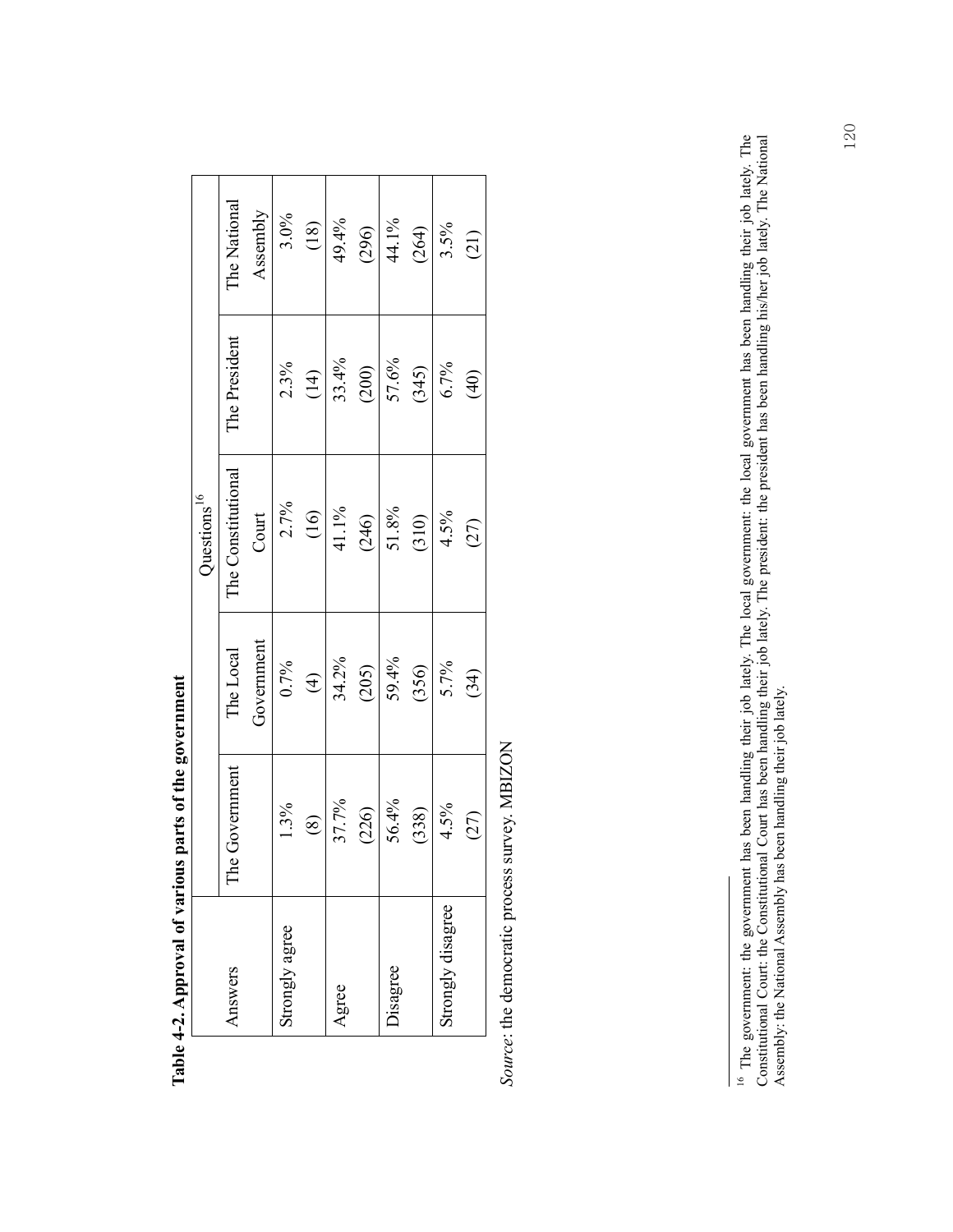| Types of democratic process | Number | Percent of all respondents |
|-----------------------------|--------|----------------------------|
| Pure direct democracy       | 344    | 57.4%                      |
| Direct democracy            | 32     | 5.3%                       |
| Deliberative democracy      | 156    | $26.0\%$                   |
| Representative democracy    | 67     | 11.2%                      |
| Total                       | 599    | 100%                       |

**Table 4-3. Prevalence of different types of democratic process**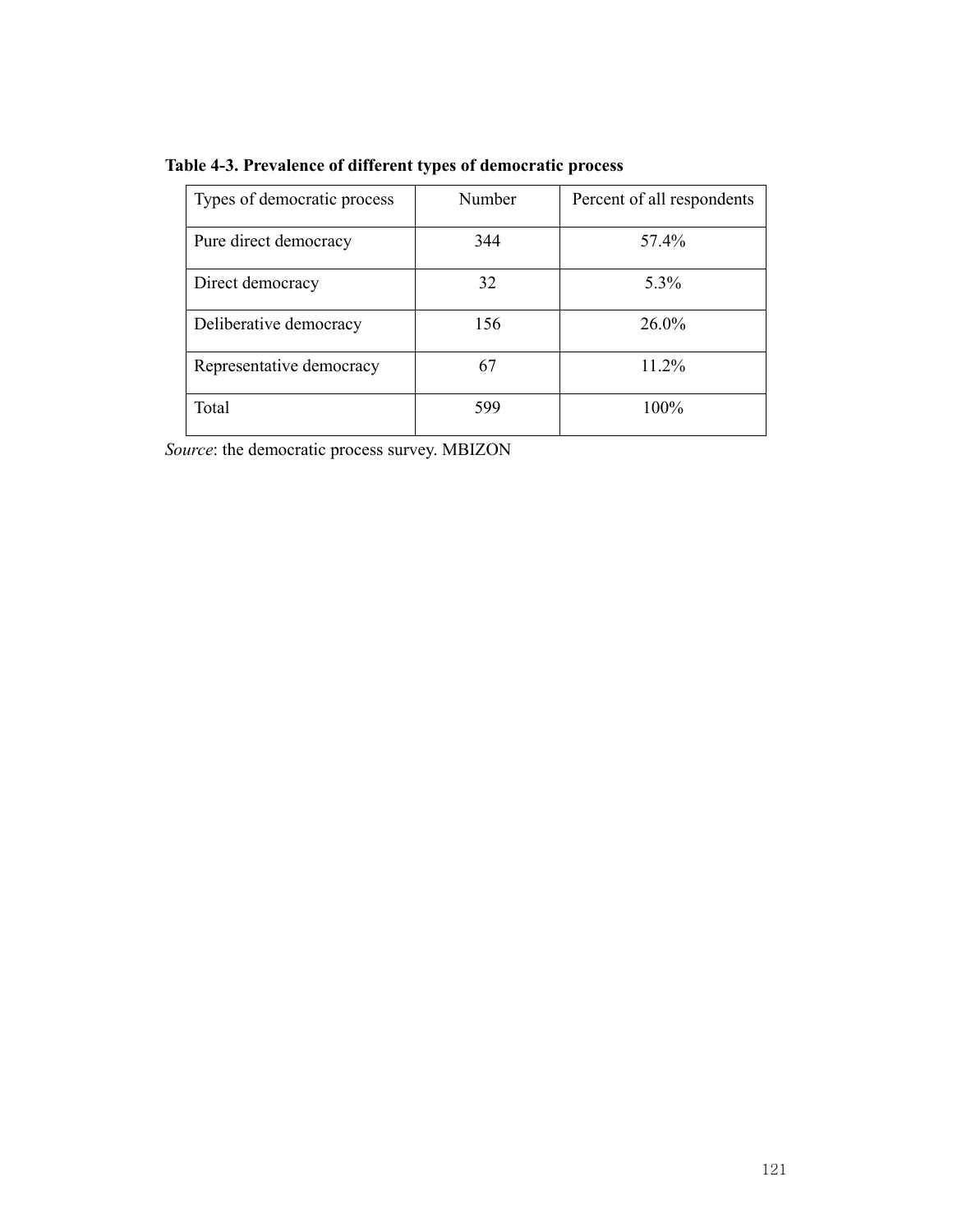|                                   | Satisfaction with | Satisfaction with  | Criticizing the | Failure of the  | Elected officials' | Politicians' |
|-----------------------------------|-------------------|--------------------|-----------------|-----------------|--------------------|--------------|
|                                   | S.K's policy      | the<br>S.Ks        | Sunshine Policy | Sunshine Policy | about<br>debate    | Compromise   |
| Answers                           | toward N.K        | Sunshine Policy    |                 |                 | N.K                |              |
|                                   |                   | $toward$ $\rm N.K$ |                 |                 |                    |              |
| Strongly agree                    | $1\%$             | 12%                | 5.3%            | 11.4%           | 10.5%              | 8%           |
|                                   | $\widehat{\odot}$ | (72)               | (32)            | (68)            | (63)               | (48)         |
| Agree                             | 26.7%             | 23.4%              | 43.4%           | 44.4%           | 59.4%              | 55.4%        |
|                                   | (160)             | (39.1)             | (260)           | (266)           | (356)              | (332)        |
| Disagree                          | 55.9%             | 41.2%              | 42.1%           | 35.7%           | 26.9%              | 34.1%        |
|                                   | (335)             | (247)              | (252)           | (214)           | (161)              | (204)        |
| Strongly                          | 16.4%             | 7.7%               | 9.2%            | 8.5%            | 3.2%               | 2.5%         |
| disagree                          | (98)              | (46)               | (55)            | (51)            | (19)               | (15)         |
| Total                             | 100%              | 100%               | 100%            | 100%            | 100%               | 100%         |
|                                   | (599)             | (599)              | (599)           | (599)           | (599)              | (599)        |
| aura: the democratic process surs |                   | av MPIZON          |                 |                 |                    |              |

Table 4-4. Public attitudes toward South Korea's policy toward North Korea **Table 4-4. Public attitudes toward South Korea's policy toward North Korea** 

Source: the democratic process survey. MBIZON *Source*: the democratic process survey. MBIZON

122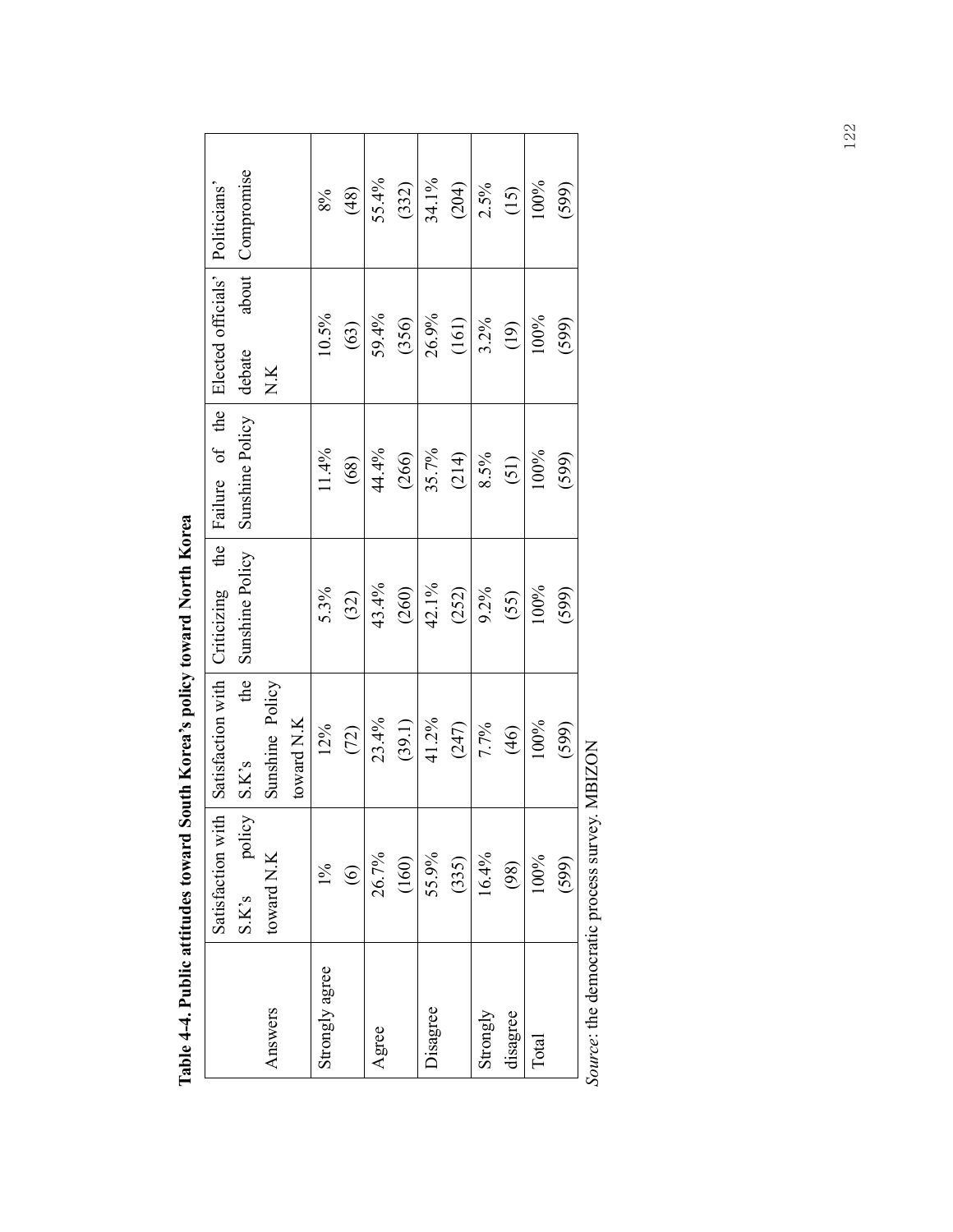|                   |                  |             | Questions $17$ |             |                  |
|-------------------|------------------|-------------|----------------|-------------|------------------|
| Answers           | Negative view of | Political   | The GNP and    | The UDP and | Political debate |
|                   | regionalism      | regionalism | regionalism    | regionalism | and regionalism  |
| Strongly agree    | 22.2%            | 33.6%       | 17.7%          | 14%         | 27.5%            |
|                   | (133)            | (201)       | (106)          | (84)        | (165)            |
| Agree             | 57.1%            | 56.1%       | 54.9%          | 52.8%       | 59.1%            |
|                   | (342)            | (336)       | (329)          | (316)       | (354)            |
| Disagree          | 18.5%            | 9%          | 24.4%          | 30.1%       | 11.7%            |
|                   | (111)            | (54)        | (146)          | (180)       | (70)             |
| Strongly disagree | $2.2\%$          | 1.3%        | 3%             | 3.2%        | $1.7\%$          |
|                   | (13)             | $\circledS$ | (18)           | (19)        | (10)             |
| $\Gamma$ otal     | 100%             | 100%        | 100%           | 100%        | 100%             |
|                   | (599)            | (599)       | (599)          | (599)       | (599)            |

**Table 4-5. Public attitudes toward regionalism in South Korea**  Table 4-5. Public attitudes toward regionalism in South Korea

Source: the democratic process survey. MBIZON *Source*: the democratic process survey. MBIZON

<sup>&</sup>lt;sup>17</sup> Negative view of regionalism: regionalism is a barrier to reviving the nation's democratic development and stable society. Political regionalism: politicians tend to favor one region over another and manipulate regio <sup>17</sup> Negative view of regionalism: regionalism is a barrier to reviving the nation's democratic development and stable society. Political regionalism: politicians tend to favor one region over another and manipulate regional biases for their political gain. The GNP and regionalism: The GNP is more willing to work for the people living in Kyongsang provinces than the people living in Cholla provinces. The UDP and regionalism: The UDP is more willing to work for the people living in Cholla provinces than the people living in Kyongsang provinces. Political debate and regionalism: when the GNP and the UDP debate on a certain issue, you feel uneasy and uncomfortable.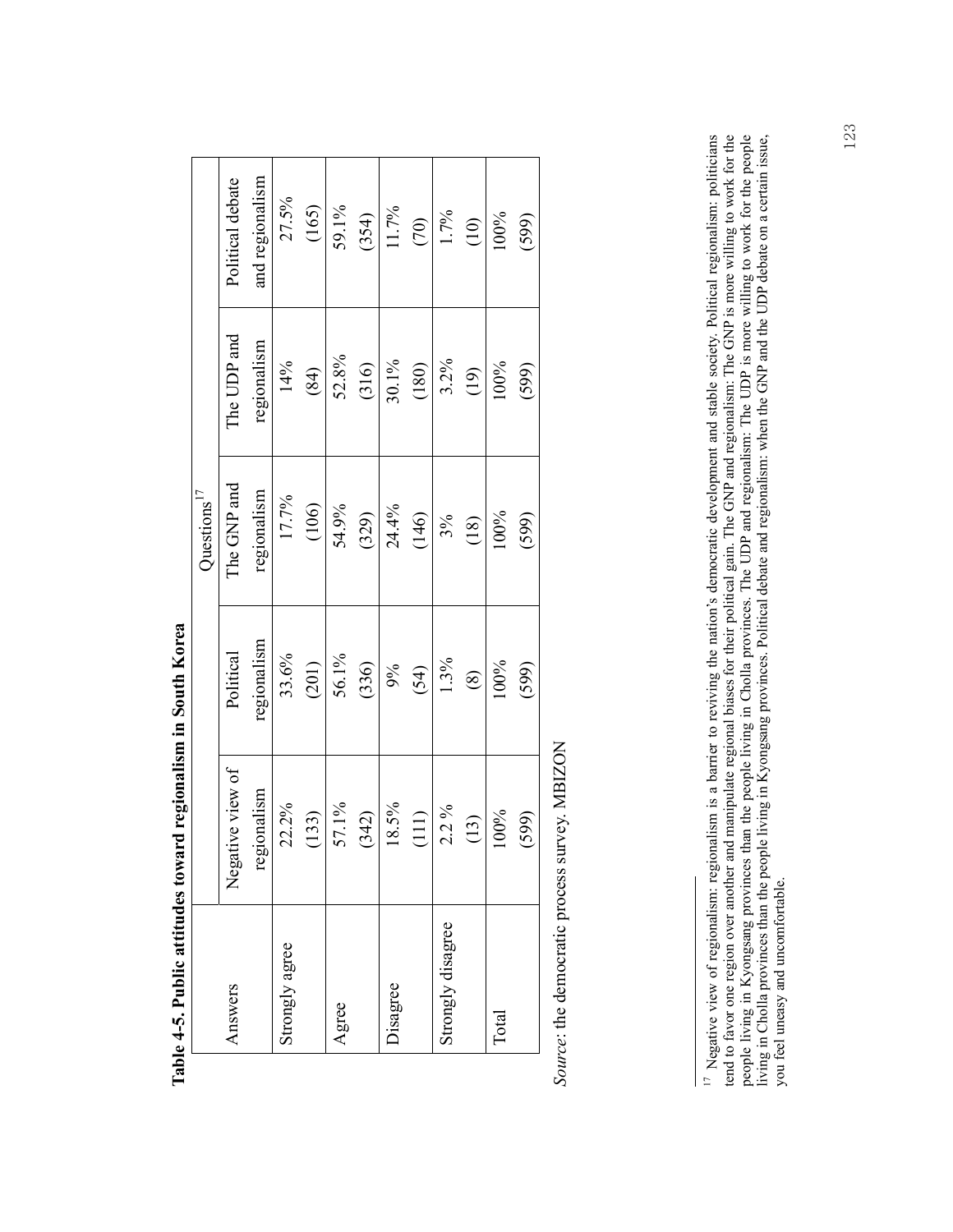| Political participation and activities | Yes   | N <sub>0</sub> | Total |
|----------------------------------------|-------|----------------|-------|
|                                        | 82.3% | 17.7%          | 100%  |
| Voting                                 | (493) | (106)          | (599) |
|                                        | 24.9% | 75.1%          | 100%  |
| E-contacting (Internet usage)          | (149) | (450)          | (599) |
|                                        | 15%   | 85%            | 100%  |
| Contacting                             | (90)  | (509)          | (599) |
|                                        | 22.9% | 77.1%          | 100%  |
| Community action                       | (137) | (462)          | (599) |
|                                        | 15.7% | 84.3           | 100%  |
| Protest                                | (94)  | (505)          | (599) |

 $\sim$ 

**Table 4-6. Political participation and activities**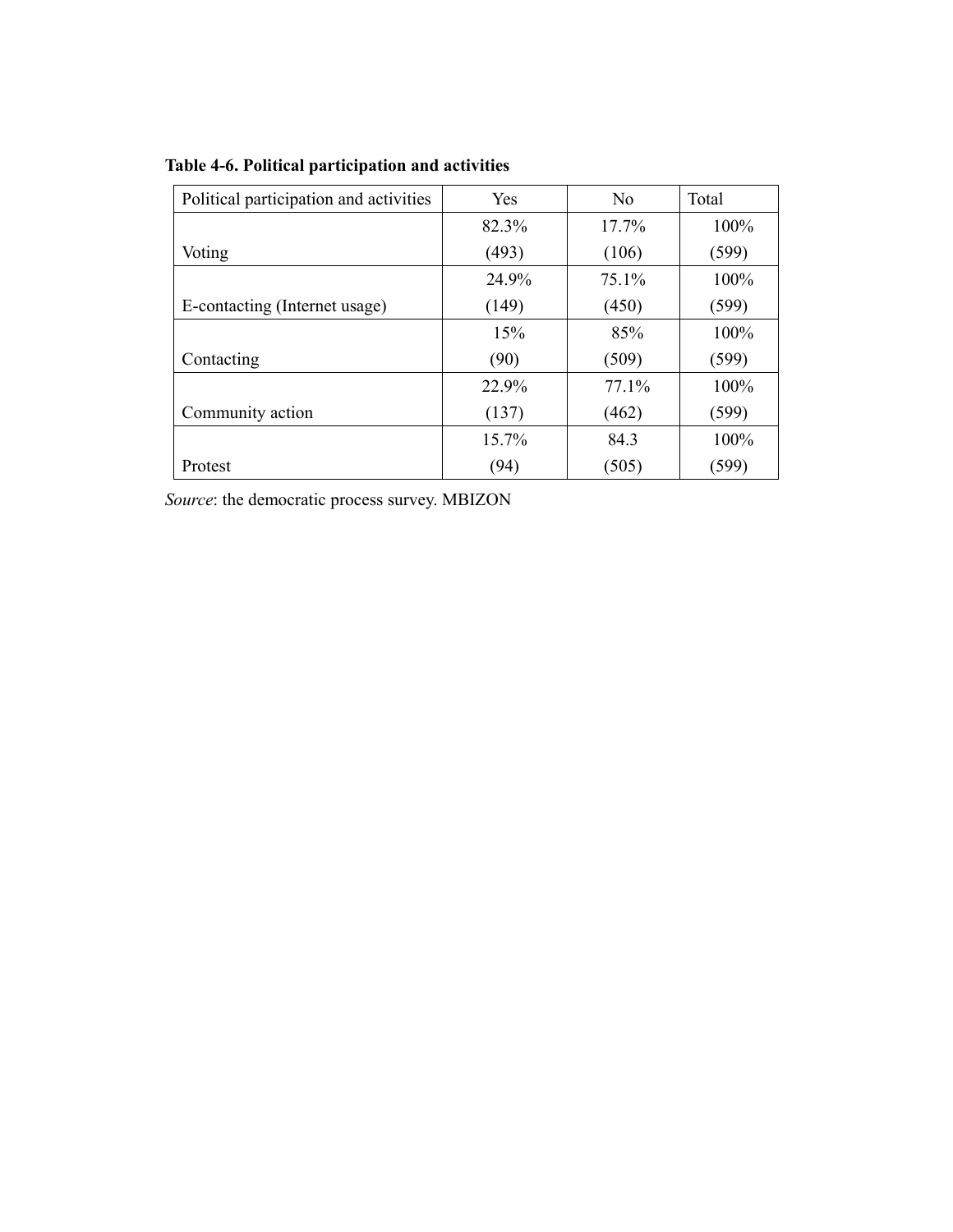| Variable                      | <b>PDD</b> | <b>DLD</b> | RD        |
|-------------------------------|------------|------------|-----------|
| Gender                        | $0.445**$  | $-0.2$     | $-0.6*$   |
| Age                           | $-0.014$   | 0.043      | 0.09      |
| Policy toward N.K             | $-0.074$   | $-0.09$    | 0.283     |
| <b>Sunshine Policy</b>        | 0.198      | 0.278      | $-1.13**$ |
| Process toward N.K            | 0.255      | $-0.38**$  | 0.033     |
| Regionalism                   | $0.583**$  | 0.38       | $-1.9***$ |
| The government                | 0.232      | $-0.017$   | $-0.157$  |
| The local government          | 0.019      | 0.177      | $-0.5$    |
| The Constitutional Court      | 0.144      | $-0.213$   | 0.02      |
| The president                 | $-0.142$   | $-0.155$   | 0.46      |
| The National Assembly         | $-0.215$   | 0.186      | 0.08      |
| Negative view of disagreement | $0.433**$  | $-0.3$     | $-0.49$   |
| Political knowledge           | 0.122      | 0.1        | $-0.05$   |
| Attitudes toward government 1 | 0.157      | $-0.35**$  | 0.27      |
| Attitudes toward government 2 | $-0.246$   | $0.4**$    | $-0.08$   |
| Attitudes toward government 3 | $-0.163$   | $-0.1$     | 0.17      |
| Attitudes toward government 4 | $-0.044$   | $-0.12$    | 0.25      |
| Voting                        | $-0.03$    | $-0.23$    | $-0.22$   |
| E-contacting                  | $0.527**$  | $-0.666**$ | 0.05      |
| Contacting                    | $0.566*$   | $-0.57*$   | $-0.06$   |
| Community action              | $-0.138$   | $-0.1$     | 0.054     |
| Protest                       | $-0.051$   | 0.24       | $-0.75$   |
| Education                     | 0.04       | $-0.03$    | $-0.045$  |
| Income                        | 0.003      | 0.01       | $-0.02$   |
|                               |            |            |           |
| Constant                      | $-4.72***$ | $-0.162$   | $7.0***$  |
| Chi-square                    | $61.44***$ | 37.05**    | 83.76***  |
|                               |            |            |           |
|                               |            |            |           |

**Table 4-7. Binary Logistic analysis of different types of democratic process** 

Note: \*\*\* indicates statistical significance at the 0.01 level

\*\* indicates statistical significance at the 0.05 level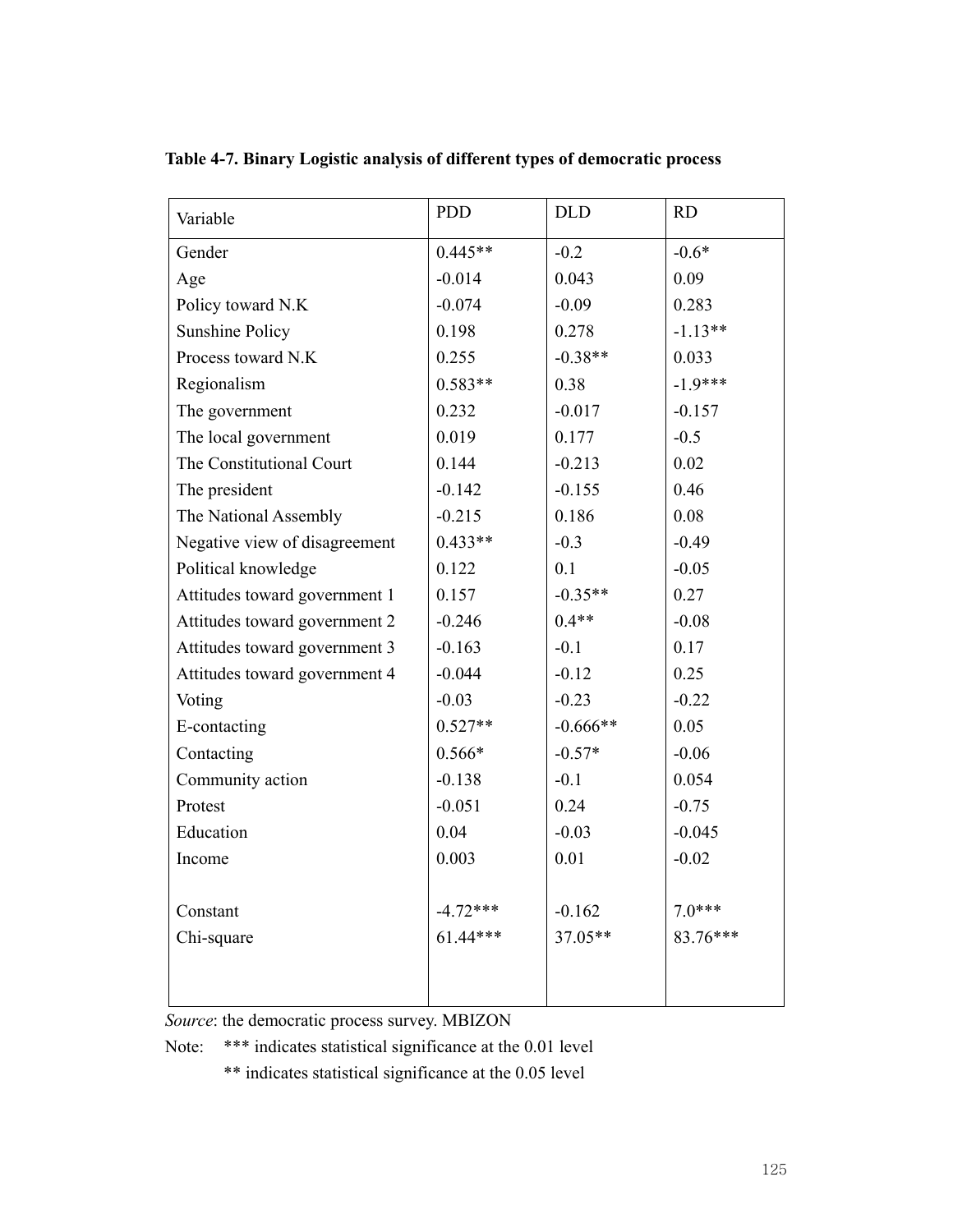\* indicates statistical significance at the 0.1 level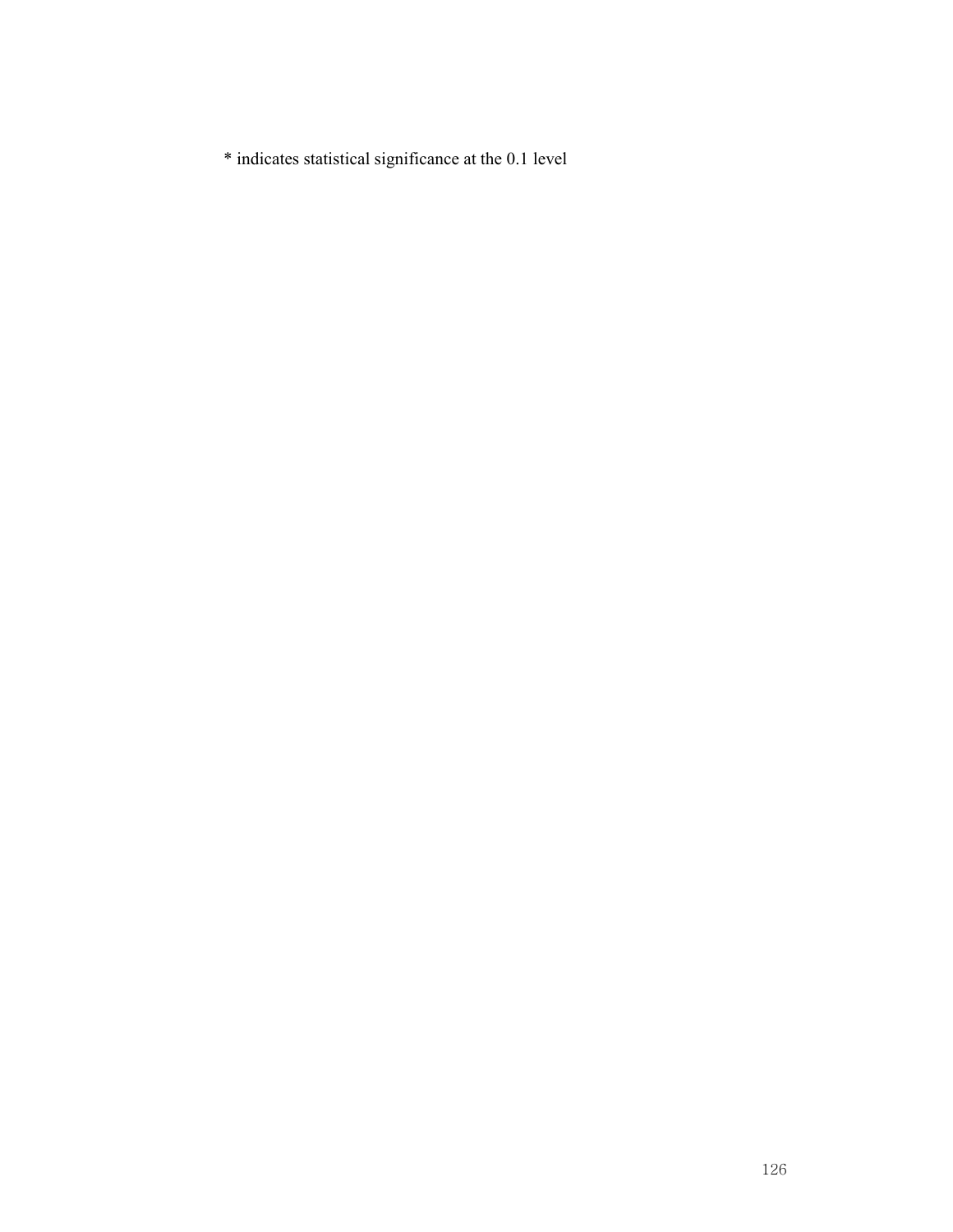|                    | Elected officials should stop | Compromise is selling out |  |
|--------------------|-------------------------------|---------------------------|--|
|                    | talking and take action       | one's principles          |  |
| Strongly agree     | 37.9%                         | 6.5%                      |  |
|                    | (227)                         | (39)                      |  |
| Agree              | 52.4%                         | 36.2%                     |  |
|                    | (314)                         | (217)                     |  |
| Disagree           | 8.2%                          | 49.9%                     |  |
|                    | (49)                          | (299)                     |  |
| Strongly disagree  | 1.5%                          | 7.3%                      |  |
|                    | (9)                           | (44)                      |  |
| Strongly agree and | 90.3%                         | 42.7%                     |  |
| agree              | (541)                         | (256)                     |  |

**Table 4-8. The public's beliefs about debate and compromise**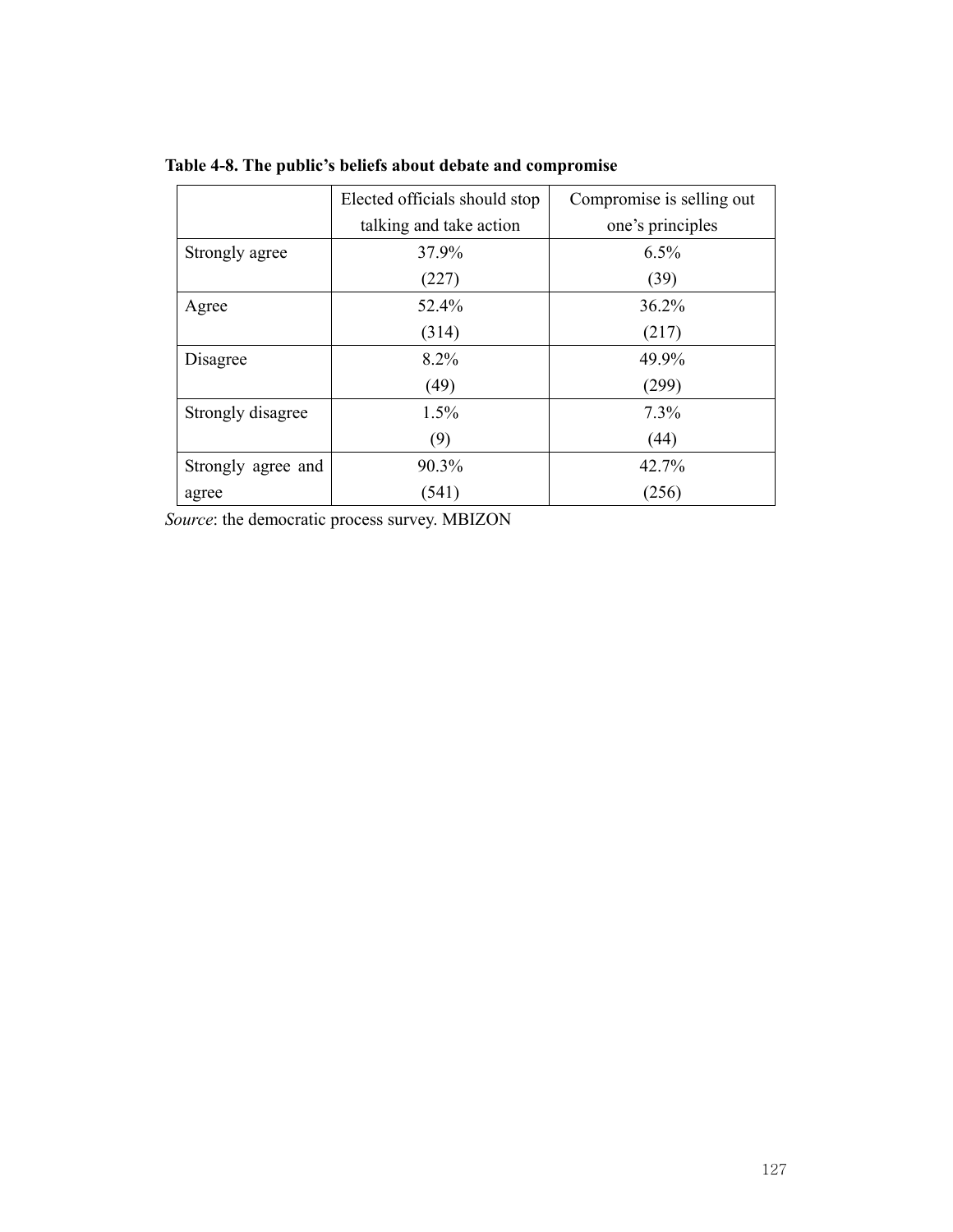|                | Leave decisions to  | Leave decisions to | Run government like |
|----------------|---------------------|--------------------|---------------------|
|                | successful business | nonelected experts | a business          |
|                | people              |                    |                     |
| Strongly agree | 2.7%                | 6.5%               | 3.8%                |
|                | (16)                | (39)               | (23)                |
| Agree          | 28.7%               | 64.4%              | 36.1%               |
|                | (172)               | (386)              | (216)               |
| Disagree       | 51.9%               | 27.2%              | 43.7%               |
|                | (311)               | (163)              | (262)               |
| Strongly       | 16.7%               | 1.8%               | 16.4%               |
| disagree       | (100)               | (11)               | (98)                |
| Strongly agree | 31.4%               | 70.9%              | 39.9%               |
| and agree      | (188)               | (425)              | (239)               |

**Table 4-9. Public attitudes toward less democratic arrangements**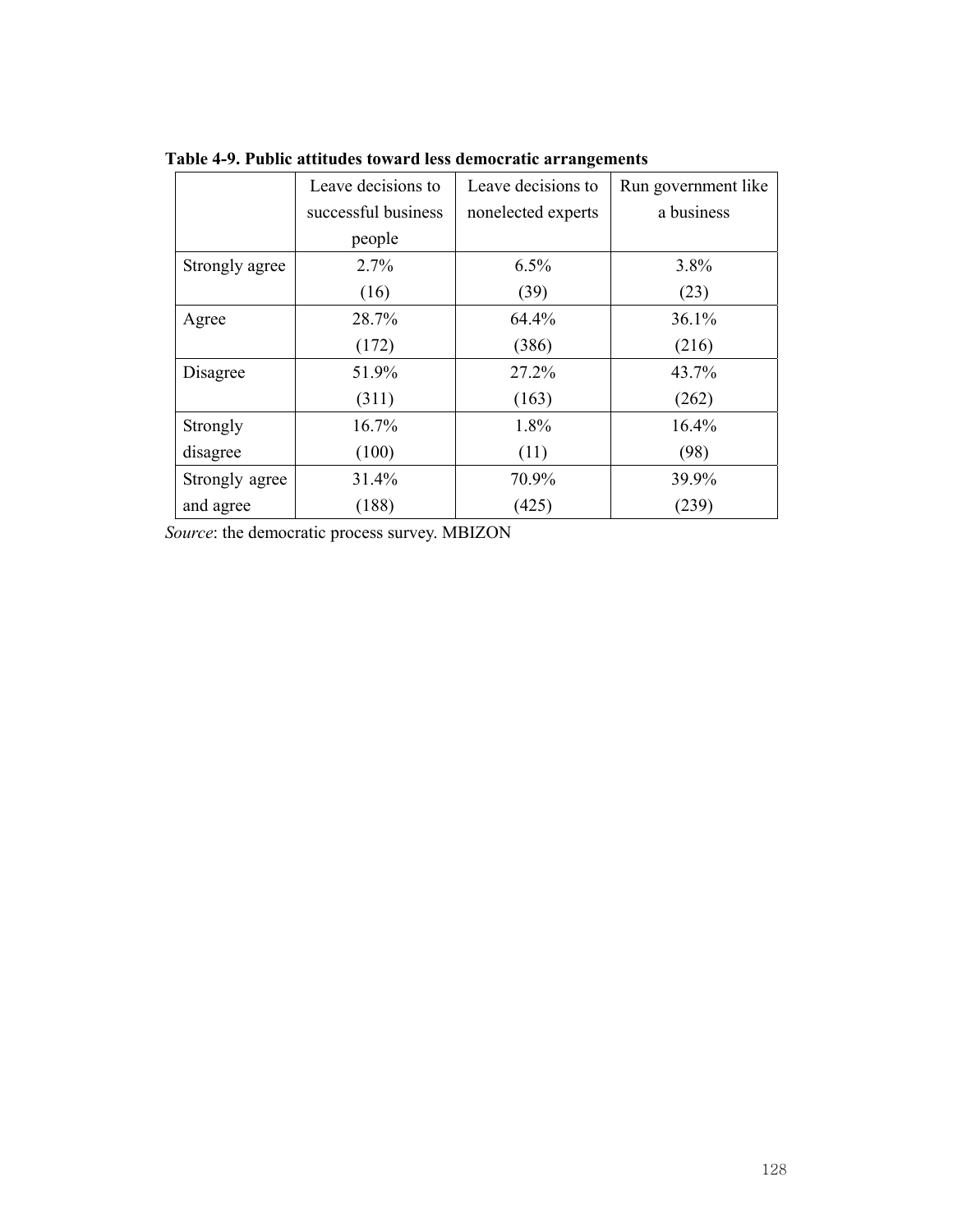| Those with                                | Number | Percent of all respondents |
|-------------------------------------------|--------|----------------------------|
| No stealth democratic traits              | 21     | 3.5%                       |
| One stealth democratic traits             | 97     | 16.2%                      |
| Two stealth democratic traits             | 220    | 36.7%                      |
| three stealth democratic<br>A11<br>traits | 261    | 43.5%                      |
| Total                                     | 599    | 100%                       |

**Table 4-10. Prevalence of stealth democratic characteristics**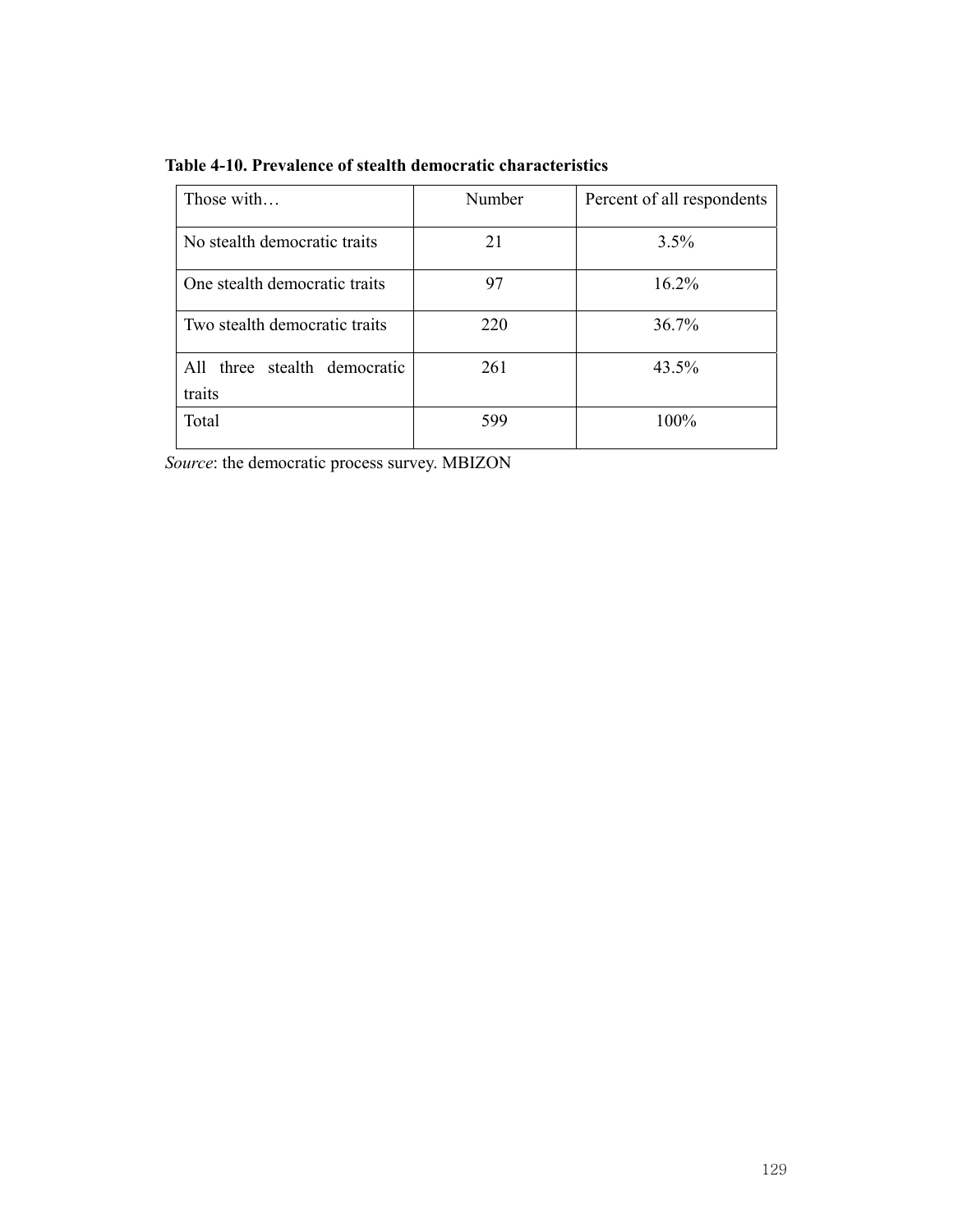| of<br><b>Types</b> | Prevalence of stealth democratic characteristics <sup>18</sup> |          |                |       |           |
|--------------------|----------------------------------------------------------------|----------|----------------|-------|-----------|
| democracy          |                                                                |          |                |       |           |
|                    | $\theta$                                                       | 1        | $\overline{2}$ | 3     | Total     |
| <b>PDD</b>         | 2                                                              | 37       | 128            | 177   | 344       |
|                    | $(0.6\%)$                                                      | $(11\%)$ | (37%)          | (51%) | $(100\%)$ |
| <b>DD</b>          | 2                                                              | 5        | 14             | 11    | 32        |
|                    | (6%)                                                           | (16%)    | (43%)          | (34%) | $(100\%)$ |
| <b>DLD</b>         | 2                                                              | 41       | 56             | 57    | 156       |
|                    | $(1\%)$                                                        | (26%)    | (36%)          | (37%) | $(100\%)$ |
| <b>RD</b>          | 15                                                             | 14       | 22             | 16    | 67        |
|                    | (22%)                                                          | (21%)    | (33%)          | (24%) | $(100\%)$ |
| Total              | 21                                                             | 97       | 220            | 261   | 599       |
|                    | (3%)                                                           | (16%)    | (37%)          | (44%) | $(100\%)$ |

**Table 4-11. Preference for stealth democratic characteristics and types of democracy**

ł

<sup>&</sup>lt;sup>18</sup> 0 indicates no stealth democratic traits, 1 indicates one stealth democratic traits, 2 indicates two stealth democratic traits, 3 indicates all three stealth democratic traits respectively.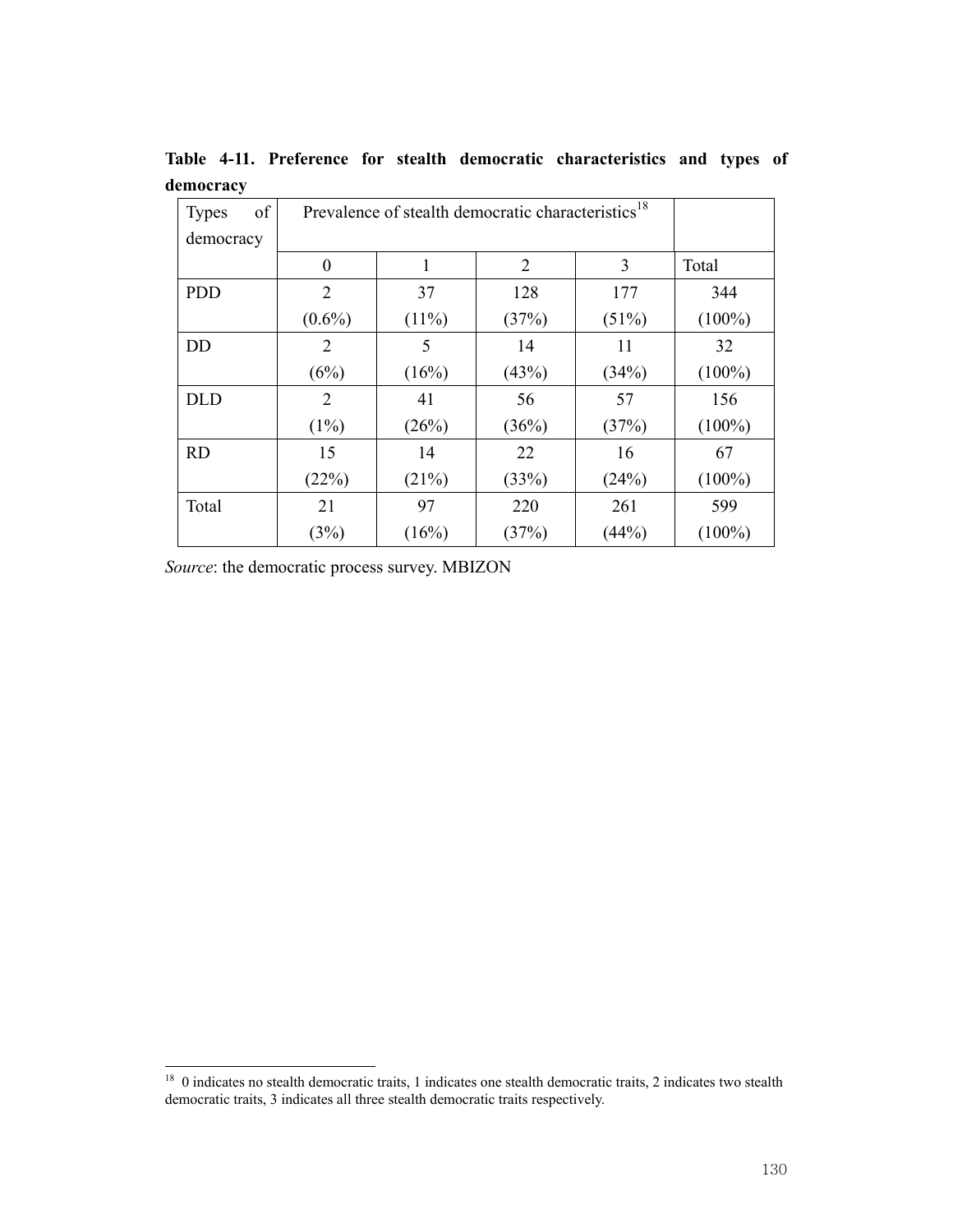| Variable                      | b        | s.e.  | $\boldsymbol{p}$ |
|-------------------------------|----------|-------|------------------|
| Types of democracy            | $-0.224$ | 0.036 | $0.00***$        |
| Gender                        | 0.071    | 0.083 | 0.39             |
| Age                           | 0.069    | 0.037 | $0.06*$          |
| Policy toward N.K             | $-0.13$  | 0.089 | 0.15             |
| <b>Sunshine Policy</b>        | 0.24     | 0.115 | $0.035**$        |
| Process toward N.K            | 0.147    | 0.075 | $0.05**$         |
| Regionalism                   | 0.163    | 0.098 | $0.09**$         |
| The government                | 0.01     | 0.109 | 0.92             |
| The local government          | $-0.03$  | 0.11  | 0.79             |
| The Constitutional Court      | 0.078    | 0.09  | 0.38             |
| The president                 | $-0.014$ | 0.091 | 0.87             |
| The National Assembly         | $-0.035$ | 0.097 | 0.72             |
| Negative view of disagreement | 0.052    | 0.077 | 0.5              |
| Political knowledge           | 0.014    | 0.047 | 0.76             |
| Basic governmental structures | 0.14     | 0.058 | $0.014**$        |
| Public policies               | 0.108    | 0.07  | 0.12             |
| Operating like business       | 0.3      | 0.06  | $0.00***$        |
| Political system              | 0.008    | 0.072 | 0.91             |
| Voting                        | 0.087    | 0.1   | 0.4              |
| E-contacting                  | 0.16     | 0.1   | $0.1*$           |
| Contacting                    | 0.01     | 0.12  | 0.92             |
| Community action              | $-0.09$  | 0.103 | 0.36             |
| Protest                       | 0.034    | 0.12  | 0.77             |
| Education                     | $-0.014$ | 0.024 | 0.56             |
| Income                        | $-0.015$ | 0.029 | 0.6              |
|                               |          |       |                  |
|                               |          |       |                  |
| Constant                      | $-.077$  | 0.545 | 0.88             |
| $\mathbf{F}$                  | 6.9      |       | 0.00             |
| Adj. $R^2$                    | 0.198    |       |                  |
| ${\bf N}$                     | 599      |       |                  |

**Table 4-12. OLS analysis of stealth democratic beliefs**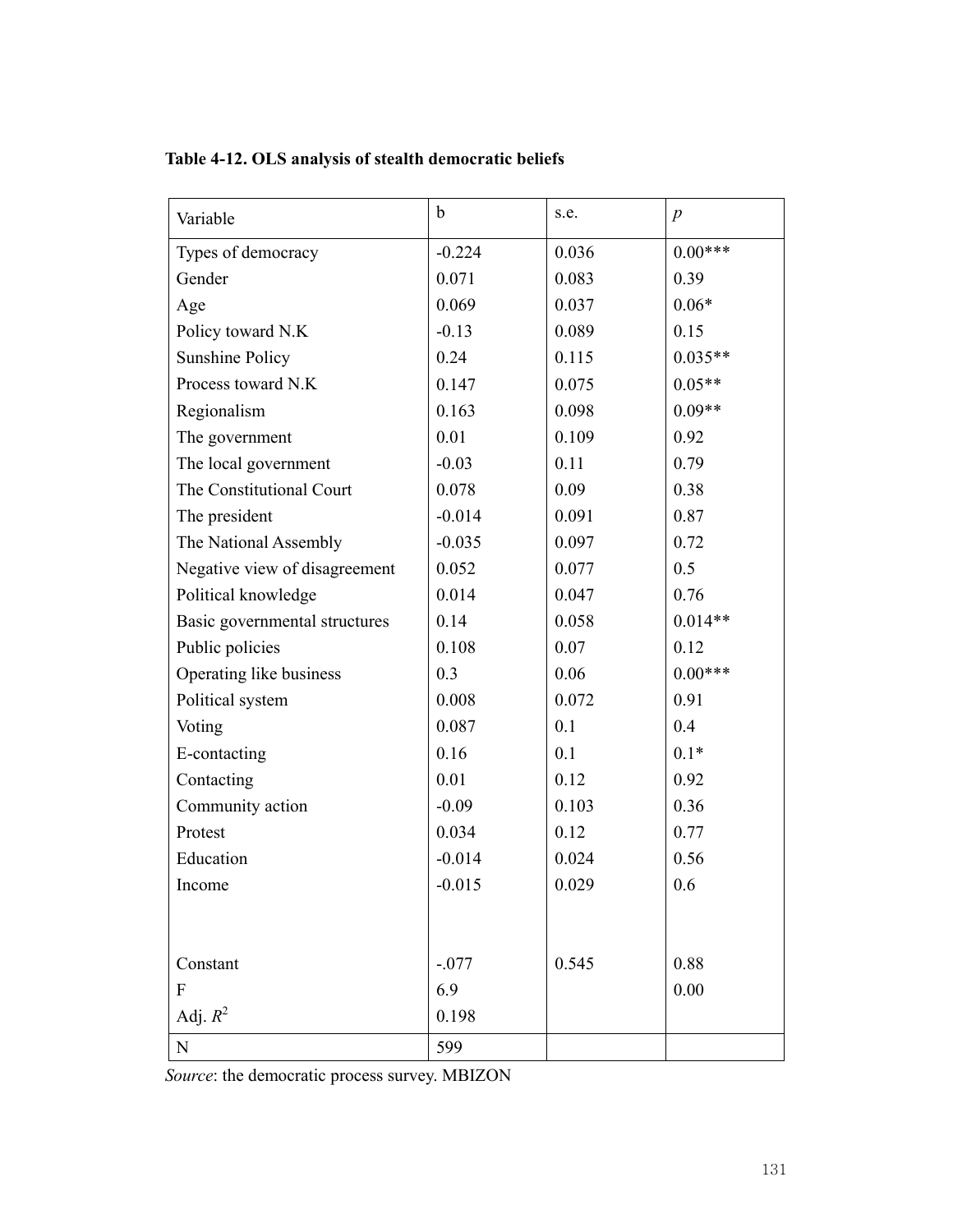Note: \*\*\* indicates statistical significance at the 0.01 level

- \*\* indicates statistical significance at the 0.05 level
- \* indicates statistical significance at the 0.1 level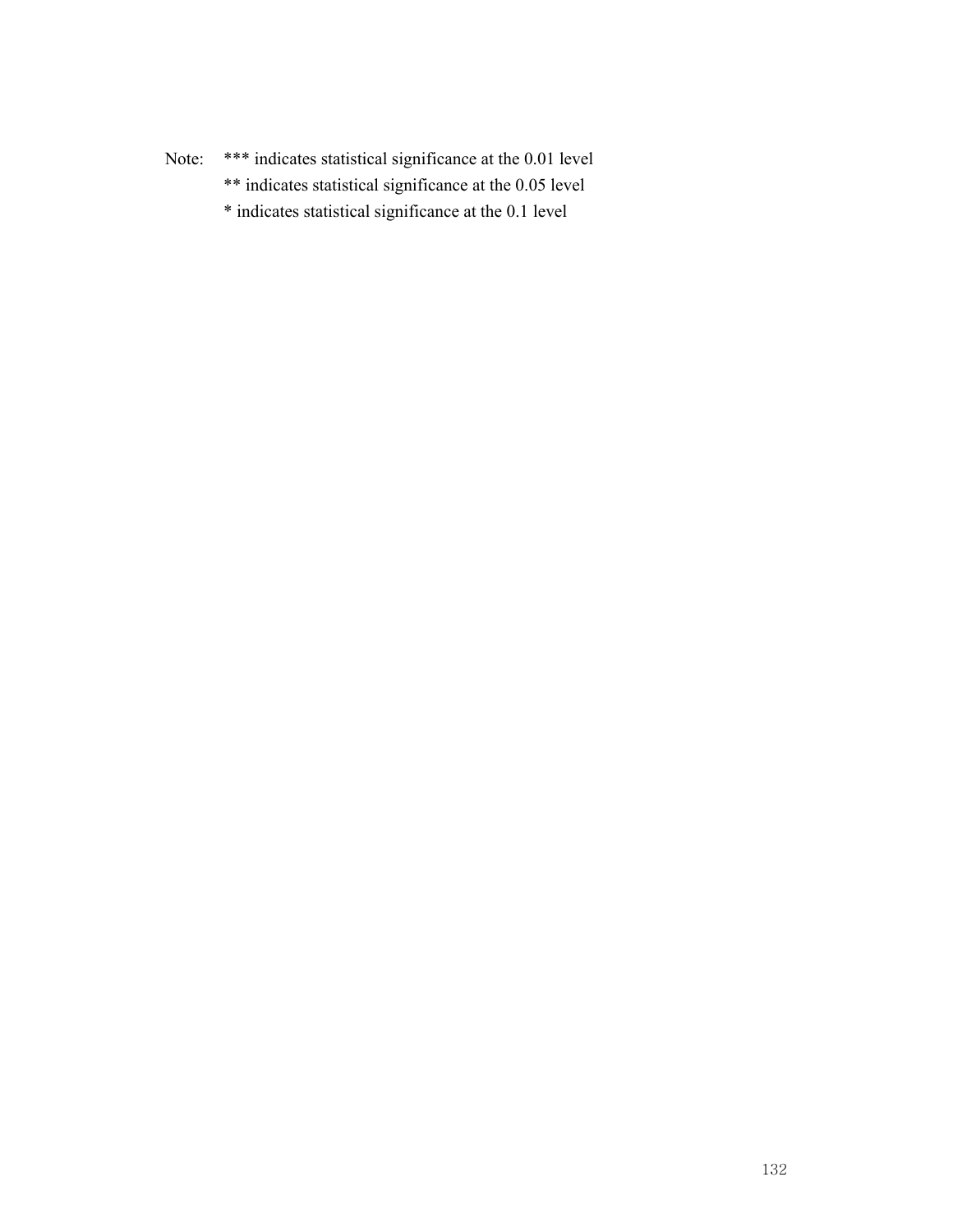## **Appendix**

#### **Questionnaires**

#### **Different Types of Democracy**

1) If the Korean people carefully considered and discussed all political issues instead of relying on politicians to do this, the country would be a lot better off.

1. Strongly Disagree 2. Disagree 3. Agree 4. Strongly Agree

2) If the Korean people decided all political issues directly in operating their government instead of relying on politicians, the country would be a lot better off.

1. Strongly Disagree 2. Disagree 3. Agree 4. Strongly Agree

3) Elected officials would help the country more if they would stop talking and just take action on important problems. 1. Strongly Disagree 2. Disagree 3. Agree 4. Strongly Agree\_\_\_

4) What people call 'compromise' in politics is really just selling out on one's principles.

1. Strongly Disagree 2. Disagree 3. Agree 4. Strongly Agree

5) Our government would run better if decisions were left up to successful business people. 1. Strongly Disagree 2. Disagree 3. Agree 4. Strongly Agree

6) Our government would run better if decision were left up to non-elected, independent experts rather than politicians or the people. 1. Strongly Disagree 2. Disagree 3. Agree 4. Strongly Agree

# **South Korea's policy toward North Korea**

7) On the whole, are you very satisfied, fairly satisfied, not very satisfied, or not at all satisfied with South Korea's policy toward North Korea? 1. Not at all satisfied 2. Not very satisfied 3. Fairly satisfied 4. Very satisfied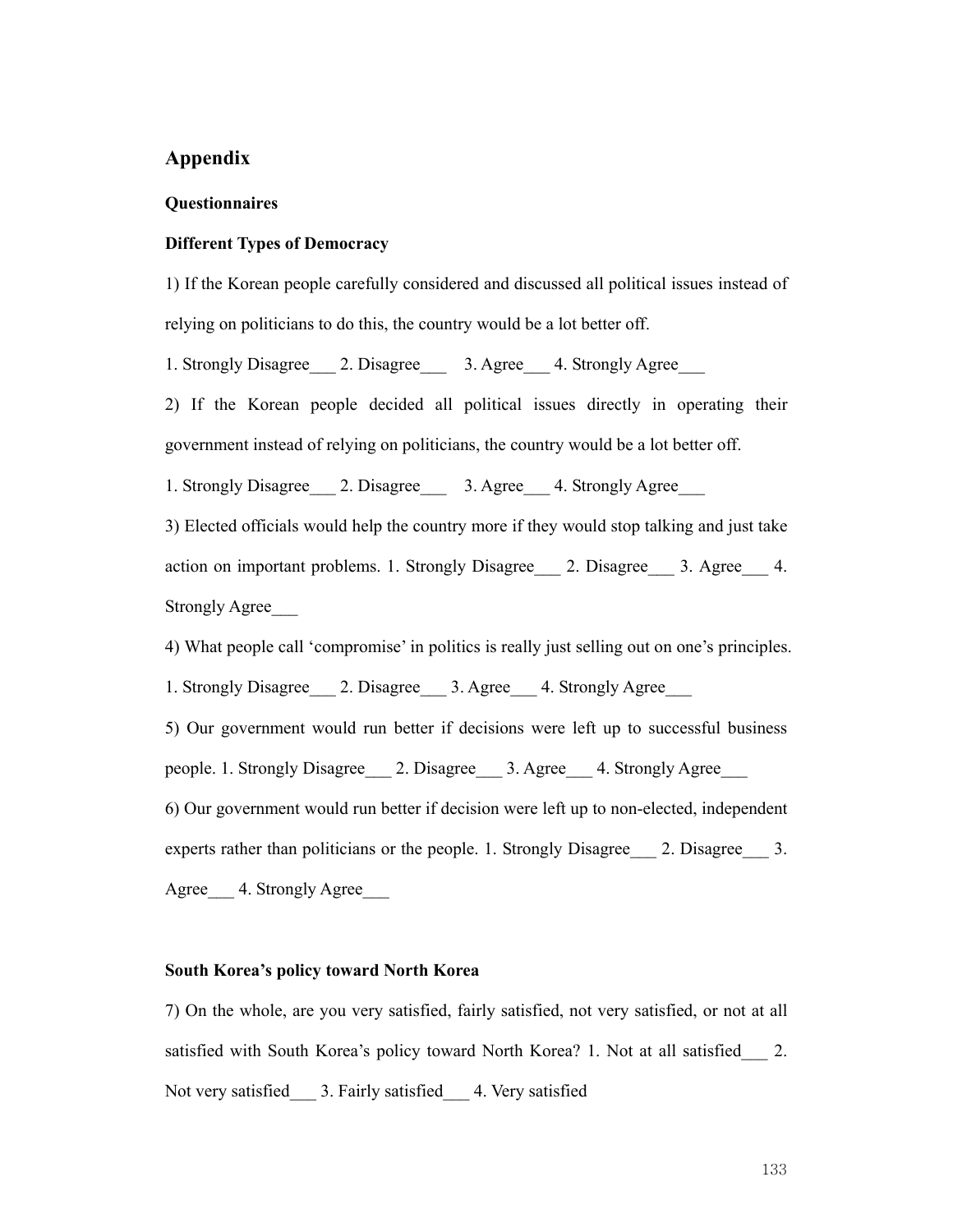8) Are you very satisfied, fairly satisfied, not very satisfied, or not at all satisfied with the Sunshine Policy toward North Korea? 1. Not at all satisfied\_\_\_ 2. Not very satisfied 3. Fairly satisfied 4. Very satisfied

9) When people criticize the Sunshine Policy, you feel uneasy and uncomfortable. 1. Strongly Disagree 2. Disagree 3. Agree 4. Strongly Agree

10) The Sunshine Policy failed to bring about any meaningful changes in North Korean politics. 1. Strongly Disagree\_\_\_ 2. Disagree\_\_\_ 3. Agree\_\_\_ 4. Strongly Agree\_\_\_

11) When elected officials debate about North Korea, you feel uneasy, uncomfortable, and even angry. 1. Strongly Disagree 2. Disagree 3. Agree 4. Strongly Agree\_\_\_

12) There are too many compromises among politicians when discussing and debating the policy toward North Korea. 1. Strongly Disagree \_\_\_ 2. Disagree \_\_\_ 3. Agree \_\_\_ 4. Strongly Agree\_\_\_

### **Regionalism**

13) On the whole, do you strongly agree, agree, disagree, or strongly disagree that regionalism is a barrier to reviving the nation's democratic development and stable society. 1. Strongly Disagree  $\qquad$  2. Disagree  $\qquad$  3. Agree  $\qquad$  4. Strongly Agree 14) On the whole, do you strongly agree, agree, disagree, or strongly disagree that politicians tend to favor one region over another and manipulate regional biases for their political gain. 1. Strongly Disagree\_\_\_ 2. Disagree\_\_\_ 3. Agree\_\_ 4. Strongly

Agree\_\_\_

15) The GNP is more willing to work for the people living in Kyongsang provinces than the people living in Cholla provinces. 1. Strongly Disagree 2. Disagree 3. Agree 4. Strongly Agree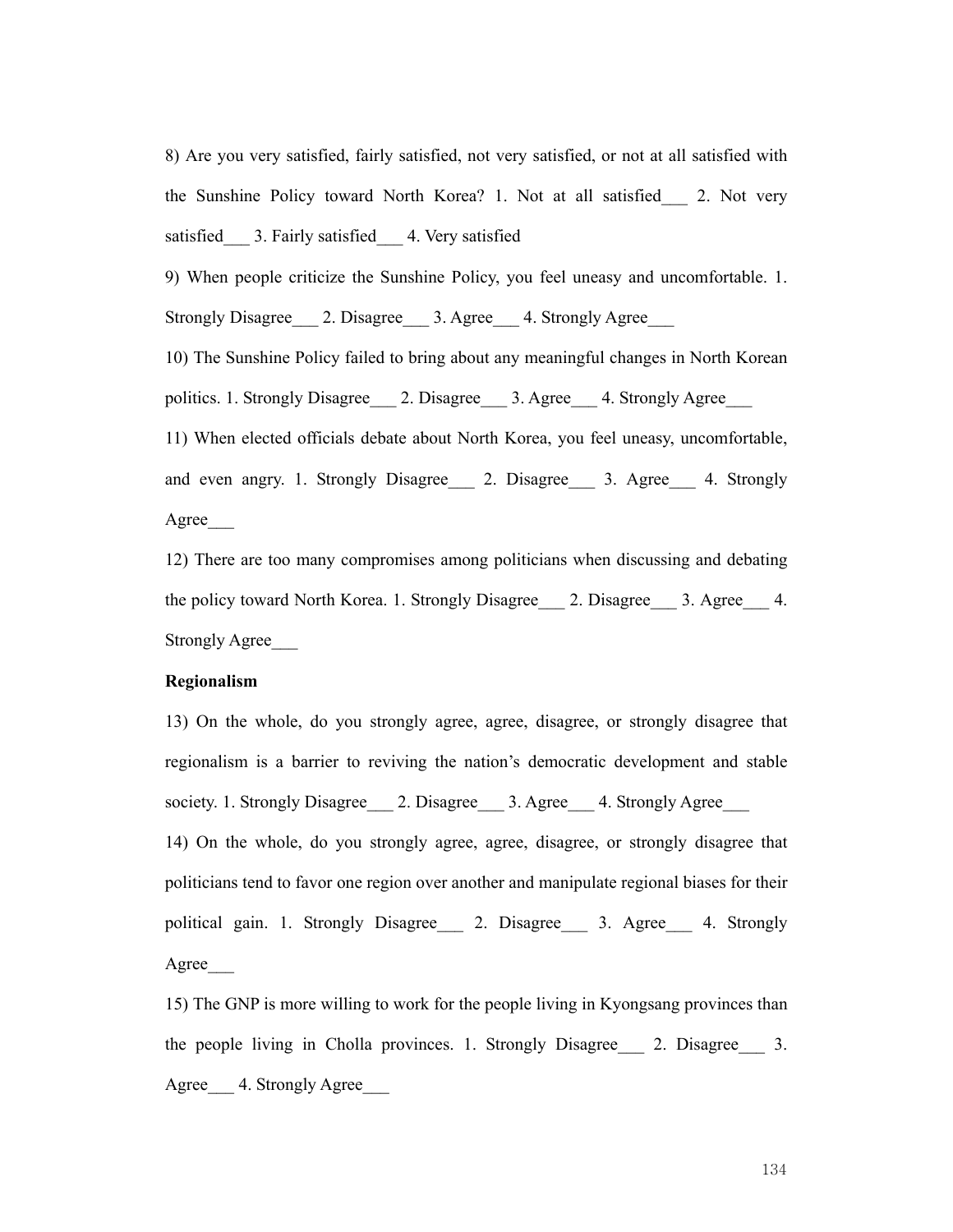16) The UDP is more willing to work for the people living in Cholla provinces than the people living in Kyongsang provinces. 1. Strongly Disagree\_\_\_ 2. Disagree\_\_\_ 3. Agree 4. Strongly Agree

17) When the GNP and the UDP debate on a certain issue, you feel uneasy and uncomfortable. 1. Strongly Disagree 2. Disagree 3. Agree 4. Strongly Agree\_\_\_

### **Approval of various parts of the government**

18) Do you strongly approve, approve, disapprove, or strongly disapprove of the way "the government" has been handling their job lately? 1. Strongly approve\_\_\_ 2. Approve 3. Disapprove 4. Strongly disapprove

19) Do you strongly approve, approve, disapprove, or strongly disapprove of the way "the local government" has been handling their job lately? 1. Strongly approve\_\_\_ 2. Approve 3. Disapprove 4. Strongly disapprove

20) Do you strongly approve, approve, disapprove, or strongly disapprove of the way "the Constitutional Court" has been handling their job lately? 1. Strongly approve\_\_\_ 2. Approve 3. Disapprove 4. Strongly disapprove

21) Do you strongly approve, approve, disapprove, or strongly disapprove of the way "the president" has been handling his/her job lately? 1. Strongly approve\_\_\_ 2. Approve 3. Disapprove 4. Strongly disapprove

22) Do you strongly approve, approve, disapprove, or strongly disapprove of the way "the National Assembly" has been handling their job lately? 1. Strongly approve\_\_\_ 2. Approve 3. Disapprove 4. Strongly disapprove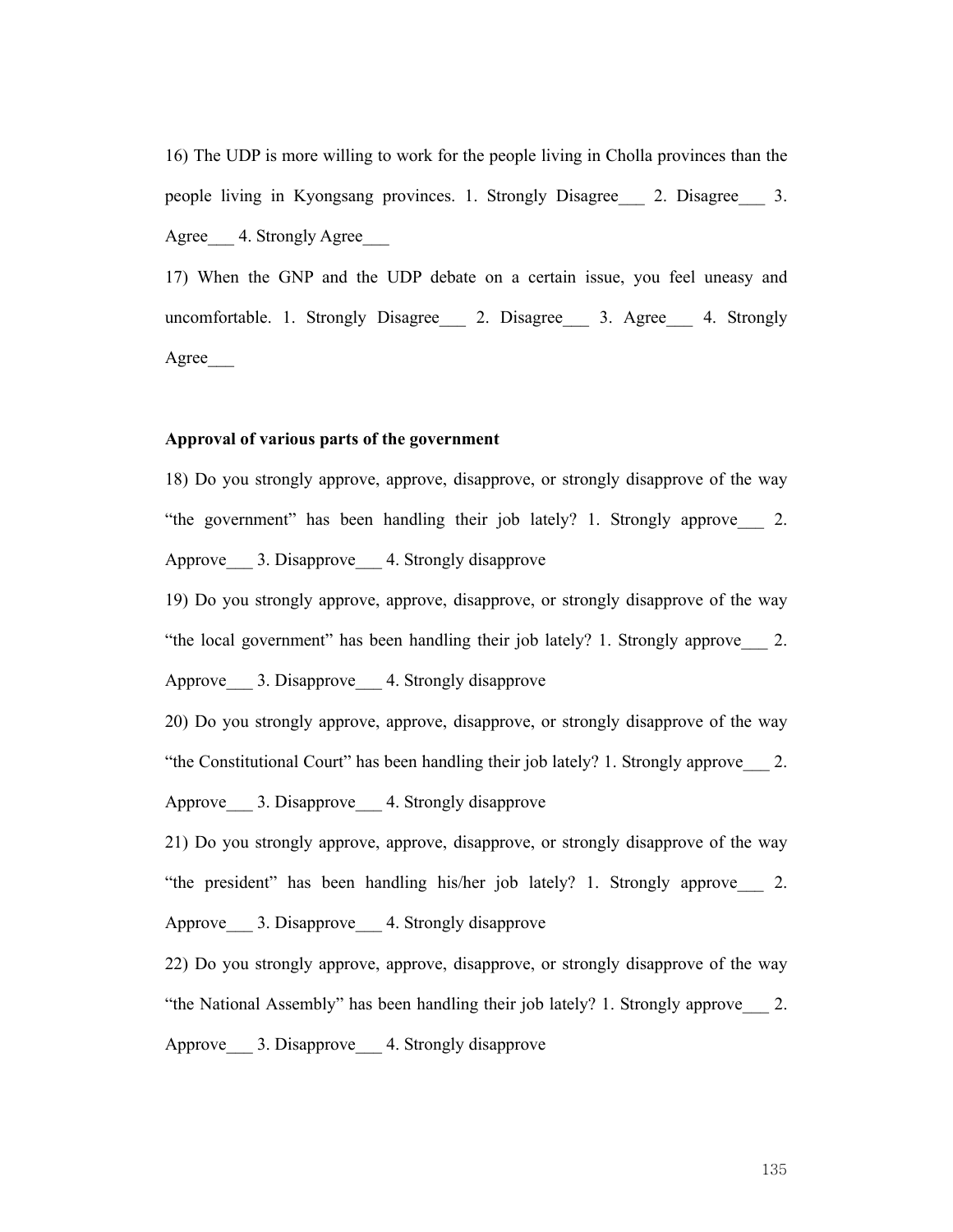#### **Negative view of disagreement**

23) When people argue about political issues, you feel uneasy and uncomfortable. 1. Strongly Disagree 2. Disagree 3. Agree 4. Strongly Agree

### **The political knowledge index**

24) What job or political office does Park Genu-hye now hold? 1. Former leader of the Grand National Party 2. I don't know

25) What job or political office does Barack Obama now hold? 1. The President in the US 2. I don't know

26) Who has the final responsibility to decide if a law is constitutional or not? 1. the Constitutional Court 2. the President 3. the National Assembly 4. I don't know\_\_\_

27) Which party currently has the most members in the National Assembly? 1.Grand National Party 2. I don't know

### **Attitudes toward government**

28) Our basic governmental structures are the best and should not be changed in a major

way. 1. Strongly Disagree 2. Disagree 3. Agree 4. Strongly Agree

29) I am generally satisfied with the public policies the government has produced lately.

1. Strongly Disagree \_\_\_ 2. Disagree \_\_\_ 3. Agree \_\_\_ 4. Strongly Agree

30) Our government would work best if it were run like a business. 1. Strongly Disagree 2. Disagree 3. Agree 4. Strongly Agree

31) The current political system does a good job of representing the interests of all Koreans, regardless of socioeconomic status and gender. 1. Strongly Disagree 2.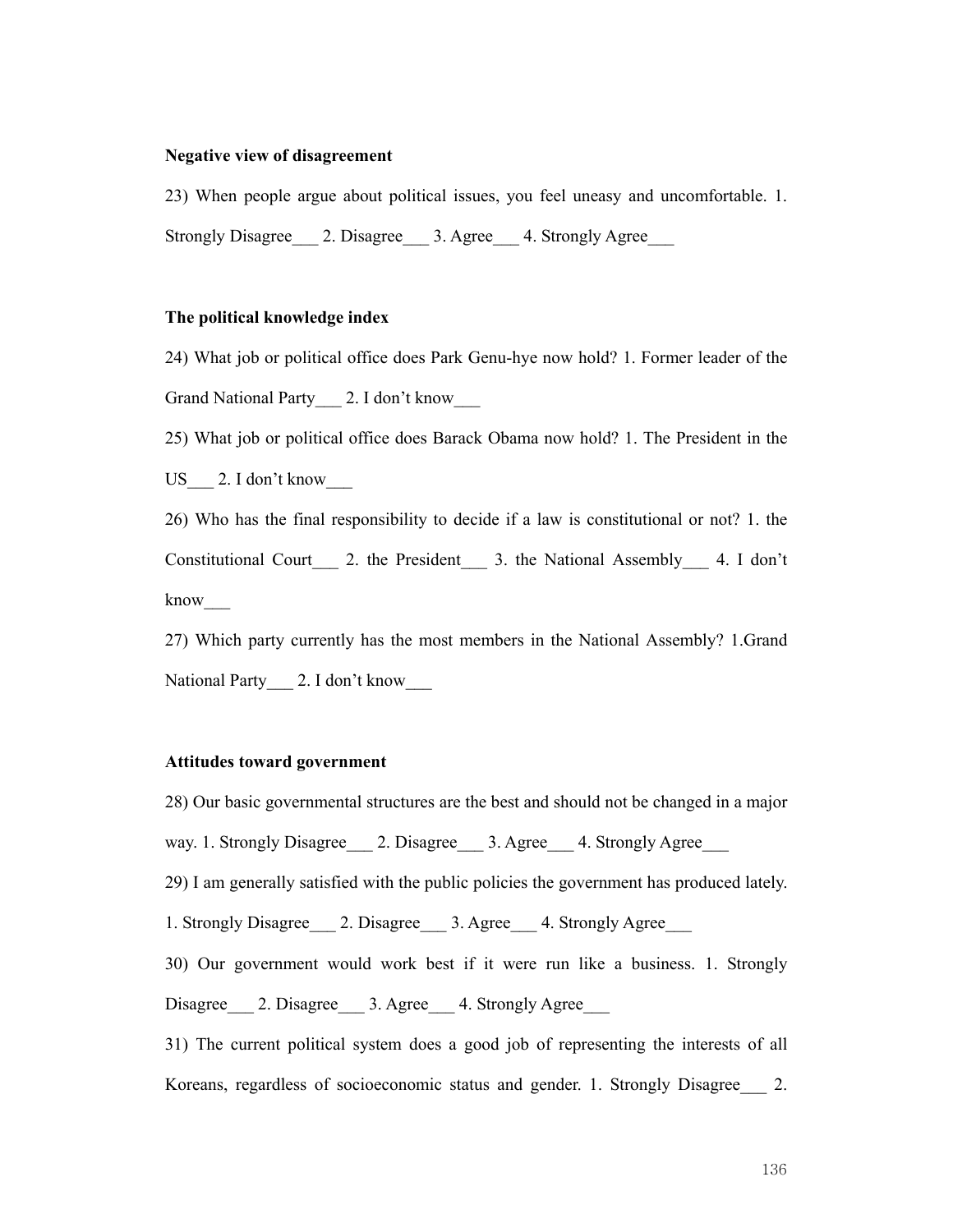Disagree 3. Agree 4. Strongly Agree

### **Political participation**

32) Did you participate in the last presidential election on December 18, 2007 as an electorate?

1. Yes 2. No

33) Have you used the Internet (e.g., e-mail, UCC and blog) to try to inform or persuade other people about a political issue important to you in the past two years? 1. Yes\_\_\_ 2. No

34) Have you personally contacted a local or national government official about a need, problem or issue in the past two years? 1. Yes  $\qquad$  2. No

35) Have you worked with others in this community to try to solve some community problems in past two years? 1. Yes\_\_\_ 2. No\_\_\_

36) Have you participated in any demonstrations, protests, boycotts, or marches in the past two years? 1. Yes  $\qquad$  2. No

37). Some people say what we need in this country is for ordinary people like you and me to decide for ourselves what needs to be done and how. Others say ordinary people should instead allow elected officials to make all political decisions. Still others say a combination would be best.

# 1. 2. 3. 4. 5. 6.

38) Some people say what we need in this country is for ordinary people like you and me to discuss and debate for ourselves what needs to be done and how. Others say ordinary people should instead allow elected officials to discuss and debate all political